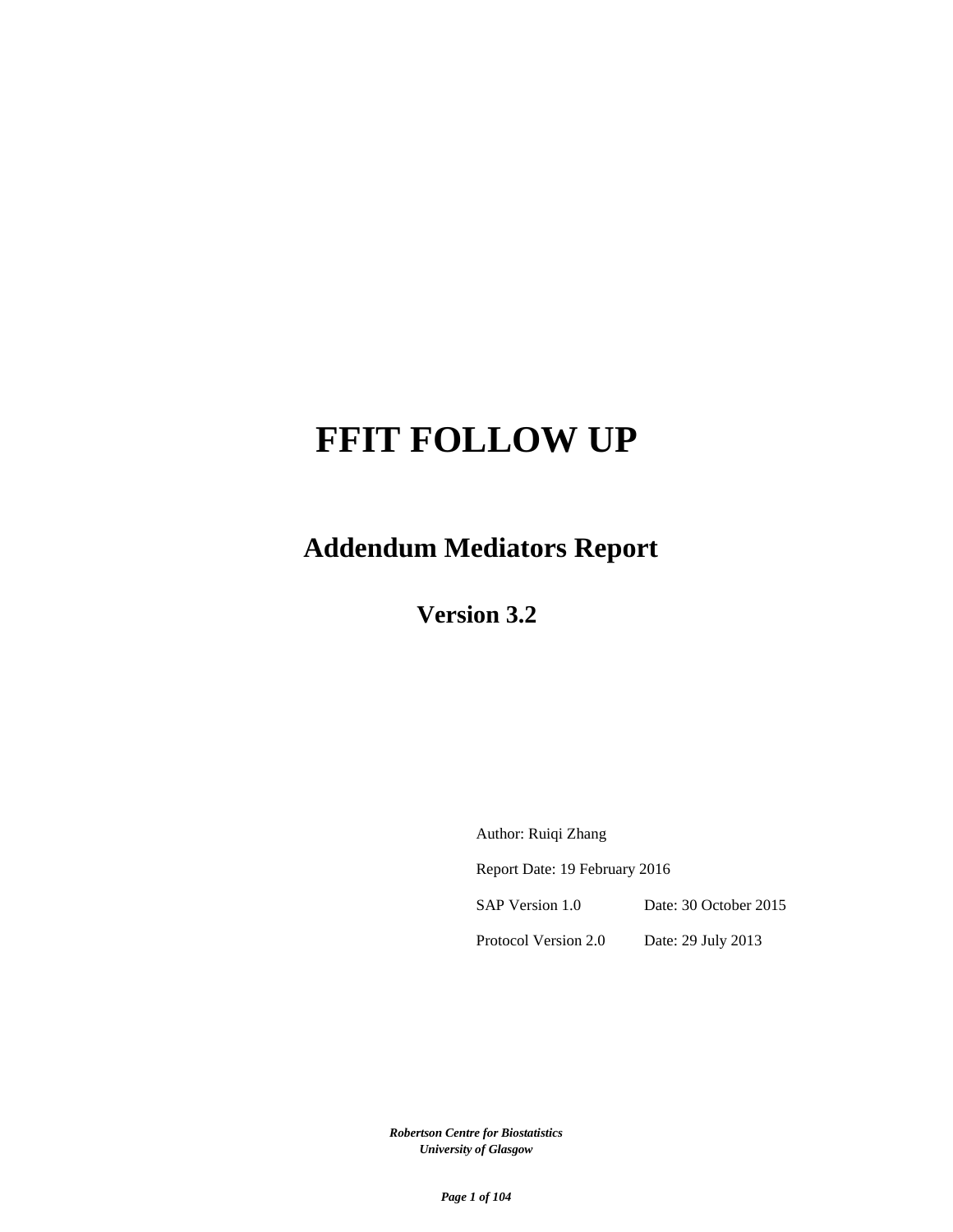#### **Table of Contents**

| Tables 1-9          | <b>MET Scores</b>                             | 4   |
|---------------------|-----------------------------------------------|-----|
| Tables 10-12        | <b>DINE Scores</b>                            | 13  |
| <b>Tables 13-18</b> | <b>Eating Behaviours</b>                      | 16  |
| Tables 19-23        | <b>Psychological Status</b>                   | 22  |
| <b>Tables 24-31</b> | TSRQ Measures at 3.5 Years                    | 27  |
| <b>Tables 32-33</b> | Locus of Causality Measures at 3.5 Years      | 35  |
| <b>Tables 34-35</b> | Perceived Competence Measures at 3.5 Years    | 37  |
| <b>Tables 36-39</b> | Need for Relatedness Measures at 3.5 Years    | 39  |
| Tables 40-44        | <b>Satisfaction Following Changes</b>         | 43  |
| Tables 45-48        | Routinisation of Physical Activities          | 48  |
| Tables 49-56        | <b>Routinisation of Diet</b>                  | 52  |
| Tables 57-62        | Ongoing Use of Behavioural Change Techniques  | 60  |
| Tables 63-65        | <b>Ongoing Contact with FFIT</b>              | 66  |
| <b>Tables 66-70</b> | Number of Major Changes in Life Circumstances | 69  |
| <b>Tables 71-84</b> | Joint Pain                                    | 74  |
| Tables 85-96        | Injuries                                      | 88  |
| Table 97            | Attendance at FFIT sessions                   | 100 |
| Tables 98-99        | Weight Change                                 | 101 |
| Tables 100          | <b>Backward Selection</b>                     | 103 |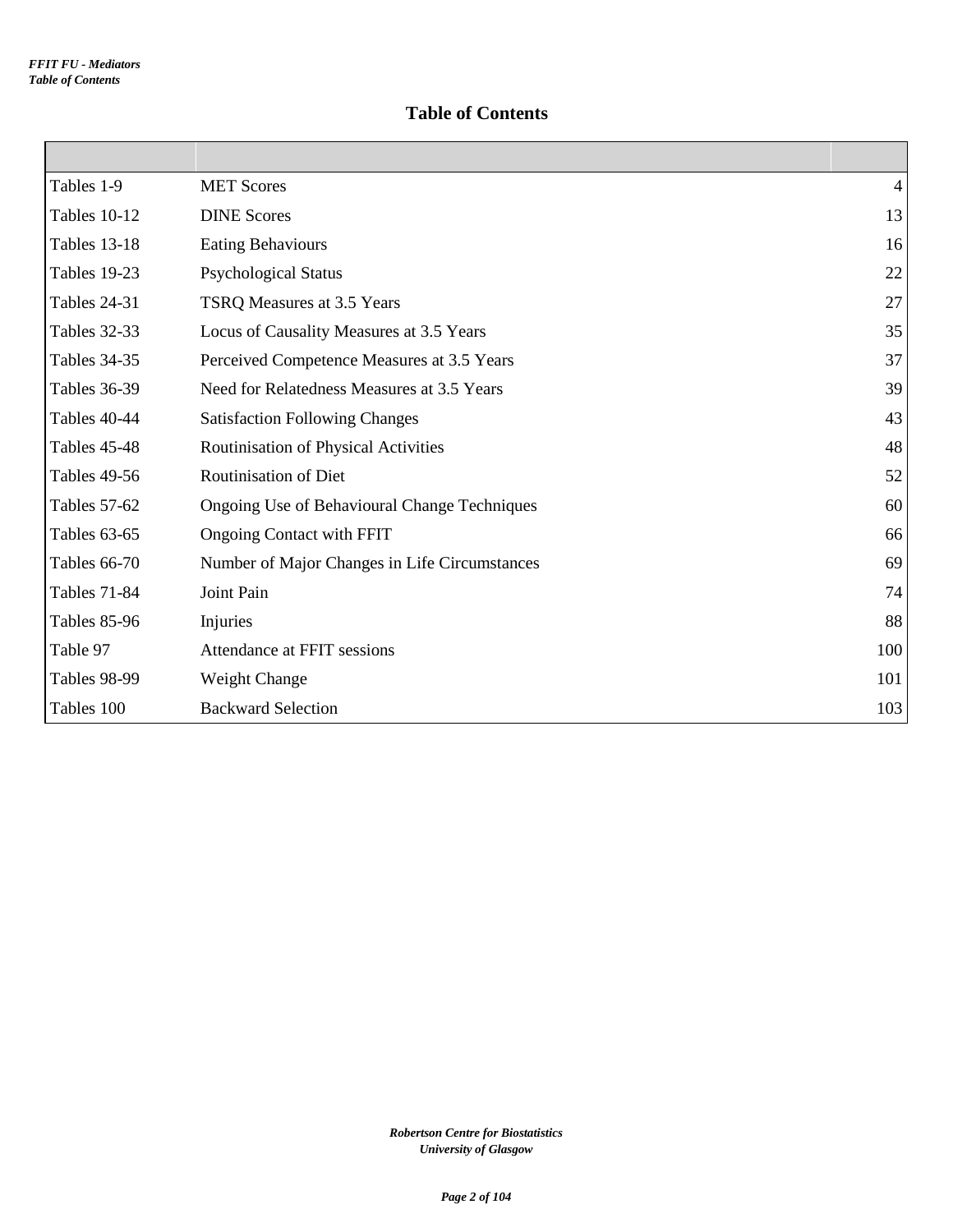## **Executive Summary**

#### **Title**

FFIT FU: Football Fans in Training Follow Up - Potential Mediators For Change in Weight.

#### **Description**

FFIT FU is a longitudinal, follow-up study of men who were aged 35-65 with BMI at least 28kg/m2 at the start of the FFIT randomised controlled trial. Follow up visit is approximately 3.5 years post randomisation in the RCT

#### **Objective**

Additional mediator analyses for each mediator (if applicable):

1. Intervention group only. The outcome is change in weight from baseline to 12 months and the mediator is change from baseline to 12 weeks mediator value.

2. Intervention group only. The outcome is change in weight from baseline to 12 months and the mediator is change from baseline to 12 months mediator value (or the value at 12 months if not measured at baseline).

3. Whole analysis population. The outcome is change in weight from baseline to 3.5 years and the mediator is the value at 3.5 years.

4. Intervention group only. The outcome is change in weight from baseline to 3.5 years and the mediator is change from baseline to 12 weeks mediator value.

5. Intervention group only. The outcome is change in weight from baseline to 3.5 years and the mediator is change from baseline to 12 month mediator value (or the value at 12 months if not measured at baseline).

#### **Note**

A few mediators were recorded at 3.5 years but asks about situations at 12 months. These mediators are analyzed using models 2,3 and 5 (above).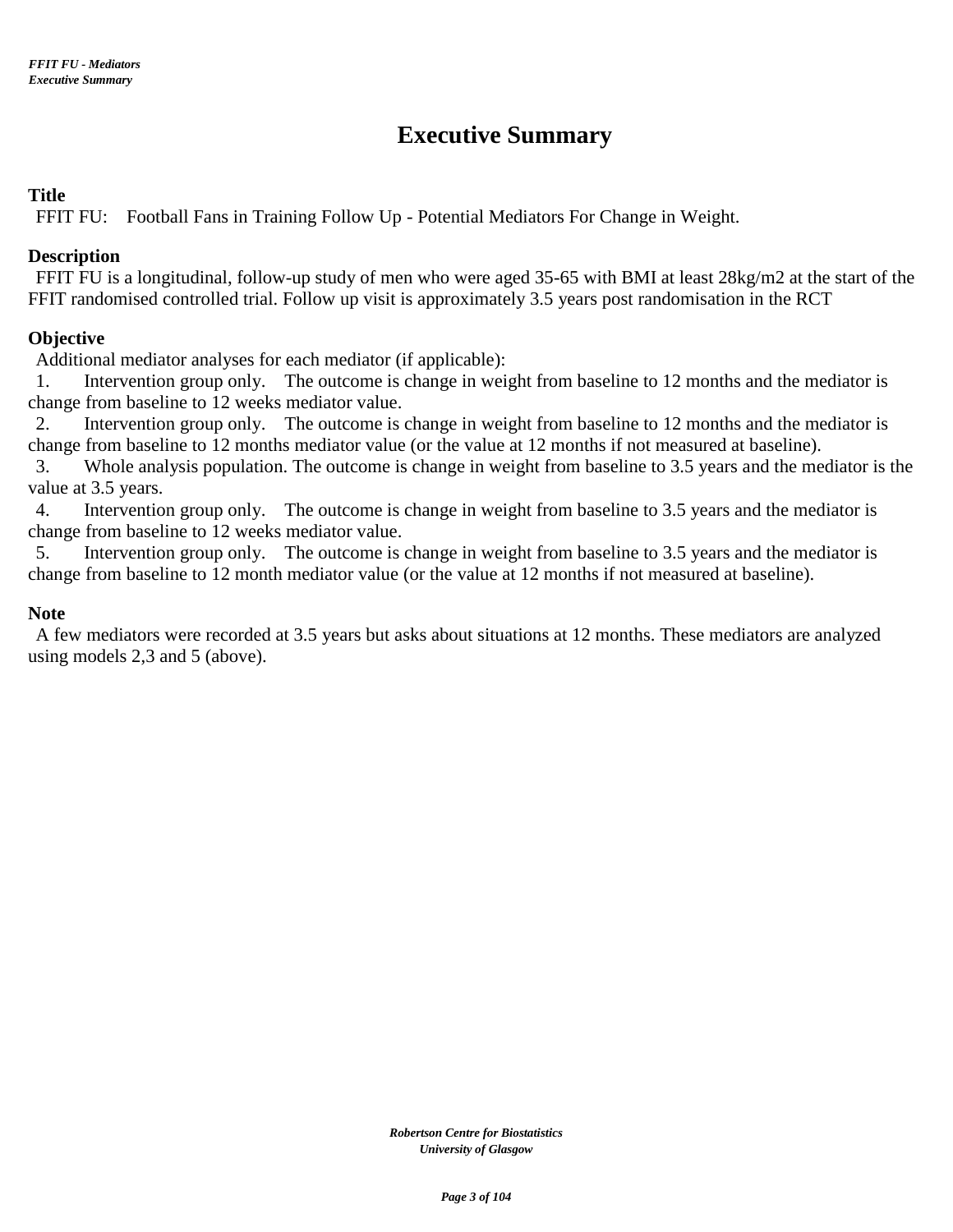#### **Table 1 Self-Reported Total Physical Activity as Mediator of Change in Weight - Mixed Effects Linear Regression Model**

|                                               |                                                                           | Estimate $(95\% \text{ C.I.})$      | <b>P-Value</b> |
|-----------------------------------------------|---------------------------------------------------------------------------|-------------------------------------|----------------|
| <b>Intervention Group Only</b><br>$(N=220)$   | Change in Weight at 12 months,<br><b>Change in MET TOTAL at 12 Weeks</b>  |                                     |                |
|                                               | Change in MET TOTAL (min/week)                                            | $-0.0002$ $(-0.0004, 0.0001)$       | 0.186          |
| <b>Intervention Group Only</b><br>$(N=228)$   | Change in Weight at 12 months,<br><b>Change in MET TOTAL at 12 Months</b> |                                     |                |
|                                               | Change in MET TOTAL (min/week)                                            | $-0.0003$ $(-0.0005, -0.0001)$      | 0.002          |
| <b>Whole Analysis Population</b><br>$(N=445)$ | Change in Weight at 3.5 Yrs, Change in<br><b>MET TOTAL at 3.5 Yrs</b>     |                                     |                |
|                                               | Change in MET TOTAL (min/week)                                            | $-0.0002$ ( $-0.0004$ , $-0.0001$ ) | 0.002          |
| <b>Intervention Group Only</b><br>$(N=220)$   | Change in Weight at 3.5 Yrs, Change in<br><b>MET TOTAL at 12 Weeks</b>    |                                     |                |
|                                               | Change in MET TOTAL (min/week)                                            | $-0.0001$ ( $-0.0003$ , $0.0002$ )  | 0.510          |
| <b>Intervention Group Only</b><br>$(N=228)$   | Change in Weight at 3.5 Yrs, Change in<br><b>MET TOTAL at 12 Months</b>   |                                     |                |
|                                               | Change in MET TOTAL (min/week)                                            | $-0.0003$ ( $-0.0005$ , $-0.0001$ ) | 0.010          |

Note: Model also includes baseline weight as fixed effect.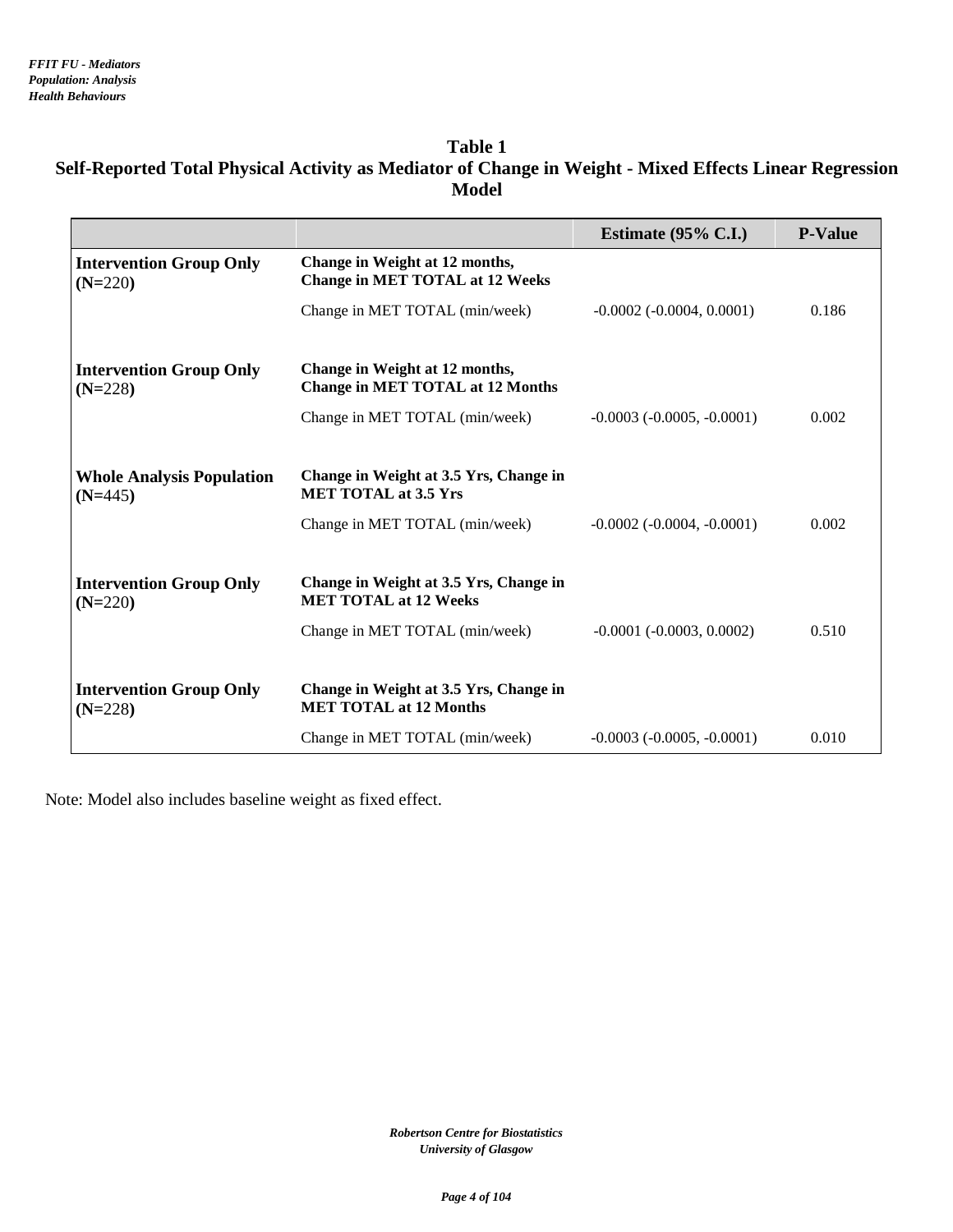#### **Table 2 Self-Reported Vigorous Physical Activity as Mediator of Change in Weight - Mixed Effects Linear Regression Model**

|                                               |                                                                              | Estimate $(95\% \text{ C.L.})$      | <b>P-Value</b> |
|-----------------------------------------------|------------------------------------------------------------------------------|-------------------------------------|----------------|
| <b>Intervention Group Only</b><br>$(N=220)$   | Change in Weight at 12 months,<br><b>Change in MET Vigorous at 12 Weeks</b>  |                                     |                |
|                                               | Change in MET Vigorous (min/week)                                            | $-0.0001$ $(-0.0004, 0.0002)$       | 0.465          |
| <b>Intervention Group Only</b><br>$(N=228)$   | Change in Weight at 12 months,<br><b>Change in MET Vigorous at 12 Months</b> |                                     |                |
|                                               | Change in MET Vigorous (min/week)                                            | $-0.0005$ ( $-0.0007$ , $-0.0002$ ) | 0.002          |
|                                               |                                                                              |                                     |                |
| <b>Whole Analysis Population</b><br>$(N=445)$ | Change in Weight at 3.5 Yrs, Change in<br><b>MET Vigorous at 3.5 Yrs</b>     |                                     |                |
|                                               | Change in MET Vigorous (min/week)                                            | $-0.0002$ ( $-0.0004$ , $0.0000$ )  | 0.051          |
|                                               |                                                                              |                                     |                |
| <b>Intervention Group Only</b><br>$(N=220)$   | Change in Weight at 3.5 Yrs, Change in<br><b>MET Vigorous at 12 Weeks</b>    |                                     |                |
|                                               | Change in MET Vigorous (min/week)                                            | $0.0000 (-0.0003, 0.0003)$          | 0.965          |
|                                               |                                                                              |                                     |                |
| <b>Intervention Group Only</b><br>$(N=228)$   | Change in Weight at 3.5 Yrs, Change in<br><b>MET Vigorous at 12 Months</b>   |                                     |                |
|                                               | Change in MET Vigorous (min/week)                                            | $-0.0004$ $(-0.0008, -0.0001)$      | 0.007          |

Note: Model also includes baseline weight as fixed effect.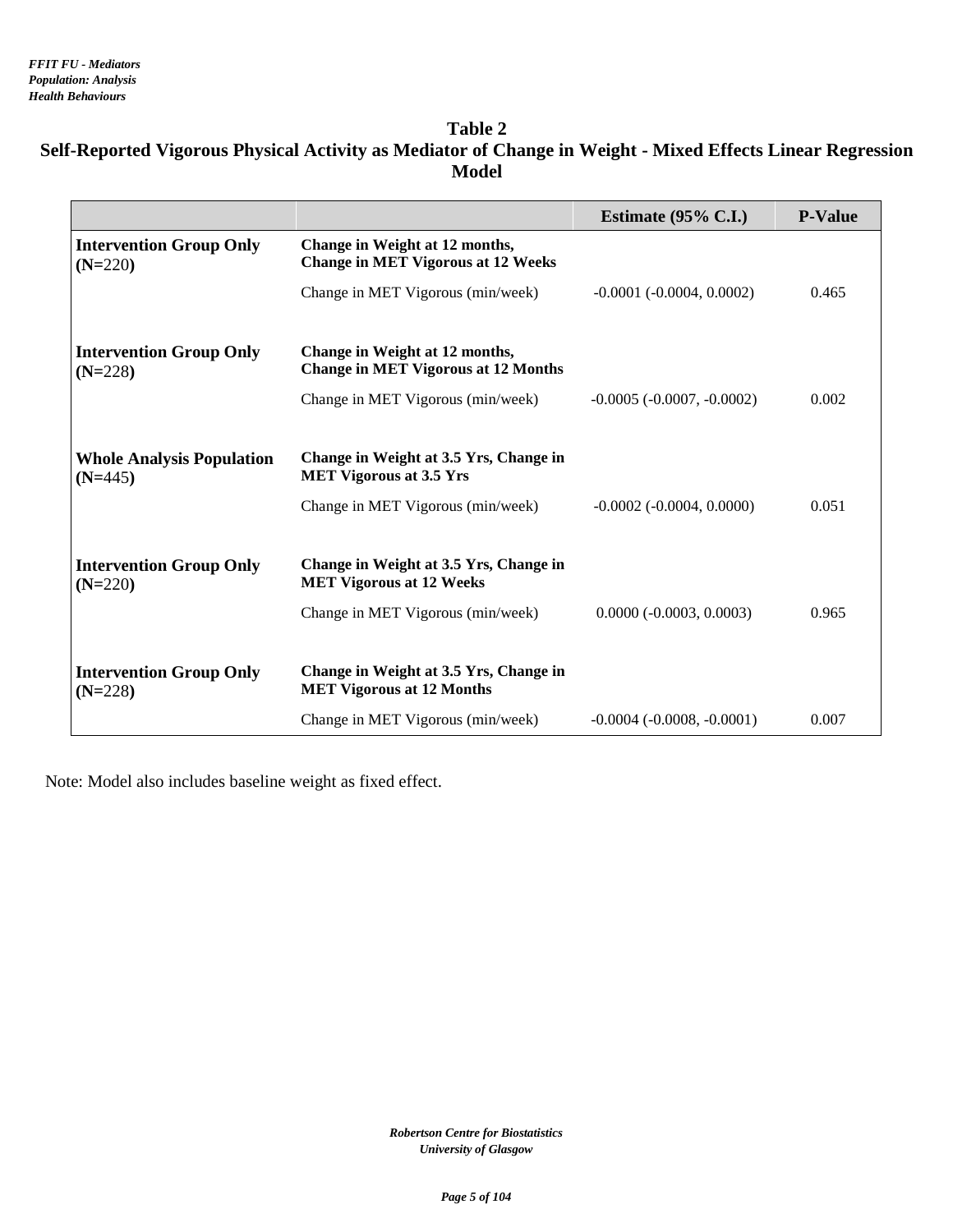#### **Table 3 Self-Reported Moderate Physical Activity as Mediator of Change in Weight - Mixed Effects Linear Regression Model**

|                                               |                                                                              | Estimate $(95\% \text{ C.I.})$     | <b>P-Value</b> |
|-----------------------------------------------|------------------------------------------------------------------------------|------------------------------------|----------------|
| <b>Intervention Group Only</b><br>$(N=220)$   | Change in Weight at 12 months,<br><b>Change in MET Moderate at 12 Weeks</b>  |                                    |                |
|                                               | Change in MET Moderate (min/week)                                            | $-0.0001$ $(-0.0007, 0.0005)$      | 0.730          |
| <b>Intervention Group Only</b><br>$(N=228)$   | Change in Weight at 12 months,<br><b>Change in MET Moderate at 12 Months</b> |                                    |                |
|                                               | Change in MET Moderate (min/week)                                            | $-0.0004$ ( $-0.0009$ , $0.0002$ ) | 0.185          |
|                                               |                                                                              |                                    |                |
| <b>Whole Analysis Population</b><br>$(N=445)$ | Change in Weight at 3.5 Yrs, Change in<br><b>MET Moderate at 3.5 Yrs</b>     |                                    |                |
|                                               | Change in MET Moderate (min/week)                                            | $-0.0002$ ( $-0.0005$ , $0.0002$ ) | 0.343          |
|                                               |                                                                              |                                    |                |
| <b>Intervention Group Only</b><br>$(N=220)$   | Change in Weight at 3.5 Yrs, Change in<br><b>MET Moderate at 12 Weeks</b>    |                                    |                |
|                                               | Change in MET Moderate (min/week)                                            | $-0.0002$ ( $-0.0008$ , $0.0005$ ) | 0.593          |
|                                               |                                                                              |                                    |                |
| <b>Intervention Group Only</b><br>$(N=228)$   | Change in Weight at 3.5 Yrs, Change in<br><b>MET Moderate at 12 Months</b>   |                                    |                |
|                                               | Change in MET Moderate (min/week)                                            | $-0.0005 (-0.0011, 0.0001)$        | 0.126          |

Note: Model also includes baseline weight as fixed effect.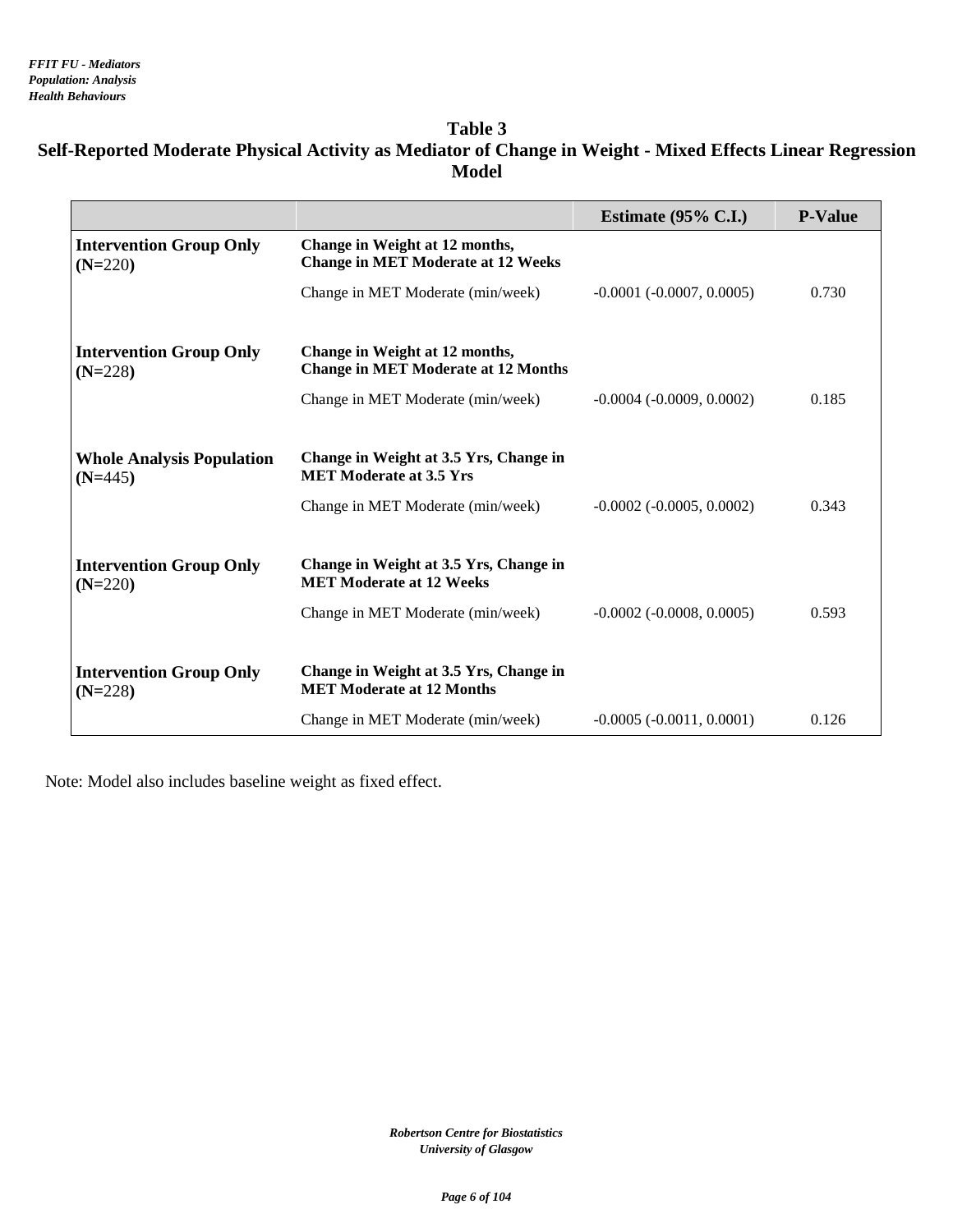**Table 4 Self-Reported Walking as Mediator of Change in Weight - Mixed Effects Linear Regression Model**

|                                               |                                                                             | Estimate $(95\% \text{ C.I.})$     | <b>P-Value</b> |
|-----------------------------------------------|-----------------------------------------------------------------------------|------------------------------------|----------------|
| <b>Intervention Group Only</b><br>$(N=220)$   | Change in Weight at 12 months,<br><b>Change in MET Walking at 12 Weeks</b>  |                                    |                |
|                                               | Change in MET Walking (min/week)                                            | $-0.0007$ $(-0.0014, 0.0000)$      | 0.058          |
| <b>Intervention Group Only</b><br>$(N=228)$   | Change in Weight at 12 months,<br><b>Change in MET Walking at 12 Months</b> |                                    |                |
|                                               | Change in MET Walking (min/week)                                            | $-0.0004$ ( $-0.0009$ , $0.0001$ ) | 0.145          |
|                                               |                                                                             |                                    |                |
| <b>Whole Analysis Population</b><br>$(N=445)$ | Change in Weight at 3.5 Yrs, Change in<br><b>MET Walking at 3.5 Yrs</b>     |                                    |                |
|                                               | Change in MET Walking (min/week)                                            | $-0.0007(-0.0011,-0.0003)$         | < 0.001        |
|                                               |                                                                             |                                    |                |
| <b>Intervention Group Only</b><br>$(N=220)$   | Change in Weight at 3.5 Yrs, Change in<br><b>MET Walking at 12 Weeks</b>    |                                    |                |
|                                               | Change in MET Walking (min/week)                                            | $-0.0006(-0.0014, 0.0002)$         | 0.132          |
|                                               |                                                                             |                                    |                |
| <b>Intervention Group Only</b><br>$(N=228)$   | Change in Weight at 3.5 Yrs, Change in<br><b>MET Walking at 12 Months</b>   |                                    |                |
|                                               | Change in MET Walking (min/week)                                            | $-0.0002$ ( $-0.0008$ , $0.0004$ ) | 0.540          |

Note: Model also includes baseline weight as fixed effect.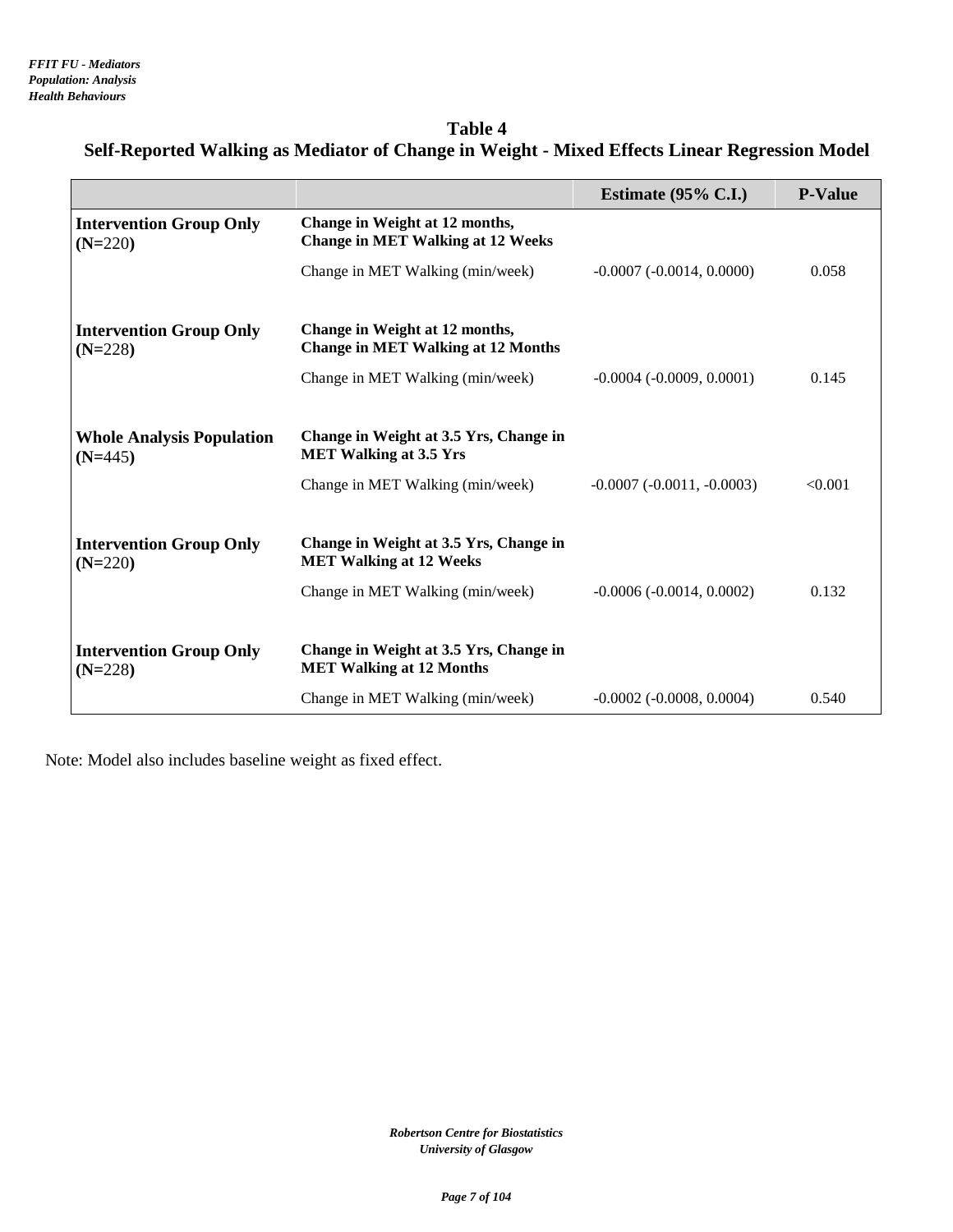#### **Table 5**

## **Truncated Self-Reported Total Physical Activity as Mediator of Change in Weight - Mixed Effects Linear Regression Model**

|                                               |                                                                                        | Estimate $(95\% \text{ C.I.})$      | <b>P-Value</b> |
|-----------------------------------------------|----------------------------------------------------------------------------------------|-------------------------------------|----------------|
| <b>Intervention Group Only</b><br>$(N=220)$   | Change in Weight at 12 months,<br><b>Change in Truncated MET TOTAL at</b><br>12 Weeks  |                                     |                |
|                                               | Change in Truncated MET TOTAL<br>(min/week)                                            | $-0.0003$ $(-0.0006, 0.0001)$       | 0.129          |
| <b>Intervention Group Only</b><br>$(N=228)$   | Change in Weight at 12 months,<br><b>Change in Truncated MET TOTAL at</b><br>12 Months |                                     |                |
|                                               | Change in Truncated MET TOTAL<br>(min/week)                                            | $-0.0006 (-0.0009, -0.0003)$        | < 0.001        |
| <b>Whole Analysis Population</b><br>$(N=445)$ | Change in Weight at 3.5 Yrs, Change in<br><b>Truncated MET TOTAL at 3.5 Yrs</b>        |                                     |                |
|                                               | Change in Truncated MET TOTAL<br>(min/week)                                            | $-0.0005$ ( $-0.0008$ , $-0.0003$ ) | < 0.001        |
| <b>Intervention Group Only</b><br>$(N=220)$   | Change in Weight at 3.5 Yrs, Change in<br><b>Truncated MET TOTAL at 12 Weeks</b>       |                                     |                |
|                                               | Change in Truncated MET TOTAL<br>(min/week)                                            | $-0.0002$ $(-0.0006, 0.0002)$       | 0.303          |
| <b>Intervention Group Only</b><br>$(N=228)$   | Change in Weight at 3.5 Yrs, Change in<br><b>Truncated MET TOTAL at 12 Months</b>      |                                     |                |
|                                               | Change in Truncated MET TOTAL<br>(min/week)                                            | $-0.0004$ $(-0.0008, -0.0001)$      | 0.014          |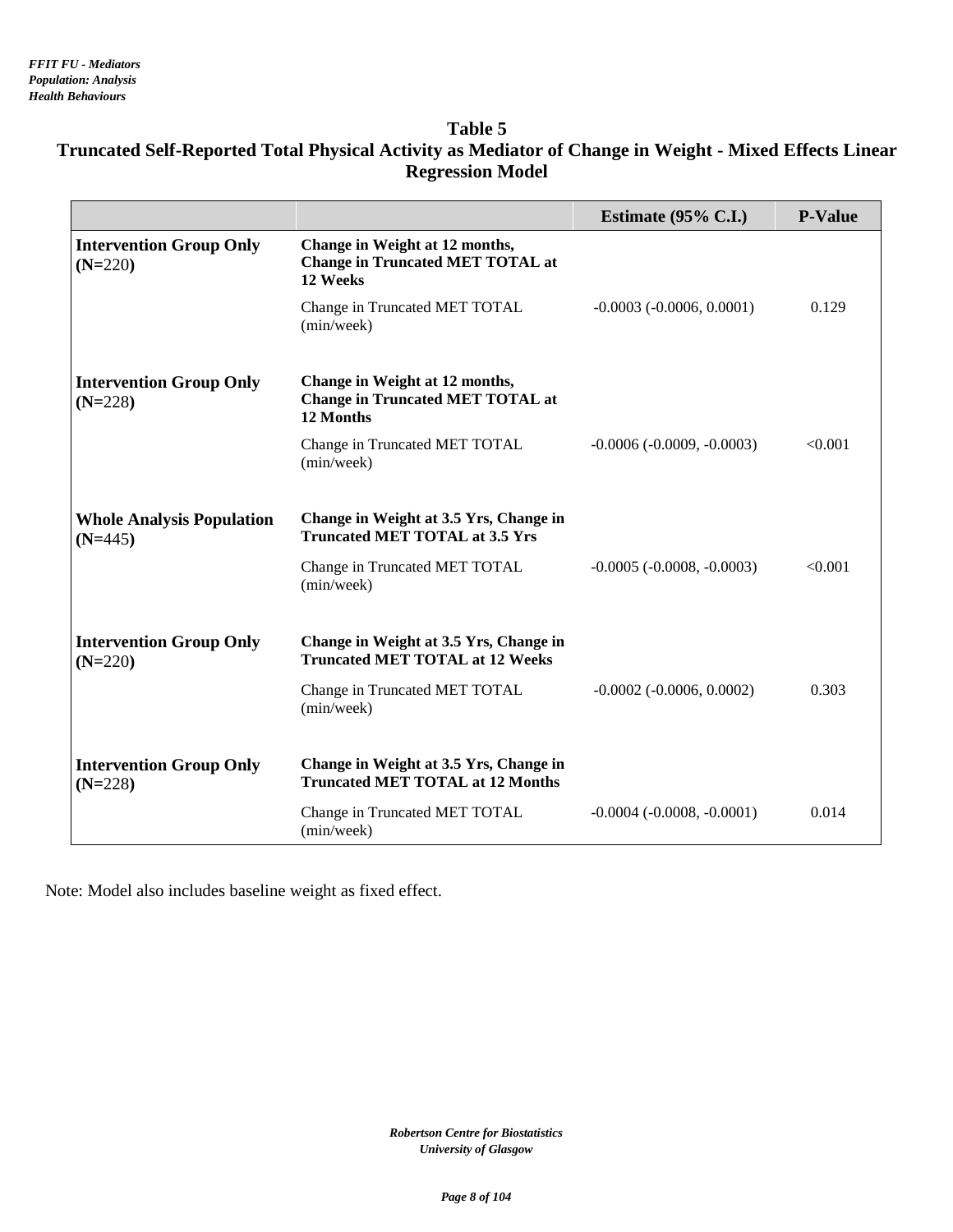#### **Table 6**

## **Truncated Self-Reported Vigorous Physical Activity as Mediator of Change in Weight - Mixed Effects Linear Regression Model**

|                                               |                                                                                           | Estimate $(95\% \text{ C.I.})$      | <b>P-Value</b> |
|-----------------------------------------------|-------------------------------------------------------------------------------------------|-------------------------------------|----------------|
| <b>Intervention Group Only</b><br>$(N=220)$   | Change in Weight at 12 months,<br><b>Change in Truncated MET Vigorous at</b><br>12 Weeks  |                                     |                |
|                                               | Change in Truncated MET Vigorous<br>(min/week)                                            | $-0.0002$ ( $-0.0008$ , $0.0003$ )  | 0.369          |
| <b>Intervention Group Only</b><br>$(N=228)$   | Change in Weight at 12 months,<br><b>Change in Truncated MET Vigorous at</b><br>12 Months |                                     |                |
|                                               | Change in Truncated MET Vigorous<br>(min/week)                                            | $-0.0009$ ( $-0.0014$ , $-0.0004$ ) | < 0.001        |
| <b>Whole Analysis Population</b><br>$(N=445)$ | Change in Weight at 3.5 Yrs, Change in<br><b>Truncated MET Vigorous at 3.5 Yrs</b>        |                                     |                |
|                                               | Change in Truncated MET Vigorous<br>(min/week)                                            | $-0.0005$ ( $-0.0009$ , $-0.0001$ ) | 0.011          |
| <b>Intervention Group Only</b><br>$(N=220)$   | Change in Weight at 3.5 Yrs, Change in<br><b>Truncated MET Vigorous at 12 Weeks</b>       |                                     |                |
|                                               | Change in Truncated MET Vigorous<br>(min/week)                                            | $-0.0001$ ( $-0.0007$ , $0.0004$ )  | 0.682          |
| <b>Intervention Group Only</b><br>$(N=228)$   | Change in Weight at 3.5 Yrs, Change in<br><b>Truncated MET Vigorous at 12 Months</b>      |                                     |                |
|                                               | Change in Truncated MET Vigorous<br>(min/week)                                            | $-0.0006 (-0.0012, -0.0001)$        | 0.024          |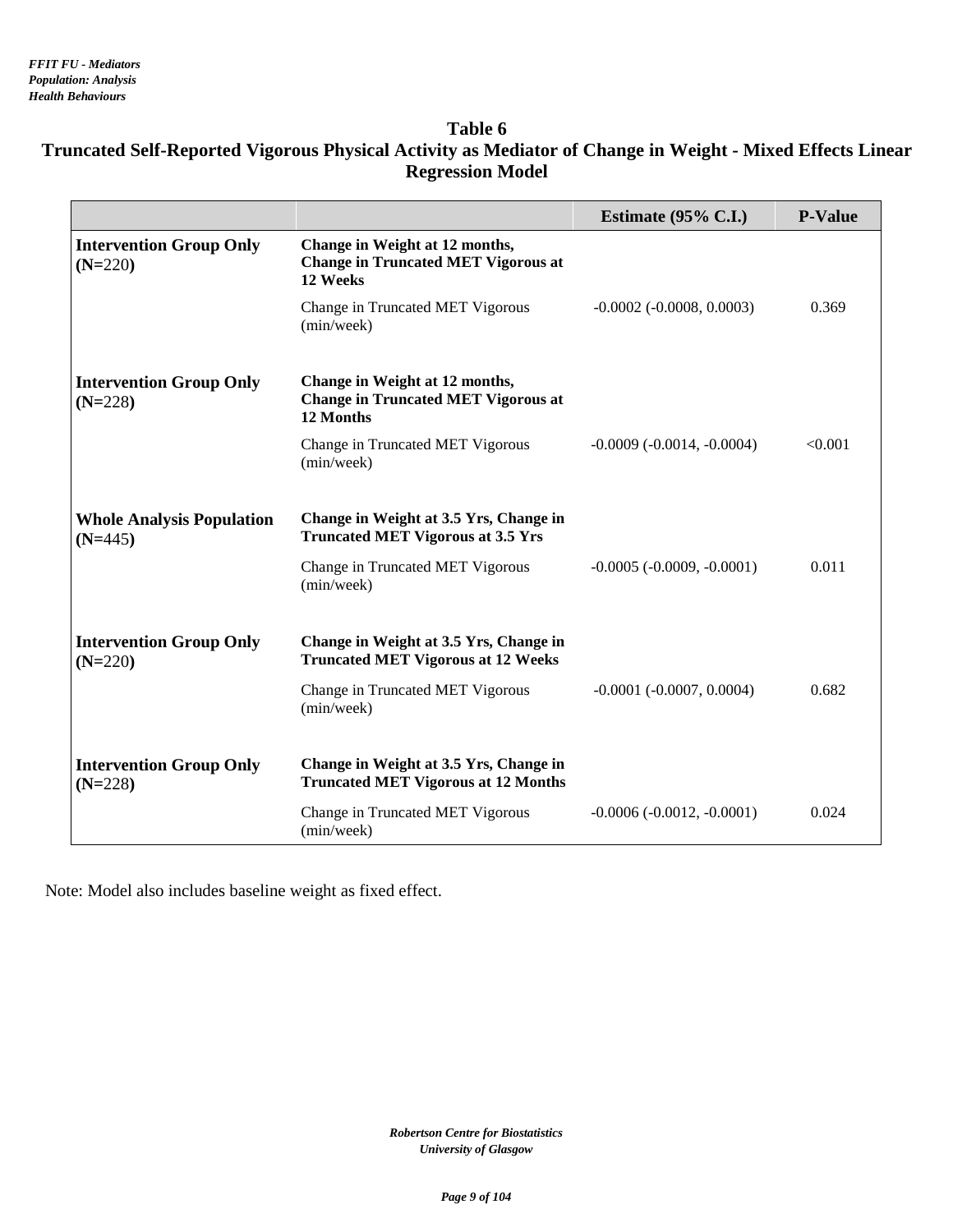#### **Table 7**

## **Truncated Self-Reported Moderate Physical Activity as Mediator of Change in Weight - Mixed Effects Linear Regression Model**

|                                               |                                                                                                | Estimate $(95\% \text{ C.L.})$ | <b>P-Value</b> |
|-----------------------------------------------|------------------------------------------------------------------------------------------------|--------------------------------|----------------|
| <b>Intervention Group Only</b><br>$(N=220)$   | Change in Weight at 12 months,<br><b>Change in Truncated MET Moderate at</b><br>12 Weeks       |                                |                |
|                                               | Change in Truncated MET Moderate<br>(min/week)                                                 | $-0.0001$ $(-0.0010, 0.0008)$  | 0.811          |
| <b>Intervention Group Only</b><br>$(N=228)$   | Change in Weight at 12 months,<br><b>Change in Truncated MET Moderate at</b><br>12 Months      |                                |                |
|                                               | Change in Truncated MET Moderate<br>(min/week)                                                 | $-0.0006(-0.0014, 0.0002)$     | 0.150          |
| <b>Whole Analysis Population</b><br>$(N=445)$ | Change in Weight at 3.5 Yrs, Change in<br><b>Truncated MET Moderate at 3.5 Yrs</b>             |                                |                |
|                                               | Change in Truncated MET Moderate<br>(min/week)                                                 | $-0.0006(-0.0012, 0.0000)$     | 0.069          |
| <b>Intervention Group Only</b><br>$(N=220)$   | Change in Weight at 3.5 Yrs, Change in<br><b>Truncated MET Moderate at 12 Weeks</b>            |                                |                |
|                                               | Change in Truncated MET Moderate<br>(min/week)                                                 | $-0.0001$ $(-0.0010, 0.0009)$  | 0.885          |
| <b>Intervention Group Only</b><br>$(N=228)$   | Change in Weight at 3.5 Yrs, Change in<br><b>Truncated MET Moderate at 12</b><br><b>Months</b> |                                |                |
|                                               | Change in Truncated MET Moderate<br>(min/week)                                                 | $-0.0006(-0.0015, 0.0003)$     | 0.183          |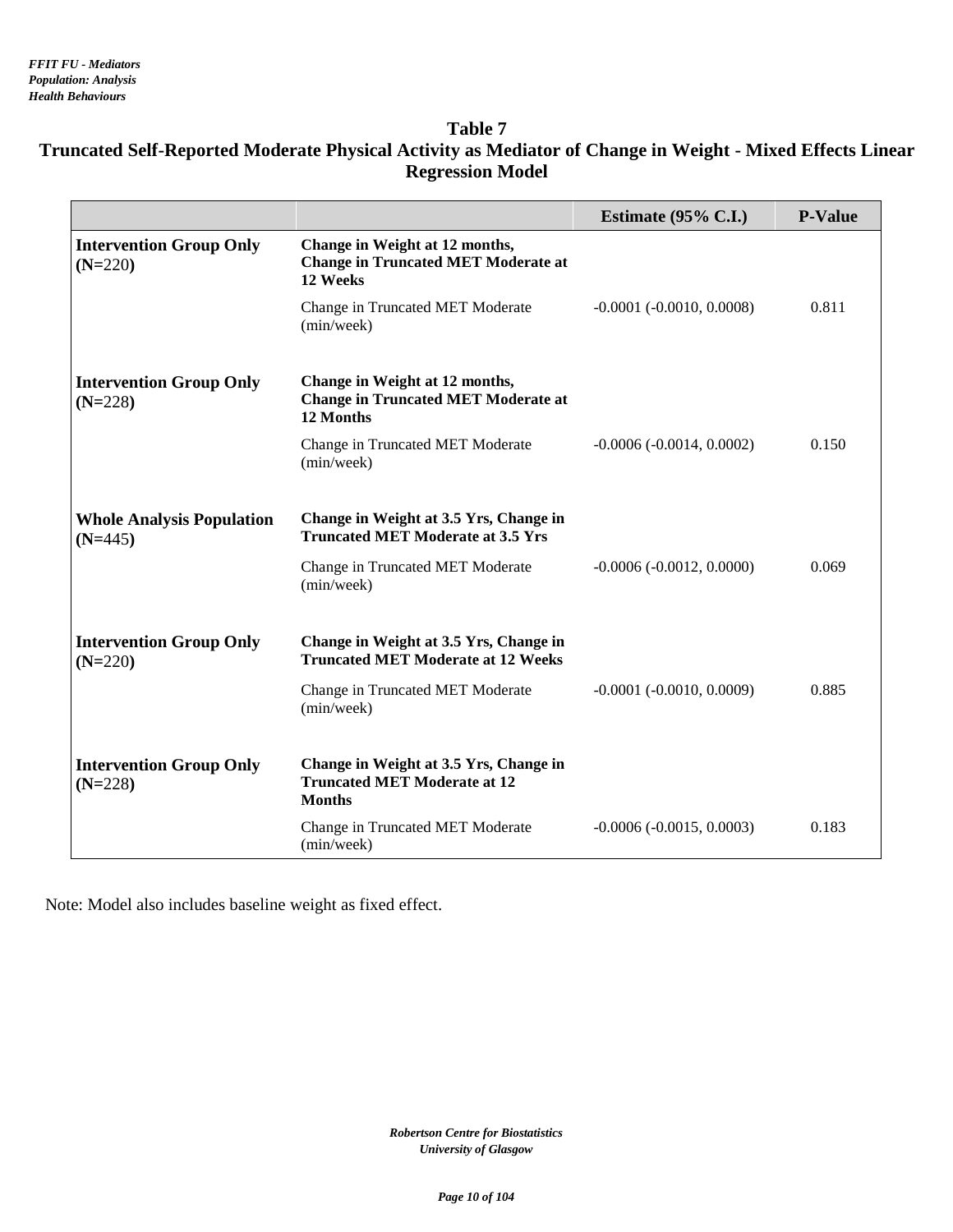## **Table 8 Truncated Self-Reported Walking as Mediator of Change in Weight - Mixed Effects Linear Regression Model**

|                                               |                                                                                          | Estimate $(95\% \text{ C.I.})$     | <b>P-Value</b> |
|-----------------------------------------------|------------------------------------------------------------------------------------------|------------------------------------|----------------|
| <b>Intervention Group Only</b><br>$(N=220)$   | Change in Weight at 12 months,<br><b>Change in Truncated MET Walking at</b><br>12 Weeks  |                                    |                |
|                                               | Change in Truncated MET Walking<br>(min/week)                                            | $-0.0010(-0.0019,-0.0001)$         | 0.029          |
| <b>Intervention Group Only</b><br>$(N=228)$   | Change in Weight at 12 months,<br><b>Change in Truncated MET Walking at</b><br>12 Months |                                    |                |
|                                               | Change in Truncated MET Walking<br>(min/week)                                            | $-0.0009(-0.0017,-0.0001)$         | 0.037          |
| <b>Whole Analysis Population</b><br>$(N=445)$ | Change in Weight at 3.5 Yrs, Change in<br><b>Truncated MET Walking at 3.5 Yrs</b>        |                                    |                |
|                                               | Change in Truncated MET Walking<br>(min/week)                                            | $-0.0013$ $(-0.0019, -0.0007)$     | < 0.001        |
| <b>Intervention Group Only</b><br>$(N=220)$   | Change in Weight at 3.5 Yrs, Change in<br><b>Truncated MET Walking at 12 Weeks</b>       |                                    |                |
|                                               | Change in Truncated MET Walking<br>(min/week)                                            | $-0.0009$ $(-0.0019, 0.0001)$      | 0.065          |
| <b>Intervention Group Only</b><br>$(N=228)$   | Change in Weight at 3.5 Yrs, Change in<br><b>Truncated MET Walking at 12 Months</b>      |                                    |                |
|                                               | Change in Truncated MET Walking<br>(min/week)                                            | $-0.0005$ ( $-0.0015$ , $0.0004$ ) | 0.254          |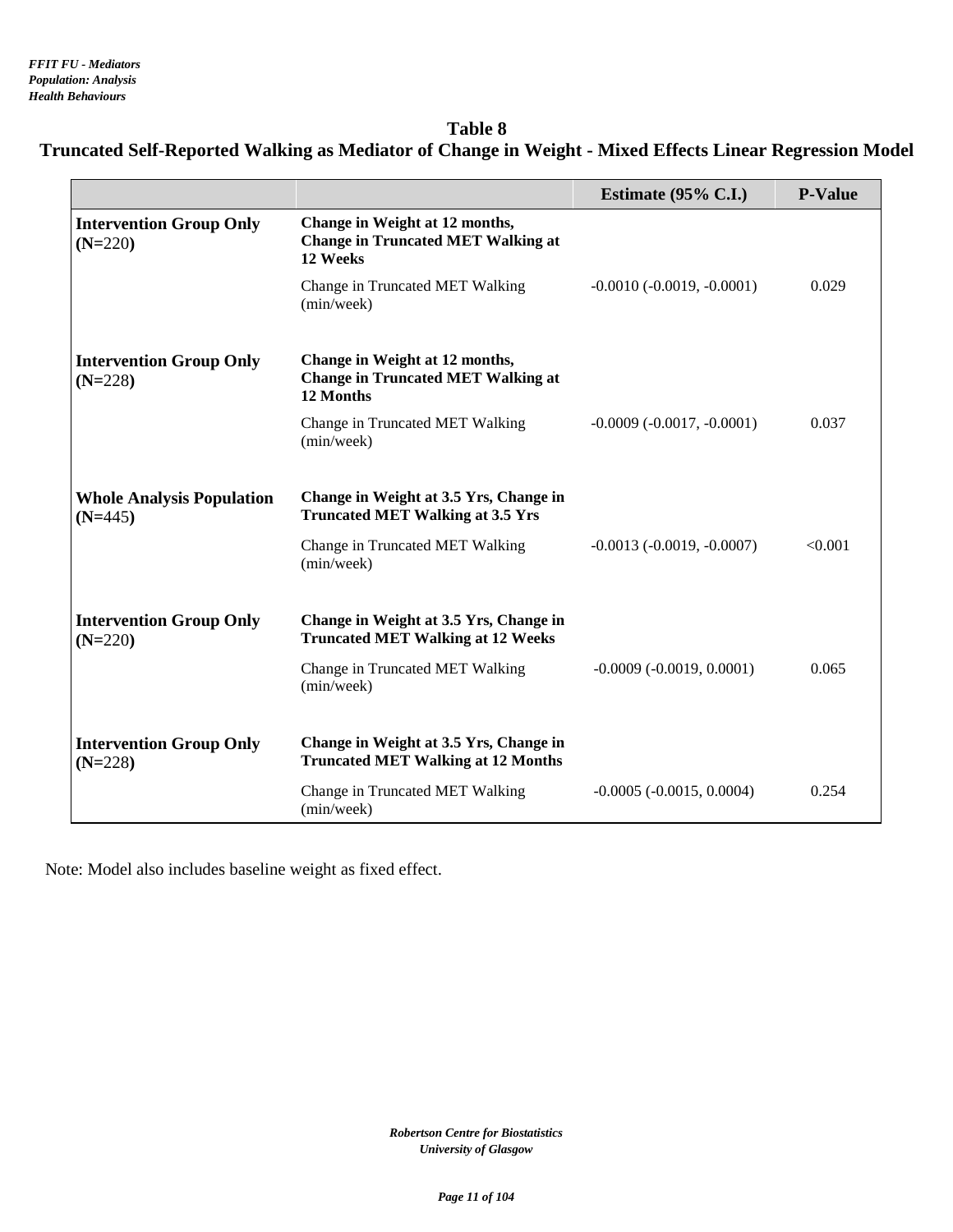## **Table 9 Self reported Sitting Time as Mediator of Change in Weight - Mixed Effects Linear Regression Model**

|                                               |                                                                          | Estimate $(95\% \text{ C.I.})$ | <b>P-Value</b> |
|-----------------------------------------------|--------------------------------------------------------------------------|--------------------------------|----------------|
| <b>Intervention Group Only</b><br>$(N=167)$   | Change in Weight at 12 months,<br><b>Change in Sit Time at 12 Weeks</b>  |                                |                |
|                                               | Change in Sitting Time (min/day)                                         | $0.0030(-0.0029, 0.0089)$      | 0.315          |
| <b>Intervention Group Only</b><br>$(N=177)$   | Change in Weight at 12 months,<br><b>Change in Sit Time at 12 Months</b> |                                |                |
|                                               | Change in Sitting Time (min/day)                                         | 0.0071(0.0017, 0.0125)         | 0.010          |
|                                               |                                                                          |                                |                |
| <b>Whole Analysis Population</b><br>$(N=360)$ | Change in Weight at 3.5 Yrs, Change in<br><b>Sit Time at 3.5 Yrs</b>     |                                |                |
|                                               | Change in Sitting Time (min/day)                                         | 0.0037(0.0001, 0.0073)         | 0.043          |
|                                               |                                                                          |                                |                |
| <b>Intervention Group Only</b><br>$(N=167)$   | Change in Weight at 3.5 Yrs, Change in<br><b>Sit Time at 12 Weeks</b>    |                                |                |
|                                               | Change in Sitting Time (min/day)                                         | $0.0015 (-0.0042, 0.0072)$     | 0.602          |
|                                               |                                                                          |                                |                |
| <b>Intervention Group Only</b><br>$(N=177)$   | Change in Weight at 3.5 Yrs, Change in<br><b>Sit Time at 12 Months</b>   |                                |                |
|                                               | Change in Sitting Time (min/day)                                         | $0.0008(-0.0054, 0.0070)$      | 0.800          |

Note: Model also includes baseline weight as fixed effect.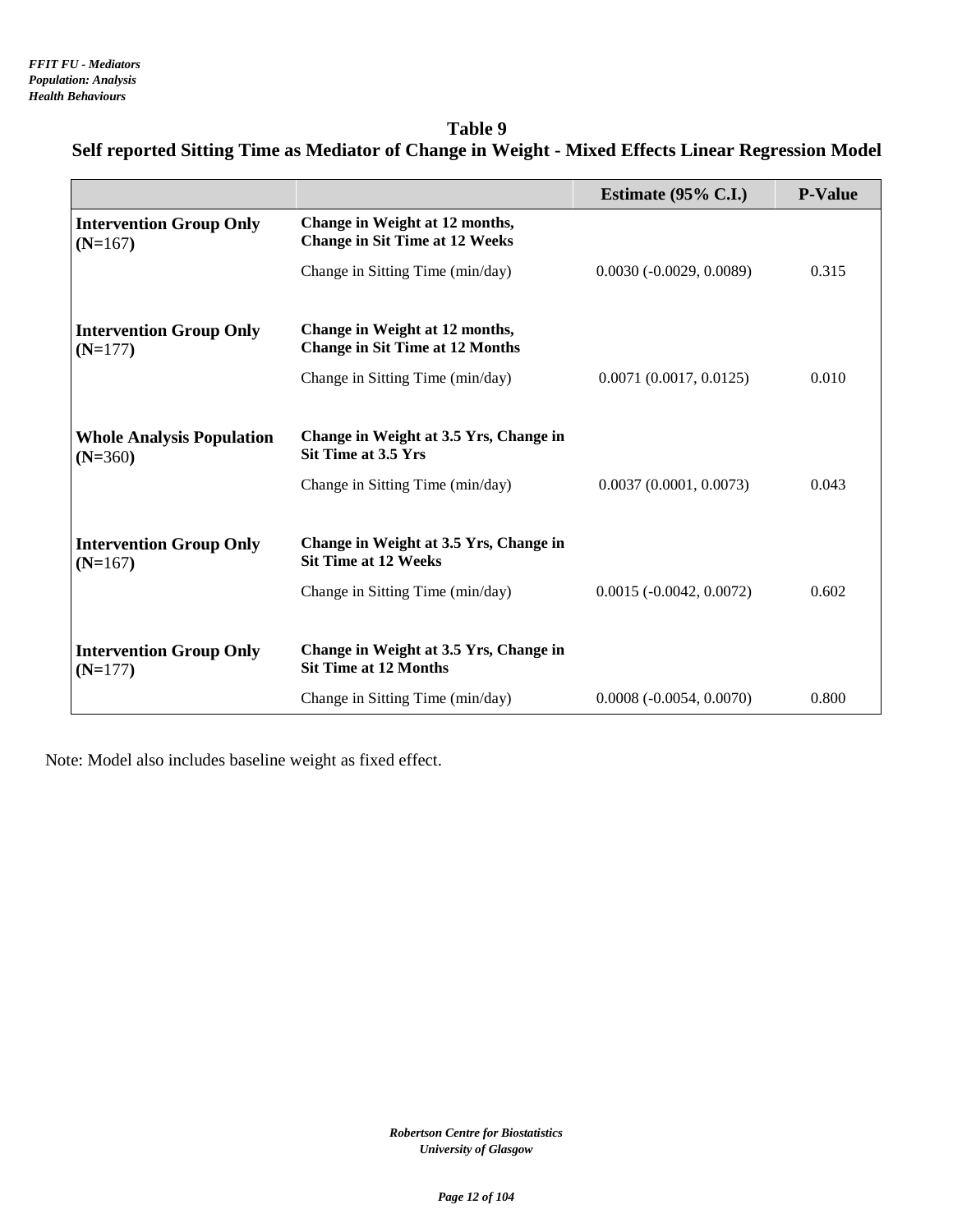## **Table 10 DINE Fatty Food Score as Mediator of Change in Weight - Mixed Effects Linear Regression Model**

|                                               |                                                                                            | Estimate $(95\% \text{ C.I.})$ | <b>P-Value</b> |
|-----------------------------------------------|--------------------------------------------------------------------------------------------|--------------------------------|----------------|
| <b>Intervention Group Only</b><br>$(N=223)$   | Change in Weight at 12 months,<br><b>Change in Fatty Food Score at 12</b><br>Weeks         |                                |                |
|                                               | Change in DINE Fatty Food Score                                                            | 0.1450(0.0059, 0.2840)         | 0.041          |
|                                               |                                                                                            |                                |                |
| <b>Intervention Group Only</b><br>$(N=233)$   | Change in Weight at 12 months,<br><b>Change in Fatty Food Score at 12</b><br><b>Months</b> |                                |                |
|                                               | Change in DINE Fatty Food Score                                                            | $0.1127(-0.0254, 0.2507)$      | 0.109          |
|                                               |                                                                                            |                                |                |
| <b>Whole Analysis Population</b><br>$(N=450)$ | Change in Weight at 3.5 Yrs, Change in<br><b>Fatty Food Score at 3.5 Yrs</b>               |                                |                |
|                                               | Change in DINE Fatty Food Score                                                            | 0.2247(0.1121, 0.3373)         | < 0.001        |
|                                               |                                                                                            |                                |                |
| <b>Intervention Group Only</b><br>$(N=223)$   | Change in Weight at 3.5 Yrs, Change in<br><b>Fatty Food Score at 12 Weeks</b>              |                                |                |
|                                               | Change in DINE Fatty Food Score                                                            | $0.0092(-0.1419, 0.1602)$      | 0.905          |
|                                               |                                                                                            |                                |                |
| <b>Intervention Group Only</b><br>$(N=233)$   | Change in Weight at 3.5 Yrs, Change in<br><b>Fatty Food Score at 12 Months</b>             |                                |                |
|                                               | Change in DINE Fatty Food Score                                                            | $0.0999 (-0.0533, 0.2530)$     | 0.200          |

Note: Model also includes baseline weight as fixed effect.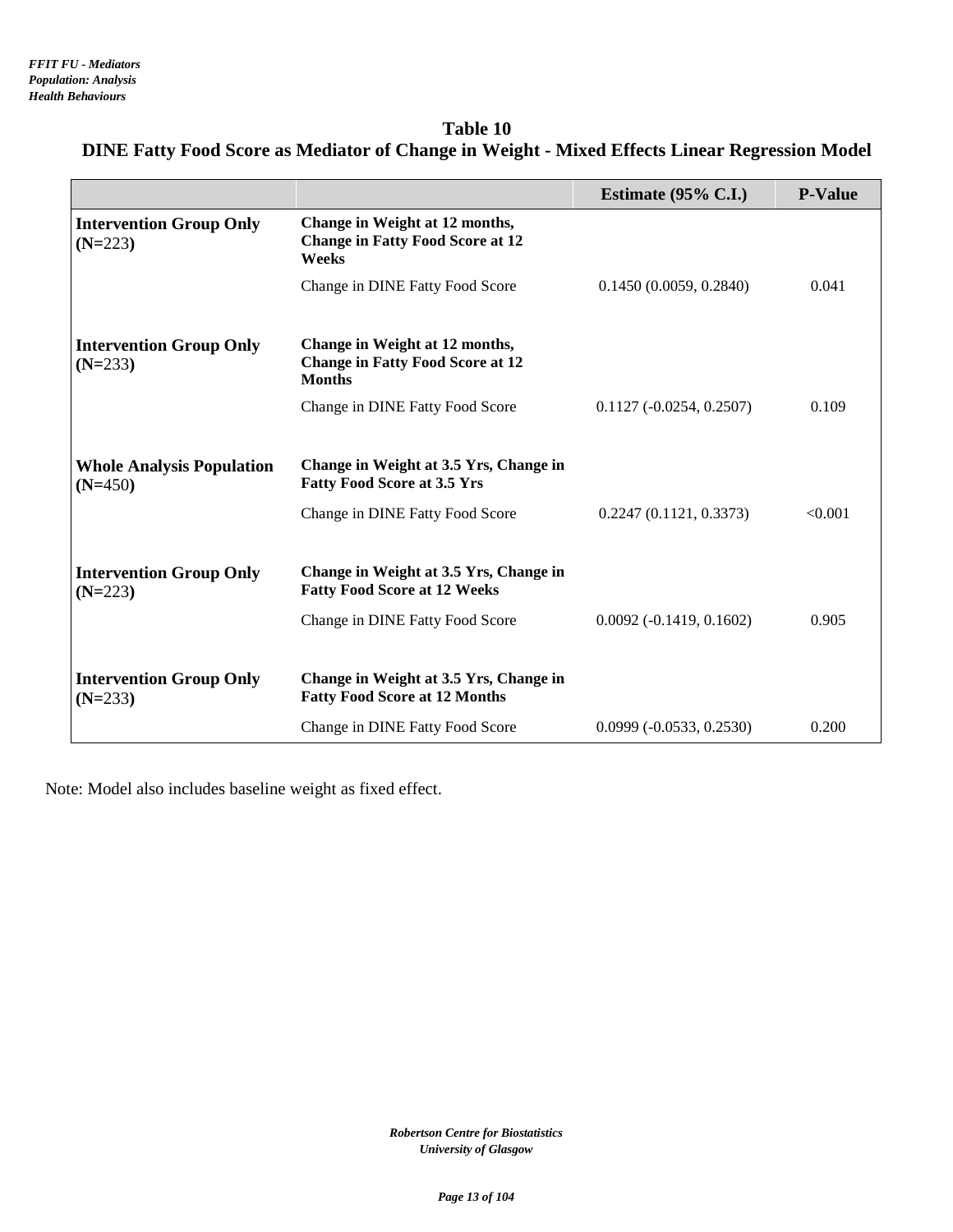| Table 11                                                                                       |
|------------------------------------------------------------------------------------------------|
| DINE Sugary Food Score as Mediator of Change in Weight - Mixed Effects Linear Regression Model |

|                                               |                                                                                             | Estimate $(95\% \text{ C.I.})$ | <b>P-Value</b> |
|-----------------------------------------------|---------------------------------------------------------------------------------------------|--------------------------------|----------------|
| <b>Intervention Group Only</b><br>$(N=223)$   | Change in Weight at 12 months,<br><b>Change in Sugary Food Score at 12</b><br>Weeks         |                                |                |
|                                               | Change in DINE Sugary Food Score                                                            | 0.4107(0.0496, 0.7718)         | 0.026          |
|                                               |                                                                                             |                                |                |
| <b>Intervention Group Only</b><br>$(N=233)$   | Change in Weight at 12 months,<br><b>Change in Sugary Food Score at 12</b><br><b>Months</b> |                                |                |
|                                               | Change in DINE Sugary Food Score                                                            | 0.5394(0.2184, 0.8604)         | 0.001          |
|                                               |                                                                                             |                                |                |
| <b>Whole Analysis Population</b><br>$(N=450)$ | Change in Weight at 3.5 Yrs, Change in<br><b>Sugary Food Score at 3.5 Yrs</b>               |                                |                |
|                                               | Change in DINE Sugary Food Score                                                            | 0.4351(0.1465, 0.7237)         | 0.003          |
|                                               |                                                                                             |                                |                |
| <b>Intervention Group Only</b><br>$(N=223)$   | Change in Weight at 3.5 Yrs, Change in<br><b>Sugary Food Score at 12 Weeks</b>              |                                |                |
|                                               | Change in DINE Sugary Food Score                                                            | $0.2242$ (-0.1677, 0.6160)     | 0.261          |
|                                               |                                                                                             |                                |                |
| <b>Intervention Group Only</b><br>$(N=233)$   | Change in Weight at 3.5 Yrs, Change in<br><b>Sugary Food Score at 12 Months</b>             |                                |                |
|                                               | Change in DINE Sugary Food Score                                                            | $0.1376 (-0.2246, 0.4998)$     | 0.455          |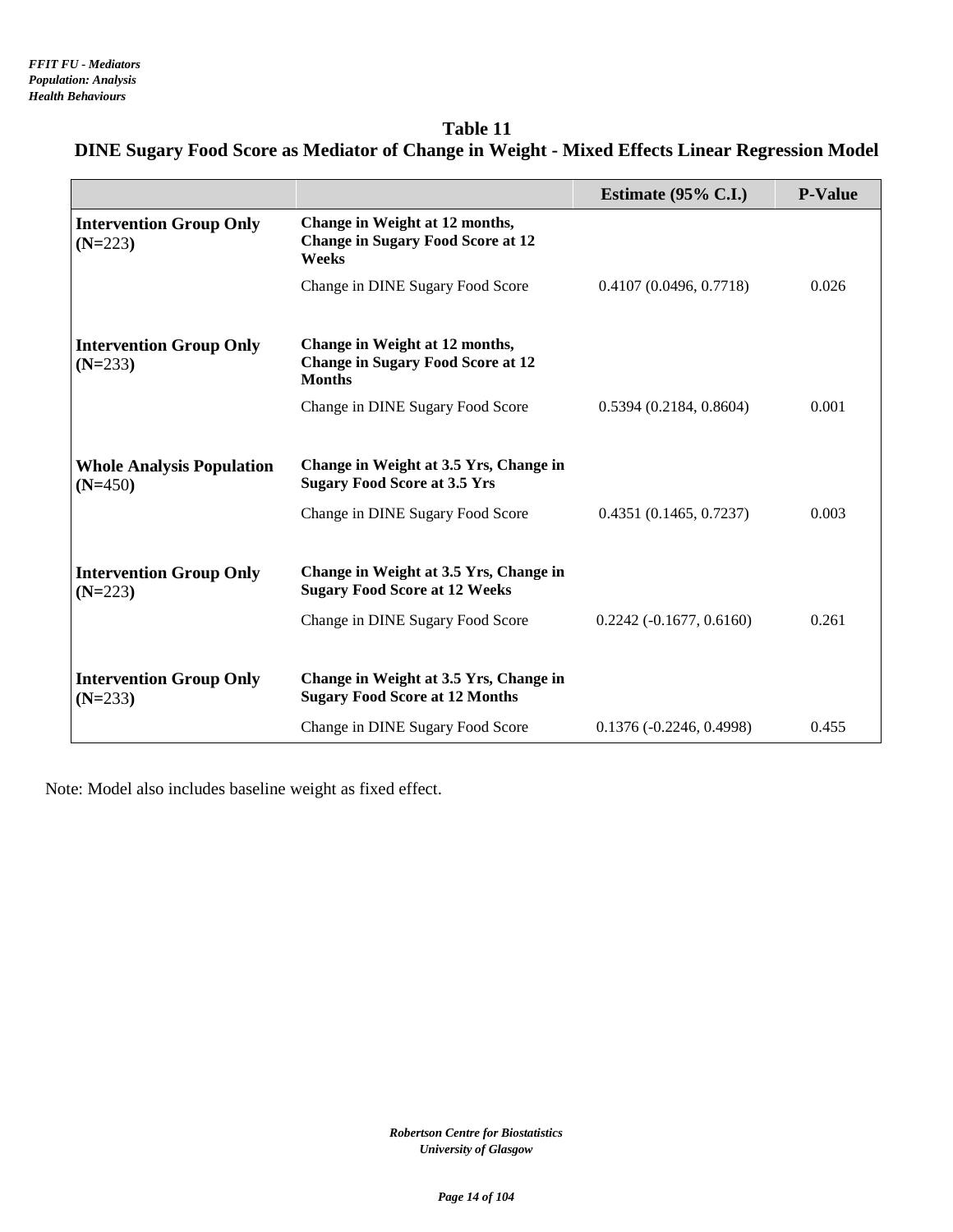## **Table 12 DINE Fruits and Vegetable Score as Mediator of Change in Weight - Mixed Effects Linear Regression Model**

|                                               |                                                                                                    | Estimate $(95\% \text{ C.I.})$     | <b>P-Value</b> |
|-----------------------------------------------|----------------------------------------------------------------------------------------------------|------------------------------------|----------------|
| <b>Intervention Group Only</b><br>$(N=223)$   | Change in Weight at 12 months,<br><b>Change in Fruits and Vegetable Score</b><br>at 12 Weeks       |                                    |                |
|                                               | Change in DINE Fruits and Vegetable<br>Score                                                       | $-0.8996 (-1.4163, -0.3830)$       | < 0.001        |
| <b>Intervention Group Only</b><br>$(N=233)$   | Change in Weight at 12 months,<br><b>Change in Fruits and Vegetable Score</b><br>at 12 Months      |                                    |                |
|                                               | Change in DINE Fruits and Vegetable<br>Score                                                       | $-0.9800(-1.4467, -0.5133)$        | < 0.001        |
| <b>Whole Analysis Population</b><br>$(N=450)$ | Change in Weight at 3.5 Yrs, Change in<br><b>Fruits and Vegetable Score at 3.5 Yrs</b>             |                                    |                |
|                                               | Change in DINE Fruits and Vegetable<br>Score                                                       | $-0.7273(-1.1165, -0.3382)$        | < 0.001        |
| <b>Intervention Group Only</b><br>$(N=223)$   | Change in Weight at 3.5 Yrs, Change in<br><b>Fruits and Vegetable Score at 12 Weeks</b>            |                                    |                |
|                                               | Change in DINE Fruits and Vegetable<br>Score                                                       | $-0.2113(-0.7803, 0.3577)$         | 0.465          |
| <b>Intervention Group Only</b><br>$(N=233)$   | Change in Weight at 3.5 Yrs, Change in<br><b>Fruits and Vegetable Score at 12</b><br><b>Months</b> |                                    |                |
|                                               | Change in DINE Fruits and Vegetable<br>Score                                                       | $-0.3467$ ( $-0.8792$ , $0.1858$ ) | 0.201          |

Note: Model also includes baseline weight as fixed effect.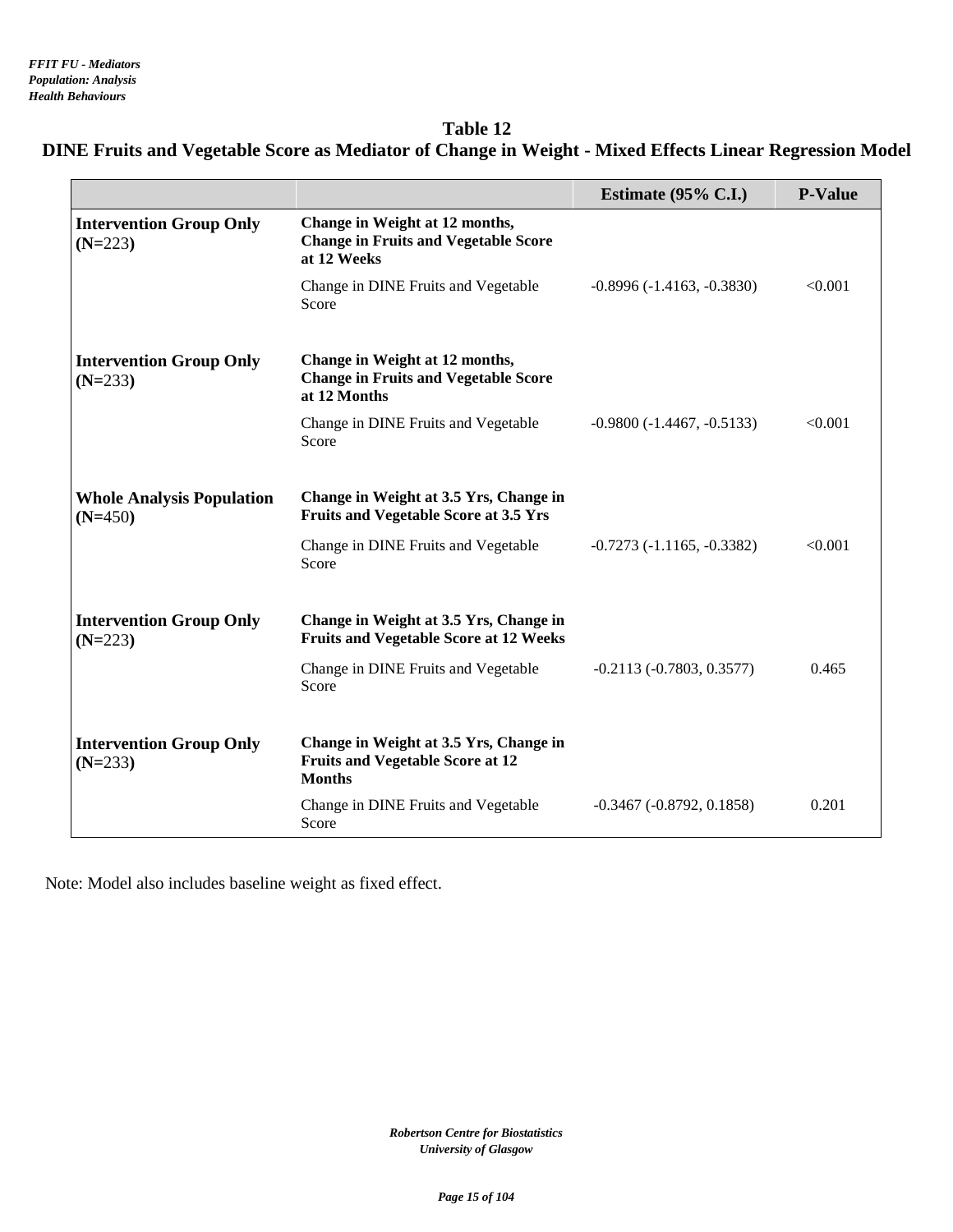| Table 13                                                                                           |
|----------------------------------------------------------------------------------------------------|
| <b>Cheese Portion Size as Mediator of Change in Weight - Mixed Effects Linear Regression Model</b> |

|                                               |                                                                                                                   | Estimate $(95\% \text{ C.I.})$ | <b>P-Value</b> |
|-----------------------------------------------|-------------------------------------------------------------------------------------------------------------------|--------------------------------|----------------|
| <b>Intervention Group Only</b><br>$(N=190)$   | Change in Weight at 12 months,<br><b>Change in Cheese Portion Size at 12</b><br>Weeks                             |                                |                |
|                                               | Change in Cheese Portion Size                                                                                     | $0.3552(-0.1525, 0.8629)$      | 0.169          |
| <b>Intervention Group Only</b><br>$(N=201)$   | Change in Weight at 12 months,<br><b>Change in Cheese Portion Size at 12</b><br><b>Months</b>                     |                                |                |
|                                               | Change in Cheese Portion Size                                                                                     | $0.3575(-0.1463, 0.8613)$      | 0.163          |
| <b>Whole Analysis Population</b><br>$(N=424)$ | Change in Weight at 3.5 Yrs, Change in<br><b>Cheese Portion Size at 3.5 Yrs</b>                                   |                                |                |
|                                               | Change in Cheese Portion Size                                                                                     | 0.4595(0.0805, 0.8384)         | 0.018          |
| <b>Intervention Group Only</b><br>$(N=190)$   | Change in Weight at 3.5 Yrs, Change in<br><b>Cheese Portion Size at 12 Weeks</b><br>Change in Cheese Portion Size | $0.3314 (-0.2053, 0.8681)$     | 0.225          |
| <b>Intervention Group Only</b><br>$(N=201)$   | Change in Weight at 3.5 Yrs, Change in<br><b>Cheese Portion Size at 12 Months</b>                                 |                                |                |
|                                               | Change in Cheese Portion Size                                                                                     | $0.0500(-0.5452, 0.6452)$      | 0.868          |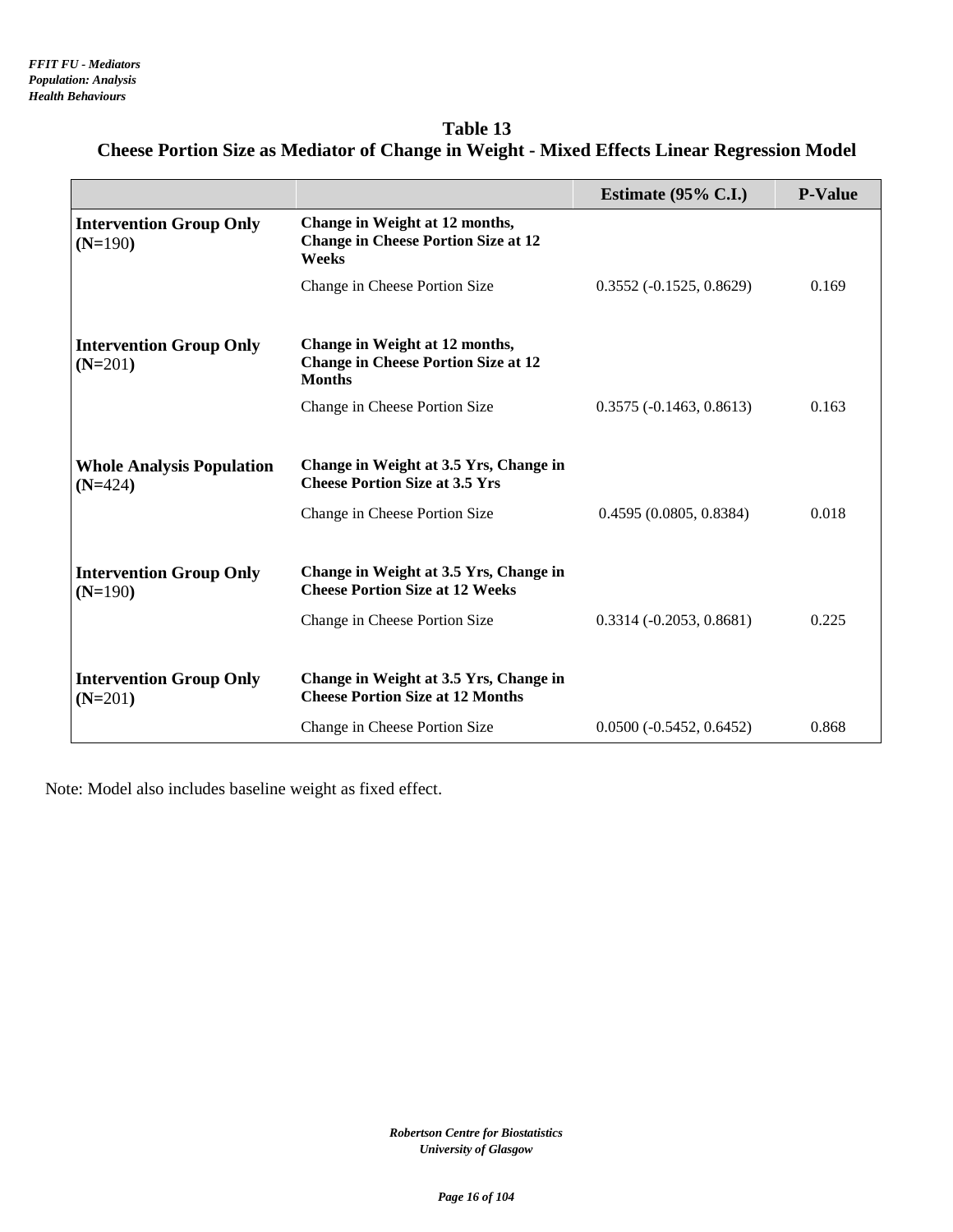| Table 14                                                                                  |
|-------------------------------------------------------------------------------------------|
| Meat Portion Size as Mediator of Change in Weight - Mixed Effects Linear Regression Model |

|                                               |                                                                                                               | Estimate $(95\% \text{ C.I.})$ | <b>P-Value</b> |
|-----------------------------------------------|---------------------------------------------------------------------------------------------------------------|--------------------------------|----------------|
| <b>Intervention Group Only</b><br>$(N=203)$   | Change in Weight at 12 months,<br><b>Change in Meat Portion Size at 12</b><br>Weeks                           |                                |                |
|                                               | Change in Meat Portion Size                                                                                   | 0.9984(0.3108, 1.6860)         | 0.005          |
| <b>Intervention Group Only</b><br>$(N=225)$   | Change in Weight at 12 months,<br><b>Change in Meat Portion Size at 12</b><br><b>Months</b>                   |                                |                |
|                                               | Change in Meat Portion Size                                                                                   | 1.1913 (0.5243, 1.8583)        | < 0.001        |
| <b>Whole Analysis Population</b><br>$(N=442)$ | Change in Weight at 3.5 Yrs, Change in<br><b>Meat Portion Size at 3.5 Yrs</b>                                 |                                |                |
|                                               | Change in Meat Portion Size                                                                                   | 0.7169(0.2101, 1.2236)         | 0.006          |
| <b>Intervention Group Only</b><br>$(N=203)$   | Change in Weight at 3.5 Yrs, Change in<br><b>Meat Portion Size at 12 Weeks</b><br>Change in Meat Portion Size | $0.1799 (-0.5079, 0.8677)$     | 0.606          |
| <b>Intervention Group Only</b><br>$(N=225)$   | Change in Weight at 3.5 Yrs, Change in<br><b>Meat Portion Size at 12 Months</b>                               |                                |                |
|                                               | Change in Meat Portion Size                                                                                   | $0.3842 (-0.3697, 1.1380)$     | 0.316          |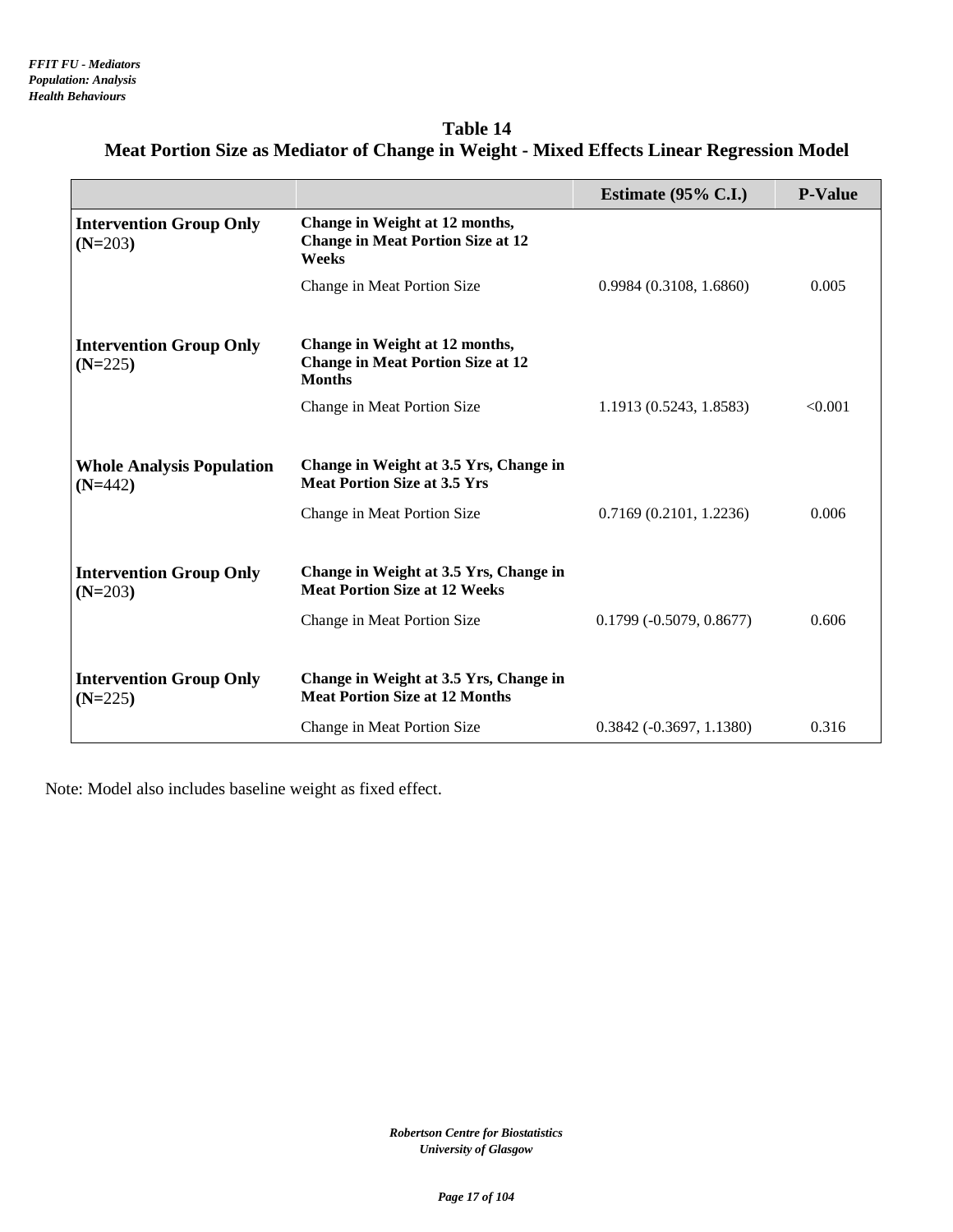| Table 15                                                                                   |
|--------------------------------------------------------------------------------------------|
| Pasta Portion Size as Mediator of Change in Weight - Mixed Effects Linear Regression Model |

|                                               |                                                                                              | Estimate $(95\% \text{ C.I.})$ | <b>P-Value</b> |
|-----------------------------------------------|----------------------------------------------------------------------------------------------|--------------------------------|----------------|
| <b>Intervention Group Only</b><br>$(N=204)$   | Change in Weight at 12 months,<br><b>Change in Pasta Portion Size at 12</b><br><b>Weeks</b>  |                                |                |
|                                               | Change in Pasta Portion Size                                                                 | 0.7320(0.0928, 1.3712)         | 0.025          |
|                                               |                                                                                              |                                |                |
| <b>Intervention Group Only</b><br>$(N=213)$   | Change in Weight at 12 months,<br><b>Change in Pasta Portion Size at 12</b><br><b>Months</b> |                                |                |
|                                               | Change in Pasta Portion Size                                                                 | 0.7345(0.1425, 1.3266)         | 0.015          |
|                                               |                                                                                              |                                |                |
| <b>Whole Analysis Population</b><br>$(N=433)$ | Change in Weight at 3.5 Yrs, Change in<br><b>Pasta Portion Size at 3.5 Yrs</b>               |                                |                |
|                                               | Change in Pasta Portion Size                                                                 | 0.8602(0.4014, 1.3191)         | < 0.001        |
|                                               |                                                                                              |                                |                |
| <b>Intervention Group Only</b><br>$(N=204)$   | Change in Weight at 3.5 Yrs, Change in<br><b>Pasta Portion Size at 12 Weeks</b>              |                                |                |
|                                               | Change in Pasta Portion Size                                                                 | $-0.0445$ $(-0.6734, 0.5845)$  | 0.889          |
|                                               |                                                                                              |                                |                |
| <b>Intervention Group Only</b><br>$(N=213)$   | Change in Weight at 3.5 Yrs, Change in<br><b>Pasta Portion Size at 12 Months</b>             |                                |                |
|                                               | Change in Pasta Portion Size                                                                 | $0.1045 (-0.5402, 0.7492)$     | 0.750          |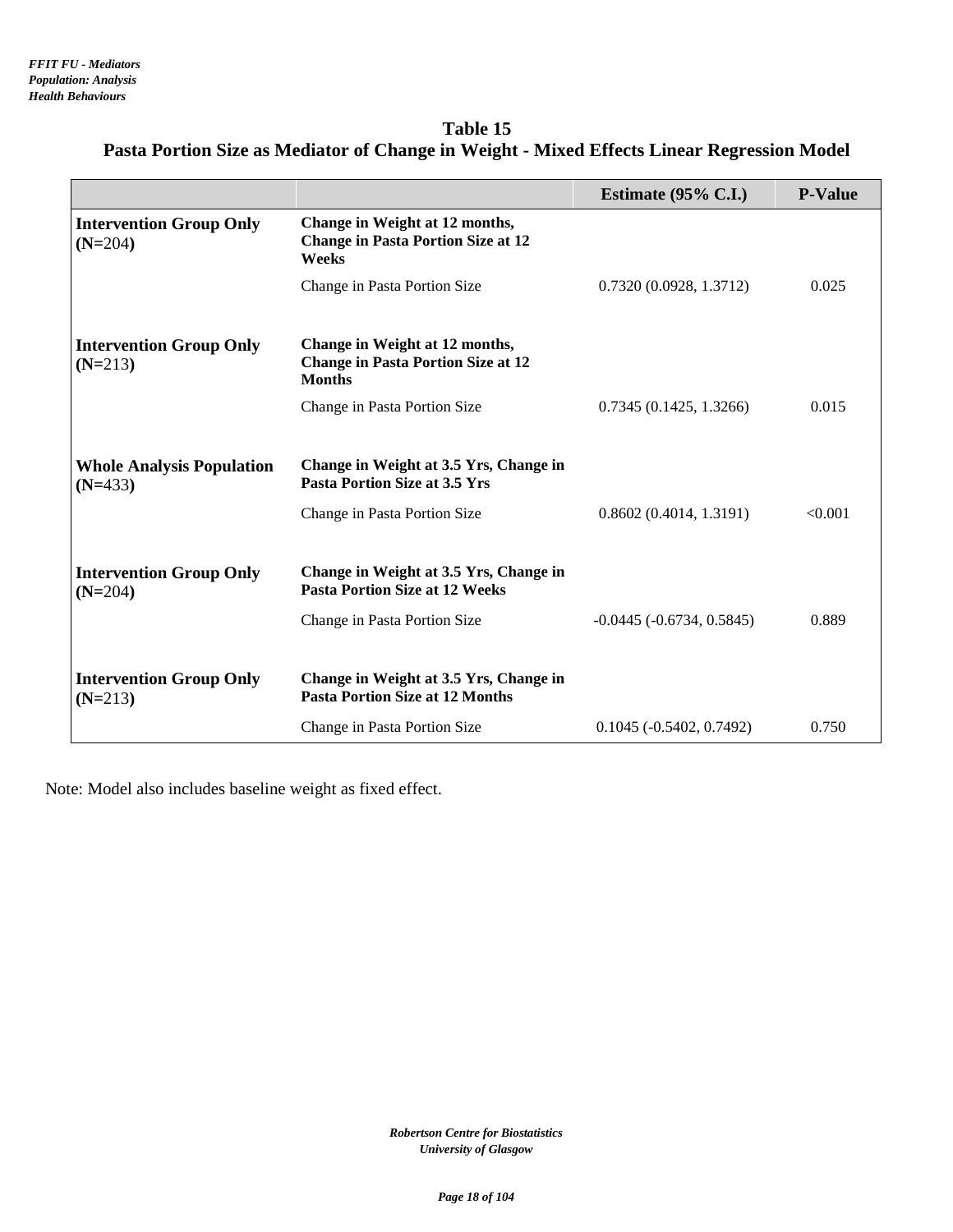| Table 16                                                                                   |
|--------------------------------------------------------------------------------------------|
| Chips Portion Size as Mediator of Change in Weight - Mixed Effects Linear Regression Model |

|                                               |                                                                                              | Estimate $(95\% \text{ C.I.})$ | <b>P-Value</b> |
|-----------------------------------------------|----------------------------------------------------------------------------------------------|--------------------------------|----------------|
| <b>Intervention Group Only</b><br>$(N=165)$   | Change in Weight at 12 months,<br><b>Change in Chips Portion Size at 12</b><br>Weeks         |                                |                |
|                                               | Change in Chips Portion Size                                                                 | $0.6031(-0.0001, 1.2062)$      | 0.050          |
|                                               |                                                                                              |                                |                |
| <b>Intervention Group Only</b><br>$(N=194)$   | Change in Weight at 12 months,<br><b>Change in Chips Portion Size at 12</b><br><b>Months</b> |                                |                |
|                                               | Change in Chips Portion Size                                                                 | 0.8143(0.2142, 1.4143)         | 0.008          |
|                                               |                                                                                              |                                |                |
| <b>Whole Analysis Population</b><br>$(N=423)$ | Change in Weight at 3.5 Yrs, Change in<br><b>Chips Portion Size at 3.5 Yrs</b>               |                                |                |
|                                               | Change in Chips Portion Size                                                                 | 0.7275(0.2783, 1.1768)         | 0.002          |
|                                               |                                                                                              |                                |                |
| <b>Intervention Group Only</b><br>$(N=165)$   | Change in Weight at 3.5 Yrs, Change in<br><b>Chips Portion Size at 12 Weeks</b>              |                                |                |
|                                               | Change in Chips Portion Size                                                                 | $0.0211 (-0.5775, 0.6198)$     | 0.944          |
|                                               |                                                                                              |                                |                |
| <b>Intervention Group Only</b><br>$(N=194)$   | Change in Weight at 3.5 Yrs, Change in<br><b>Chips Portion Size at 12 Months</b>             |                                |                |
|                                               | Change in Chips Portion Size                                                                 | $0.3203(-0.3445, 0.9851)$      | 0.343          |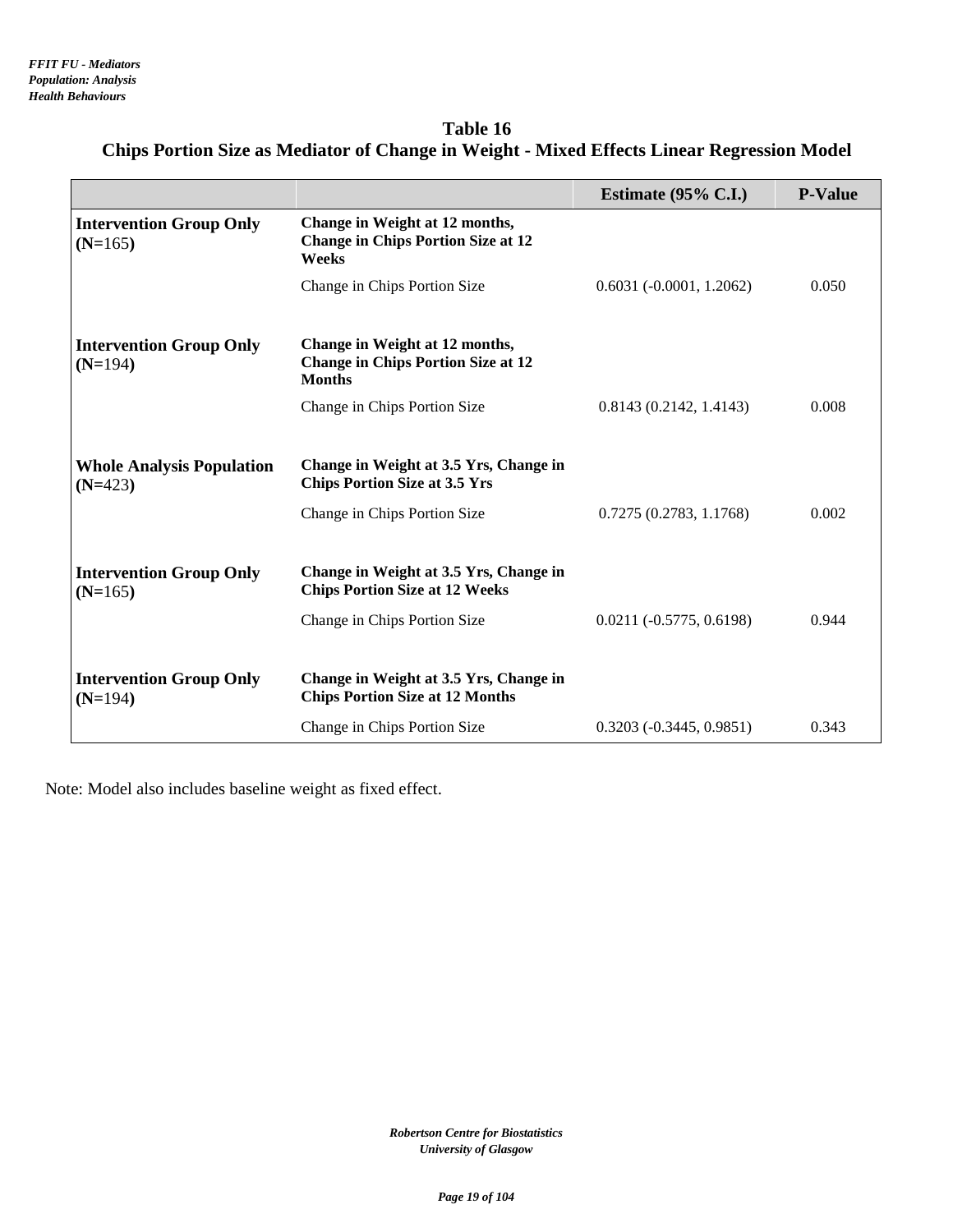| Table 17                                                                                 |
|------------------------------------------------------------------------------------------|
| Eating breakfast as Mediator of Change in Weight - Mixed Effects Linear Regression Model |

|                                               |                                                                                            | Estimate $(95\% \text{ C.I.})$      | <b>P-Value</b> |
|-----------------------------------------------|--------------------------------------------------------------------------------------------|-------------------------------------|----------------|
| <b>Intervention Group Only</b><br>$(N=223)$   | Change in Weight at 12 months,<br><b>Change in Eating breakfast at 12 Weeks</b>            |                                     |                |
|                                               | Change in Eating breakfast (1 category<br>up)                                              | $-0.3445 (-1.4869, 0.7978)$         | 0.553          |
| <b>Intervention Group Only</b><br>$(N=232)$   | Change in Weight at 12 months,<br><b>Change in Eating breakfast at 12</b><br><b>Months</b> |                                     |                |
|                                               | Change in Eating breakfast (1 category<br>up)                                              | $-1.3071$ ( $-2.4456$ , $-0.1686$ ) | 0.025          |
| <b>Whole Analysis Population</b><br>$(N=450)$ | Change in Weight at 3.5 Yrs, Change in<br>Eating breakfast at 3.5 Yrs                      |                                     |                |
|                                               | Change in Eating breakfast (1 category<br>up)                                              | $-0.8563(-1.7564, 0.0437)$          | 0.062          |
| <b>Intervention Group Only</b><br>$(N=223)$   | Change in Weight at 3.5 Yrs, Change in<br><b>Eating breakfast at 12 Weeks</b>              |                                     |                |
|                                               | Change in Eating breakfast (1 category<br>up)                                              | $-0.7115(-1.9387, 0.5158)$          | 0.254          |
| <b>Intervention Group Only</b><br>$(N=232)$   | Change in Weight at 3.5 Yrs, Change in<br><b>Eating breakfast at 12 Months</b>             |                                     |                |
|                                               | Change in Eating breakfast (1 category<br>up)                                              | $-0.6803(-1.9428, 0.5821)$          | 0.289          |

Note: Analysed as continuous, categories are 1=no times, 2=1-2 times, 3=3-5 times 4=>6 times.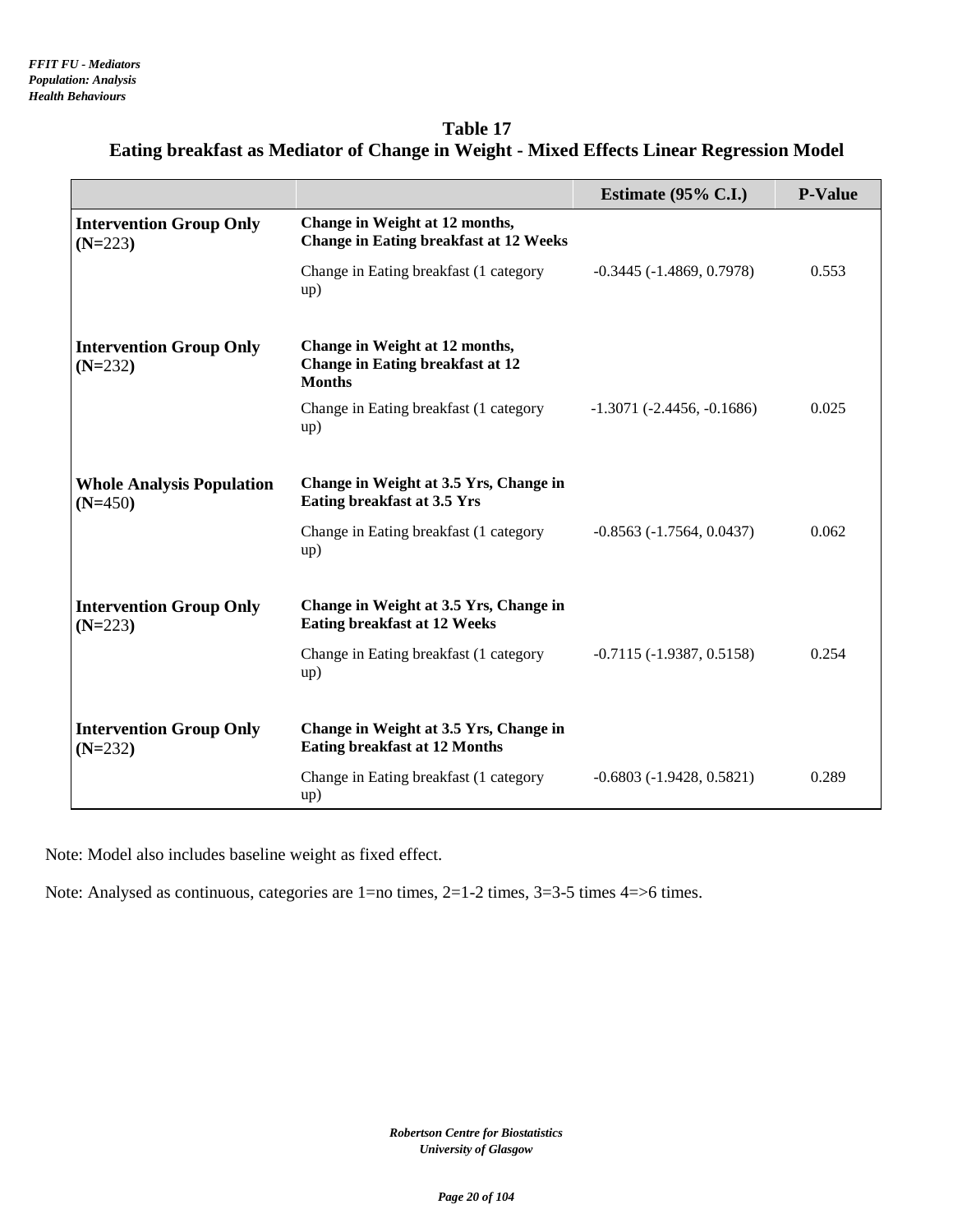| Table 18                                                                                    |
|---------------------------------------------------------------------------------------------|
| Alcohol consumption as Mediator of Change in Weight - Mixed Effects Linear Regression Model |

|                                               |                                                                                               | Estimate $(95\% \text{ C.I.})$ | <b>P-Value</b> |
|-----------------------------------------------|-----------------------------------------------------------------------------------------------|--------------------------------|----------------|
| <b>Intervention Group Only</b><br>$(N=223)$   | Change in Weight at 12 months,<br><b>Change in Alcohol consumption at 12</b><br>Weeks         |                                |                |
|                                               | Change in Total alcohol consumption<br>(units/week)                                           | $0.0470 (-0.0316, 0.1256)$     | 0.239          |
| <b>Intervention Group Only</b><br>$(N=233)$   | Change in Weight at 12 months,<br><b>Change in Alcohol consumption at 12</b><br><b>Months</b> |                                |                |
|                                               | Change in Total alcohol consumption<br>(units/week)                                           | $0.0016 (-0.0789, 0.0820)$     | 0.969          |
| <b>Whole Analysis Population</b><br>$(N=440)$ | Change in Weight at 3.5 Yrs, Change in<br>Alcohol consumption at 3.5 Yrs                      |                                |                |
|                                               | Change in Total alcohol consumption<br>(units/week)                                           | $0.0066 (-0.0518, 0.0650)$     | 0.824          |
| <b>Intervention Group Only</b><br>$(N=223)$   | Change in Weight at 3.5 Yrs, Change in<br><b>Alcohol consumption at 12 Weeks</b>              |                                |                |
|                                               | Change in Total alcohol consumption<br>(units/week)                                           | $0.0795 (-0.0045, 0.1636)$     | 0.064          |
| <b>Intervention Group Only</b><br>$(N=233)$   | Change in Weight at 3.5 Yrs, Change in<br><b>Alcohol consumption at 12 Months</b>             |                                |                |
|                                               | Change in Total alcohol consumption<br>(units/week)                                           | $0.0126 (-0.0761, 0.1013)$     | 0.780          |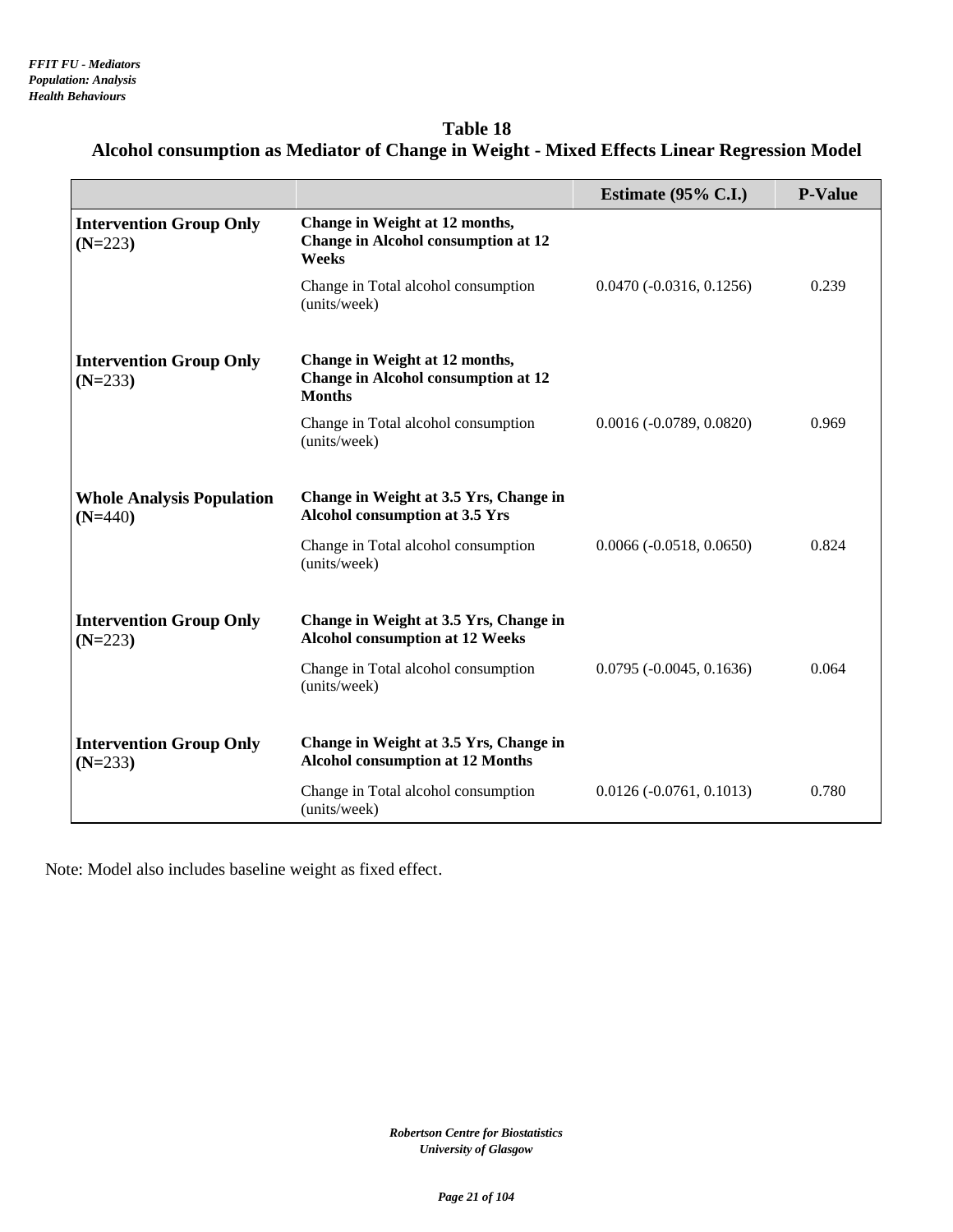## **Table 19 Negative affect PANAS as Mediator of Change in Weight - Mixed Effects Linear Regression Model**

|                                               |                                                                                          | Estimate $(95\% \text{ C.I.})$ | <b>P-Value</b> |
|-----------------------------------------------|------------------------------------------------------------------------------------------|--------------------------------|----------------|
| <b>Intervention Group Only</b><br>$(N=222)$   | Change in Weight at 12 months,<br><b>Change in Negative PANAS at 12</b><br>Weeks         |                                |                |
|                                               | Change in Negative affect PANAS<br>[normalized]                                          | 1.3977 (-0.8005, 3.5959)       | 0.211          |
| <b>Intervention Group Only</b><br>$(N=231)$   | Change in Weight at 12 months,<br><b>Change in Negative PANAS at 12</b><br><b>Months</b> |                                |                |
|                                               | Change in Negative affect PANAS<br>[normalized]                                          | $0.3383(-1.6525, 2.3291)$      | 0.738          |
| <b>Whole Analysis Population</b><br>$(N=451)$ | Change in Weight at 3.5 Yrs, Change in<br><b>Negative PANAS at 3.5 Yrs</b>               |                                |                |
|                                               | Change in Negative affect PANAS<br>[normalized]                                          | $0.2247 (-1.3820, 1.8313)$     | 0.784          |
| <b>Intervention Group Only</b><br>$(N=222)$   | Change in Weight at 3.5 Yrs, Change in<br><b>Negative PANAS at 12 Weeks</b>              |                                |                |
|                                               | Change in Negative affect PANAS<br>[normalized]                                          | 1.3114 (-1.0251, 3.6478)       | 0.270          |
| <b>Intervention Group Only</b><br>$(N=231)$   | Change in Weight at 3.5 Yrs, Change in<br><b>Negative PANAS at 12 Months</b>             |                                |                |
|                                               | Change in Negative affect PANAS<br>[normalized]                                          | $0.5440(-1.6401, 2.7281)$      | 0.624          |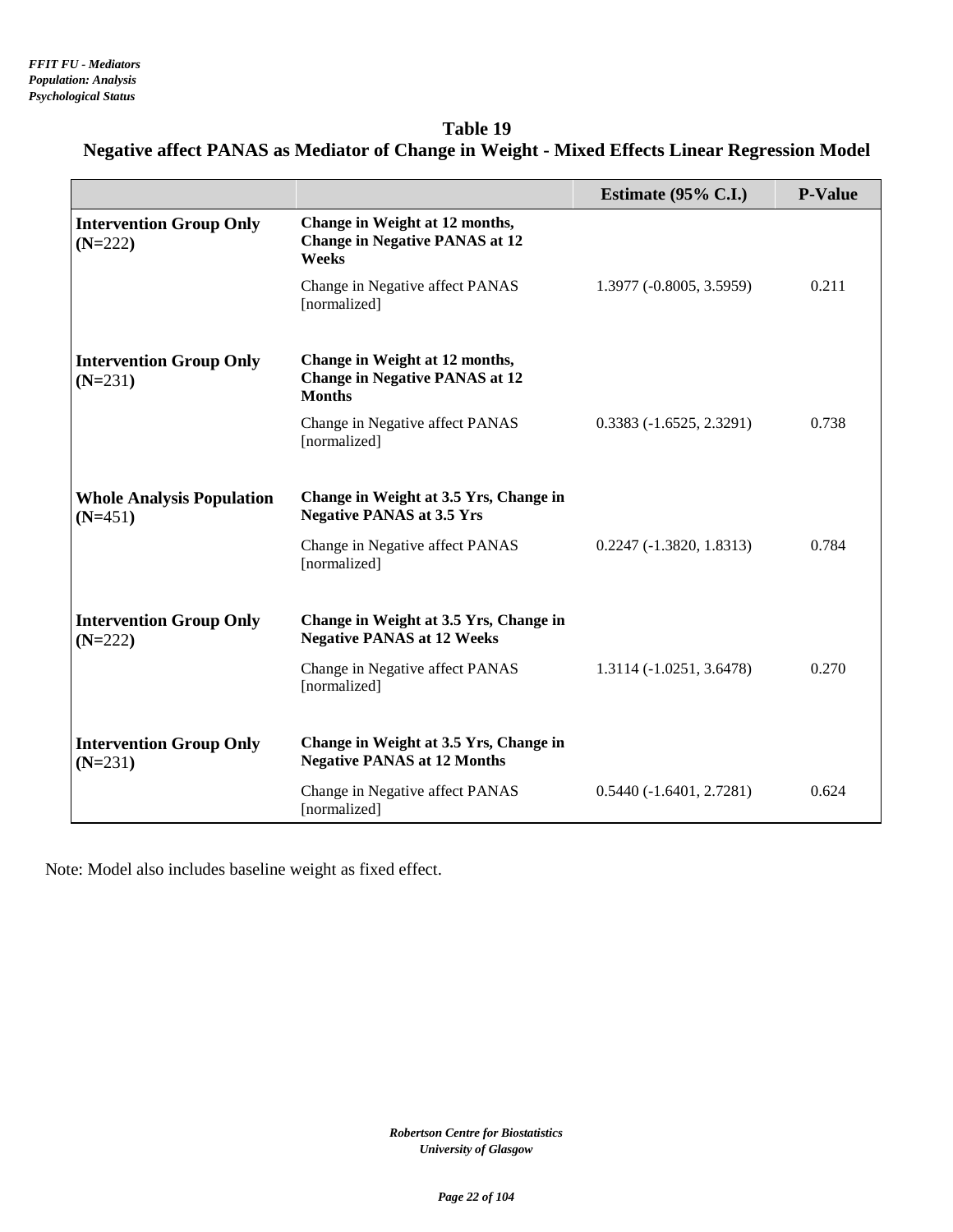### **Table 20 Positive affect PANAS as Mediator of Change in Weight - Mixed Effects Linear Regression Model**

|                                               |                                                                                          | Estimate $(95\% \text{ C.I.})$     | <b>P-Value</b> |
|-----------------------------------------------|------------------------------------------------------------------------------------------|------------------------------------|----------------|
| <b>Intervention Group Only</b><br>$(N=222)$   | Change in Weight at 12 months,<br><b>Change in Positive PANAS at 12 Weeks</b>            |                                    |                |
|                                               | Change in Positive affect PANAS<br>[normalized]                                          | $-2.4574$ $(-3.8774, -1.0373)$     | < 0.001        |
| <b>Intervention Group Only</b><br>$(N=231)$   | Change in Weight at 12 months,<br><b>Change in Positive PANAS at 12</b><br><b>Months</b> |                                    |                |
|                                               | Change in Positive affect PANAS<br>[normalized]                                          | $-3.9208(-5.3610,-2.4805)$         | < 0.001        |
| <b>Whole Analysis Population</b><br>$(N=451)$ | Change in Weight at 3.5 Yrs, Change in<br><b>Positive PANAS at 3.5 Yrs</b>               |                                    |                |
|                                               | Change in Positive affect PANAS<br>[normalized]                                          | $-2.0961$ $(-3.2084, -0.9838)$     | < 0.001        |
| <b>Intervention Group Only</b><br>$(N=222)$   | Change in Weight at 3.5 Yrs, Change in<br><b>Positive PANAS at 12 Weeks</b>              |                                    |                |
|                                               | Change in Positive affect PANAS<br>[normalized]                                          | $-0.7604$ ( $-2.3048$ , $0.7840$ ) | 0.333          |
| <b>Intervention Group Only</b><br>$(N=231)$   | Change in Weight at 3.5 Yrs, Change in<br><b>Positive PANAS at 12 Months</b>             |                                    |                |
|                                               | Change in Positive affect PANAS<br>[normalized]                                          | $-2.2114(-3.8693, -0.5536)$        | 0.009          |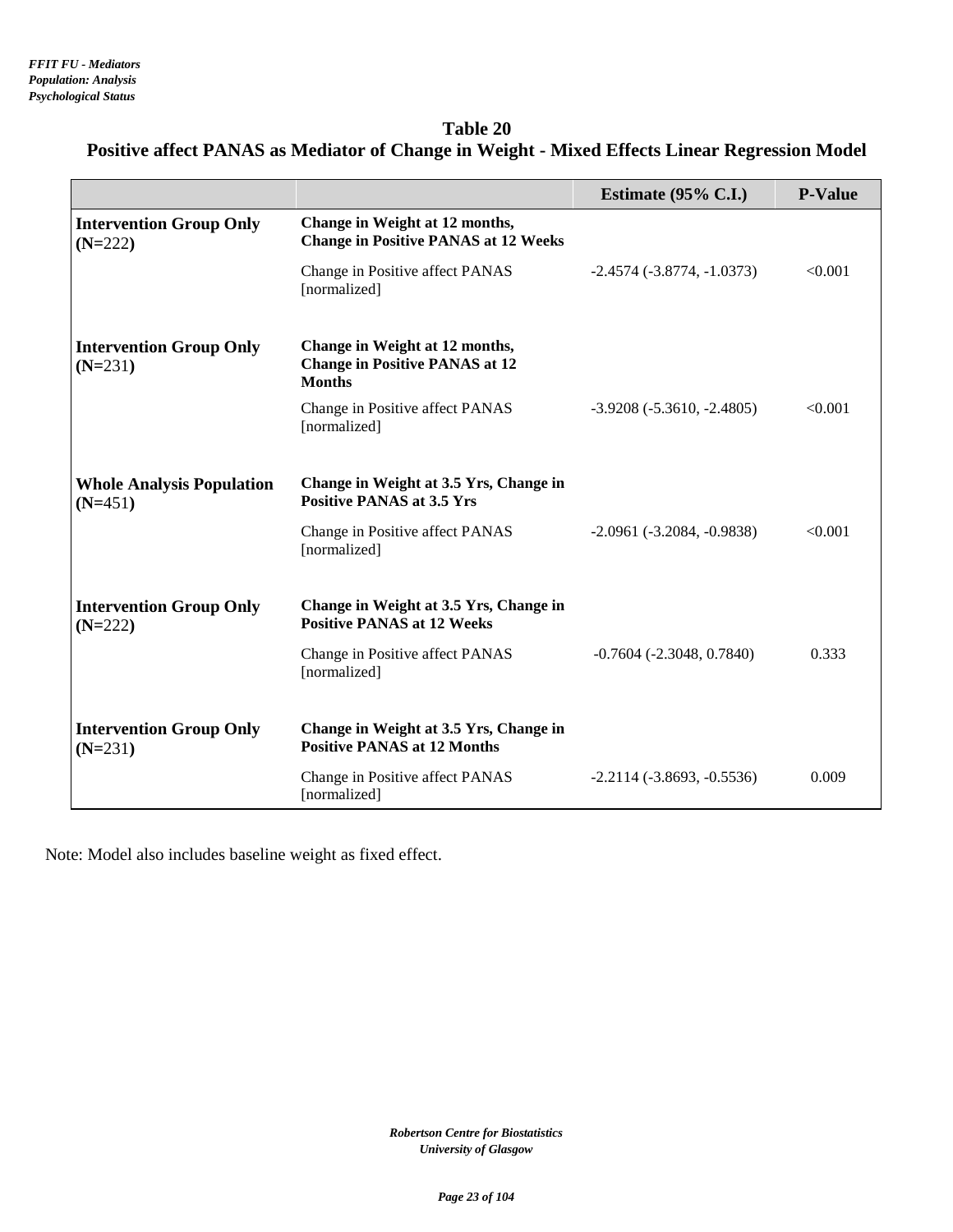## **Table 21 Rosenberg Self-Esteem Scale as Mediator of Change in Weight - Mixed Effects Linear Regression Model**

|                                               |                                                                                           | Estimate $(95\% \text{ C.I.})$ | <b>P-Value</b> |
|-----------------------------------------------|-------------------------------------------------------------------------------------------|--------------------------------|----------------|
| <b>Intervention Group Only</b><br>$(N=223)$   | Change in Weight at 12 months,<br><b>Change in Rosenberg Score at 12</b><br>Weeks         |                                |                |
|                                               | Change in Rosenberg Self-Esteem Scale<br>[normalized]                                     | $-3.3820(-5.9909, -0.7731)$    | 0.011          |
| <b>Intervention Group Only</b><br>$(N=231)$   | Change in Weight at 12 months,<br><b>Change in Rosenberg Score at 12</b><br><b>Months</b> |                                |                |
|                                               | Change in Rosenberg Self-Esteem Scale<br>[normalized]                                     | $-4.2664$ $(-6.9012, -1.6316)$ | 0.002          |
| <b>Whole Analysis Population</b><br>$(N=451)$ | Change in Weight at 3.5 Yrs, Change in<br><b>Rosenberg Score at 3.5 Yrs</b>               |                                |                |
|                                               | Change in Rosenberg Self-Esteem Scale<br>[normalized]                                     | $-4.7790(-6.6510,-2.9070)$     | < 0.001        |
| <b>Intervention Group Only</b><br>$(N=223)$   | Change in Weight at 3.5 Yrs, Change in<br><b>Rosenberg Score at 12 Weeks</b>              |                                |                |
|                                               | Change in Rosenberg Self-Esteem Scale<br>[normalized]                                     | $-2.5157(-5.3448, 0.3133)$     | 0.081          |
| <b>Intervention Group Only</b><br>$(N=231)$   | Change in Weight at 3.5 Yrs, Change in<br><b>Rosenberg Score at 12 Months</b>             |                                |                |
|                                               | Change in Rosenberg Self-Esteem Scale<br>[normalized]                                     | $-2.9028(-5.8447, 0.0391)$     | 0.053          |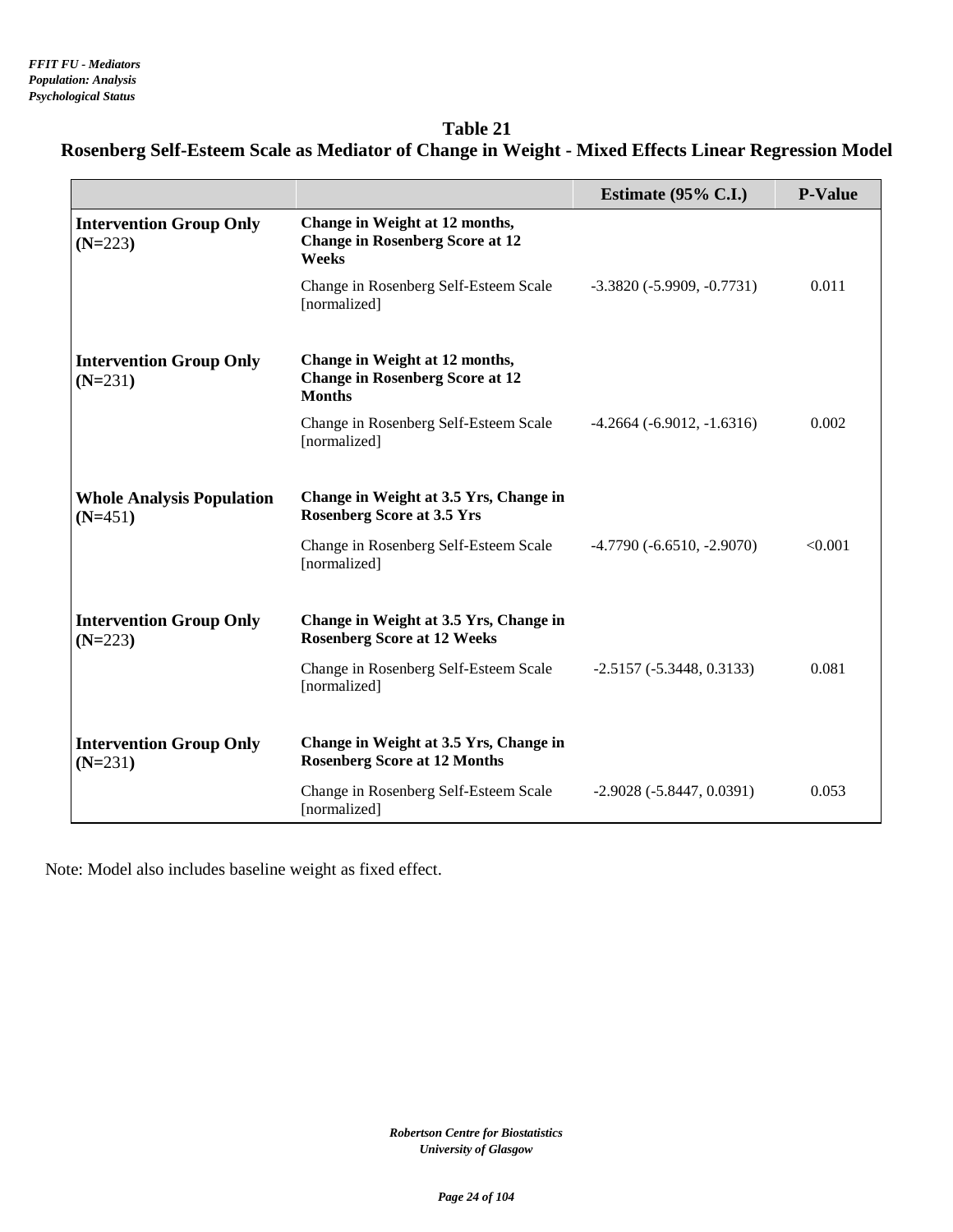| <b>Table 22</b>                                                                             |  |
|---------------------------------------------------------------------------------------------|--|
| SF12 physical HRQoL as Mediator of Change in Weight - Mixed Effects Linear Regression Model |  |

|                                               |                                                                               | Estimate $(95\% \text{ C.I.})$      | <b>P-Value</b> |
|-----------------------------------------------|-------------------------------------------------------------------------------|-------------------------------------|----------------|
| <b>Intervention Group Only</b><br>$(N=221)$   | Change in Weight at 12 months,<br><b>Change in SF12 Physical at 12 Weeks</b>  |                                     |                |
|                                               | Change in SF12 physical HRQoL                                                 | $-0.1518(-0.3074, 0.0037)$          | 0.056          |
| <b>Intervention Group Only</b><br>$(N=230)$   | Change in Weight at 12 months,<br><b>Change in SF12 Physical at 12 Months</b> |                                     |                |
|                                               | Change in SF12 physical HRQoL                                                 | $-0.2327 (-0.3620, -0.1034)$        | < 0.001        |
|                                               |                                                                               |                                     |                |
| <b>Whole Analysis Population</b><br>$(N=448)$ | Change in Weight at 3.5 Yrs, Change in<br>SF12 Physical at 3.5 Yrs            |                                     |                |
|                                               | Change in SF12 physical HRQoL                                                 | $-0.2343$ $(-0.3192, -0.1495)$      | < 0.001        |
|                                               |                                                                               |                                     |                |
| <b>Intervention Group Only</b><br>$(N=221)$   | Change in Weight at 3.5 Yrs, Change in<br><b>SF12 Physical at 12 Weeks</b>    |                                     |                |
|                                               | Change in SF12 physical HRQoL                                                 | $-0.0891(-0.2550, 0.0769)$          | 0.291          |
|                                               |                                                                               |                                     |                |
| <b>Intervention Group Only</b><br>$(N=230)$   | Change in Weight at 3.5 Yrs, Change in<br><b>SF12 Physical at 12 Months</b>   |                                     |                |
|                                               | Change in SF12 physical HRQoL                                                 | $-0.1842$ ( $-0.3284$ , $-0.0400$ ) | 0.013          |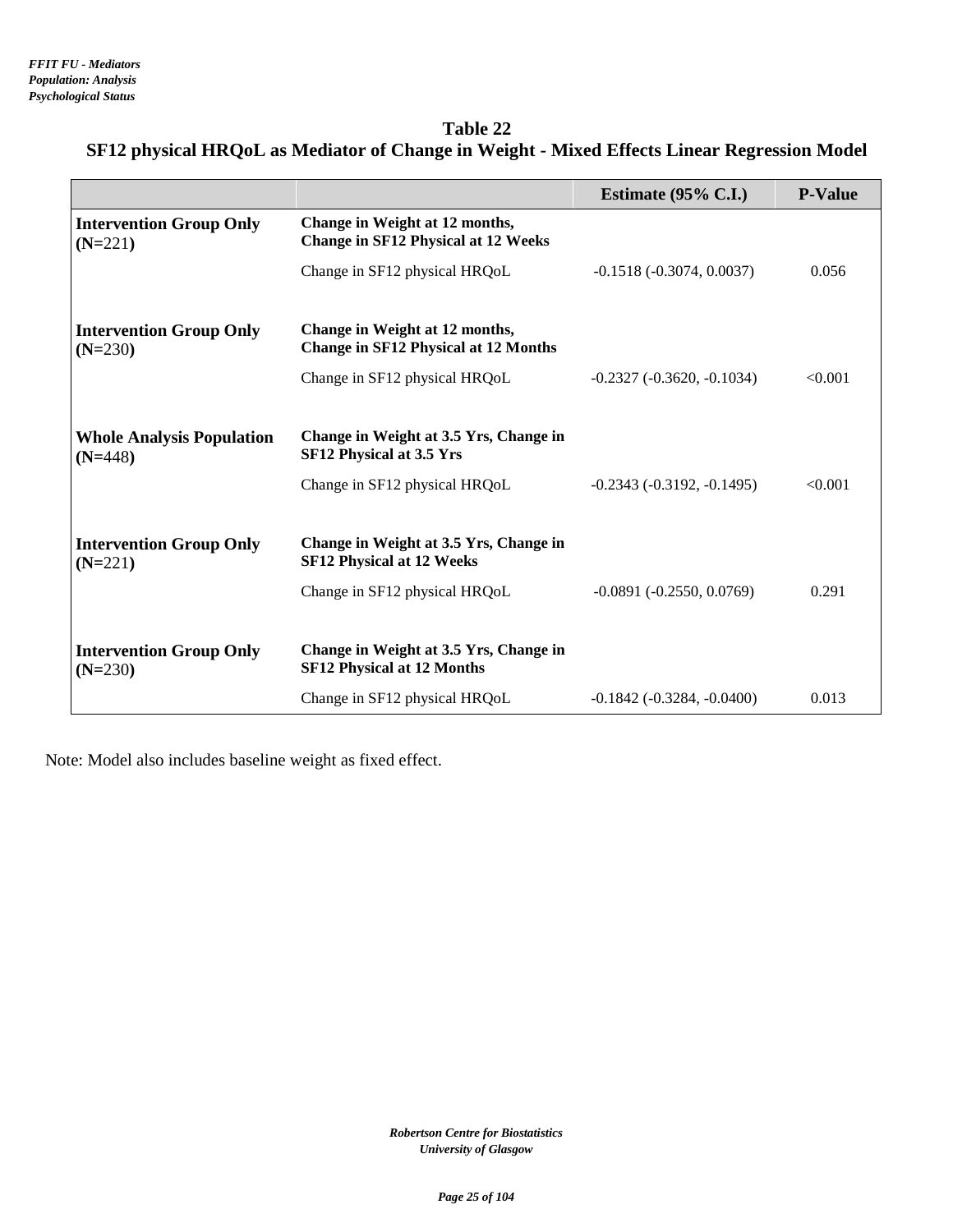| Table 23                                                                                  |  |
|-------------------------------------------------------------------------------------------|--|
| SF12 mental HRQoL as Mediator of Change in Weight - Mixed Effects Linear Regression Model |  |

|                                               |                                                                             | Estimate $(95\% \text{ C.L.})$     | <b>P-Value</b> |
|-----------------------------------------------|-----------------------------------------------------------------------------|------------------------------------|----------------|
| <b>Intervention Group Only</b><br>$(N=221)$   | Change in Weight at 12 months,<br><b>Change in SF12 Mental at 12 Weeks</b>  |                                    |                |
|                                               | Change in SF12 mental HRQoL                                                 | $-0.0590(-0.1829, 0.0648)$         | 0.348          |
| <b>Intervention Group Only</b><br>$(N=230)$   | Change in Weight at 12 months,<br><b>Change in SF12 Mental at 12 Months</b> |                                    |                |
|                                               | Change in SF12 mental HRQoL                                                 | $-0.0637(-0.1843, 0.0570)$         | 0.299          |
| <b>Whole Analysis Population</b><br>$(N=448)$ | Change in Weight at 3.5 Yrs, Change in<br>SF12 Mental at 3.5 Yrs            |                                    |                |
|                                               | Change in SF12 mental HRQoL                                                 | $-0.0072$ ( $-0.0941$ , $0.0798$ ) | 0.871          |
| <b>Intervention Group Only</b><br>$(N=221)$   | Change in Weight at 3.5 Yrs, Change in<br><b>SF12 Mental at 12 Weeks</b>    |                                    |                |
|                                               | Change in SF12 mental HRQoL                                                 | $-0.0466(-0.1781, 0.0848)$         | 0.485          |
| <b>Intervention Group Only</b><br>$(N=230)$   | Change in Weight at 3.5 Yrs, Change in<br><b>SF12 Mental at 12 Months</b>   |                                    |                |
|                                               | Change in SF12 mental HRQoL                                                 | $-0.0381(-0.1711, 0.0950)$         | 0.573          |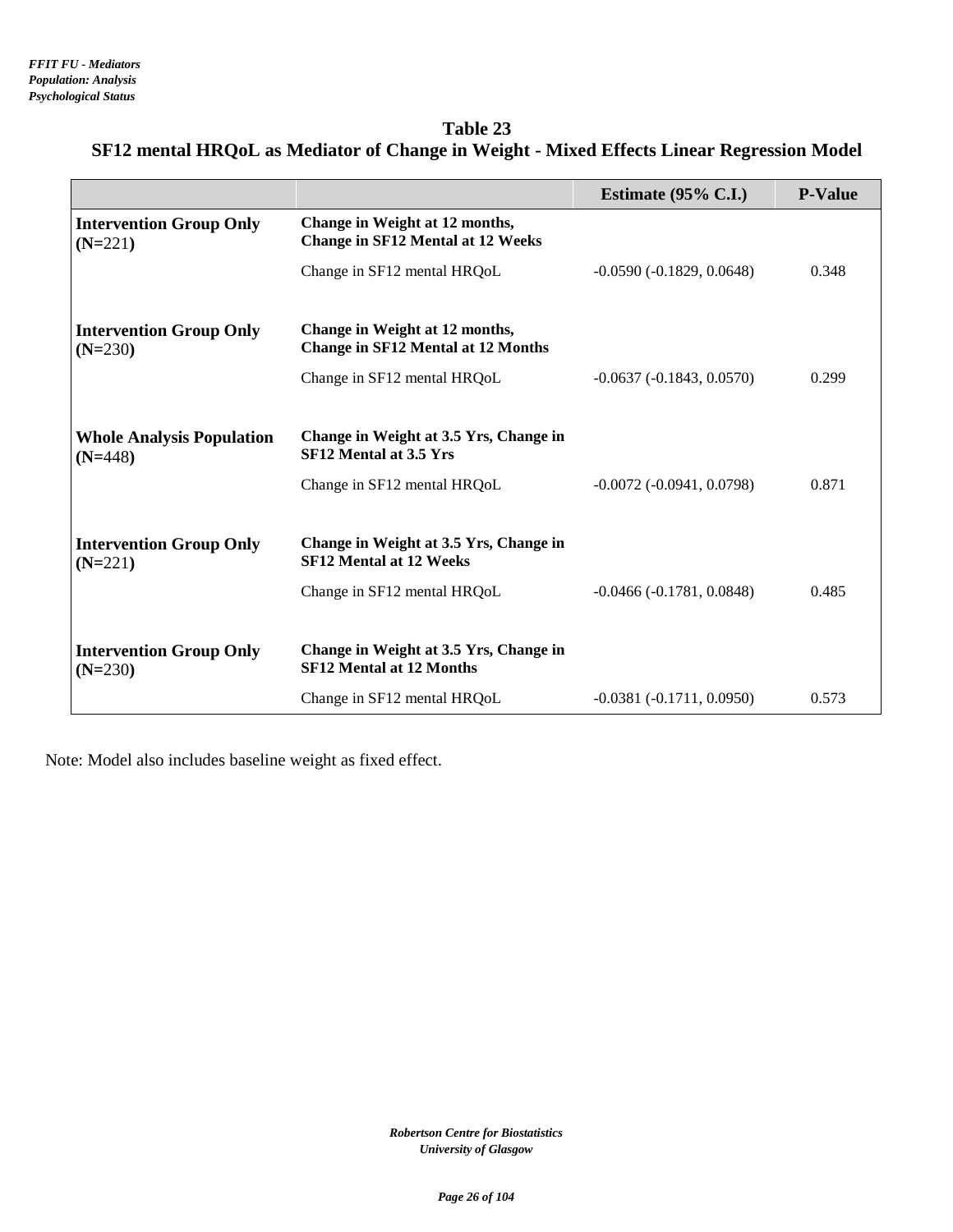#### **Table 24 Diet Relative Autonomous Motivation Index as Mediator of Change in Weight - Mixed Effects Linear Regression Model**

|                                               |                                                            | Estimate $(95\% \text{ C.I.})$ | <b>P-Value</b> |
|-----------------------------------------------|------------------------------------------------------------|--------------------------------|----------------|
| <b>Whole Analysis Population</b><br>$(N=446)$ | Change in Weight at 3.5 Yrs, TSRQ<br>Diet Index at 3.5 Yrs |                                |                |
|                                               | TSRQ diet relative autonomous<br>motivation index          | $-0.7705(-1.3612,-0.1798)$     | 0.011          |

Note: Model also includes baseline weight as fixed effect.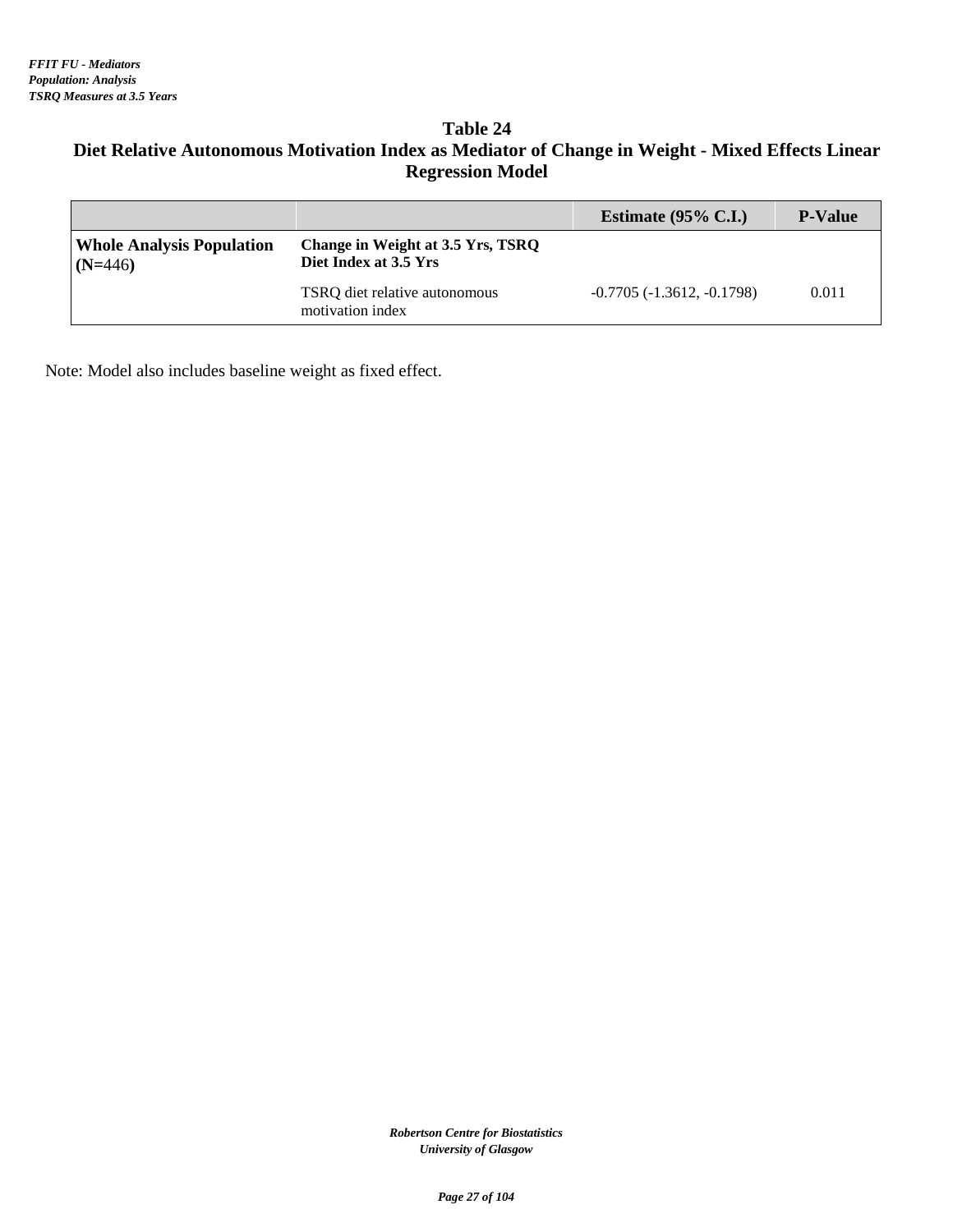#### **Table 25 Diet Autonmous as Mediator of Change in Weight - Mixed Effects Linear Regression Model**

|                                               |                                                                | Estimate $(95\% \text{ C.I.})$ | <b>P-Value</b> |
|-----------------------------------------------|----------------------------------------------------------------|--------------------------------|----------------|
| <b>Whole Analysis Population</b><br>$(N=446)$ | Change in Weight at 3.5 Yrs, TSRO<br>Diet Autonmous at 3.5 Yrs |                                |                |
|                                               | TSRO diet autonmous scale                                      | $-1.8112(-2.4987,-1.1237)$     | < 0.001        |

Note: Model also includes baseline weight as fixed effect.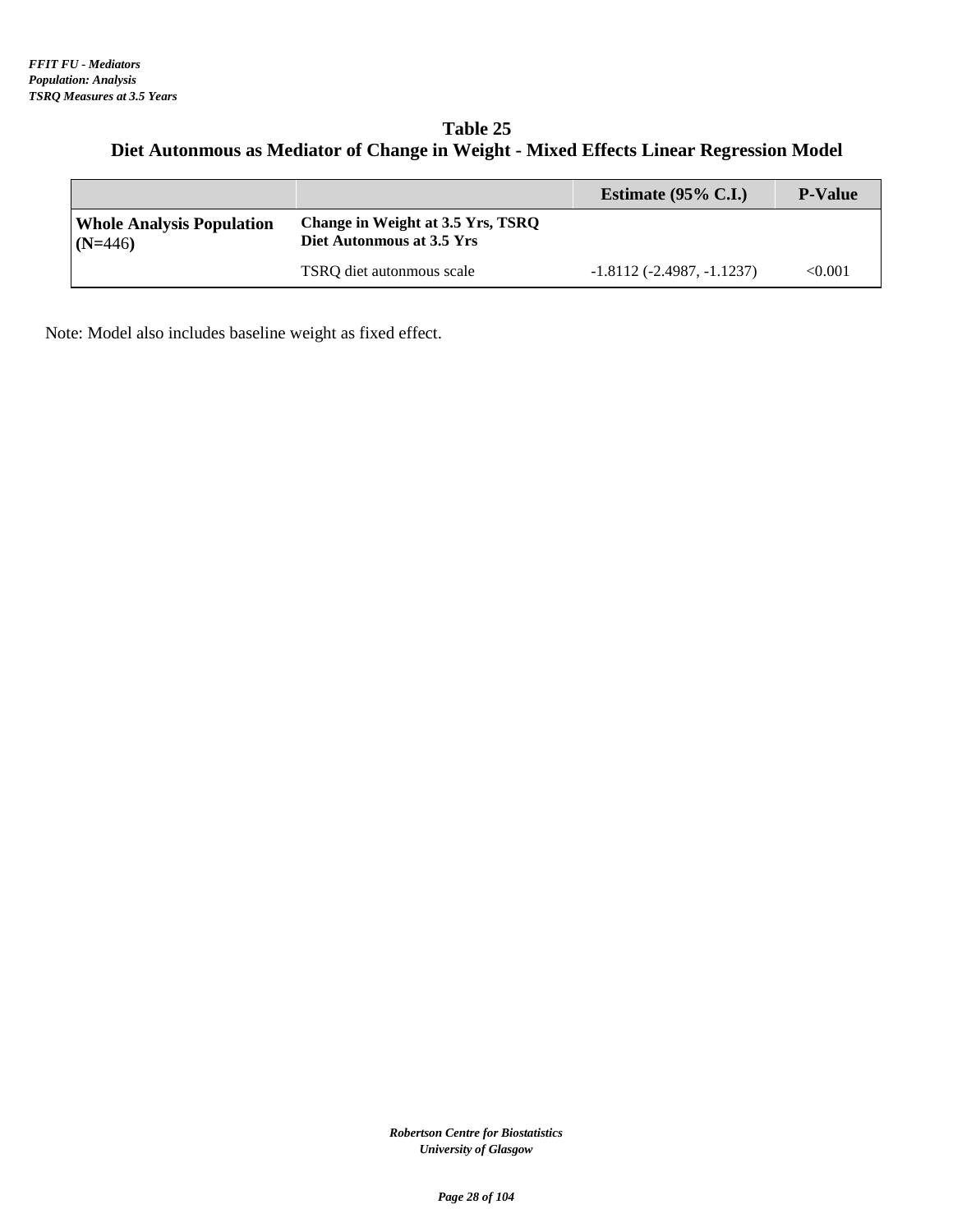#### **Table 26 Diet Control as Mediator of Change in Weight - Mixed Effects Linear Regression Model**

|                                               |                                                              | Estimate $(95\% \text{ C.I.})$ | <b>P-Value</b> |
|-----------------------------------------------|--------------------------------------------------------------|--------------------------------|----------------|
| <b>Whole Analysis Population</b><br>$(N=446)$ | Change in Weight at 3.5 Yrs, TSRQ<br>Diet Control at 3.5 Yrs |                                |                |
|                                               | TSRO diet controlled scale                                   | $-0.5777(-1.2094, 0.0539)$     | 0.073          |

Note: Model also includes baseline weight as fixed effect.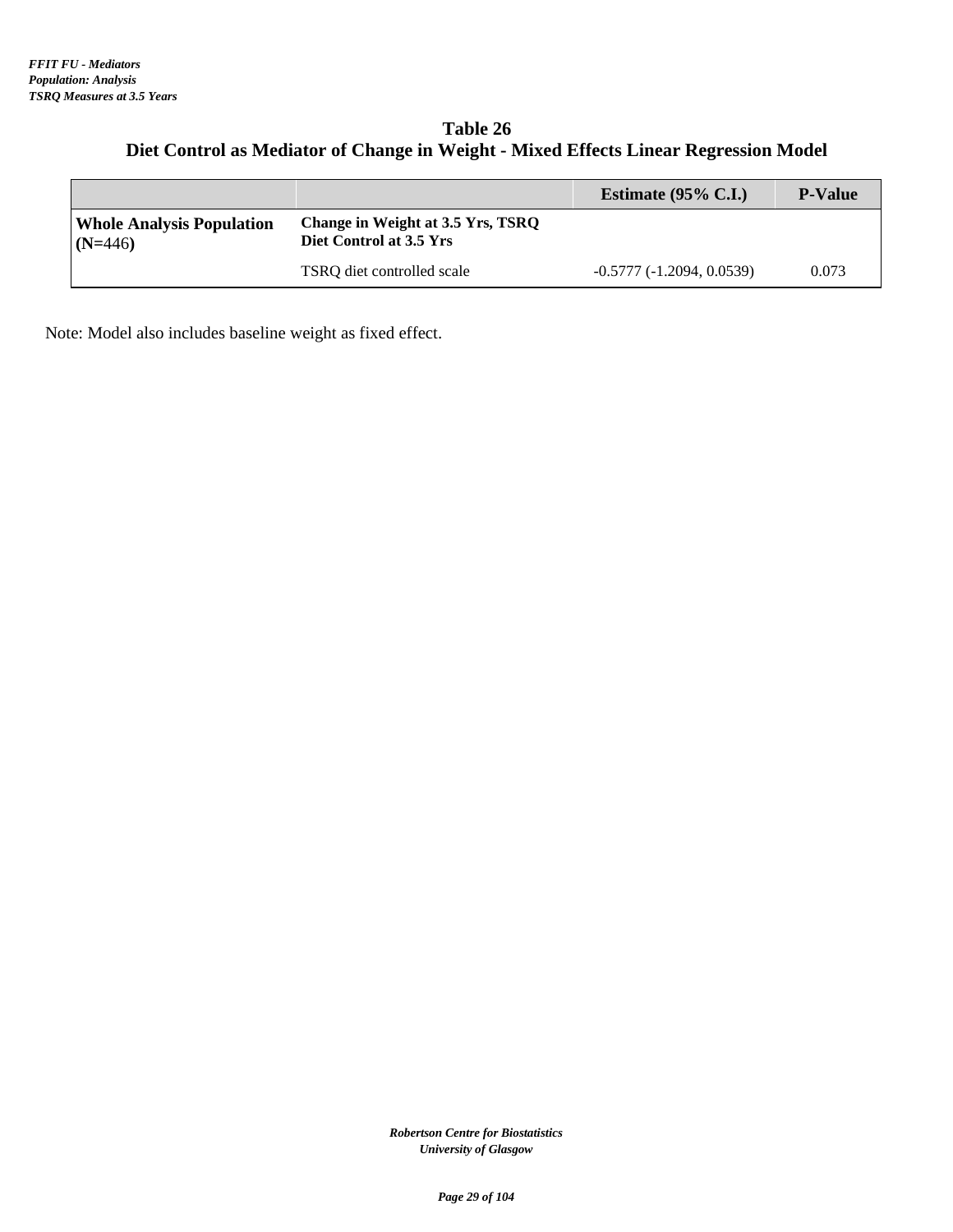#### **Table 27 Diet Amotivation as Mediator of Change in Weight - Mixed Effects Linear Regression Model**

|                                               |                                                                  | Estimate $(95\% \text{ C.I.})$ | <b>P-Value</b> |
|-----------------------------------------------|------------------------------------------------------------------|--------------------------------|----------------|
| <b>Whole Analysis Population</b><br>$(N=446)$ | Change in Weight at 3.5 Yrs, TSRQ<br>Diet Amotivation at 3.5 Yrs |                                |                |
|                                               | TSRO diet amotivation scale                                      | 0.7791(0.0802, 1.4779)         | 0.029          |

Note: Model also includes baseline weight as fixed effect.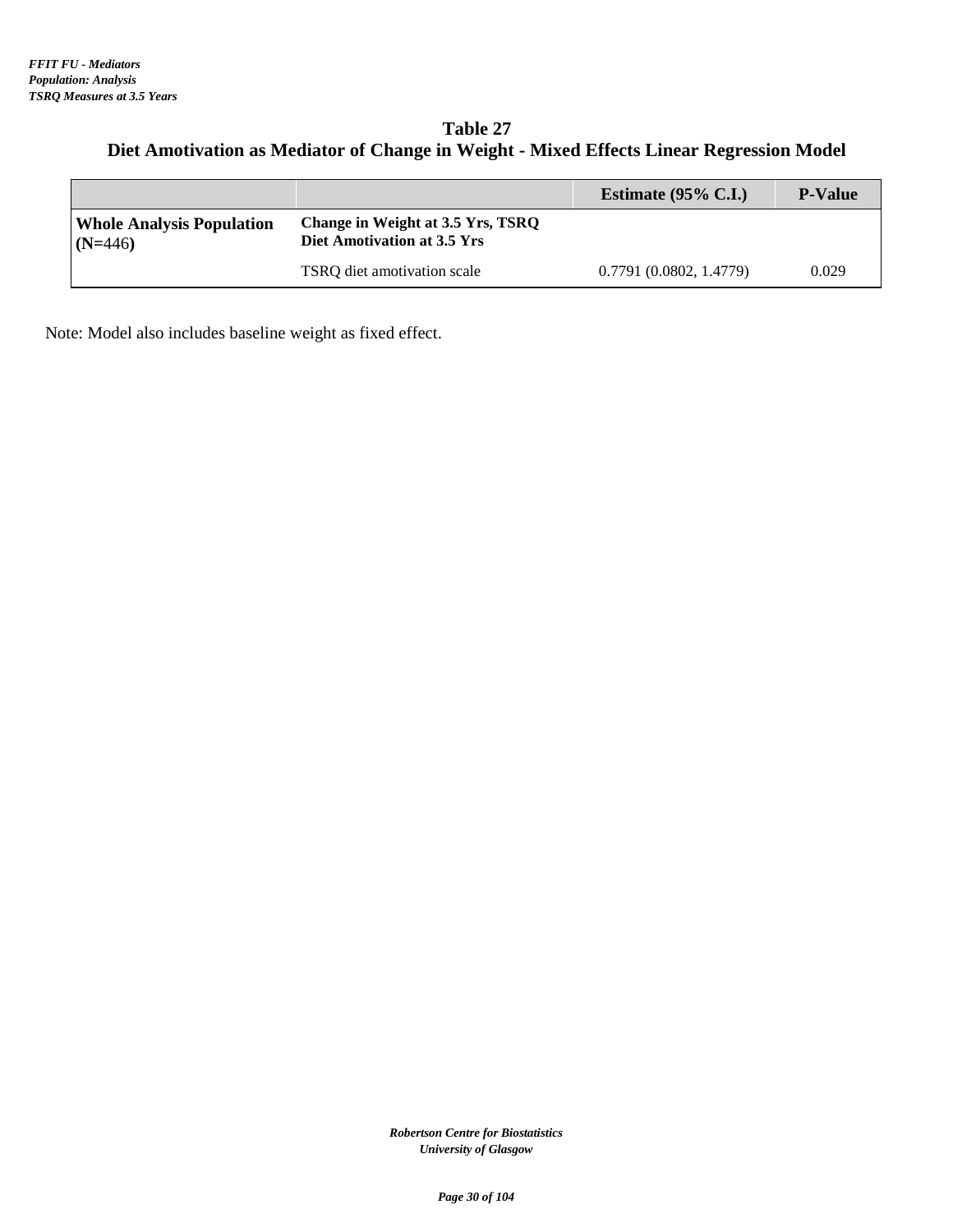#### **Table 28 Physical Activity Index as Mediator of Change in Weight - Mixed Effects Linear Regression Model**

|                                               |                                                                | Estimate $(95\% \text{ C.I.})$ | <b>P-Value</b> |
|-----------------------------------------------|----------------------------------------------------------------|--------------------------------|----------------|
| <b>Whole Analysis Population</b><br>$(N=446)$ | Change in Weight at 3.5 Yrs, TSRO PA<br>Index at 3.5 Yrs       |                                |                |
|                                               | TSRQ physical activity relative<br>autonomous motivation index | $-0.7390(-1.2710,-0.2071)$     | 0.007          |

Note: Model also includes baseline weight as fixed effect.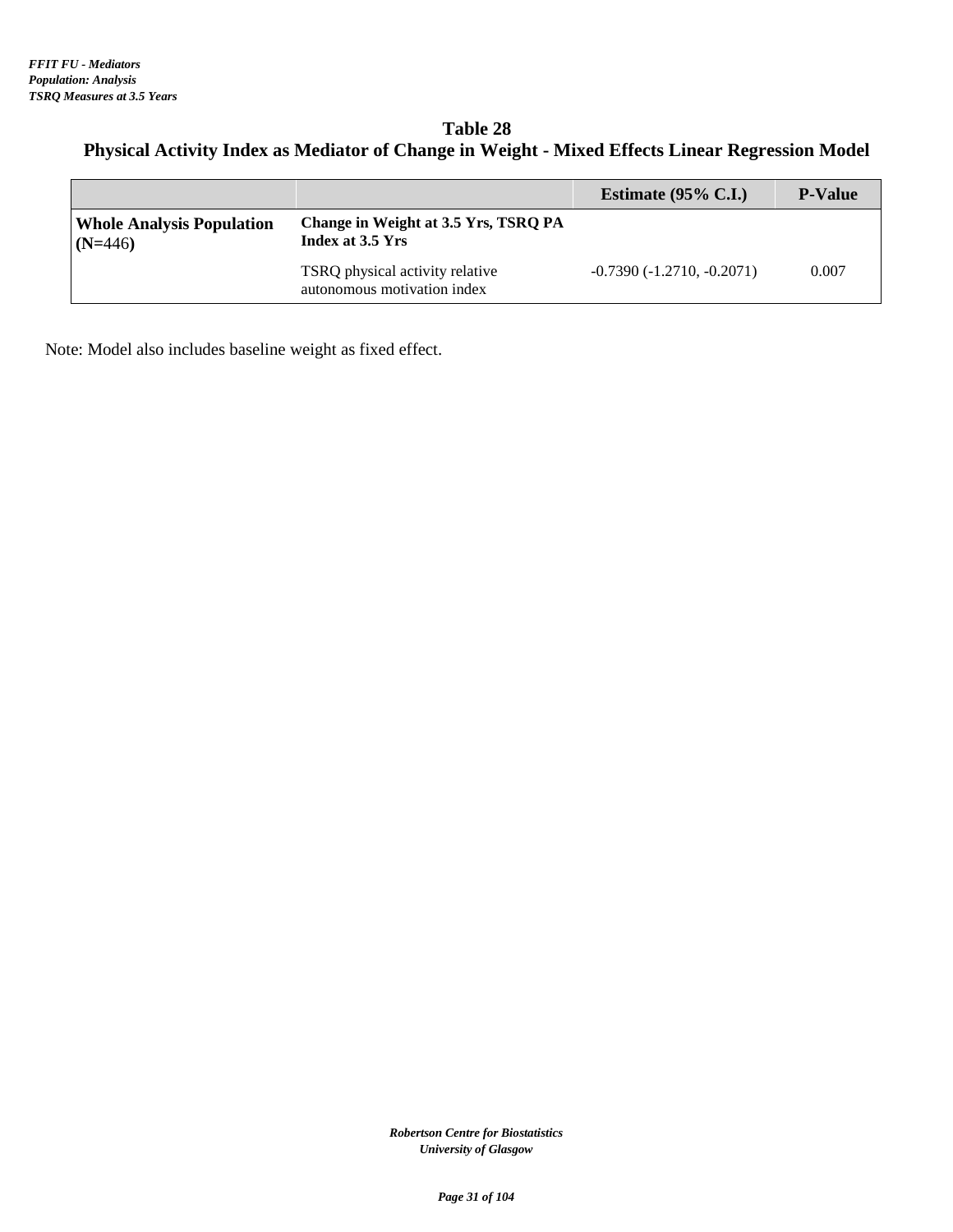### **Table 29 Physical Activity Autonmous as Mediator of Change in Weight - Mixed Effects Linear Regression Model**

|                                               |                                                                     | Estimate $(95\% \text{ C.I.})$ | <b>P-Value</b> |
|-----------------------------------------------|---------------------------------------------------------------------|--------------------------------|----------------|
| <b>Whole Analysis Population</b><br>$(N=446)$ | Change in Weight at 3.5 Yrs, TSRQ PA<br><b>Autonmous at 3.5 Yrs</b> |                                |                |
|                                               | TSRQ physical activity autonmous scale                              | $-1.4370(-2.1208, -0.7531)$    | $<\!\!0.001$   |

Note: Model also includes baseline weight as fixed effect.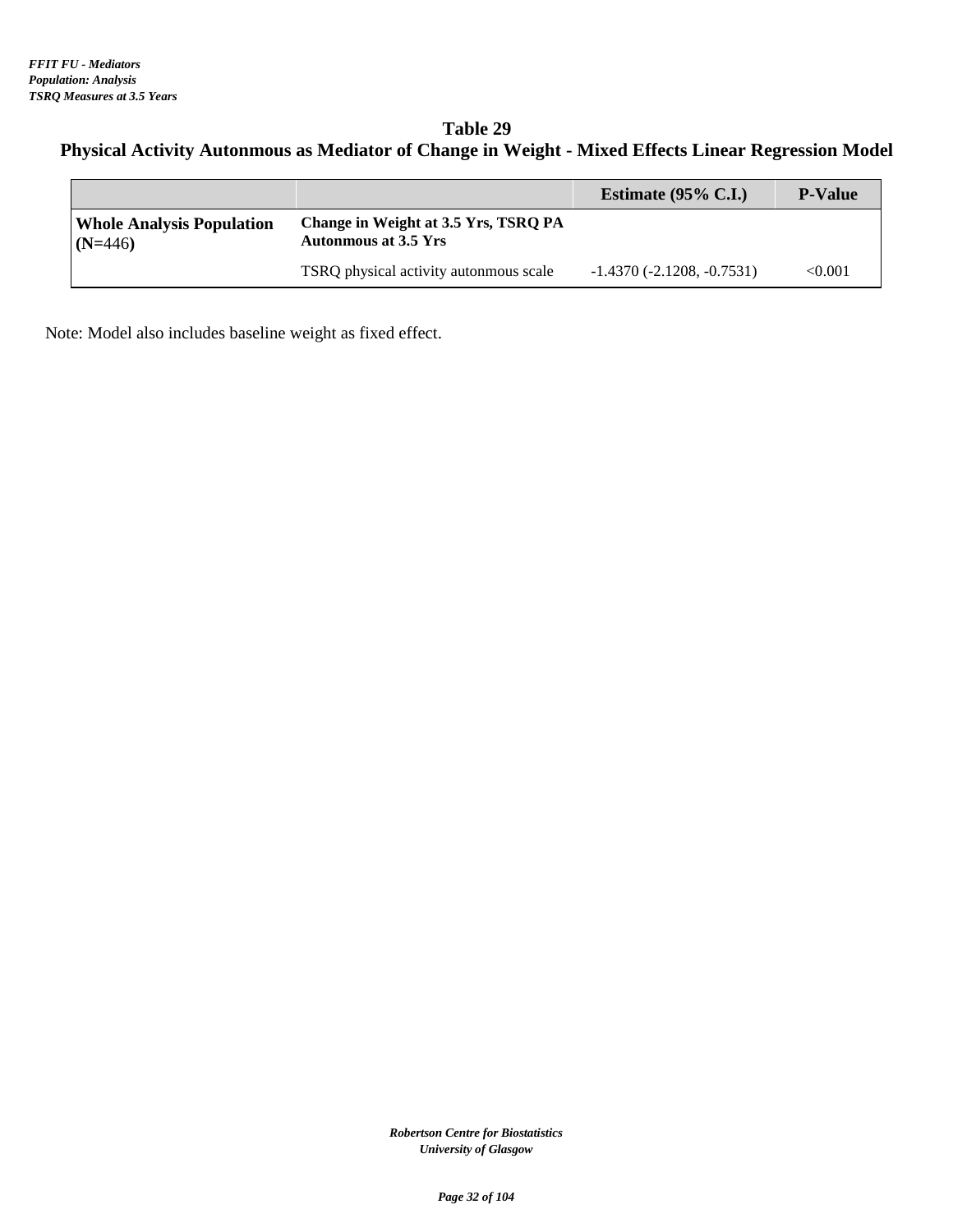### **Table 30 Physical Activity Control as Mediator of Change in Weight - Mixed Effects Linear Regression Model**

|                                               |                                                                   | Estimate $(95\% \text{ C.I.})$ | <b>P-Value</b> |
|-----------------------------------------------|-------------------------------------------------------------------|--------------------------------|----------------|
| <b>Whole Analysis Population</b><br>$(N=446)$ | Change in Weight at 3.5 Yrs, TSRQ PA<br><b>Control at 3.5 Yrs</b> |                                |                |
|                                               | TSRQ physical activity controlled scale                           | $-0.1521(-0.7762, 0.4719)$     | 0.632          |

Note: Model also includes baseline weight as fixed effect.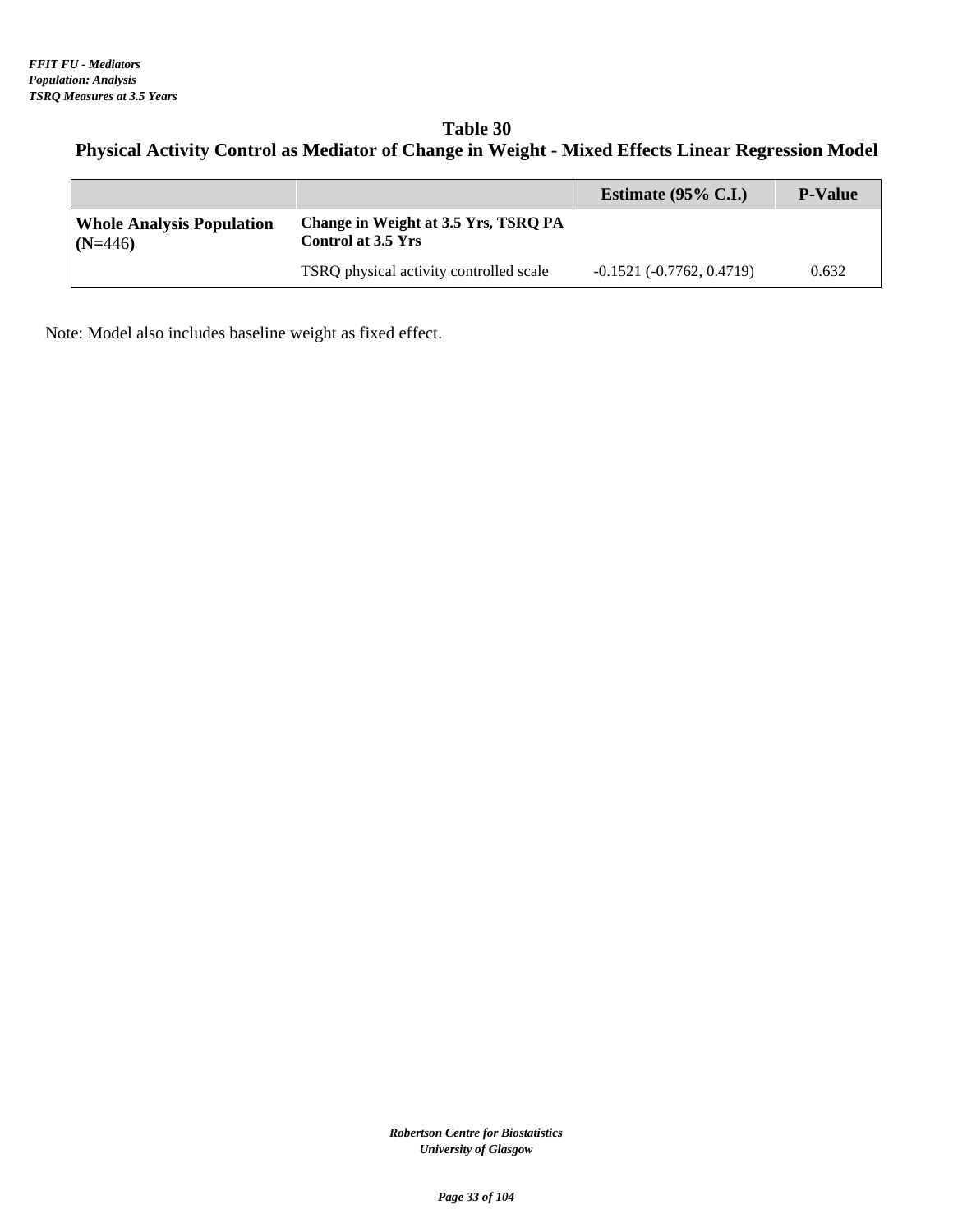#### **Table 31 Physical Activity Amotivation as Mediator of Change in Weight - Mixed Effects Linear Regression Model**

|                                               |                                                                       | Estimate $(95\% \text{ C.I.})$ | <b>P-Value</b> |
|-----------------------------------------------|-----------------------------------------------------------------------|--------------------------------|----------------|
| <b>Whole Analysis Population</b><br>$(N=446)$ | Change in Weight at 3.5 Yrs, TSRQ PA<br><b>Amotivation at 3.5 Yrs</b> |                                |                |
|                                               | TSRQ physical activity amotivation scale                              | 0.7412(0.0109, 1.4715)         | 0.047          |

Note: Model also includes baseline weight as fixed effect.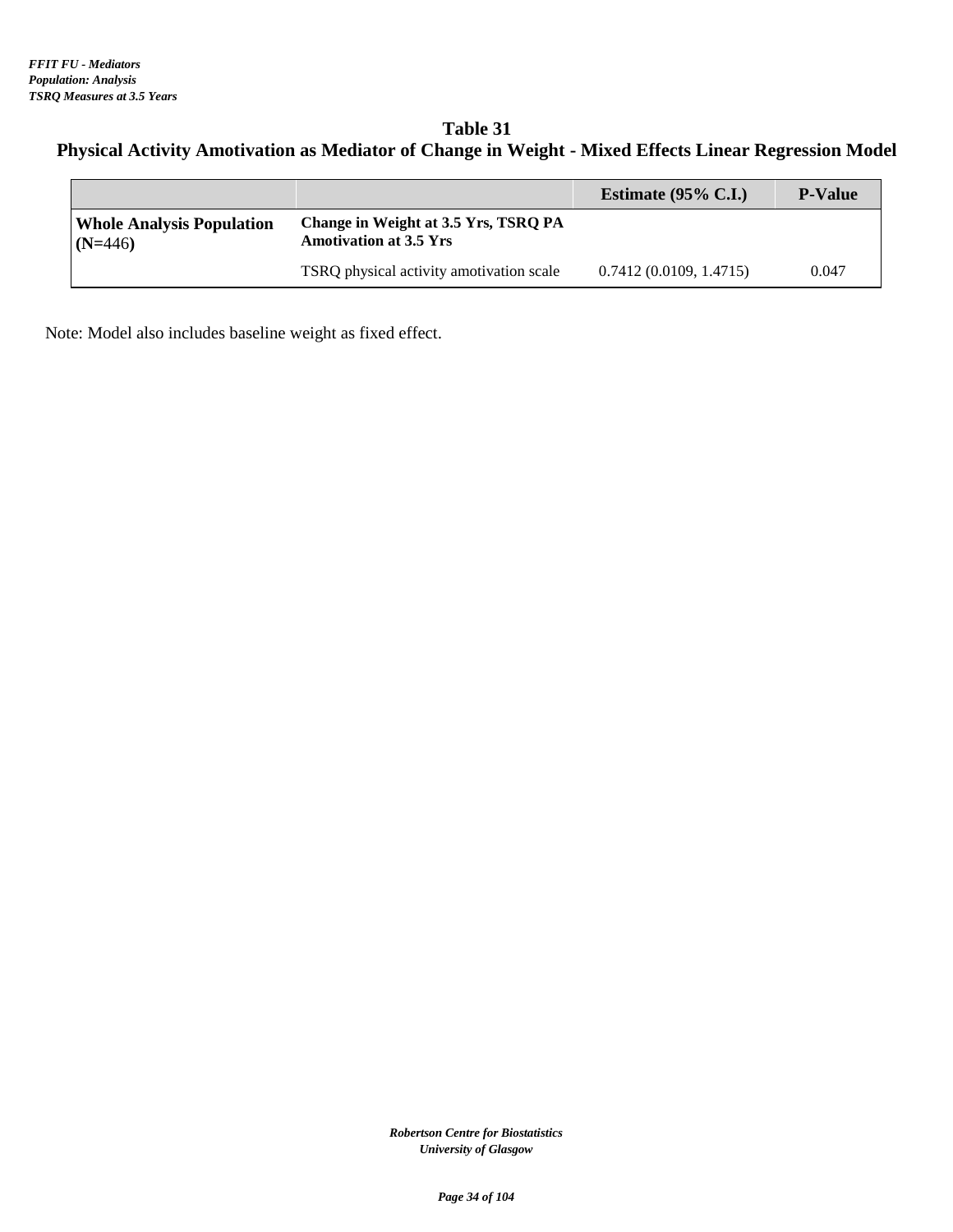#### **Table 32 LoC Diet as Mediator of Change in Weight - Mixed Effects Linear Regression Model**

|                                               |                                                              | Estimate $(95\% \text{ C.I.})$ | <b>P-Value</b> |
|-----------------------------------------------|--------------------------------------------------------------|--------------------------------|----------------|
| <b>Whole Analysis Population</b><br>$(N=446)$ | Change in Weight at 3.5 Yrs, LoC Diet<br>at $3.5 \text{Yrs}$ |                                |                |
|                                               | Locus of causality for diet                                  | $-1.4314(-2.0081, -0.8546)$    | $<\!\!0.001$   |

Note: Model also includes baseline weight as fixed effect.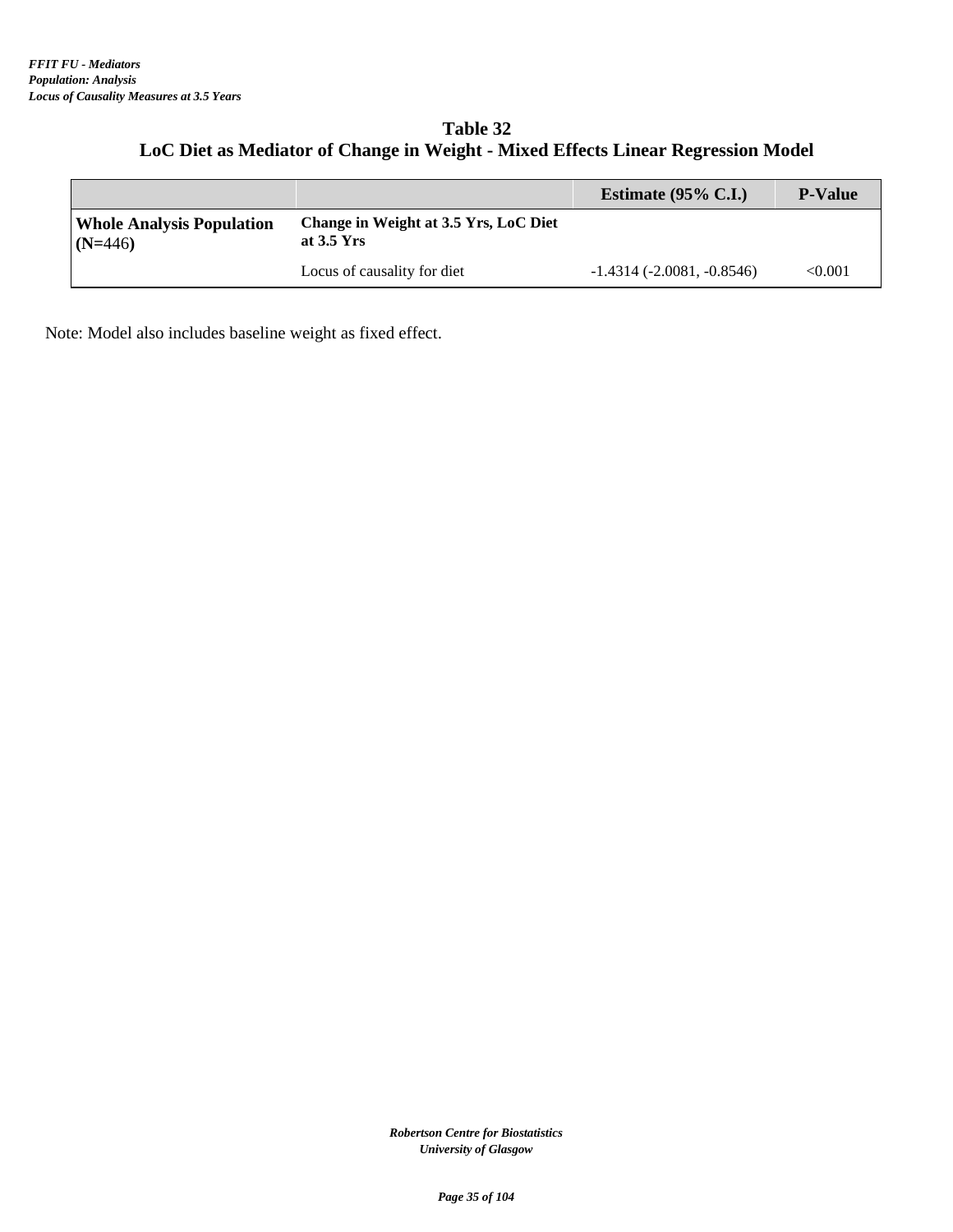#### **Table 33 LoC Physical Activity as Mediator of Change in Weight - Mixed Effects Linear Regression Model**

|                                               |                                                     | Estimate $(95\% \text{ C.I.})$ | <b>P-Value</b> |
|-----------------------------------------------|-----------------------------------------------------|--------------------------------|----------------|
| <b>Whole Analysis Population</b><br>$(N=446)$ | Change in Weight at 3.5 Yrs, LoC PA at<br>$3.5$ Yrs |                                |                |
|                                               | Locus of causality for exercise                     | $-1.0946(-1.6524, -0.5369)$    | < 0.001        |

Note: Model also includes baseline weight as fixed effect.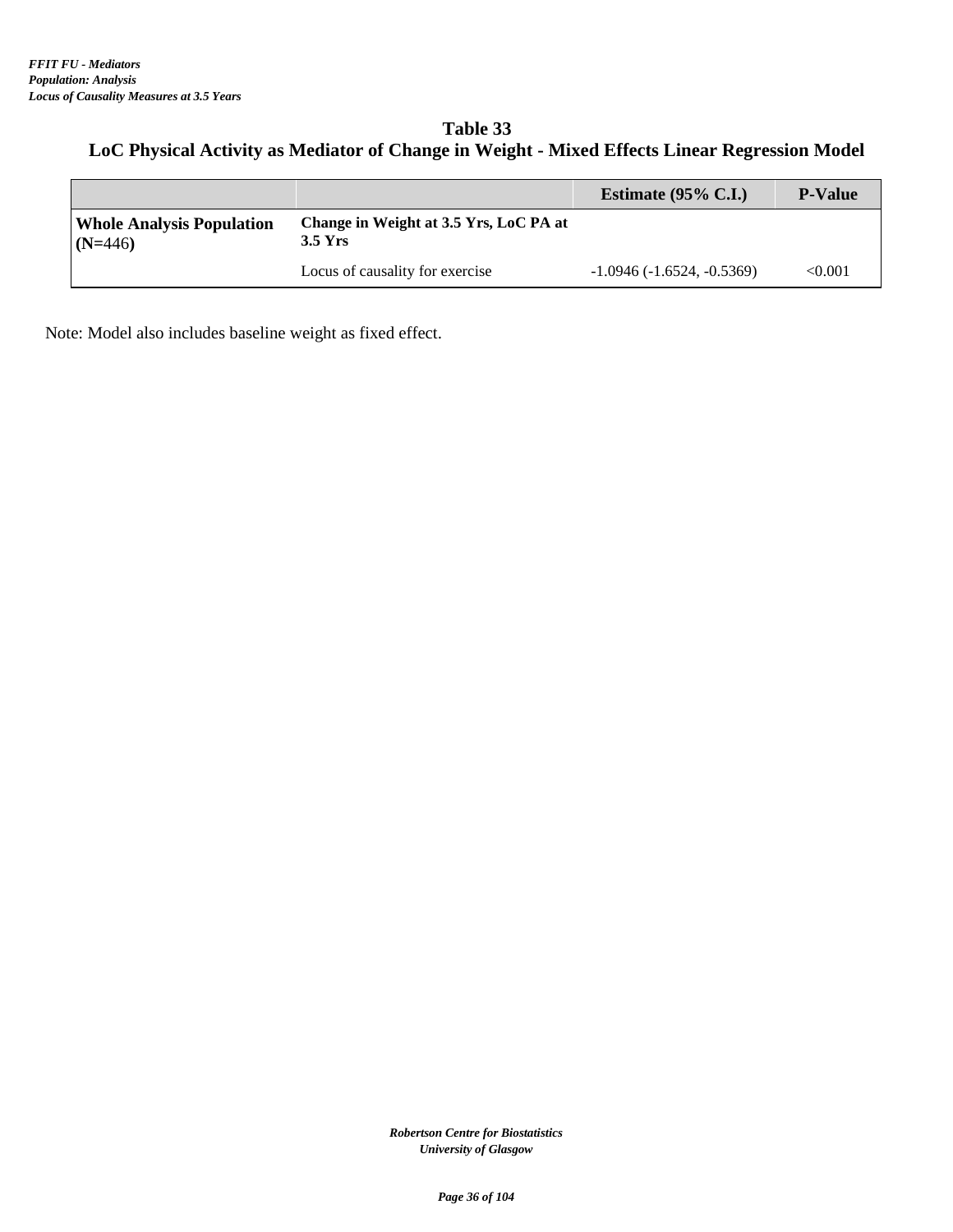| <b>Table 34</b>                                                                 |  |
|---------------------------------------------------------------------------------|--|
| PC Diet as Mediator of Change in Weight - Mixed Effects Linear Regression Model |  |

|                                               |                                                      | Estimate $(95\% \text{ C.I.})$      | <b>P-Value</b> |
|-----------------------------------------------|------------------------------------------------------|-------------------------------------|----------------|
| <b>Whole Analysis Population</b><br>$(N=446)$ | Change in Weight at 3.5 Yrs, PC Diet at<br>$3.5$ Yrs |                                     |                |
|                                               | Perceived competence - maintaining a<br>healthy diet | $-2.3575$ ( $-2.8583$ , $-1.8568$ ) | < 0.001        |

Note: Model also includes baseline weight as fixed effect.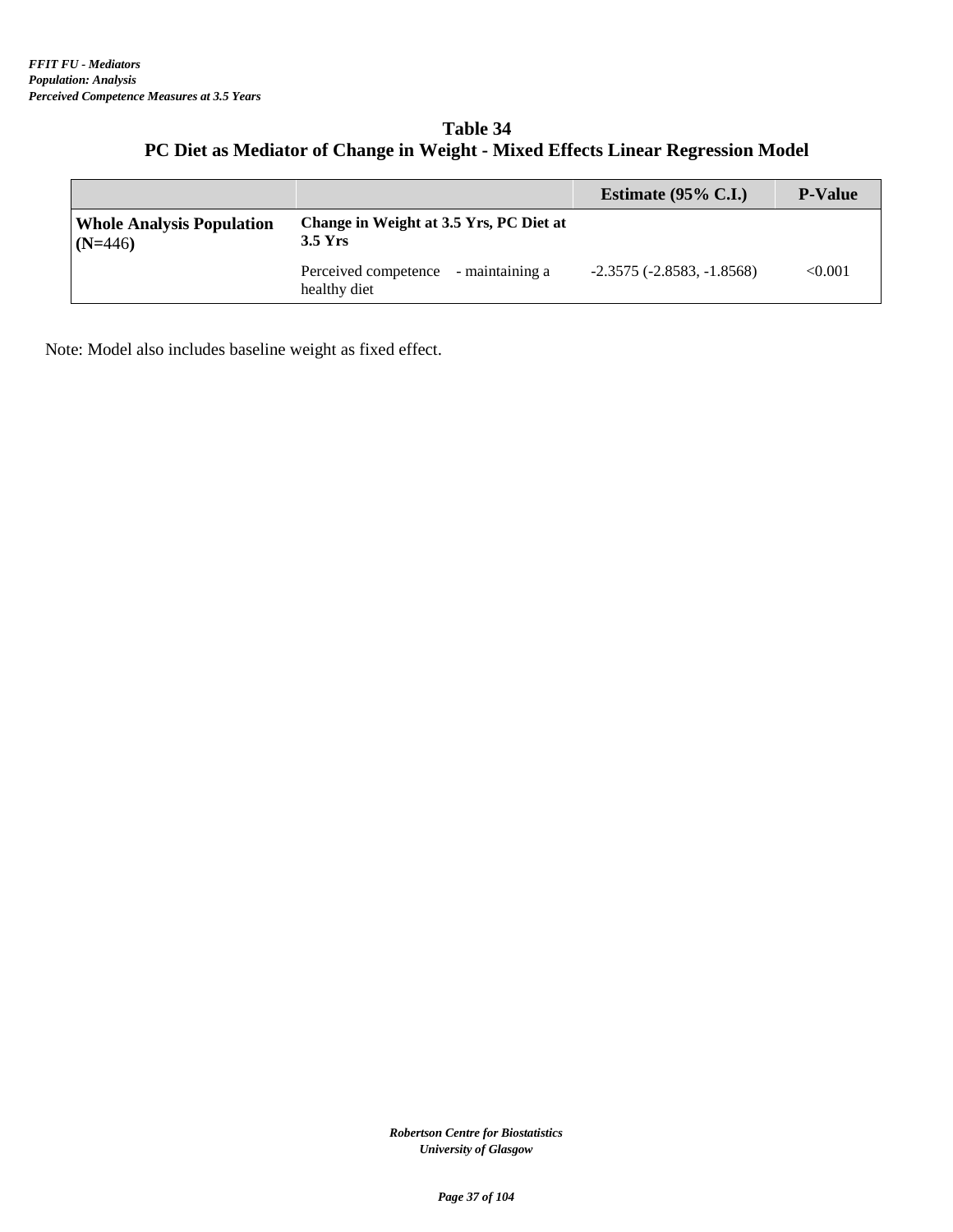# **Table 35 PC Physical Activity as Mediator of Change in Weight - Mixed Effects Linear Regression Model**

|                                               |                                                    | Estimate $(95\% \text{ C.I.})$ | <b>P-Value</b> |
|-----------------------------------------------|----------------------------------------------------|--------------------------------|----------------|
| <b>Whole Analysis Population</b><br>$(N=446)$ | Change in Weight at 3.5 Yrs, PC PA at<br>$3.5$ Yrs |                                |                |
|                                               | Perceived competence - exercising<br>regularly     | $-1.6292(-2.1489,-1.1094)$     | < 0.001        |

Note: Model also includes baseline weight as fixed effect.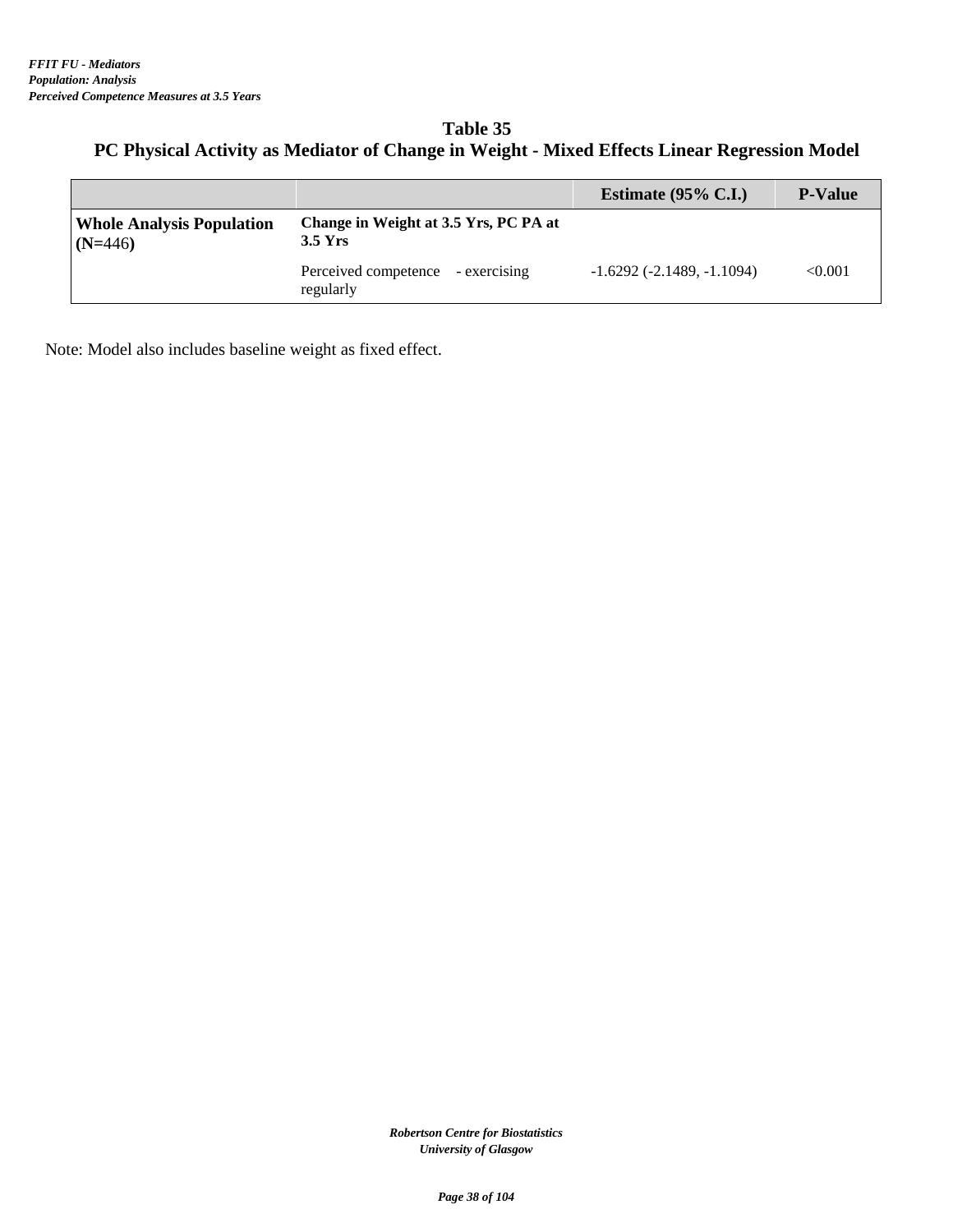# **Table 36 Peers Intimacy as Mediator of Change in Weight - Mixed Effects Linear Regression Model**

|                                               |                                                                  | Estimate $(95\% \text{ C.I.})$ | <b>P-Value</b> |
|-----------------------------------------------|------------------------------------------------------------------|--------------------------------|----------------|
| <b>Whole Analysis Population</b><br>$(N=403)$ | <b>Change in Weight at 3.5 Yrs, Peers</b><br>Intimacy at 3.5 Yrs |                                |                |
|                                               | Need for relatedness scale - peers intimacy                      | $-0.4523$ $(-0.9032, -0.0015)$ | 0.049          |

Note: Model also includes baseline weight as fixed effect.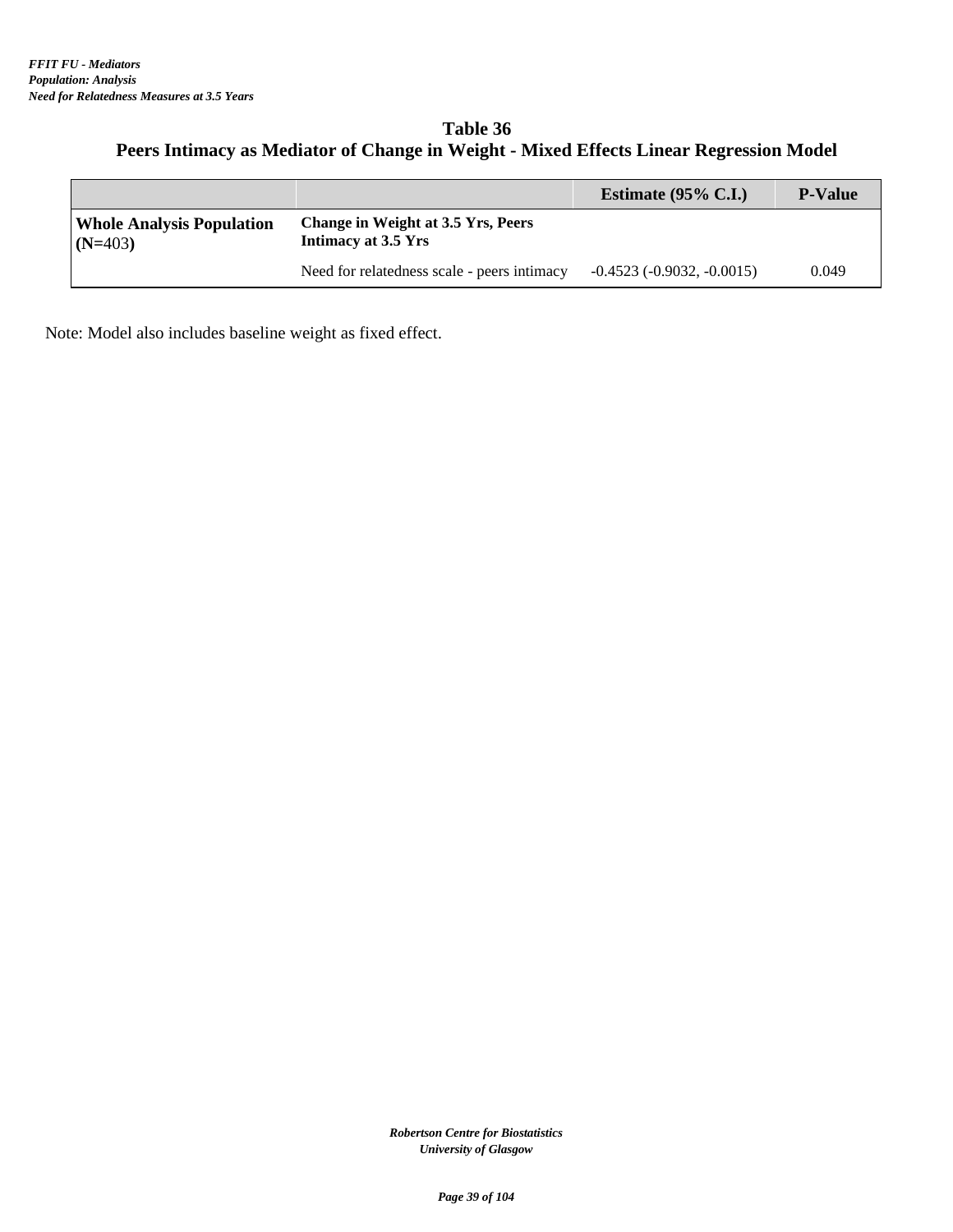### **Table 37 Family Intimacy as Mediator of Change in Weight - Mixed Effects Linear Regression Model**

|                                               |                                                                   | Estimate $(95\% \text{ C.I.})$     | <b>P-Value</b> |
|-----------------------------------------------|-------------------------------------------------------------------|------------------------------------|----------------|
| <b>Whole Analysis Population</b><br>$(N=442)$ | <b>Change in Weight at 3.5 Yrs, Family</b><br>Intimacy at 3.5 Yrs |                                    |                |
|                                               | Need for relatedness scale - family<br>intimacy                   | $-0.1502$ ( $-0.9414$ , $0.6409$ ) | 0.709          |

Note: Model also includes baseline weight as fixed effect.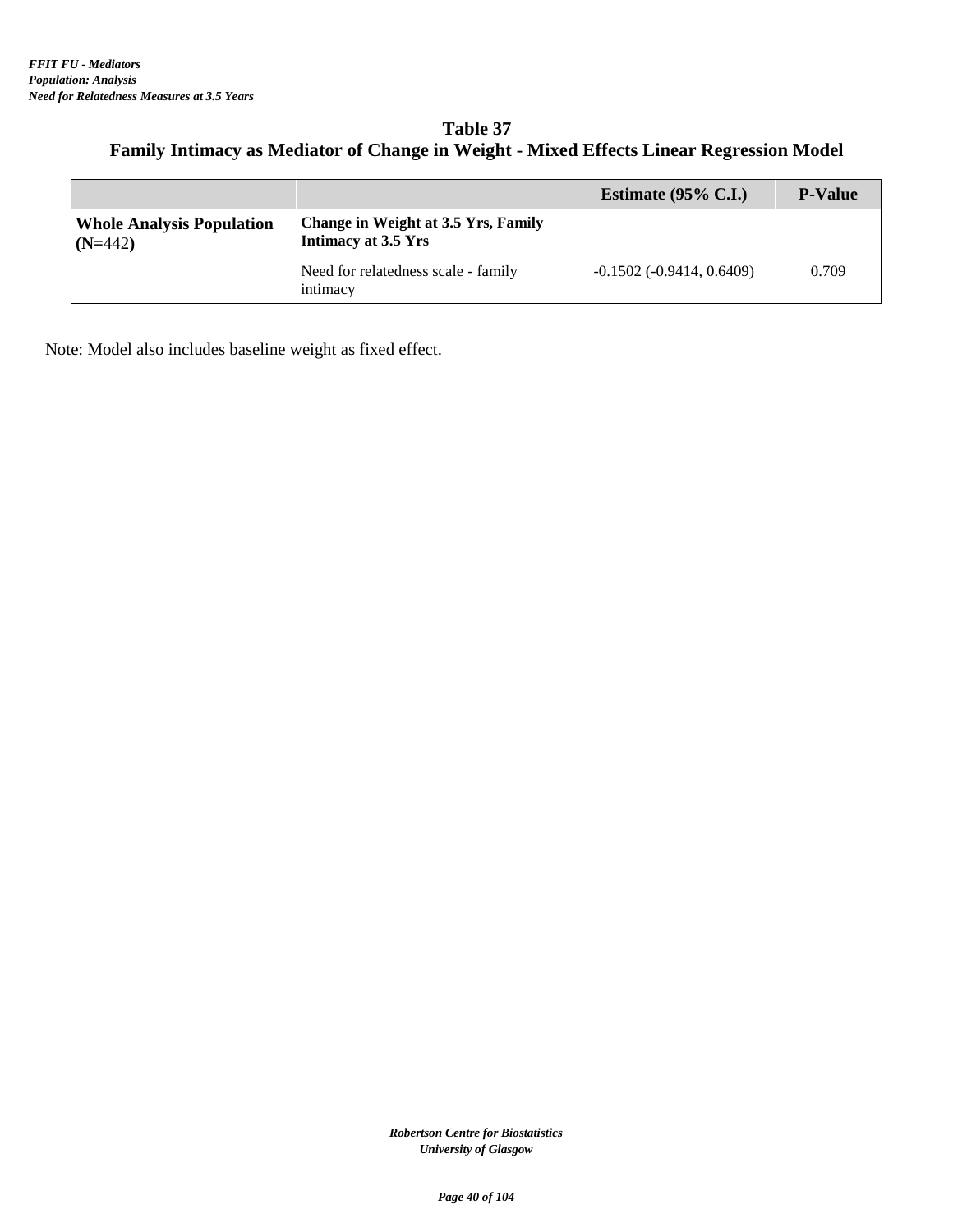### **Table 38 Peers Acceptance as Mediator of Change in Weight - Mixed Effects Linear Regression Model**

|                                               |                                                                    | Estimate $(95\% \text{ C.I.})$ | <b>P-Value</b> |
|-----------------------------------------------|--------------------------------------------------------------------|--------------------------------|----------------|
| <b>Whole Analysis Population</b><br>$(N=404)$ | Change in Weight at 3.5 Yrs, Peers<br><b>Acceptance at 3.5 Yrs</b> |                                |                |
|                                               | Need for relatedness scale - peers<br>acceptance                   | $-0.3581(-0.7921, 0.0759)$     | 0.106          |

Note: Model also includes baseline weight as fixed effect.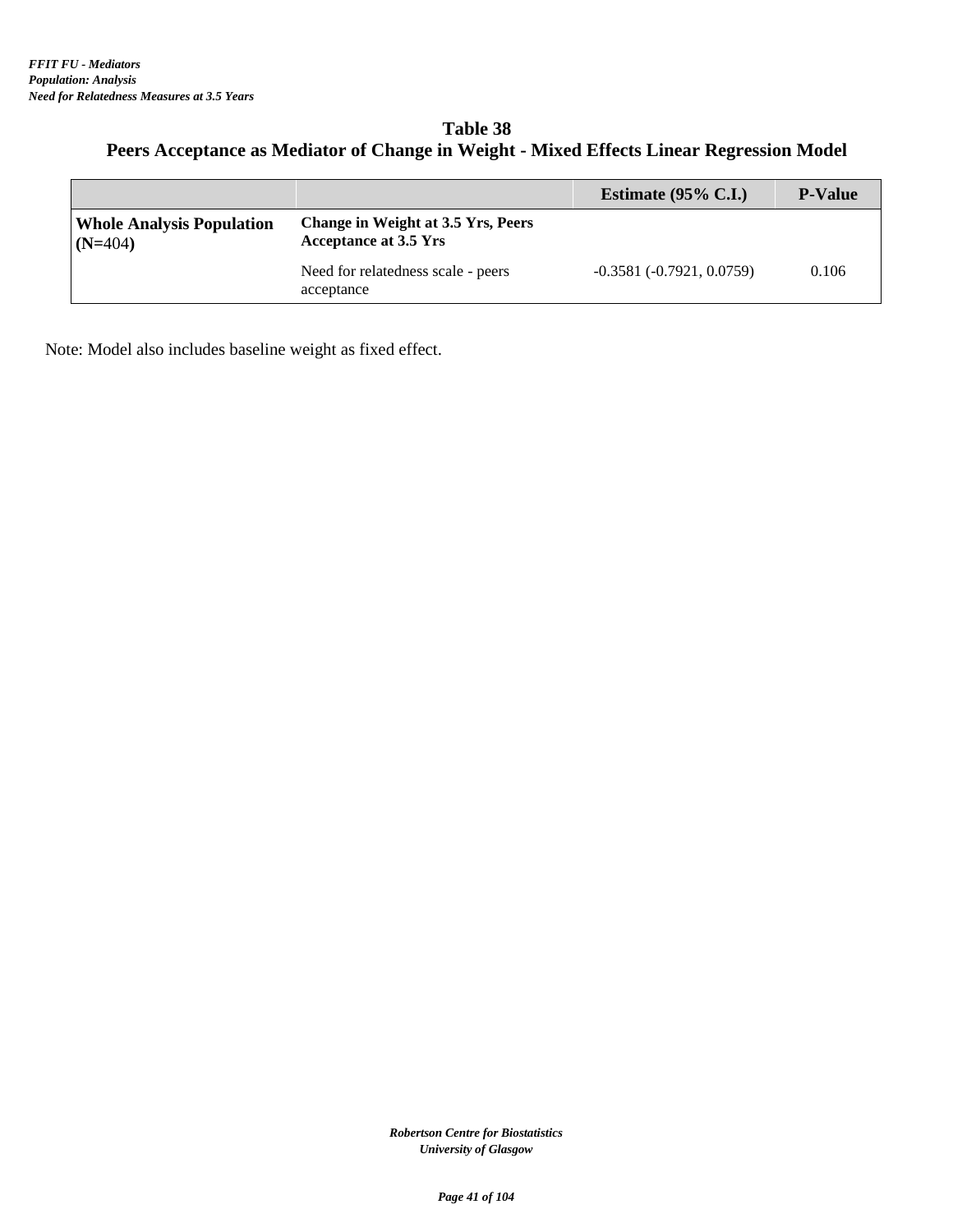#### **Table 39 Family Acceptance as Mediator of Change in Weight - Mixed Effects Linear Regression Model**

|                                               |                                                                            | Estimate $(95\% \text{ C.I.})$ | <b>P-Value</b> |
|-----------------------------------------------|----------------------------------------------------------------------------|--------------------------------|----------------|
| <b>Whole Analysis Population</b><br>$(N=442)$ | <b>Change in Weight at 3.5 Yrs, Family</b><br><b>Acceptance at 3.5 Yrs</b> |                                |                |
|                                               | Need for relatedness scale - family<br>acceptance                          | $-0.7703(-1.5313,-0.0093)$     | 0.047          |

Note: Model also includes baseline weight as fixed effect.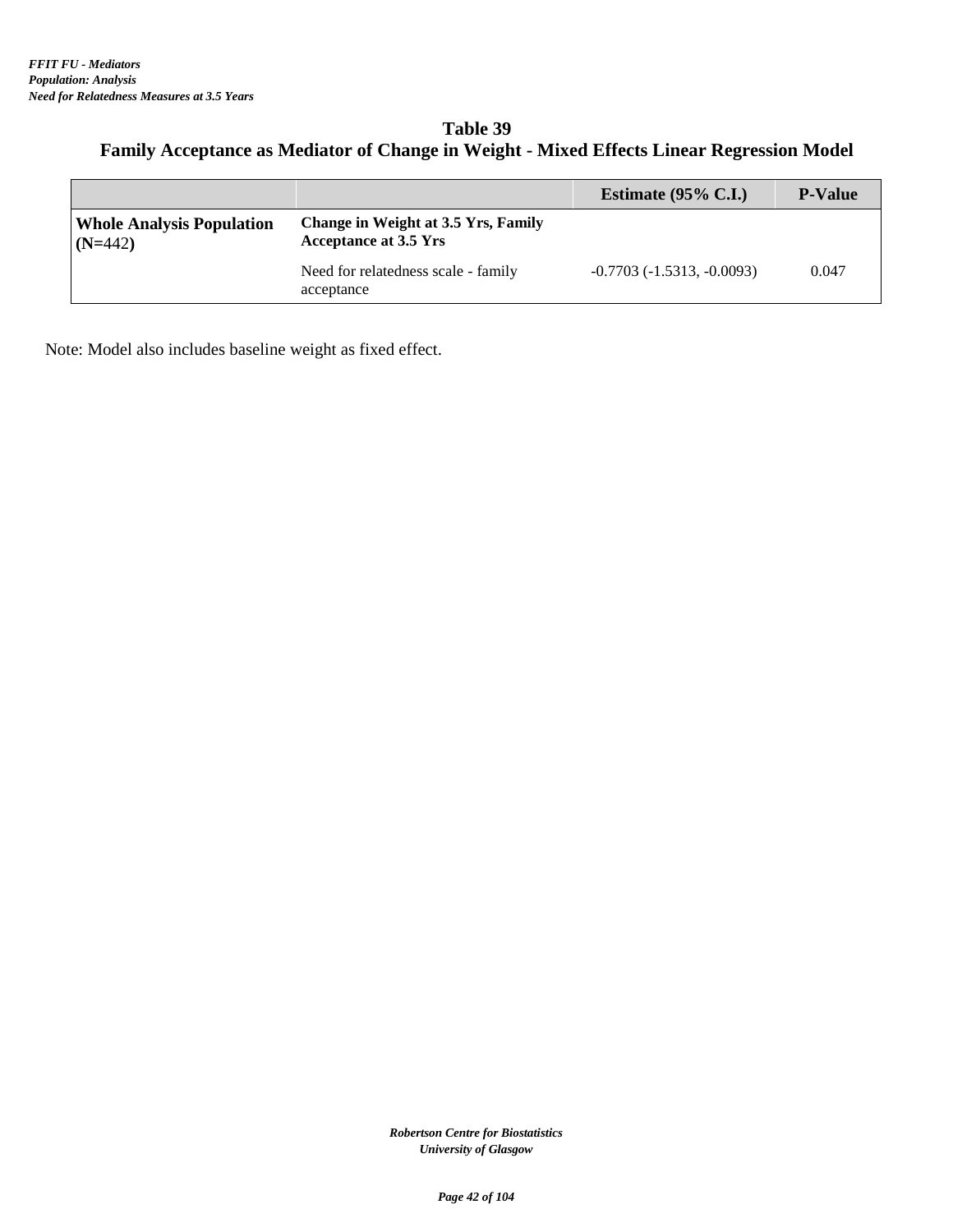# **Table 40 Change in Diet Immediate Satisfaction as Mediator of Change in Weight - Mixed Effects Linear Regression Model**

|                                               |                                                                                                          | Estimate $(95\% \text{ C.I.})$ | <b>P-Value</b> |
|-----------------------------------------------|----------------------------------------------------------------------------------------------------------|--------------------------------|----------------|
| <b>Intervention Group Only</b><br>$(N=205)$   | Change in Weight at 12 months, Diet<br><b>Change Immediate Satisfaction at 12</b><br><b>Months</b>       |                                |                |
|                                               | Satisfaction following changes to diet just<br>after FFIT programme                                      | $-2.6836(-5.6452, 0.2779)$     | 0.075          |
| <b>Whole Analysis Population</b><br>$(N=413)$ | Change in Weight at 3.5 Yrs, Diet<br><b>Change Immediate Satisfaction at 12</b><br>months measured at FU |                                |                |
|                                               | Satisfaction following changes to diet just<br>after FFIT programme                                      | $-0.6110(-2.7349, 1.5129)$     | 0.572          |
|                                               |                                                                                                          |                                |                |
| <b>Intervention Group Only</b><br>$(N=205)$   | Change in Weight at 3.5 Yrs, Diet<br><b>Change Immediate Satisfaction at 12</b><br><b>Months</b>         |                                |                |
|                                               | Satisfaction following changes to diet just<br>after FFIT programme                                      | $0.8740(-2.3058, 4.0538)$      | 0.588          |

Note: Model also includes baseline weight as fixed effect.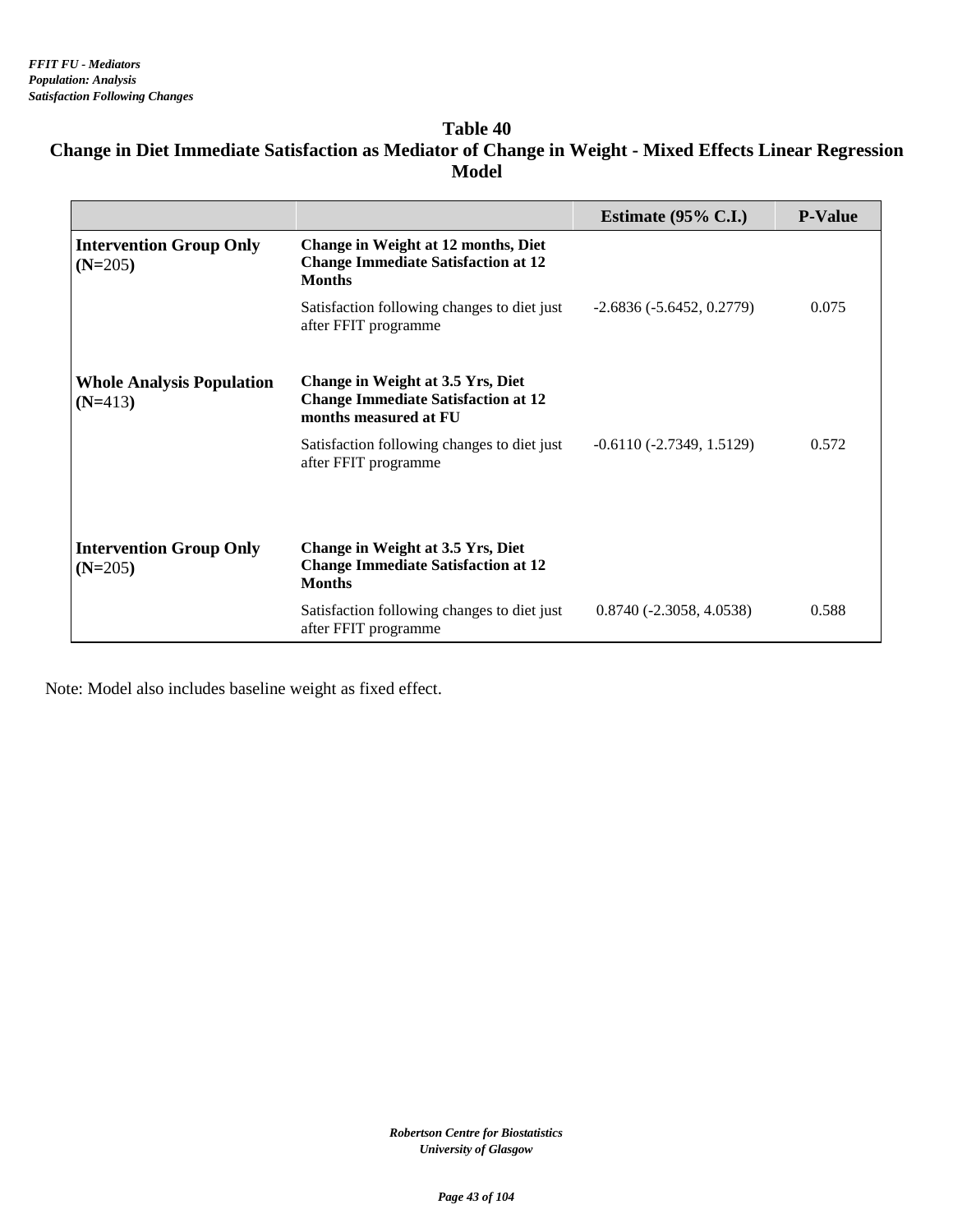#### **Table 41 Change in PA Immediate Satisfaction as Mediator of Change in Weight - Mixed Effects Linear Regression Model**

|                                               |                                                                                                        | Estimate $(95\% \text{ C.I.})$      | <b>P-Value</b> |
|-----------------------------------------------|--------------------------------------------------------------------------------------------------------|-------------------------------------|----------------|
| <b>Intervention Group Only</b><br>$(N=205)$   | Change in Weight at 12 months, PA<br><b>Change Immediate Satisfaction at 12</b><br><b>Months</b>       |                                     |                |
|                                               | Satisfaction following changes to physical<br>activity just after FFIT programme                       | $-4.2467$ ( $-7.2953$ , $-1.1980$ ) | 0.007          |
| <b>Whole Analysis Population</b><br>$(N=413)$ | Change in Weight at 3.5 Yrs, PA<br><b>Change Immediate Satisfaction at 12</b><br>months measured at FU |                                     |                |
|                                               | Satisfaction following changes to physical<br>activity just after FFIT programme                       | $-1.0815(-3.2598, 1.0968)$          | 0.330          |
| <b>Intervention Group Only</b><br>$(N=205)$   | Change in Weight at 3.5 Yrs, PA<br><b>Change Immediate Satisfaction at 12</b><br><b>Months</b>         |                                     |                |
|                                               | Satisfaction following changes to physical<br>activity just after FFIT programme                       | $0.1384(-3.1719, 3.4487)$           | 0.934          |

Note: Model also includes baseline weight as fixed effect.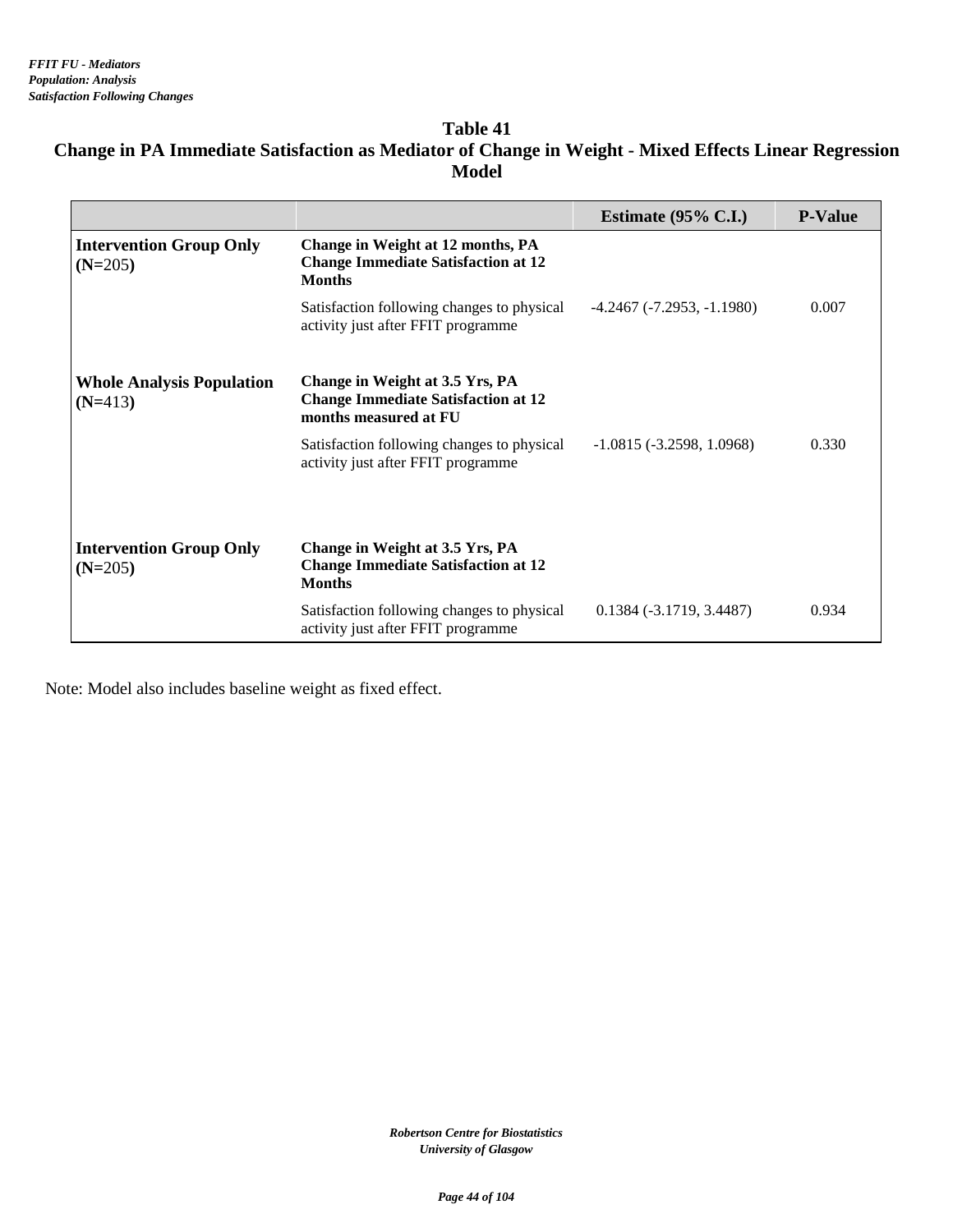### **Table 42 Change in Weight Immediate Satisfaction as Mediator of Change in Weight - Mixed Effects Linear Regression Model**

|                                               |                                                                                                            | Estimate $(95\% \text{ C.I.})$ | <b>P-Value</b> |
|-----------------------------------------------|------------------------------------------------------------------------------------------------------------|--------------------------------|----------------|
| <b>Intervention Group Only</b><br>$(N=205)$   | Change in Weight at 12 months, Weight<br><b>Change Immediate Satisfaction at 12</b><br><b>Months</b>       |                                |                |
|                                               | Satisfaction following changes to weight<br>just after FFIT programme                                      | $-4.3169(-6.9471,-1.6867)$     | 0.001          |
| <b>Whole Analysis Population</b><br>$(N=412)$ | Change in Weight at 3.5 Yrs, Weight<br><b>Change Immediate Satisfaction at 12</b><br>months measured at FU |                                |                |
|                                               | Satisfaction following changes to weight<br>just after FFIT programme                                      | $-1.9550(-3.9185, 0.0084)$     | 0.051          |
|                                               |                                                                                                            |                                |                |
| <b>Intervention Group Only</b><br>$(N=205)$   | Change in Weight at 3.5 Yrs, Weight<br><b>Change Immediate Satisfaction at 12</b><br><b>Months</b>         |                                |                |
|                                               | Satisfaction following changes to weight<br>just after FFIT programme                                      | $-0.7573(-3.6312, 2.1166)$     | 0.604          |

Note: Model also includes baseline weight as fixed effect.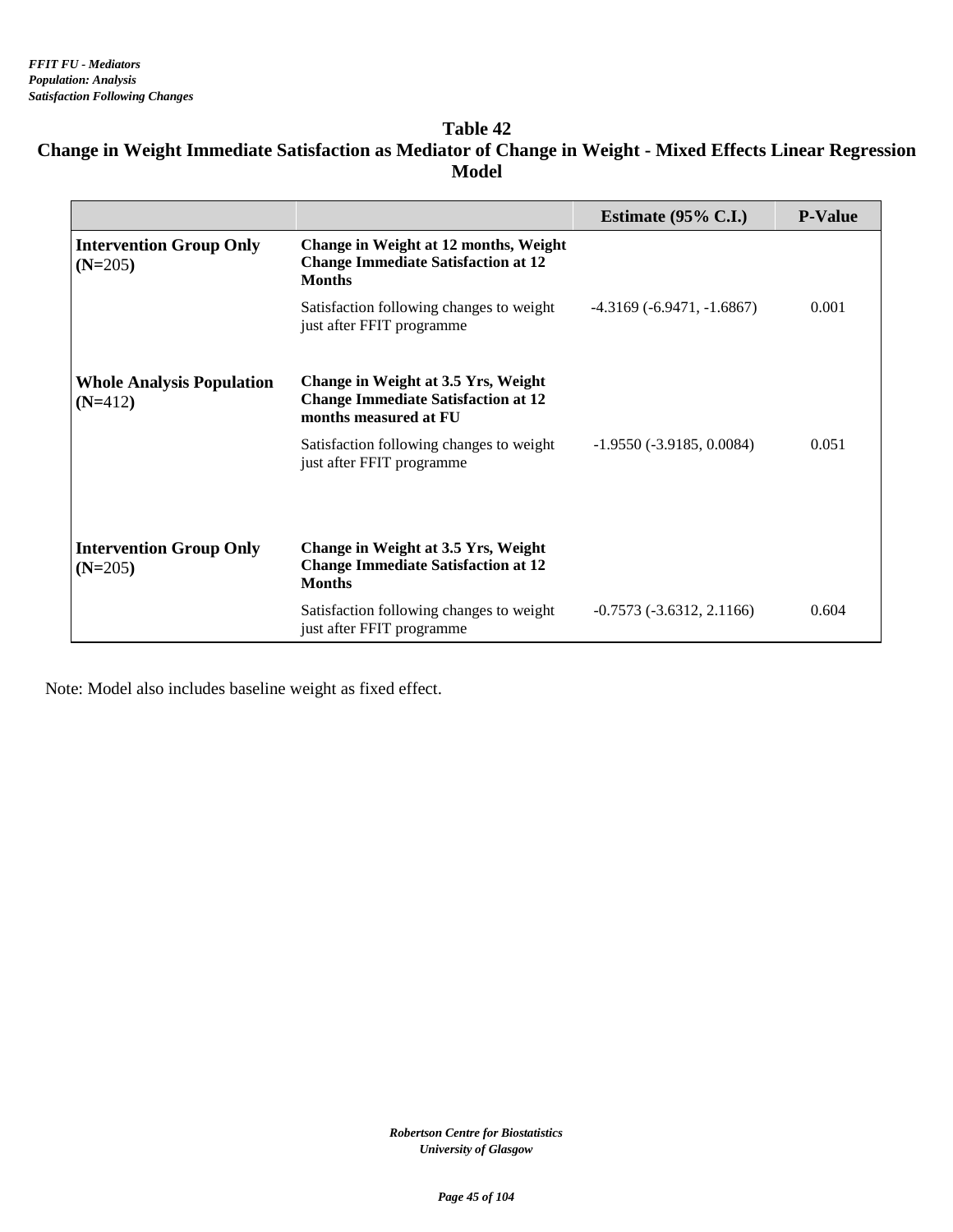# **Table 43 Change in Diet FU Satisfaction as Mediator of Change in Weight - Mixed Effects Linear Regression Model**

|                                               |                                                                               | Estimate $(95\% \text{ C.I.})$      | <b>P-Value</b> |
|-----------------------------------------------|-------------------------------------------------------------------------------|-------------------------------------|----------------|
| <b>Whole Analysis Population</b><br>$(N=414)$ | Change in Weight at 3.5 Yrs, Diet<br><b>Change FU Satisfaction at 3.5 Yrs</b> |                                     |                |
|                                               | Satisfaction following changes to diet at fu                                  | $-6.8142$ ( $-8.2984$ , $-5.3300$ ) | $<\!\!0.001$   |

Note: Model also includes baseline weight as fixed effect.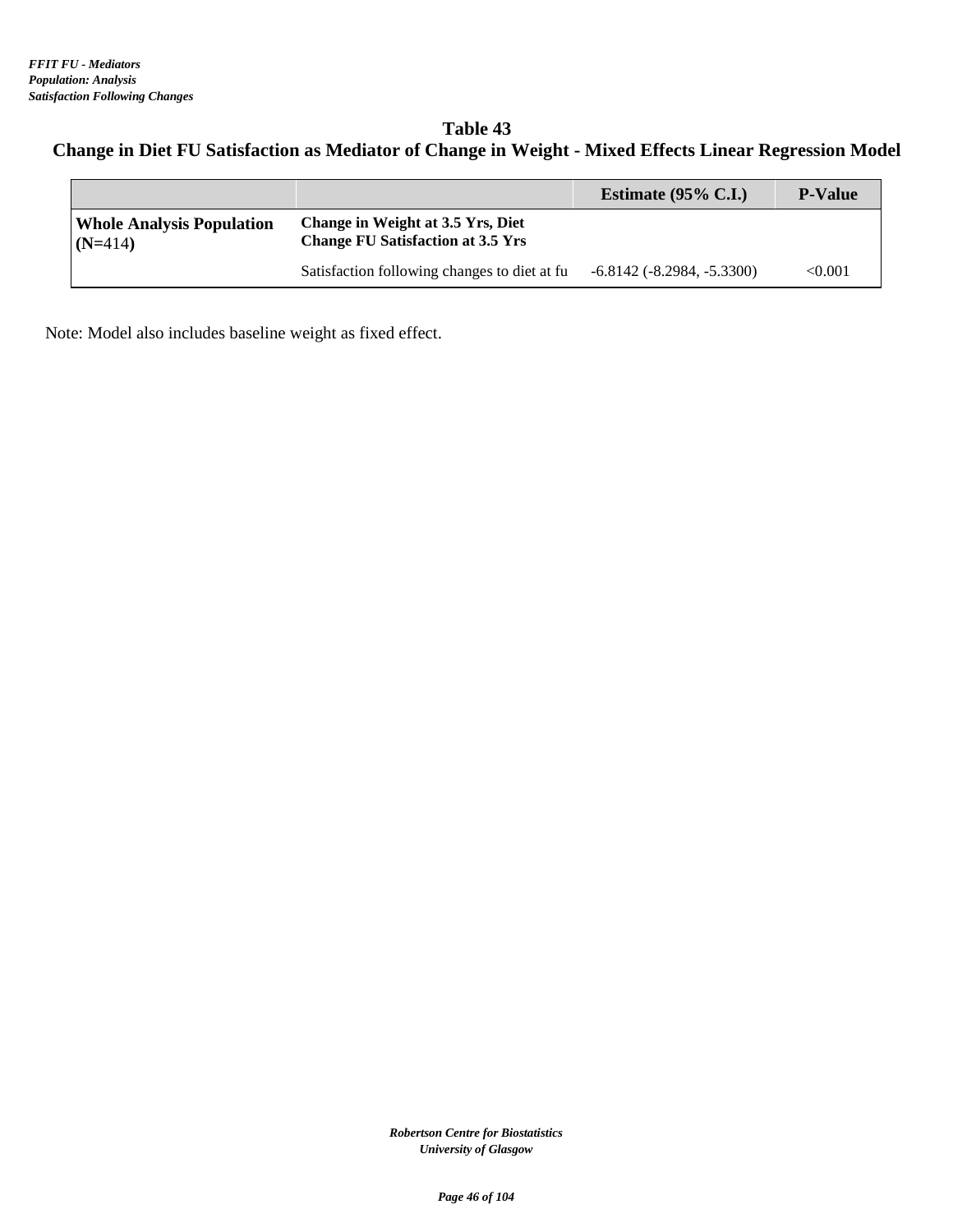# **Table 44 Change in PA FU Satisfaction as Mediator of Change in Weight - Mixed Effects Linear Regression Model**

|                                               |                                                                             | Estimate $(95\% \text{ C.I.})$ | <b>P-Value</b> |
|-----------------------------------------------|-----------------------------------------------------------------------------|--------------------------------|----------------|
| <b>Whole Analysis Population</b><br>$(N=414)$ | Change in Weight at 3.5 Yrs, PA<br><b>Change FU Satisfaction at 3.5 Yrs</b> |                                |                |
|                                               | Satisfaction following changes to physical<br>activity at fu                | $-6.0913(-7.6058, -4.5767)$    | < 0.001        |

Note: Model also includes baseline weight as fixed effect.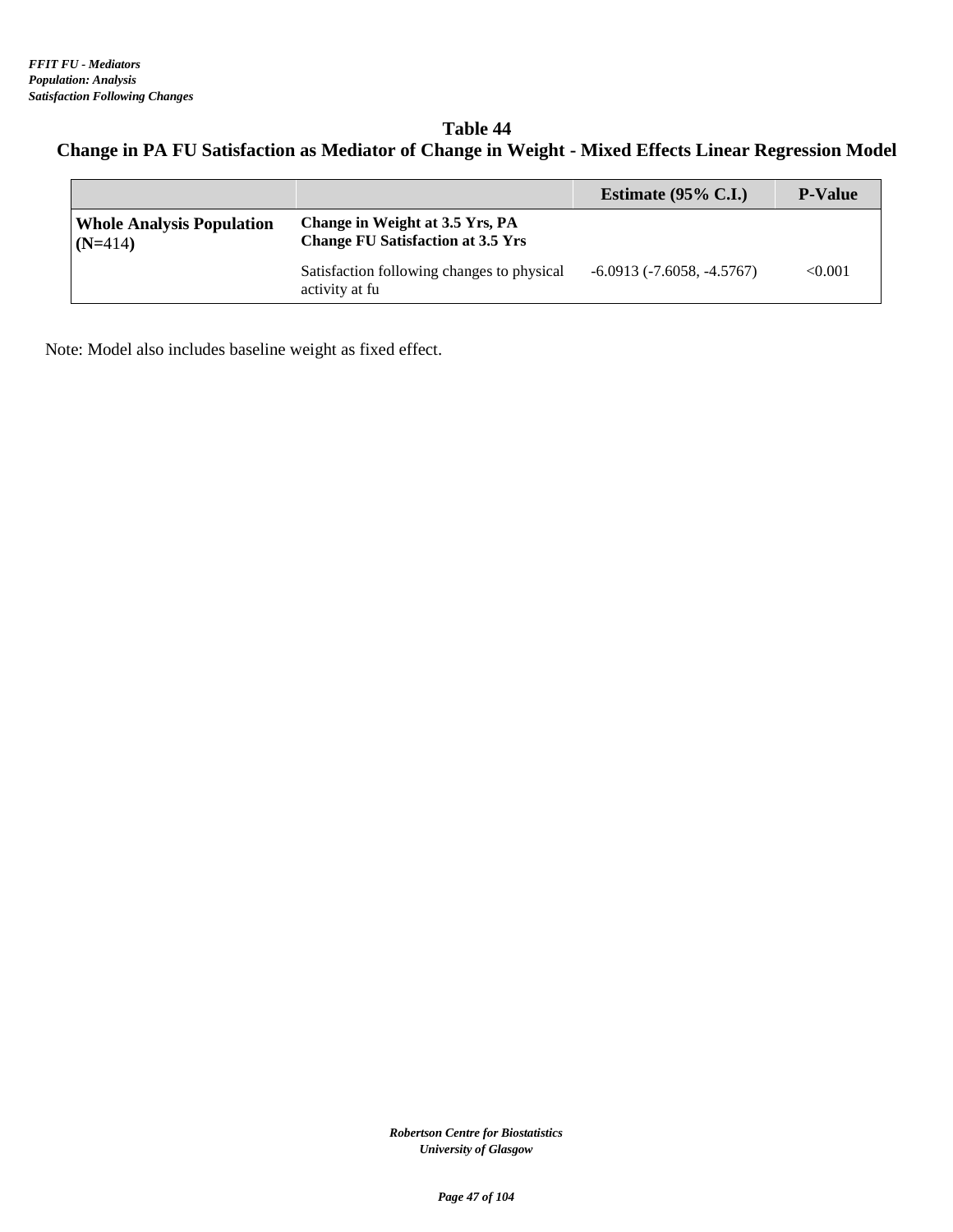# **Table 45 Routinisation of Walking as Mediator of Change in Weight - Mixed Effects Linear Regression Model**

|                                               |                                                                            | Estimate $(95\% \text{ C.I.})$ | <b>P-Value</b> |
|-----------------------------------------------|----------------------------------------------------------------------------|--------------------------------|----------------|
| <b>Whole Analysis Population</b><br>$(N=416)$ | Change in Weight at 3.5 Yrs,<br><b>Routinisation of Walking at 3.5 Yrs</b> |                                |                |
|                                               | Routinisation of PA - walking                                              | $-2.9259(-4.6822,-1.1697)$     | 0.001          |

Note: Model also includes baseline weight as fixed effect.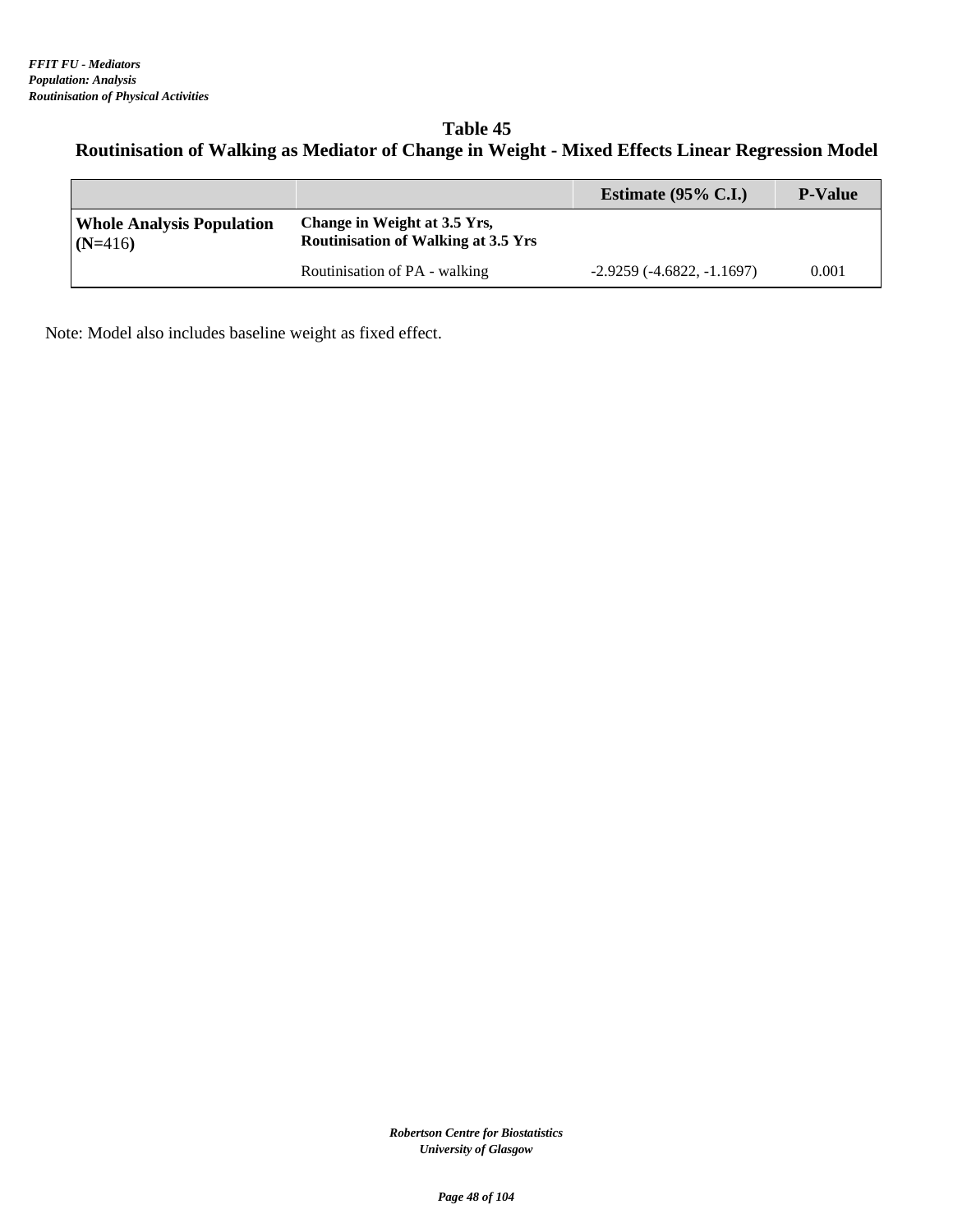# **Table 46 Routinisation of Attending Gym as Mediator of Change in Weight - Mixed Effects Linear Regression Model**

|                                               |                                                                                     | Estimate $(95\% \text{ C.I.})$      | <b>P-Value</b> |
|-----------------------------------------------|-------------------------------------------------------------------------------------|-------------------------------------|----------------|
| <b>Whole Analysis Population</b><br>$(N=414)$ | Change in Weight at 3.5 Yrs,<br><b>Routinisation of Attending Gym at 3.5</b><br>Yrs |                                     |                |
|                                               | Routinisation of PA - attending gym                                                 | $-2.5801$ ( $-4.7629$ , $-0.3972$ ) | 0.021          |

Note: Model also includes baseline weight as fixed effect.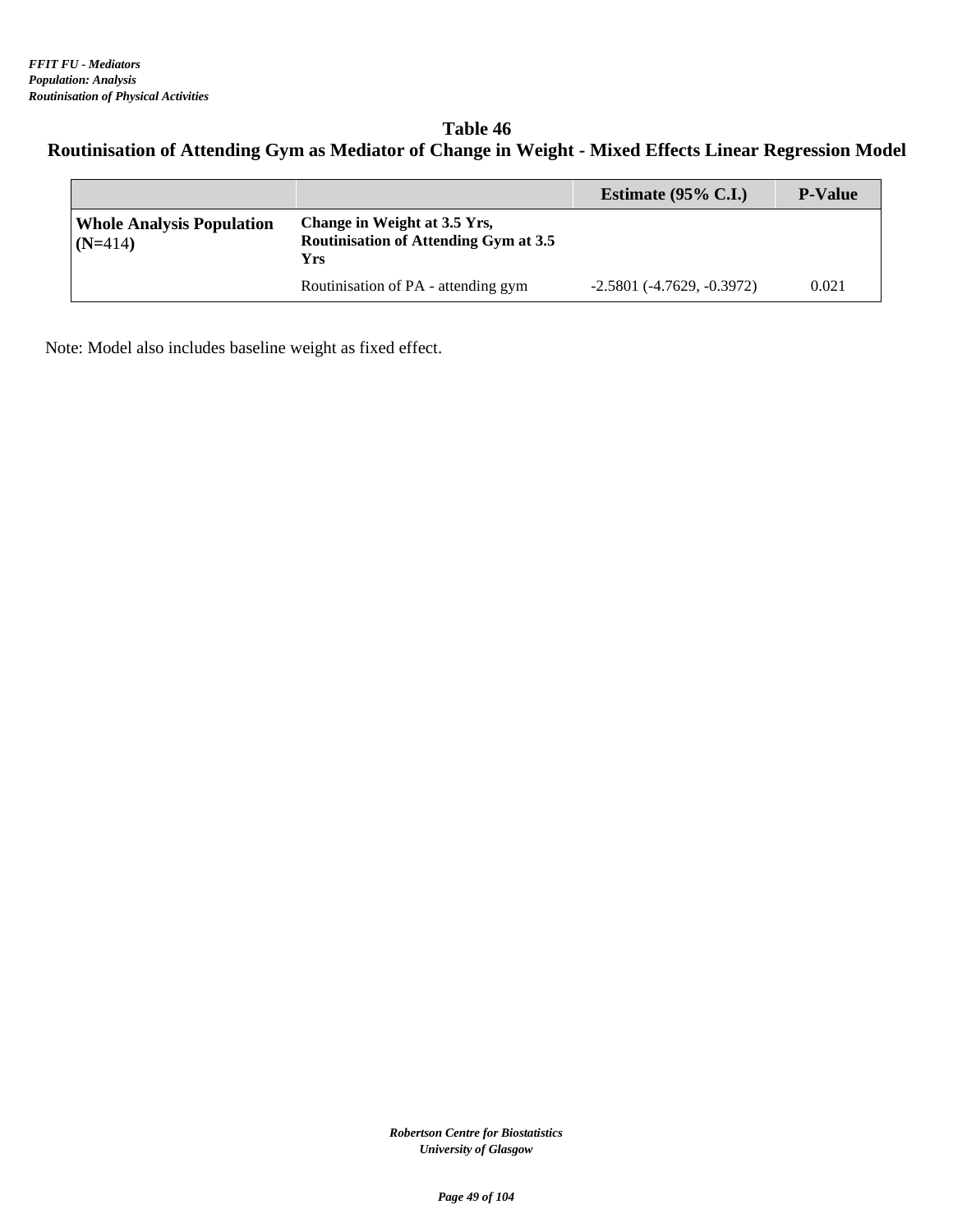# **Table 47 Routinisation of Indp Exercise as Mediator of Change in Weight - Mixed Effects Linear Regression Model**

|                                               |                                                                                     | Estimate $(95\% \text{ C.I.})$ | <b>P-Value</b> |
|-----------------------------------------------|-------------------------------------------------------------------------------------|--------------------------------|----------------|
| <b>Whole Analysis Population</b><br>$(N=415)$ | Change in Weight at 3.5 Yrs,<br><b>Routinisation of Indp Exercise at 3.5</b><br>Yrs |                                |                |
|                                               | Routinisation of PA - other forms of<br>exercise                                    | $-2.9279(-4.6076,-1.2481)$     | < 0.001        |

Note: Model also includes baseline weight as fixed effect.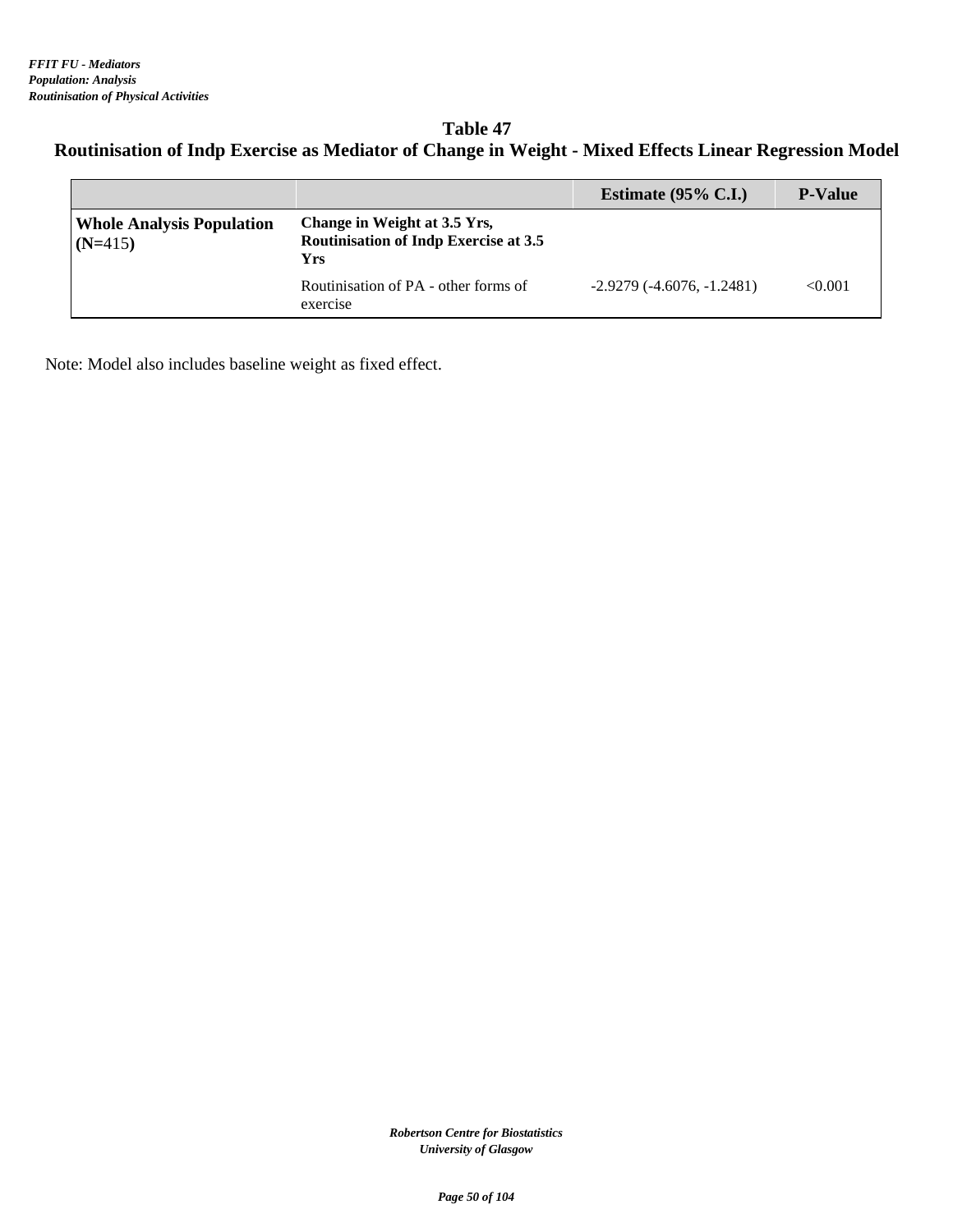# **Table 48 Routinisation of Exercise Programme as Mediator of Change in Weight - Mixed Effects Linear Regression Model**

|                                               |                                                                                            | Estimate $(95\% \text{ C.I.})$ | <b>P-Value</b> |
|-----------------------------------------------|--------------------------------------------------------------------------------------------|--------------------------------|----------------|
| <b>Whole Analysis Population</b><br>$(N=412)$ | Change in Weight at 3.5 Yrs,<br><b>Routinisation of Exercise Programme at</b><br>$3.5$ Yrs |                                |                |
|                                               | Routinisation of PA - group exercise<br>programme                                          | $-1.9587(-4.2534, 0.3361)$     | 0.094          |

Note: Model also includes baseline weight as fixed effect.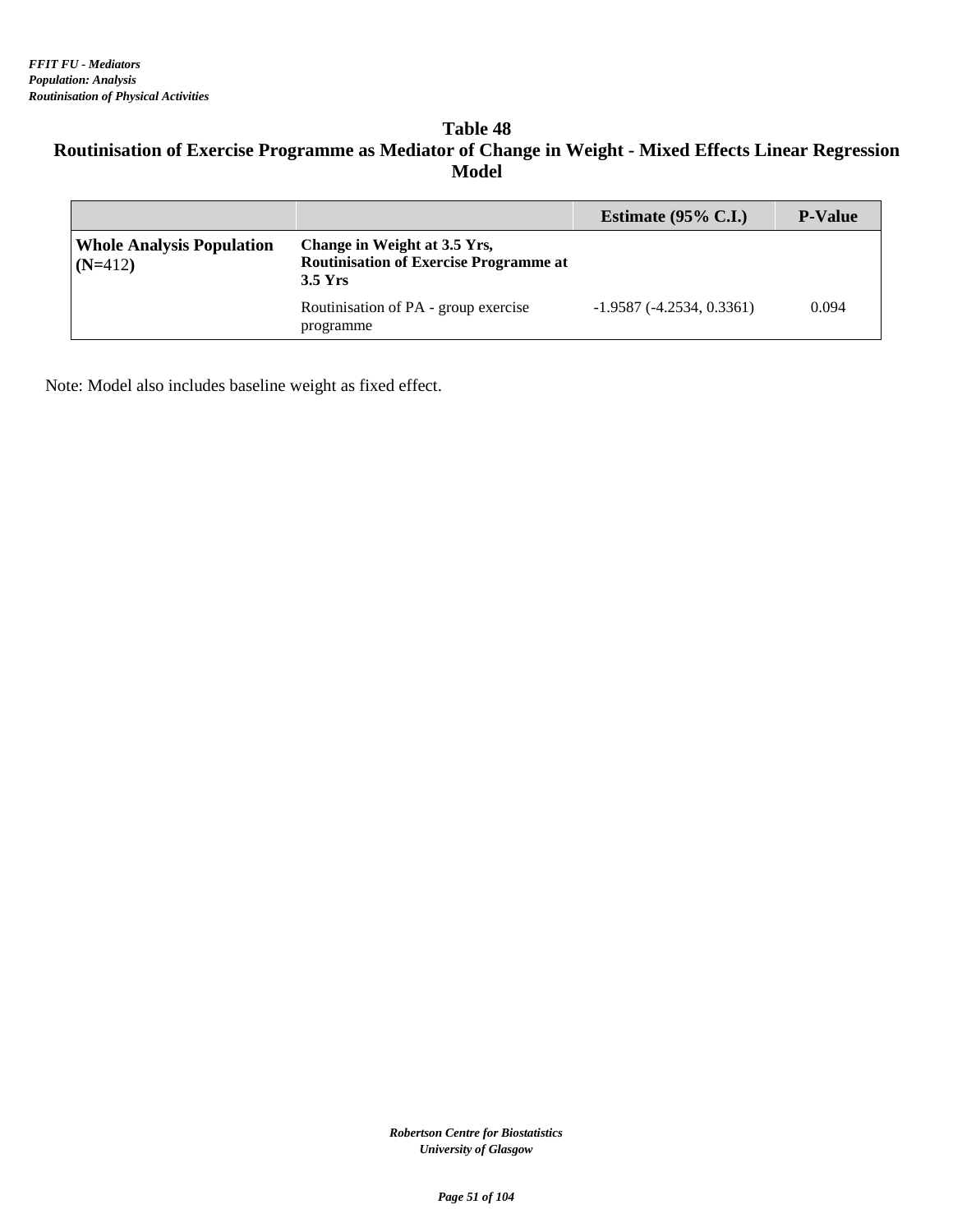#### **Table 49 Regular Meals as Mediator of Change in Weight - Mixed Effects Linear Regression Model**

|                                               |                                                          | Estimate $(95\% \text{ C.L.})$ | <b>P-Value</b> |
|-----------------------------------------------|----------------------------------------------------------|--------------------------------|----------------|
| <b>Whole Analysis Population</b><br>$(N=415)$ | Change in Weight at 3.5 Yrs, Regular<br>Meals at 3.5 Yrs |                                |                |
|                                               | Routinisation of diet - regular meals                    | $-2.4796(-4.4964, -0.4628)$    | 0.016          |

Note: Model also includes baseline weight as fixed effect.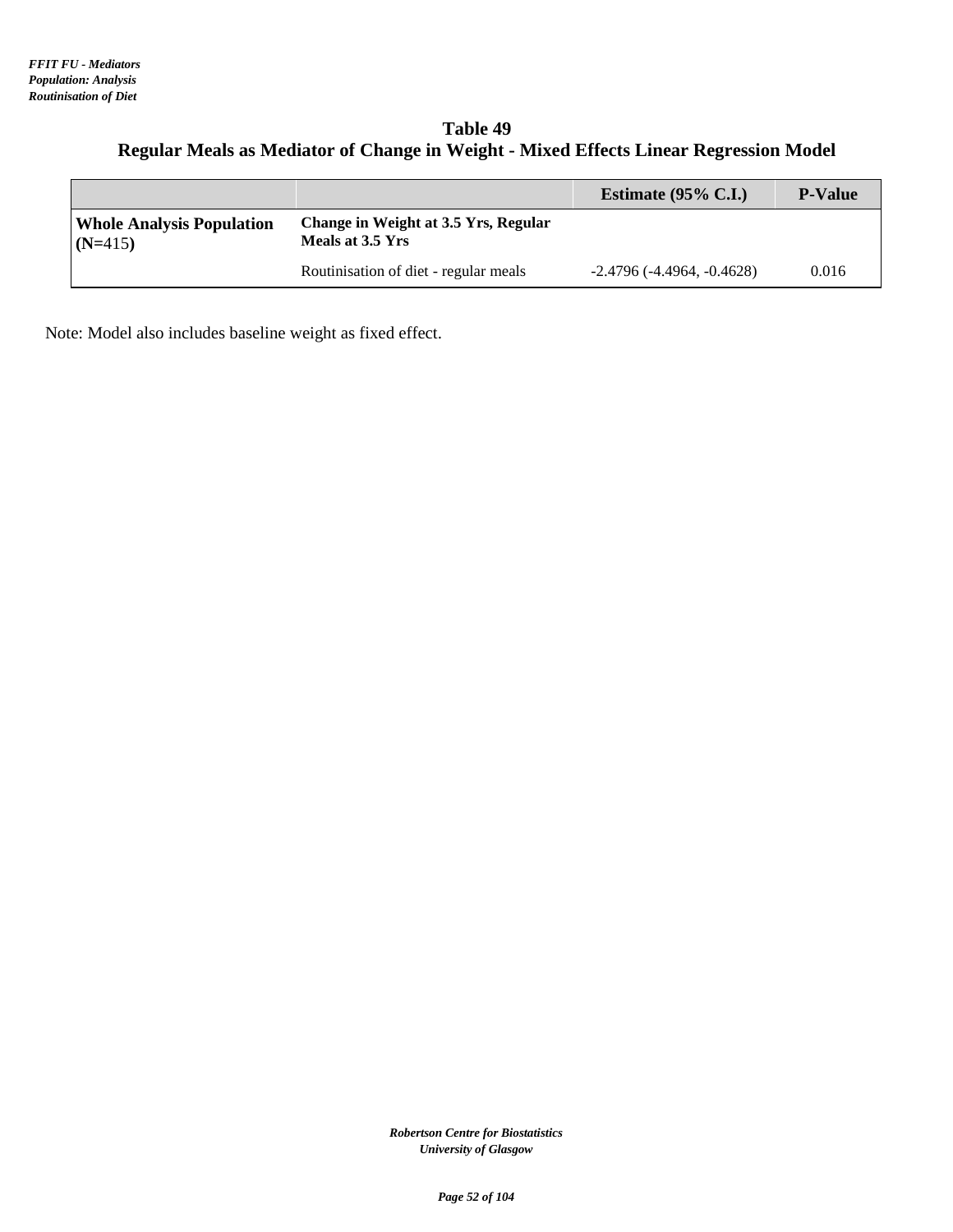#### **Table 50 Limit Portion Size as Mediator of Change in Weight - Mixed Effects Linear Regression Model**

|                                               |                                                                      | Estimate $(95\% \text{ C.I.})$ | <b>P-Value</b> |
|-----------------------------------------------|----------------------------------------------------------------------|--------------------------------|----------------|
| <b>Whole Analysis Population</b><br>$(N=415)$ | Change in Weight at 3.5 Yrs, Limit<br><b>Portion Size at 3.5 Yrs</b> |                                |                |
|                                               | Routinisation of diet - limit portion size                           | $-4.8929(-6.4454,-3.3404)$     | < 0.001        |

Note: Model also includes baseline weight as fixed effect.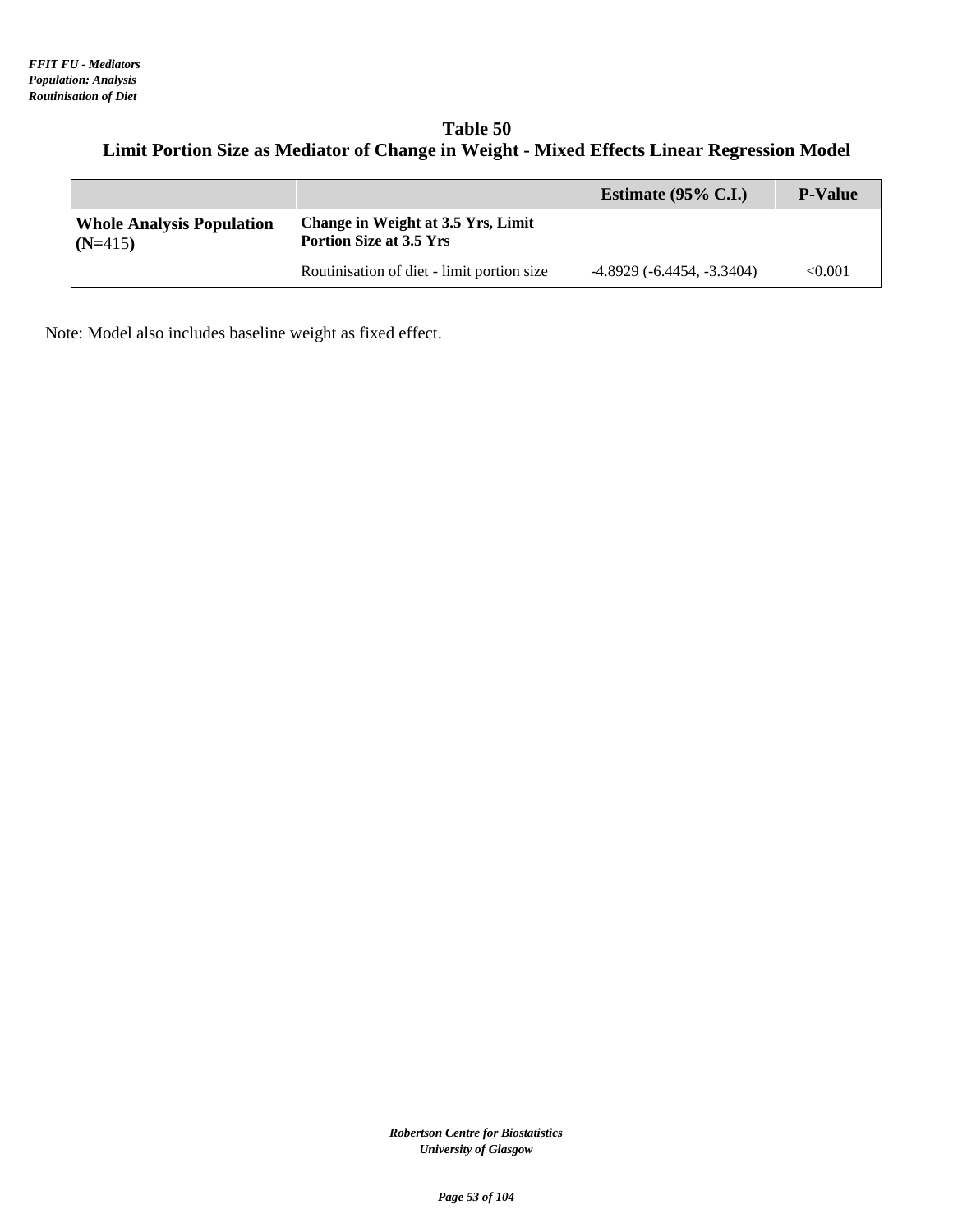| Table 51                                                                           |
|------------------------------------------------------------------------------------|
| Limit Food as Mediator of Change in Weight - Mixed Effects Linear Regression Model |

|                                               |                                                              | Estimate $(95\% \text{ C.I.})$ | <b>P-Value</b> |
|-----------------------------------------------|--------------------------------------------------------------|--------------------------------|----------------|
| <b>Whole Analysis Population</b><br>$(N=416)$ | <b>Change in Weight at 3.5 Yrs, Limit</b><br>Food at 3.5 Yrs |                                |                |
|                                               | Routinisation of diet - limit fatty/sugary<br>food           | $-4.2559(-5.8299, -2.6818)$    | < 0.001        |

Note: Model also includes baseline weight as fixed effect.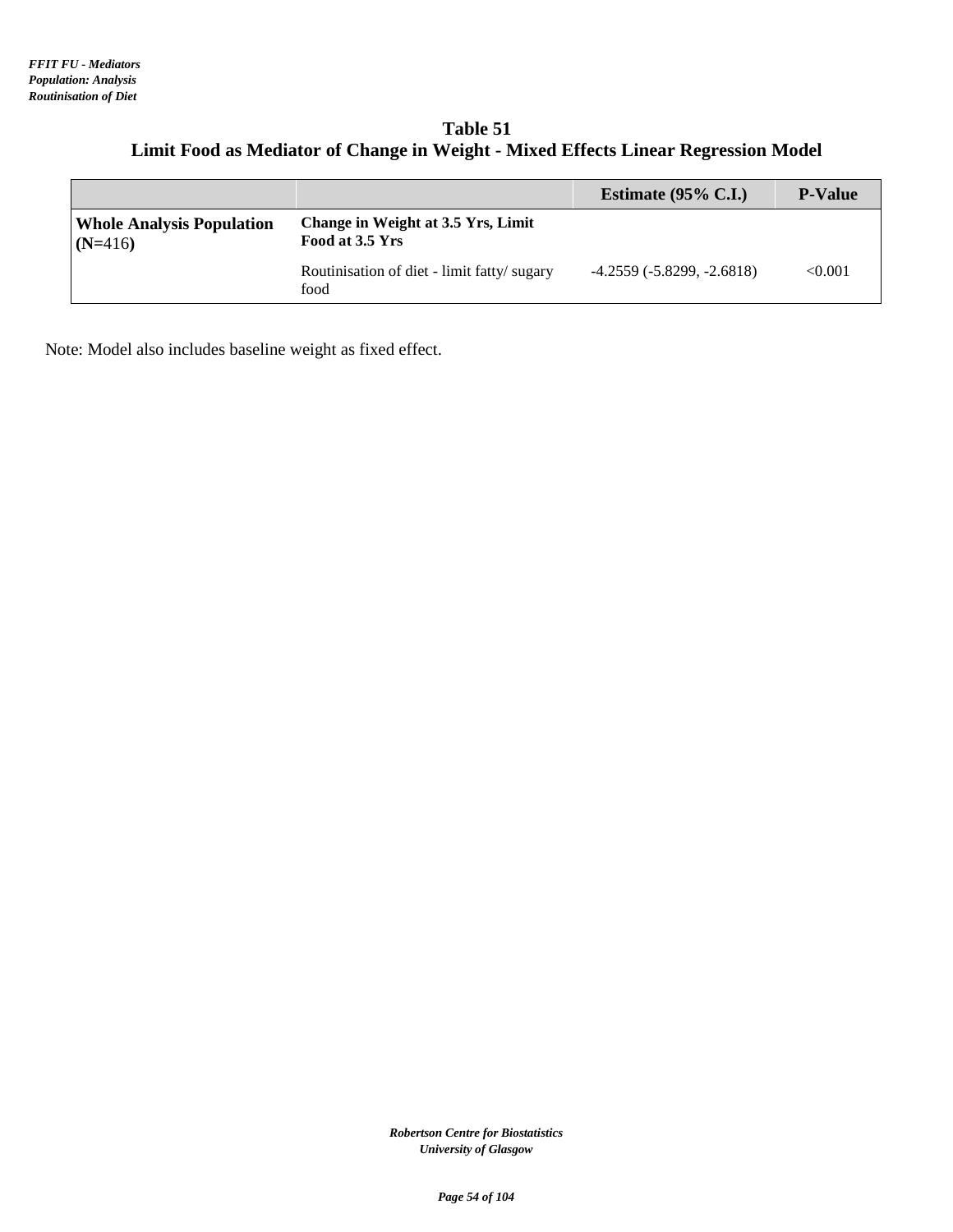#### **Table 52 Limit Calories as Mediator of Change in Weight - Mixed Effects Linear Regression Model**

|                                               |                                                                  | Estimate $(95\% \text{ C.I.})$      | <b>P-Value</b> |
|-----------------------------------------------|------------------------------------------------------------------|-------------------------------------|----------------|
| <b>Whole Analysis Population</b><br>$(N=416)$ | Change in Weight at 3.5 Yrs, Limit<br><b>Calories at 3.5 Yrs</b> |                                     |                |
|                                               | Routinisation of diet - limit calories                           | $-7.0225$ ( $-8.7634$ , $-5.2816$ ) | < 0.001        |

Note: Model also includes baseline weight as fixed effect.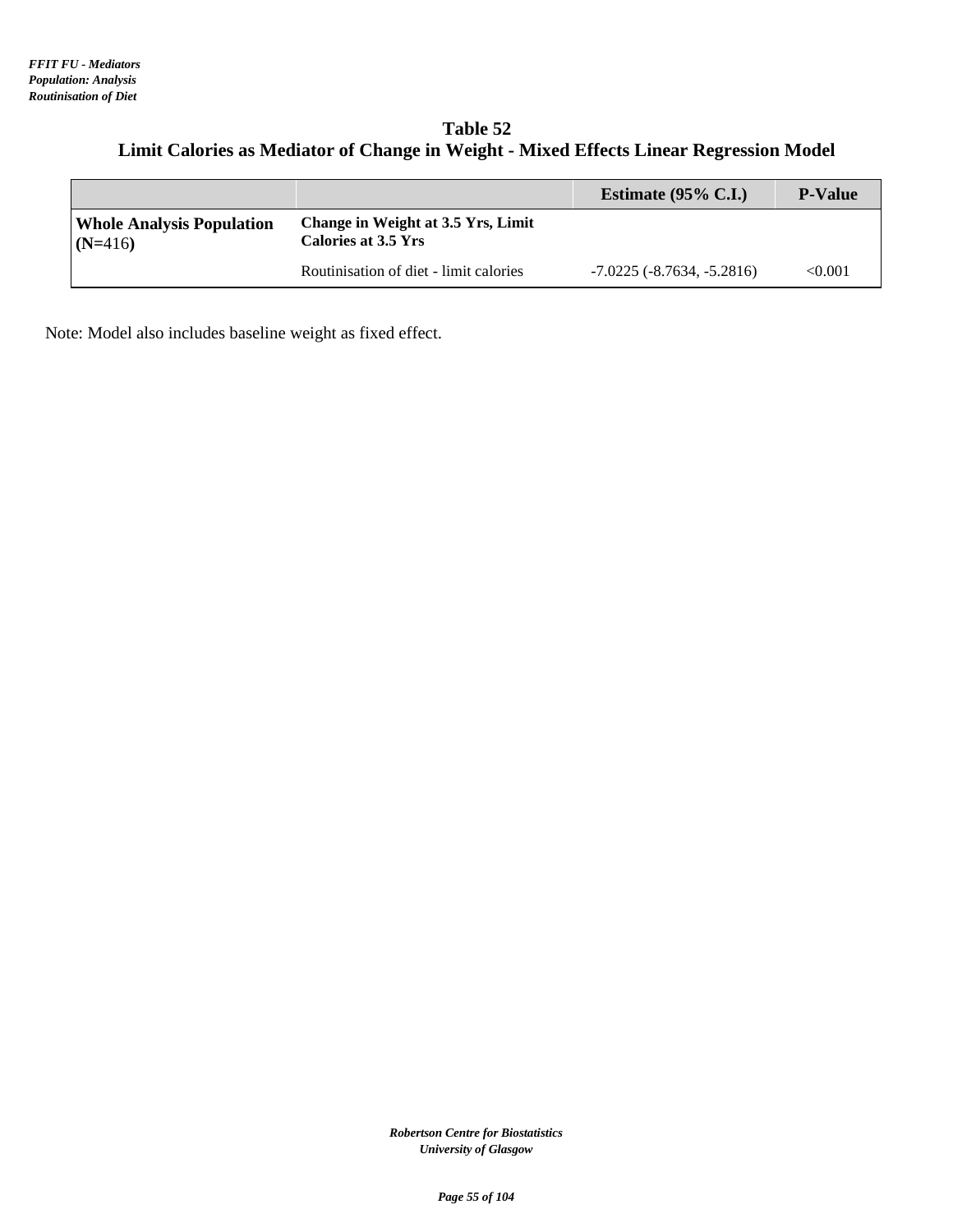#### **Table 53 Limit Sugary Drinks as Mediator of Change in Weight - Mixed Effects Linear Regression Model**

|                                               |                                                                       | Estimate $(95\% \text{ C.I.})$   | <b>P-Value</b> |
|-----------------------------------------------|-----------------------------------------------------------------------|----------------------------------|----------------|
| <b>Whole Analysis Population</b><br>$(N=416)$ | Change in Weight at 3.5 Yrs, Limit<br><b>Sugary Drinks at 3.5 Yrs</b> |                                  |                |
|                                               | Routinisation of diet - limit sugary drinks                           | $-2.8362$ ( $-4.5989, -1.0735$ ) | 0.002          |

Note: Model also includes baseline weight as fixed effect.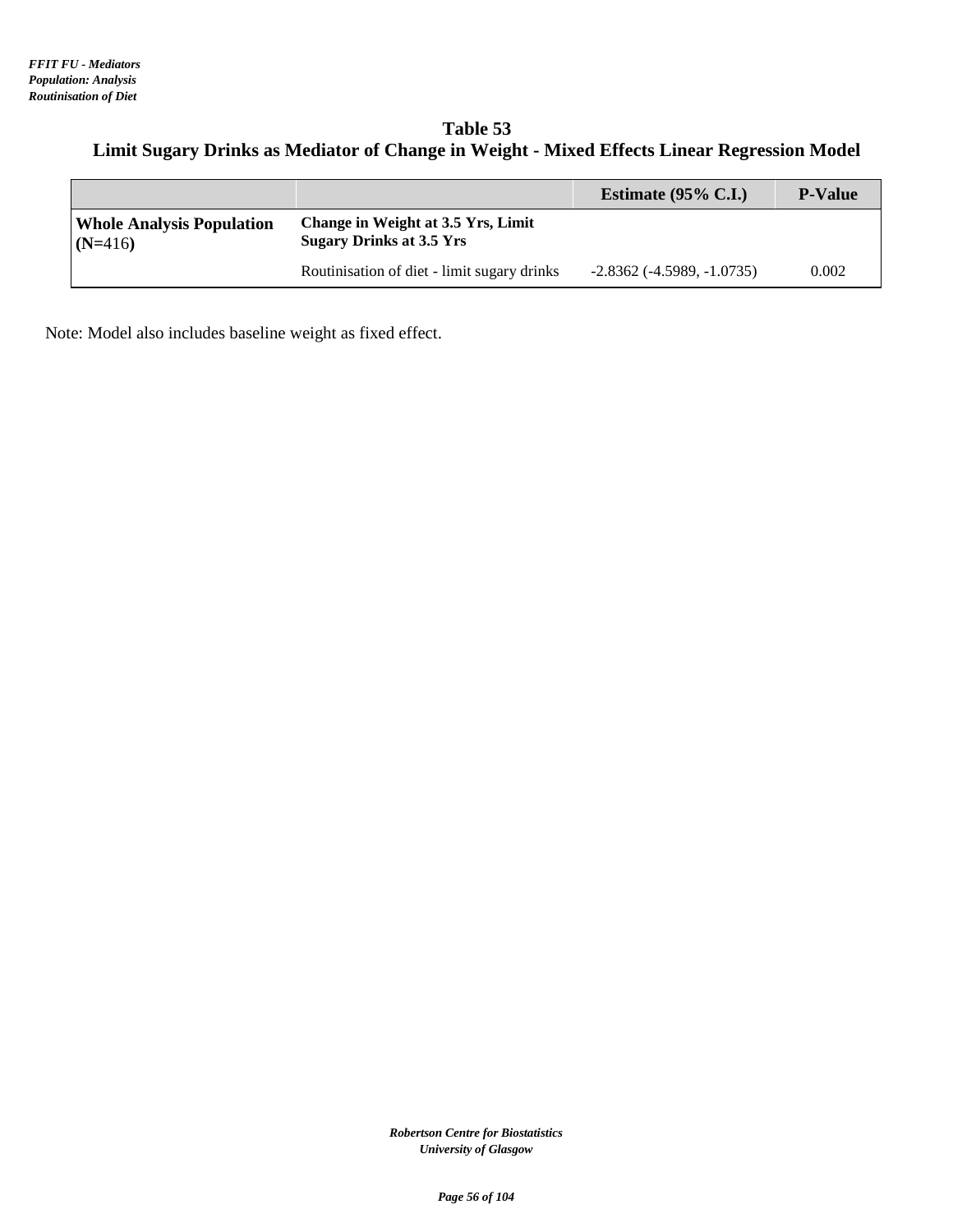#### **Table 54 Limit Alcohol as Mediator of Change in Weight - Mixed Effects Linear Regression Model**

|                                               |                                                          | Estimate $(95\% \text{ C.I.})$ | <b>P-Value</b> |
|-----------------------------------------------|----------------------------------------------------------|--------------------------------|----------------|
| <b>Whole Analysis Population</b><br>$(N=416)$ | Change in Weight at 3.5 Yrs, Limit<br>Alcohol at 3.5 Yrs |                                |                |
|                                               | Routinisation of diet - limit alcohol                    | $-0.3591(-1.9955, 1.2773)$     | 0.666          |

Note: Model also includes baseline weight as fixed effect.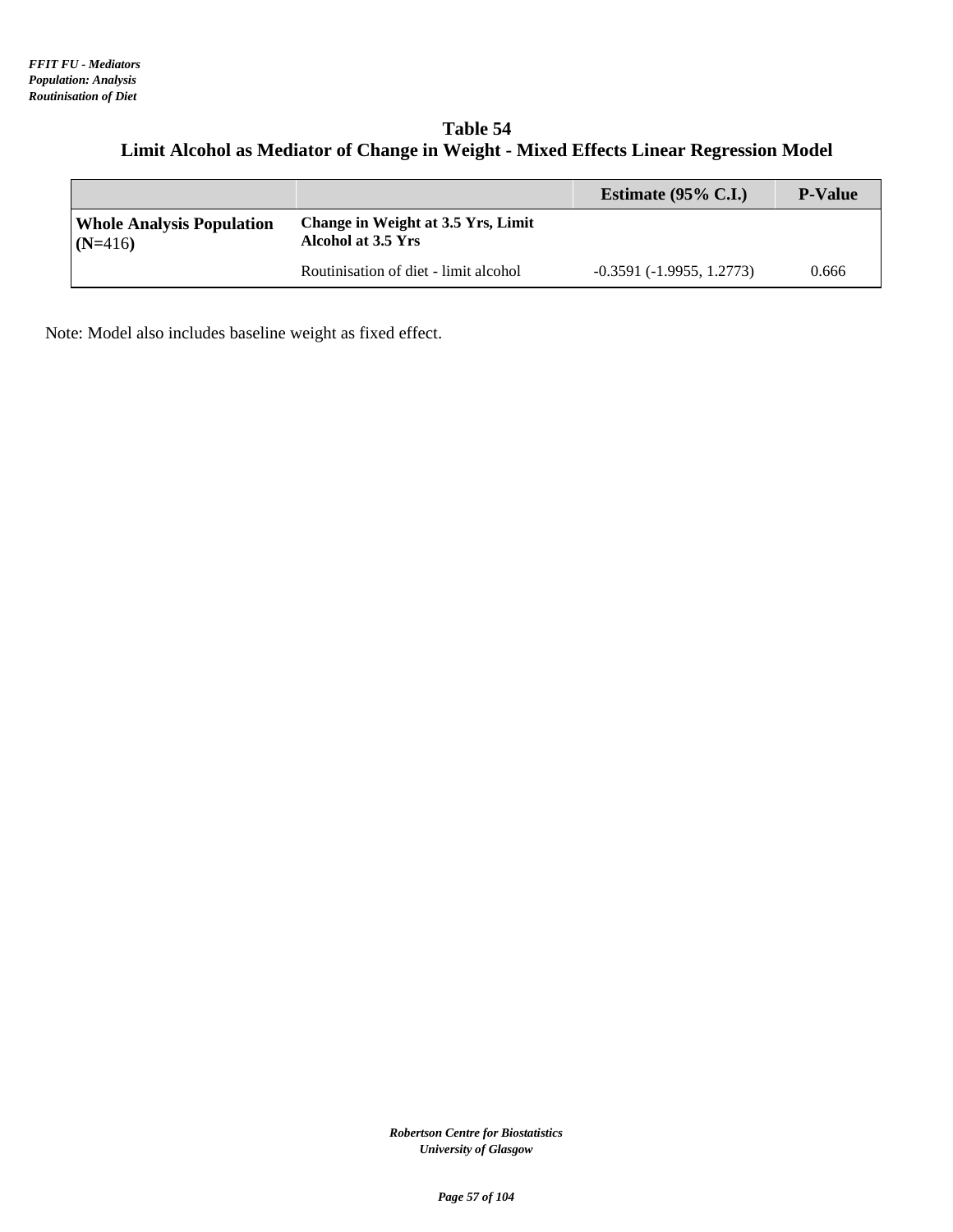#### **Table 55 Eat Slowly as Mediator of Change in Weight - Mixed Effects Linear Regression Model**

|                                               |                                                       | Estimate $(95\% \text{ C.I.})$ | <b>P-Value</b> |
|-----------------------------------------------|-------------------------------------------------------|--------------------------------|----------------|
| <b>Whole Analysis Population</b><br>$(N=414)$ | Change in Weight at 3.5 Yrs, Eat<br>Slowly at 3.5 Yrs |                                |                |
|                                               | Routinisation of diet - eat slowly                    | $0.3471(-1.8722, 2.5664)$      | 0.759          |

Note: Model also includes baseline weight as fixed effect.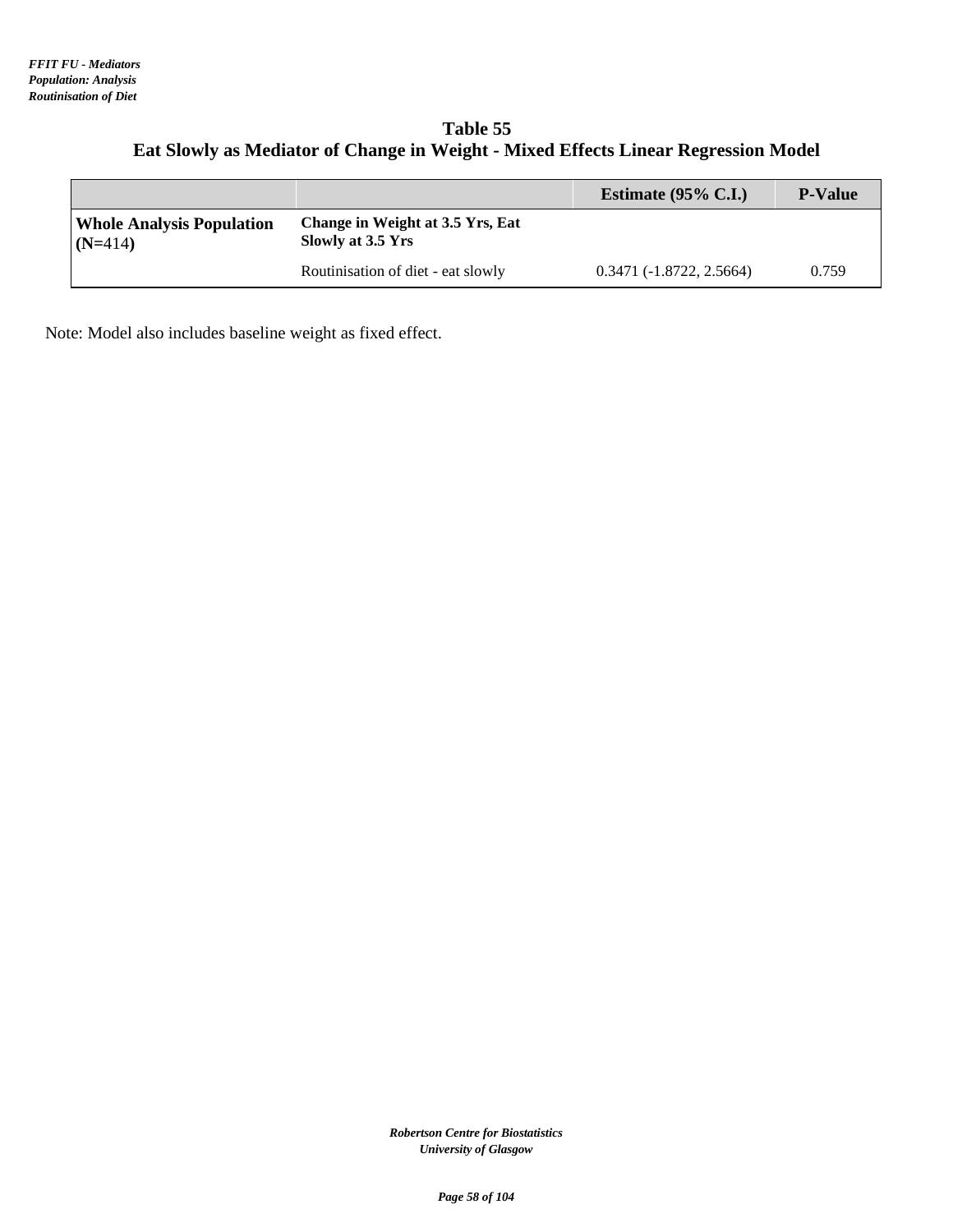#### **Table 56 Read Food Labels as Mediator of Change in Weight - Mixed Effects Linear Regression Model**

|                                               |                                                             | Estimate $(95\% \text{ C.I.})$      | <b>P-Value</b> |
|-----------------------------------------------|-------------------------------------------------------------|-------------------------------------|----------------|
| <b>Whole Analysis Population</b><br>$(N=415)$ | Change in Weight at 3.5 Yrs, Read<br>Food Labels at 3.5 Yrs |                                     |                |
|                                               | Routinisation of diet - read food labels                    | $-2.2992$ ( $-3.9196$ , $-0.6788$ ) | 0.006          |

Note: Model also includes baseline weight as fixed effect.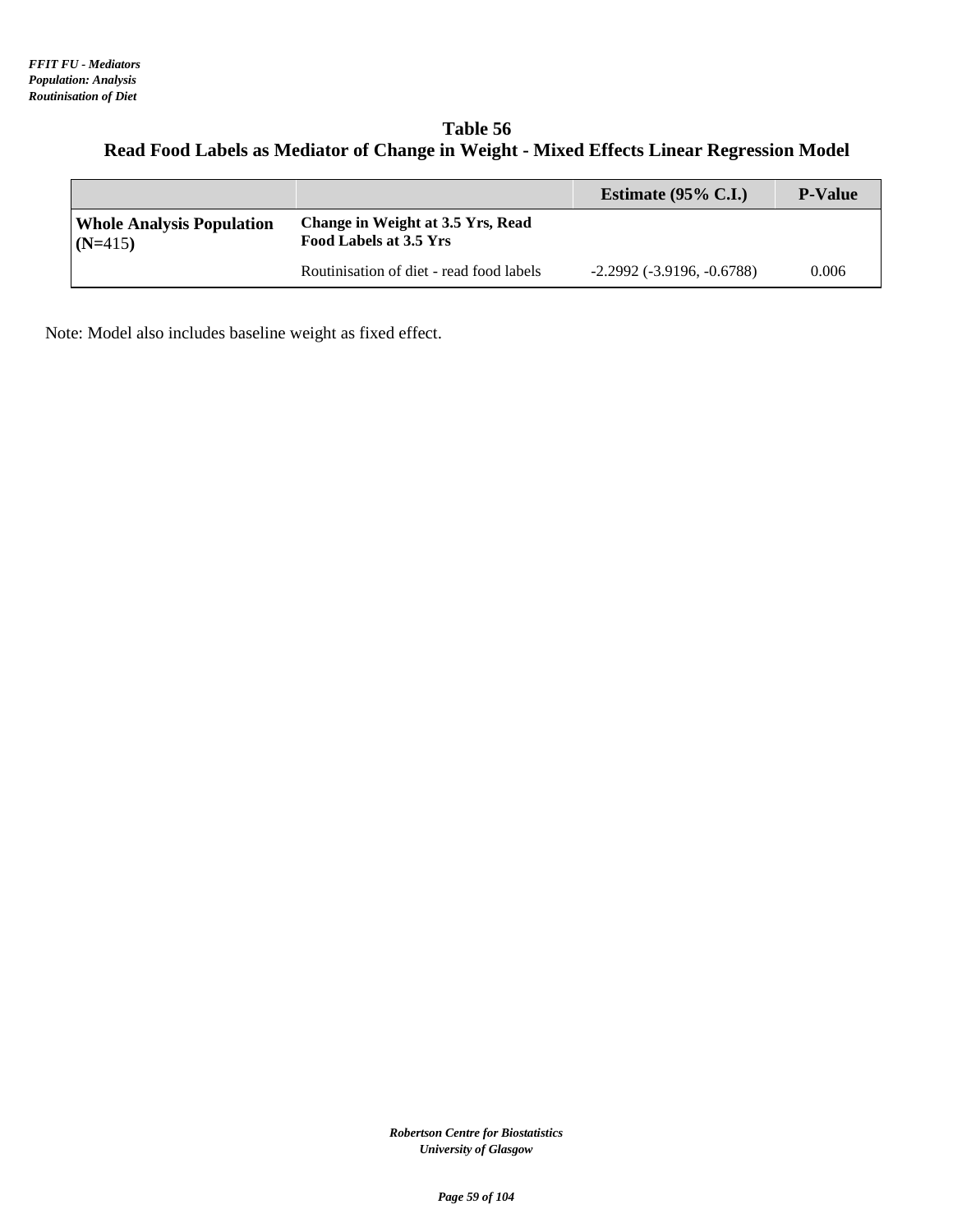# **Table 57 Pedometer as Mediator of Change in Weight - Mixed Effects Linear Regression Model**

|                                               |                                                      | Estimate $(95\% \text{ C.I.})$ | <b>P-Value</b> |
|-----------------------------------------------|------------------------------------------------------|--------------------------------|----------------|
| <b>Whole Analysis Population</b><br>$(N=414)$ | Change in Weight at 3.5 Yrs,<br>Pedometer at 3.5 Yrs |                                |                |
|                                               | Ongoing use of BCT - pedometer                       | $-0.3509(-1.9760, 1.2742)$     | 0.671          |

Note: Model also includes baseline weight as fixed effect.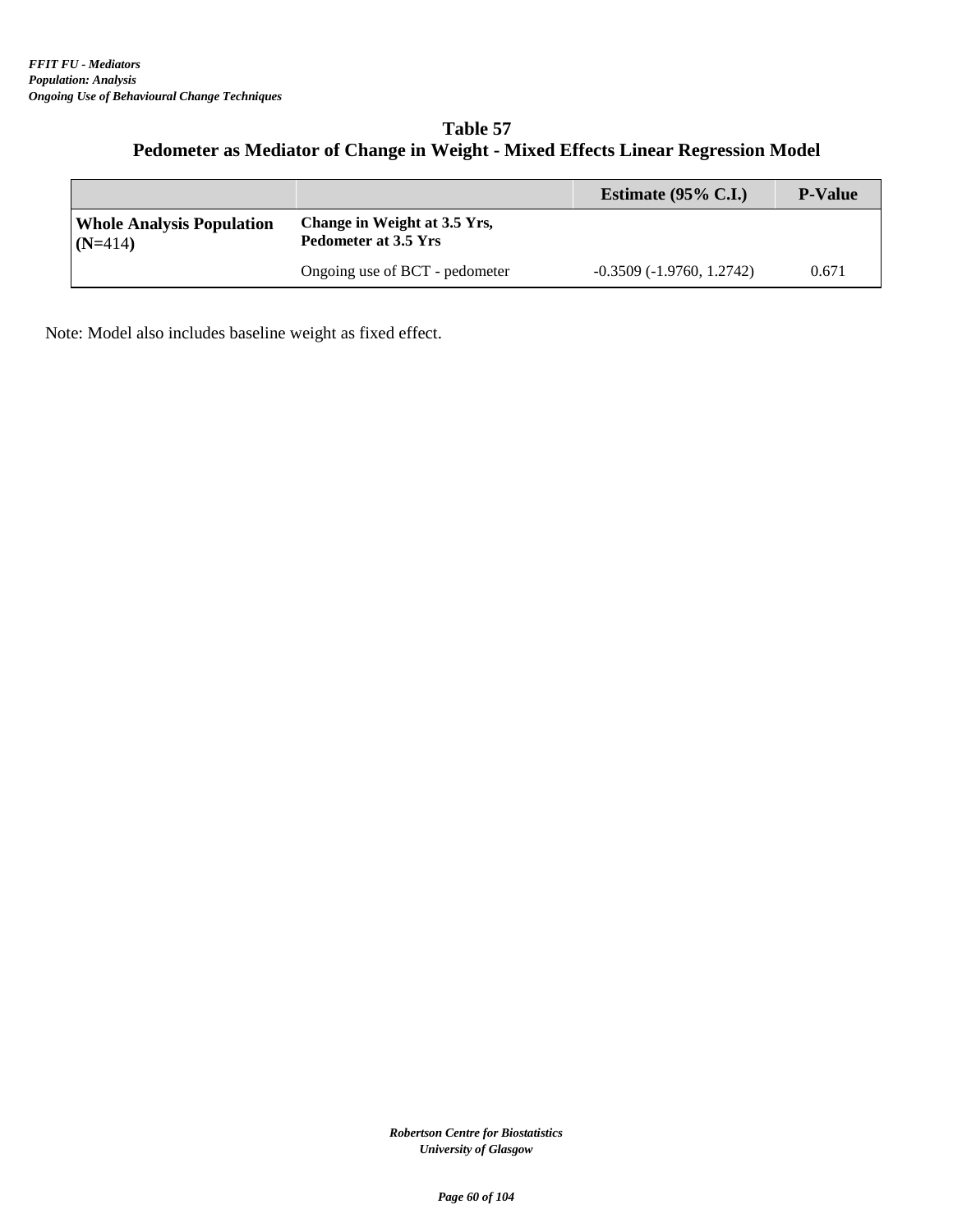# **Table 58 Monitor Weight as Mediator of Change in Weight - Mixed Effects Linear Regression Model**

|                                               |                                                           | Estimate $(95\% \text{ C.I.})$ | <b>P-Value</b> |
|-----------------------------------------------|-----------------------------------------------------------|--------------------------------|----------------|
| <b>Whole Analysis Population</b><br>$(N=413)$ | Change in Weight at 3.5 Yrs, Monitor<br>Weight at 3.5 Yrs |                                |                |
|                                               | Ongoing use of BCT - monitor weight                       | $-3.6533(-5.5013,-1.8053)$     | $<\!\!0.001$   |

Note: Model also includes baseline weight as fixed effect.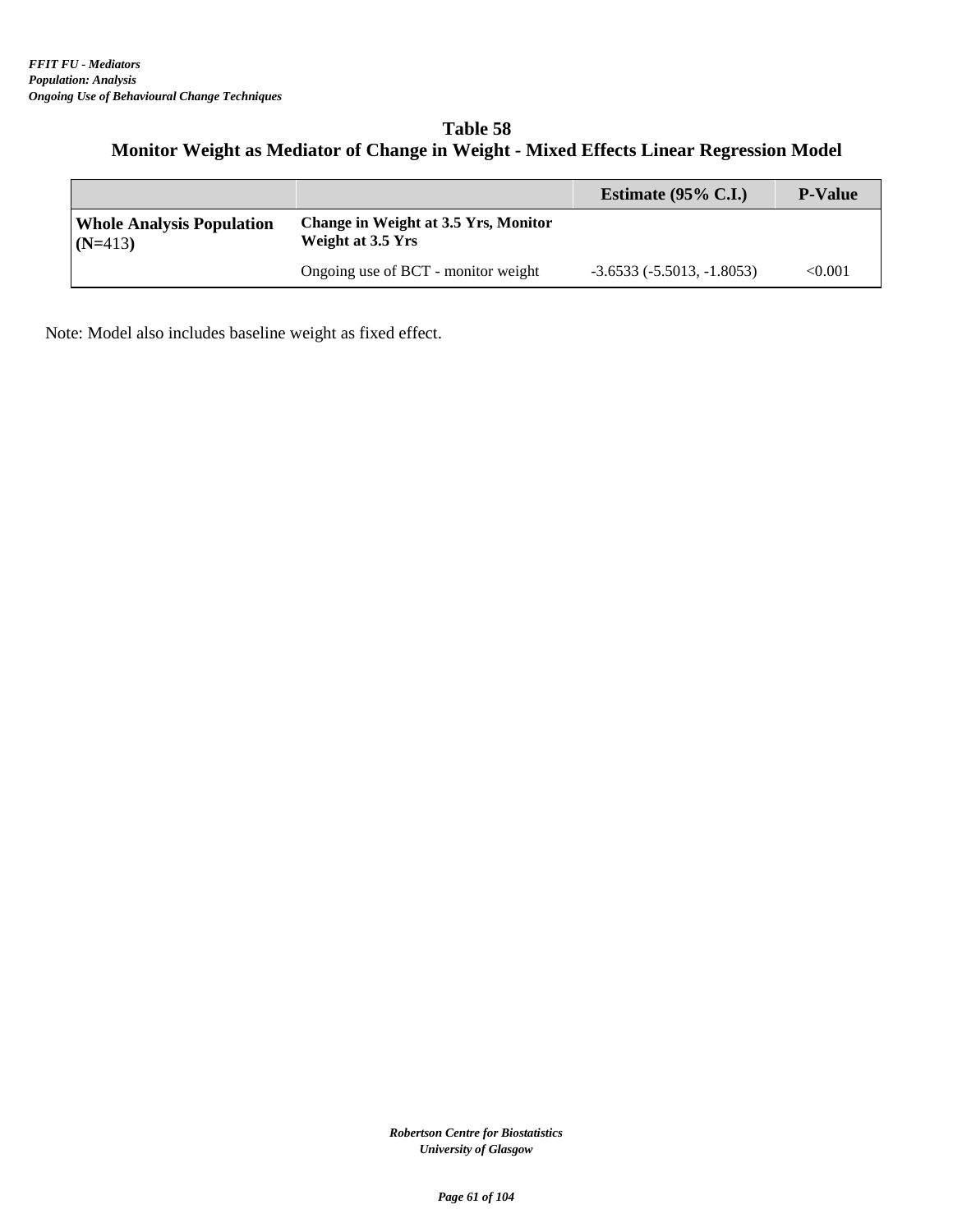# **Table 59 SMART Foals as Mediator of Change in Weight - Mixed Effects Linear Regression Model**

|                                               |                                                        | Estimate $(95\% \text{ C.L.})$ | <b>P-Value</b> |
|-----------------------------------------------|--------------------------------------------------------|--------------------------------|----------------|
| <b>Whole Analysis Population</b><br>$(N=414)$ | Change in Weight at 3.5 Yrs, SMART<br>Foals at 3.5 Yrs |                                |                |
|                                               | Ongoing use of BCT - SMART goals                       | $-0.9235(-2.5555, 0.7084)$     | 0.267          |

Note: Model also includes baseline weight as fixed effect.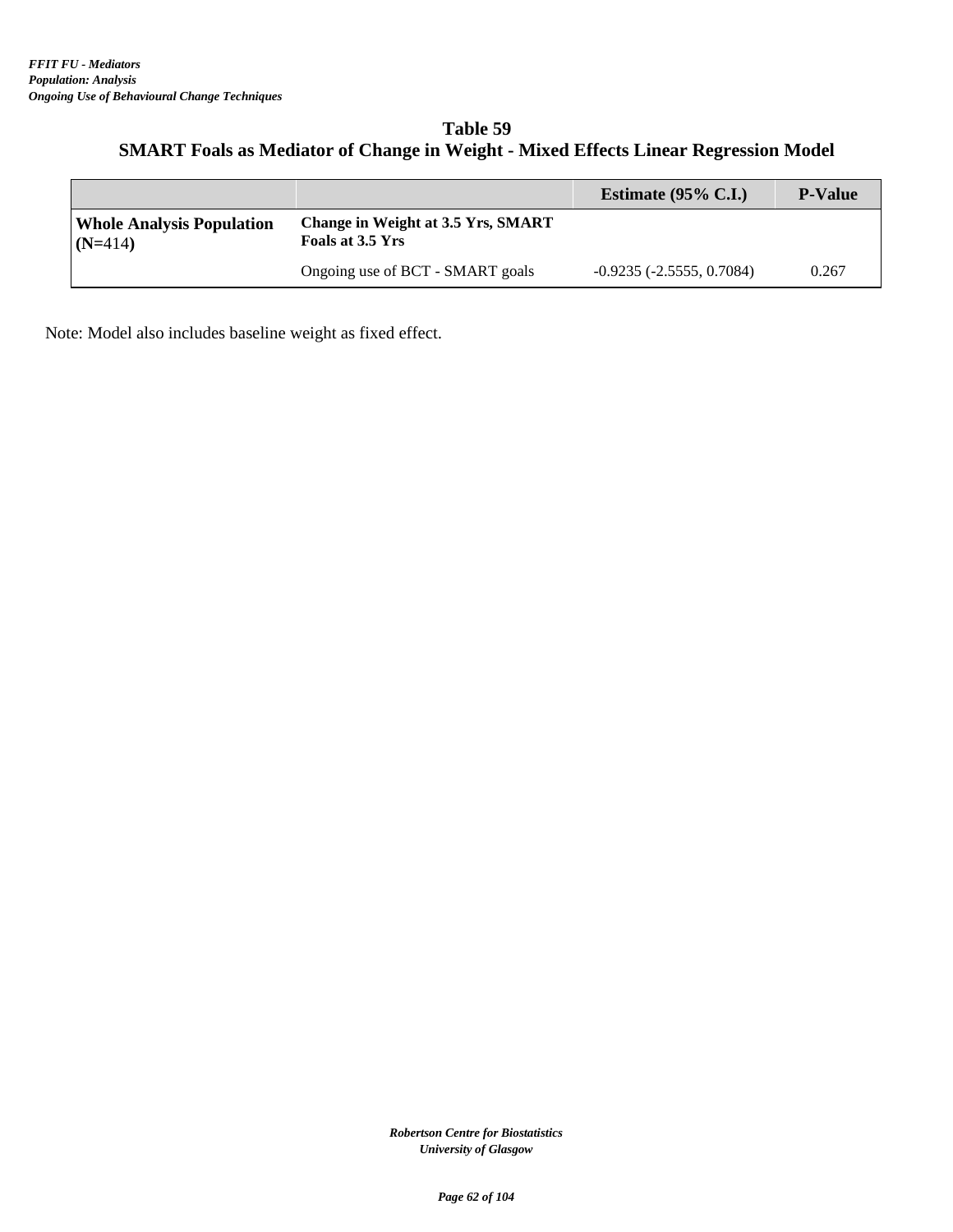# **Table 60 Tips to Overcome Setbacks as Mediator of Change in Weight - Mixed Effects Linear Regression Model**

|                                               |                                                 | Estimate $(95\% \text{ C.I.})$ | <b>P-Value</b> |
|-----------------------------------------------|-------------------------------------------------|--------------------------------|----------------|
| <b>Whole Analysis Population</b><br>$(N=411)$ | Change in Weight at 3.5 Yrs, Tips at 3.5<br>Yrs |                                |                |
|                                               | Ongoing use of BCT - tips                       | $-1.3916(-3.0310, 0.2479)$     | 0.096          |

Note: Model also includes baseline weight as fixed effect.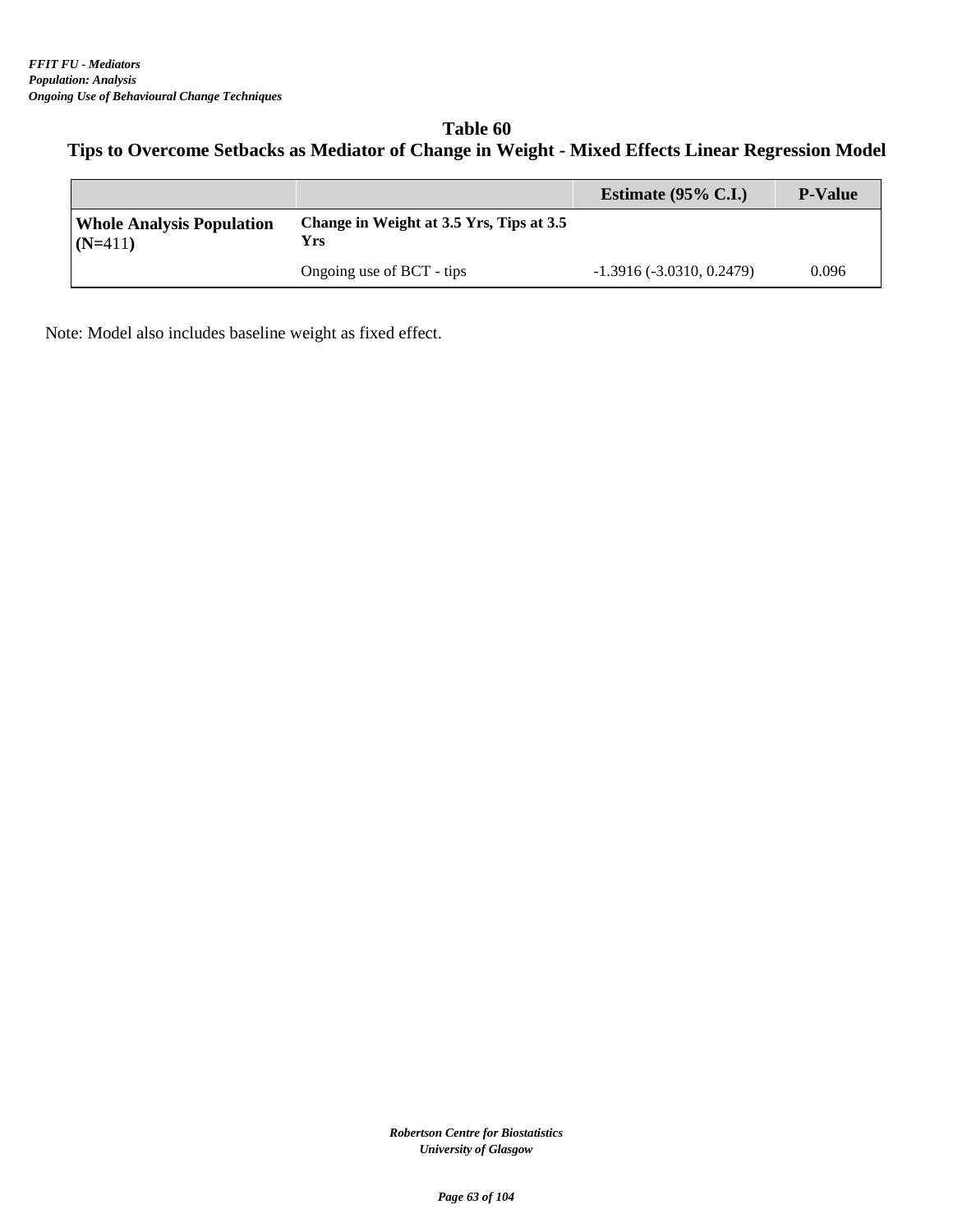| Table 61                                                                                        |
|-------------------------------------------------------------------------------------------------|
| <b>Exercise Support as Mediator of Change in Weight - Mixed Effects Linear Regression Model</b> |

|                                               |                                                             | Estimate $(95\% \text{ C.I.})$ | <b>P-Value</b> |
|-----------------------------------------------|-------------------------------------------------------------|--------------------------------|----------------|
| <b>Whole Analysis Population</b><br>$(N=414)$ | Change in Weight at 3.5 Yrs, Exercise<br>Support at 3.5 Yrs |                                |                |
|                                               | Ongoing use of BCT - support in more<br>exercise            | $-1.1335(-2.8389, 0.5719)$     | 0.192          |

Note: Model also includes baseline weight as fixed effect.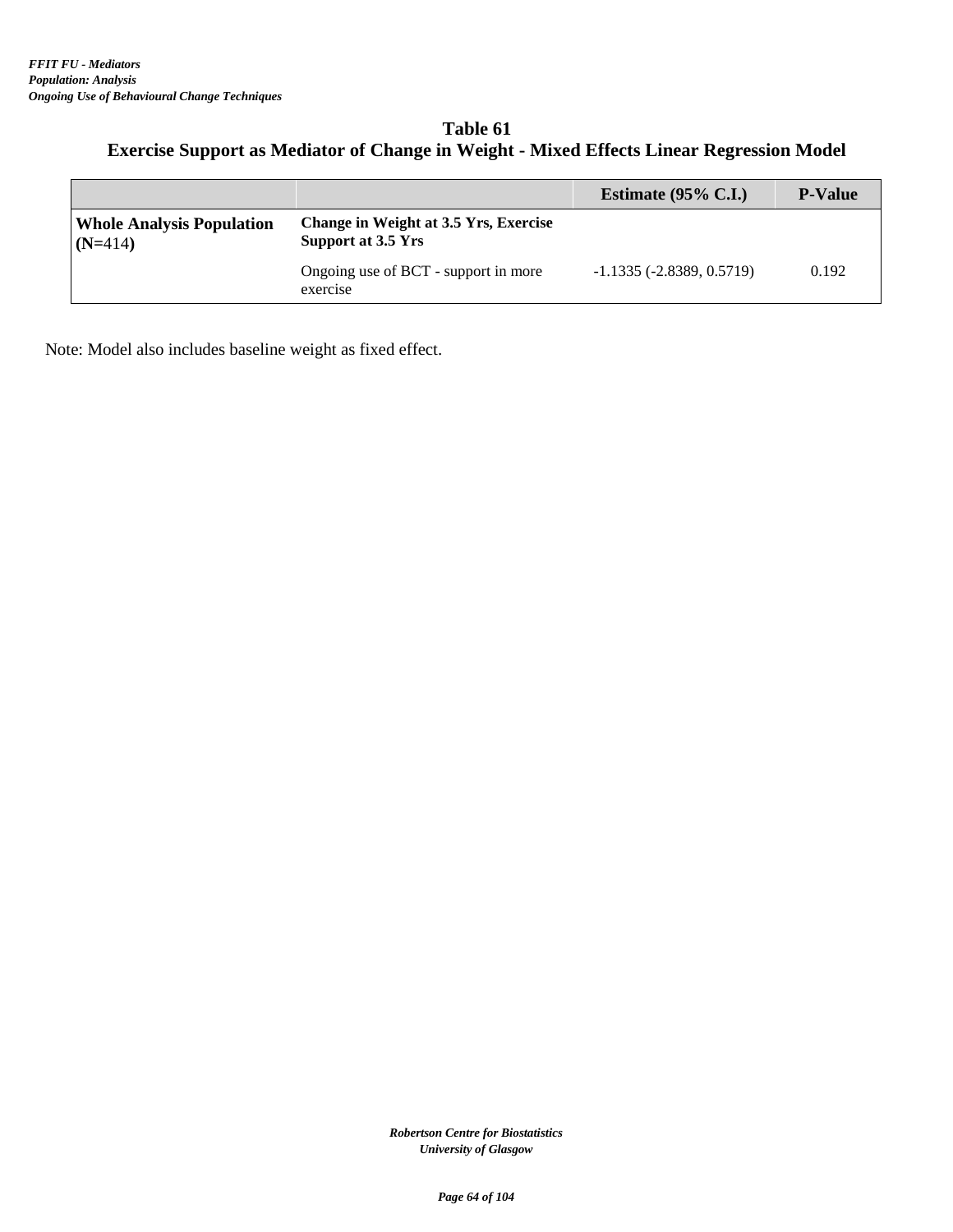# **Table 62 Healthy Diet Support as Mediator of Change in Weight - Mixed Effects Linear Regression Model**

|                                               |                                                                 | Estimate $(95\% \text{ C.I.})$ | <b>P-Value</b> |
|-----------------------------------------------|-----------------------------------------------------------------|--------------------------------|----------------|
| <b>Whole Analysis Population</b><br>$(N=414)$ | Change in Weight at 3.5 Yrs, Healthy<br>Diet Support at 3.5 Yrs |                                |                |
|                                               | Ongoing use of BCT - support for eating<br>healthier            | $-1.8629(-3.7639, 0.0381)$     | 0.055          |

Note: Model also includes baseline weight as fixed effect.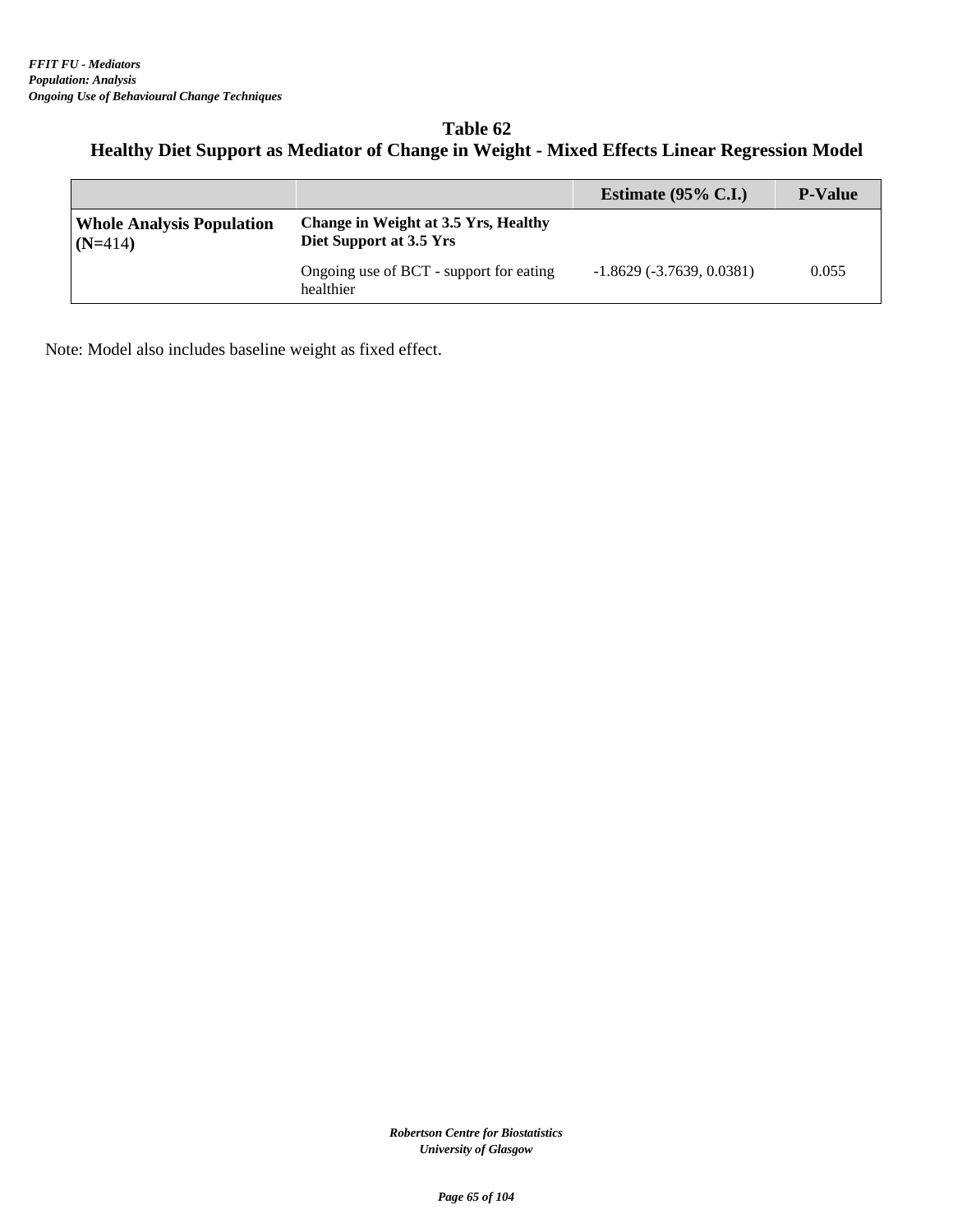# **Table 63 Ongoing Contact with Other FFIT Participants as Mediator of Change in Weight - Mixed Effects Linear Regression Model**

|                                               |                                                                   | Estimate $(95\% \text{ C.I.})$      | <b>P-Value</b> |
|-----------------------------------------------|-------------------------------------------------------------------|-------------------------------------|----------------|
| <b>Whole Analysis Population</b><br>$(N=420)$ | Change in Weight at 3.5 Yrs, Contact<br>w/Participants at 3.5 Yrs |                                     |                |
|                                               | Ongoing contact with other FFIT<br>participants                   | $-1.7609$ ( $-3.4622$ , $-0.0595$ ) | 0.043          |

Note: Model also includes baseline weight as fixed effect.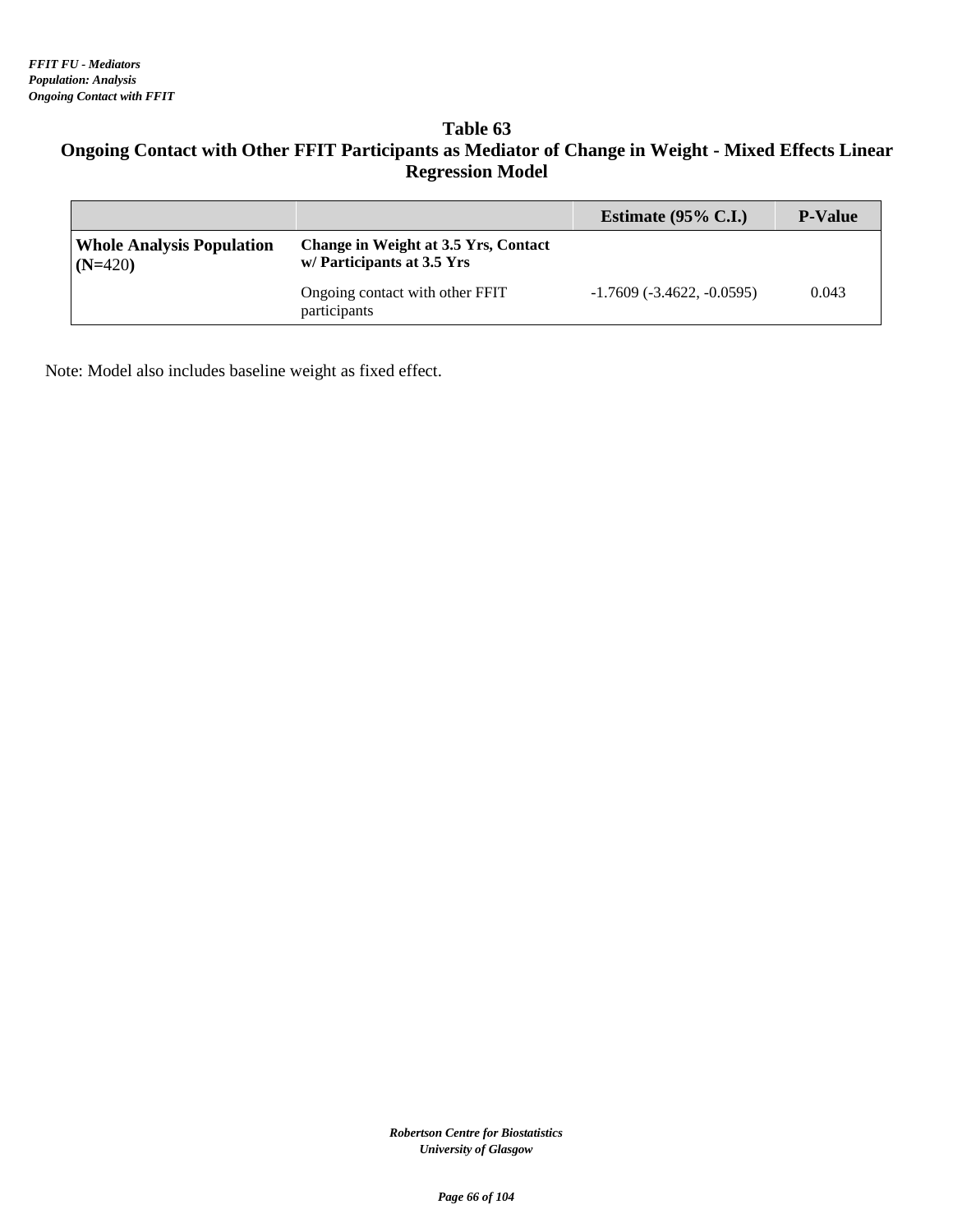# **Table 64 Ongoing Contact with FFIT Coaches as Mediator of Change in Weight - Mixed Effects Linear Regression Model**

|                                               |                                                               | Estimate $(95\% \text{ C.I.})$ | <b>P-Value</b> |
|-----------------------------------------------|---------------------------------------------------------------|--------------------------------|----------------|
| <b>Whole Analysis Population</b><br>$(N=421)$ | Change in Weight at 3.5 Yrs, Contact<br>w/ Coaches at 3.5 Yrs |                                |                |
|                                               | Ongoing contact with FFIT coaches                             | $-1.6798(-3.2921, -0.0675)$    | 0.041          |

Note: Model also includes baseline weight as fixed effect.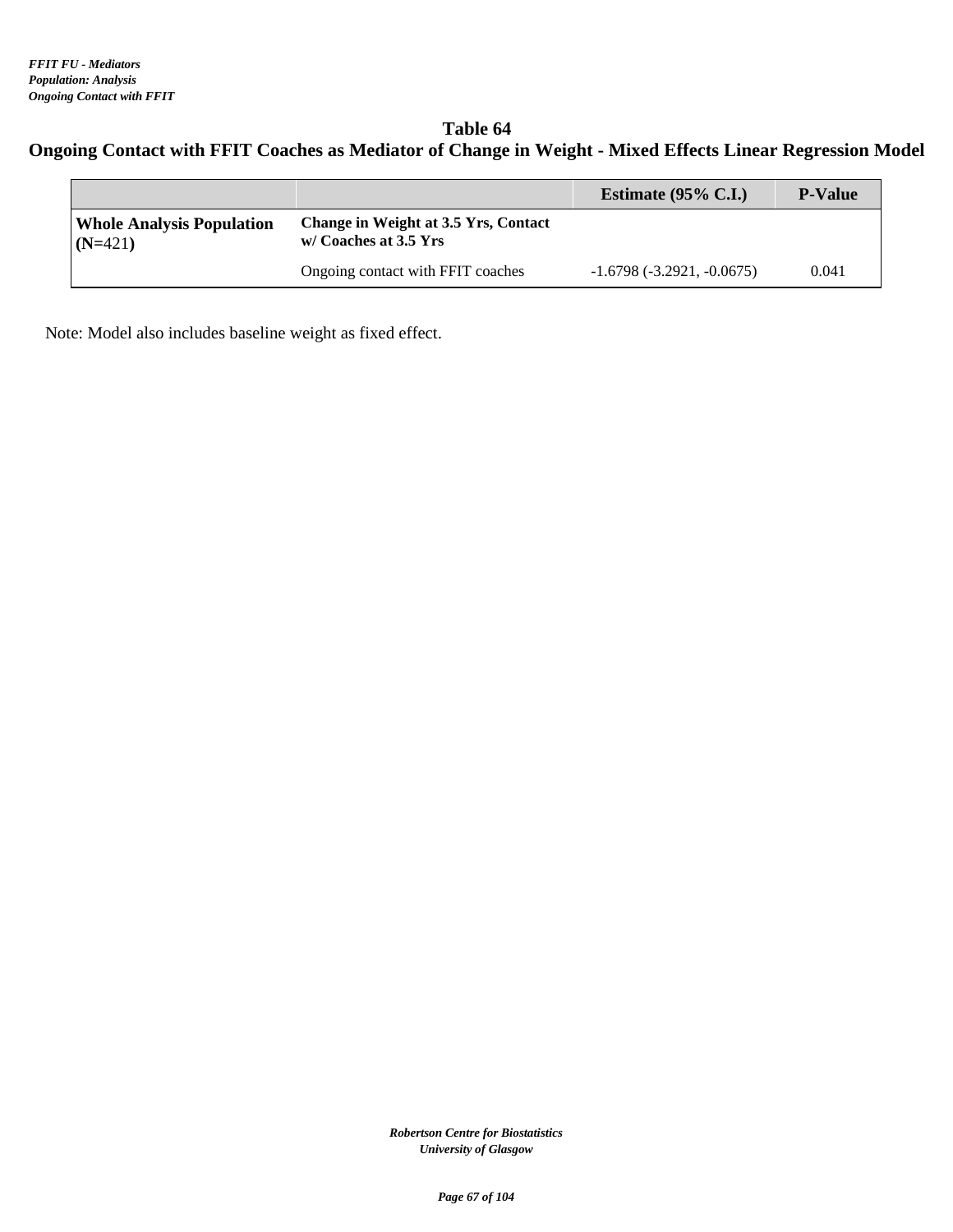#### **Table 65 Ongoing Contact with Other Weight Management Initiatives as Mediator - Mixed Effects Linear Regression Model**

|                                               |                                                                                                | Estimate $(95\% \text{ C.I.})$ | <b>P-Value</b> |
|-----------------------------------------------|------------------------------------------------------------------------------------------------|--------------------------------|----------------|
| <b>Whole Analysis Population</b><br>$(N=421)$ | Change in Weight at 3.5 Yrs, Contact<br>$w/Clubs$ at 3.5 Yrs                                   |                                |                |
|                                               | Ongoing contact with club-based and<br>other health promotion/weight<br>management initiatives | $-0.3607(-2.1090, 1.3875)$     | 0.685          |

Note: Model also includes baseline weight as fixed effect.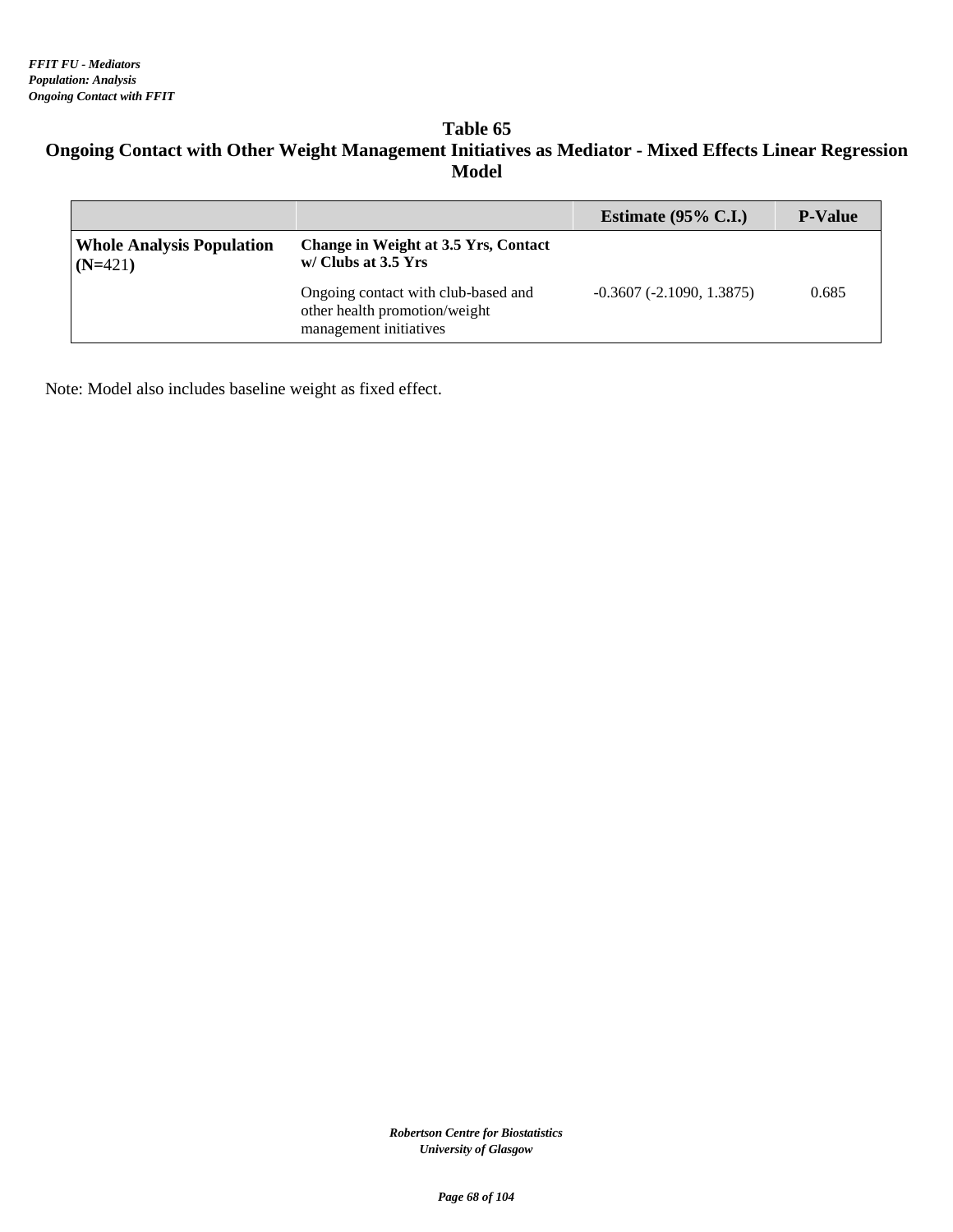#### **Table 66 Number of Major Changes to Own Health as Mediator of Change in Weight - Mixed Effects Linear Regression Model**

|                                               |                                                               | Estimate $(95\% \text{ C.I.})$ | <b>P-Value</b> |
|-----------------------------------------------|---------------------------------------------------------------|--------------------------------|----------------|
| <b>Whole Analysis Population</b><br>$(N=447)$ | Change in Weight at 3.5 Yrs, Own<br><b>Health at 3.5 Yrs</b>  |                                |                |
|                                               | Number of major changes in life<br>circumstances - own health | 1.4837 (-0.3920, 3.3593)       | 0.121          |

Note: Model also includes baseline weight as fixed effect.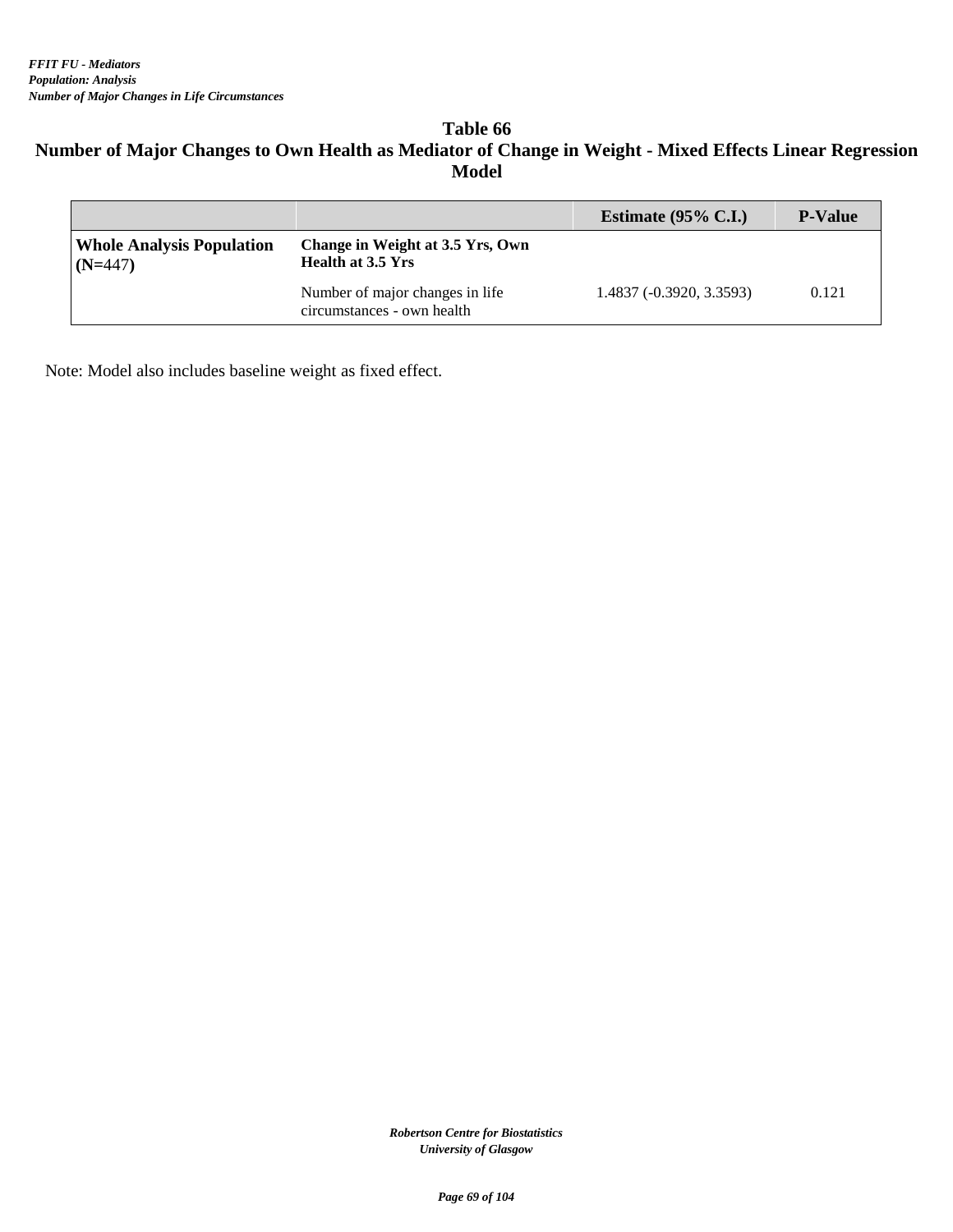#### **Table 67 Number of Major Changes to Personal Circumstances as Mediator - Mixed Effects Linear Regression Model**

|                                               |                                                                           | Estimate $(95\% \text{ C.I.})$    | <b>P-Value</b> |
|-----------------------------------------------|---------------------------------------------------------------------------|-----------------------------------|----------------|
| <b>Whole Analysis Population</b><br>$(N=446)$ | Change in Weight at 3.5 Yrs, Personal<br>Circumstances at 3.5 Yrs         |                                   |                |
|                                               | Number of major changes in life<br>circumstances - personal circumstances | $0.3065$ ( $-0.9013$ , $1.5143$ ) | 0.618          |

Note: Model also includes baseline weight as fixed effect.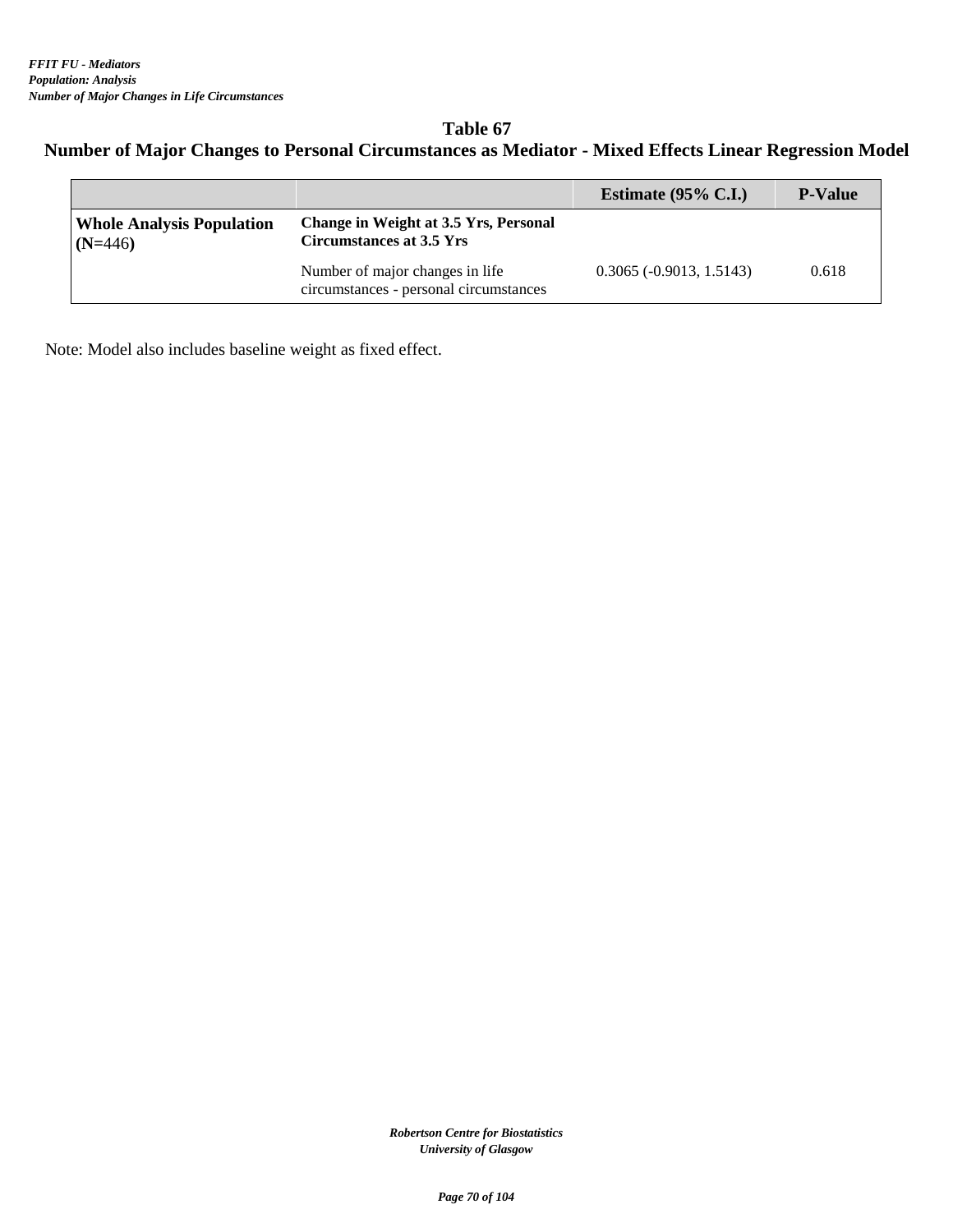#### **Table 68**

# **Number of Major Changes to Family Health as Mediator of Change in Weight - Mixed Effects Linear Regression Model**

|                                               |                                                                        | Estimate $(95\% \text{ C.I.})$ | <b>P-Value</b> |
|-----------------------------------------------|------------------------------------------------------------------------|--------------------------------|----------------|
| <b>Whole Analysis Population</b><br>$(N=448)$ | <b>Change in Weight at 3.5 Yrs, Family</b><br><b>Health at 3.5 Yrs</b> |                                |                |
|                                               | Number of major changes in life<br>circumstances - family health       | $0.2451(-0.7186, 1.2089)$      | 0.617          |

Note: Model also includes baseline weight as fixed effect.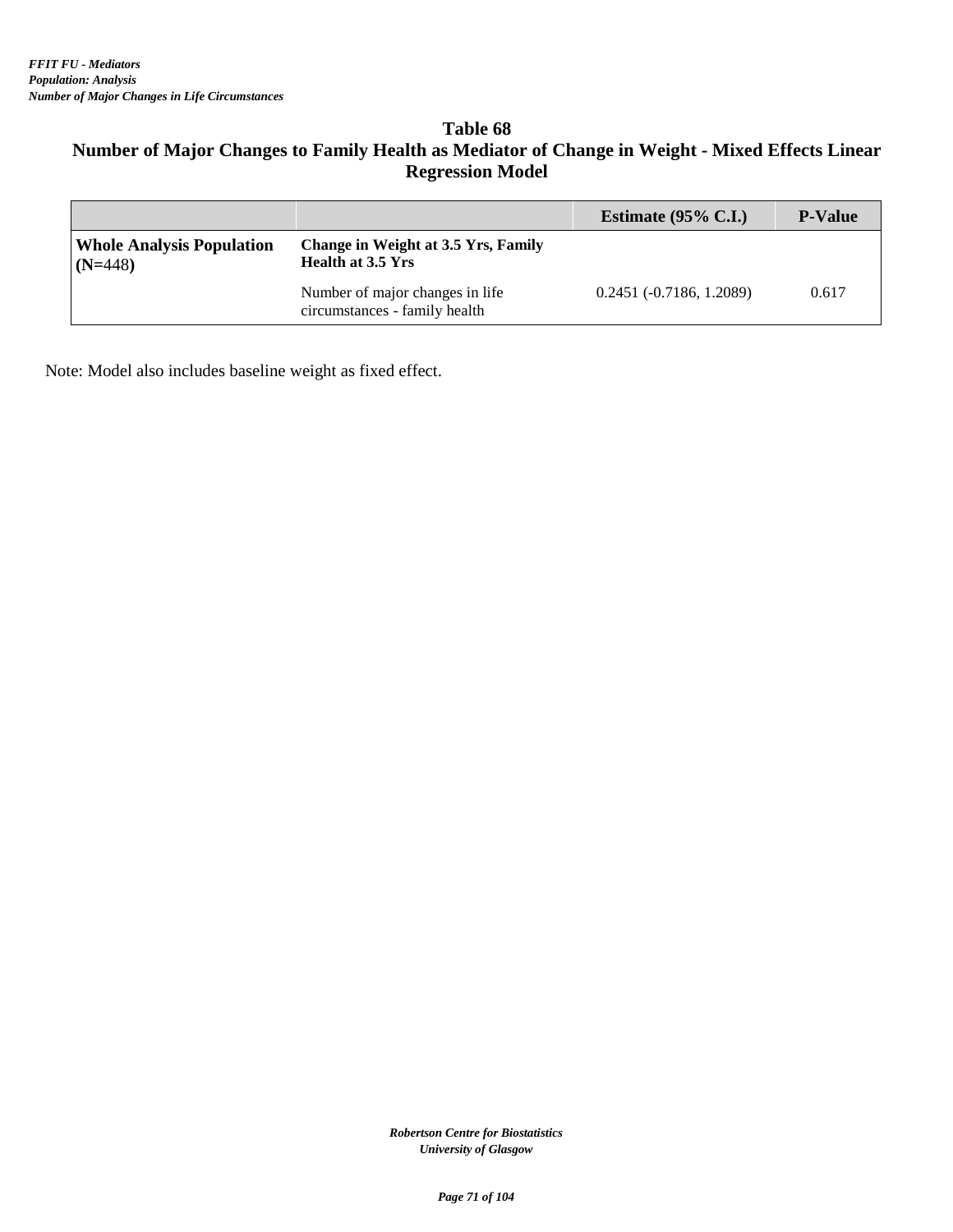# **Table 69 Number of Major Changes to Work as Mediator of Change in Weight - Mixed Effects Linear Regression Model**

|                                               |                                                         | Estimate $(95\% \text{ C.I.})$ | <b>P-Value</b> |
|-----------------------------------------------|---------------------------------------------------------|--------------------------------|----------------|
| <b>Whole Analysis Population</b><br>$(N=447)$ | Change in Weight at 3.5 Yrs, Work at<br>$3.5$ Yrs       |                                |                |
|                                               | Number of major changes in life<br>circumstances - work | $0.6868(-0.2819, 1.6554)$      | 0.164          |

Note: Model also includes baseline weight as fixed effect.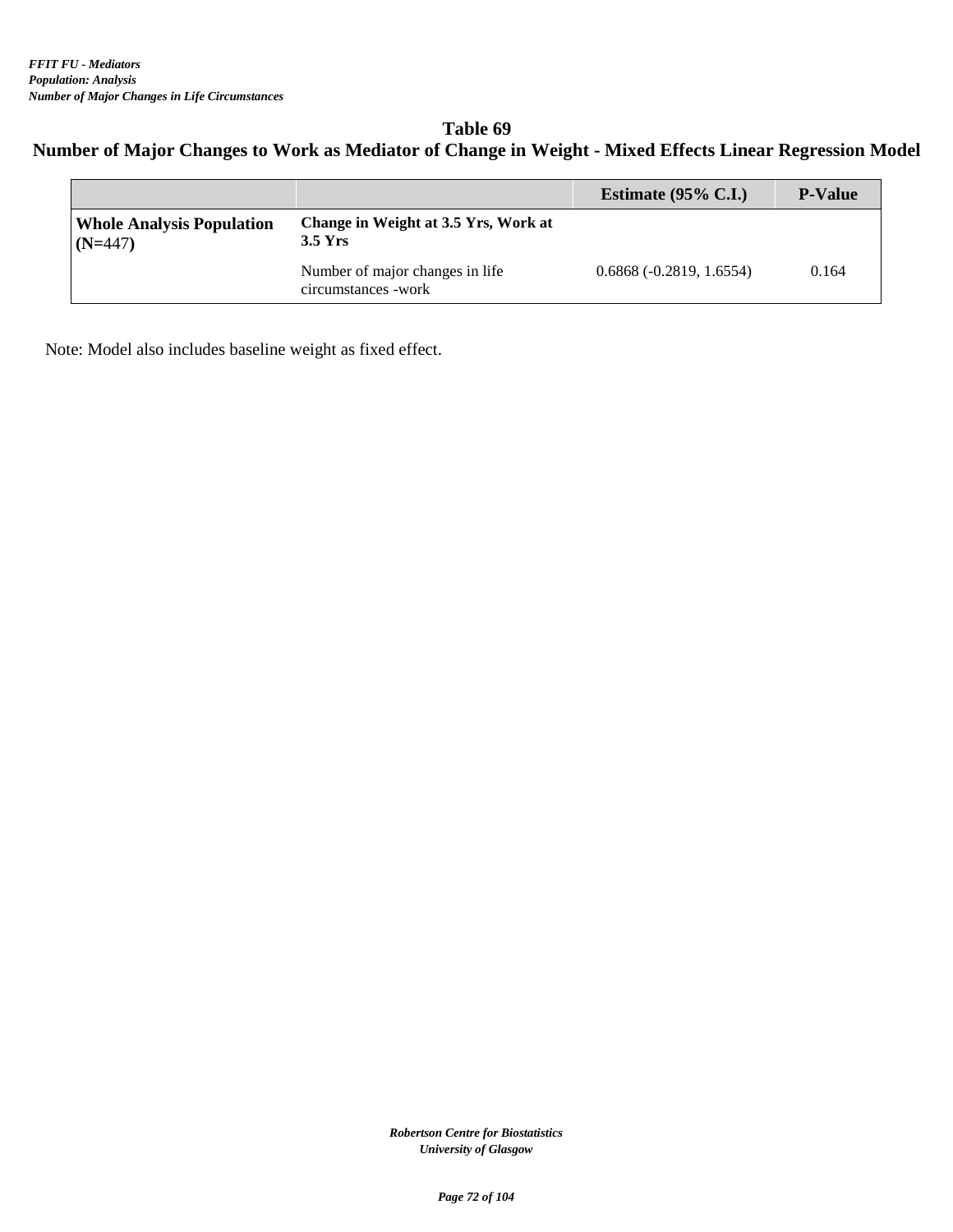# **Table 70 Total Number of Major Changes in life circumstances as Mediator - Mixed Effects Linear Regression Model**

|                                               |                                                          | Estimate $(95\% \text{ C.I.})$ | <b>P-Value</b> |
|-----------------------------------------------|----------------------------------------------------------|--------------------------------|----------------|
| <b>Whole Analysis Population</b><br>$(N=450)$ | Change in Weight at 3.5 Yrs, Total<br>Changes at 3.5 Yrs |                                |                |
|                                               | Number of major changes in life<br>circumstances - total | $0.4065(-0.1127, 0.9258)$      | 0.125          |

Note: Model also includes baseline weight as fixed effect.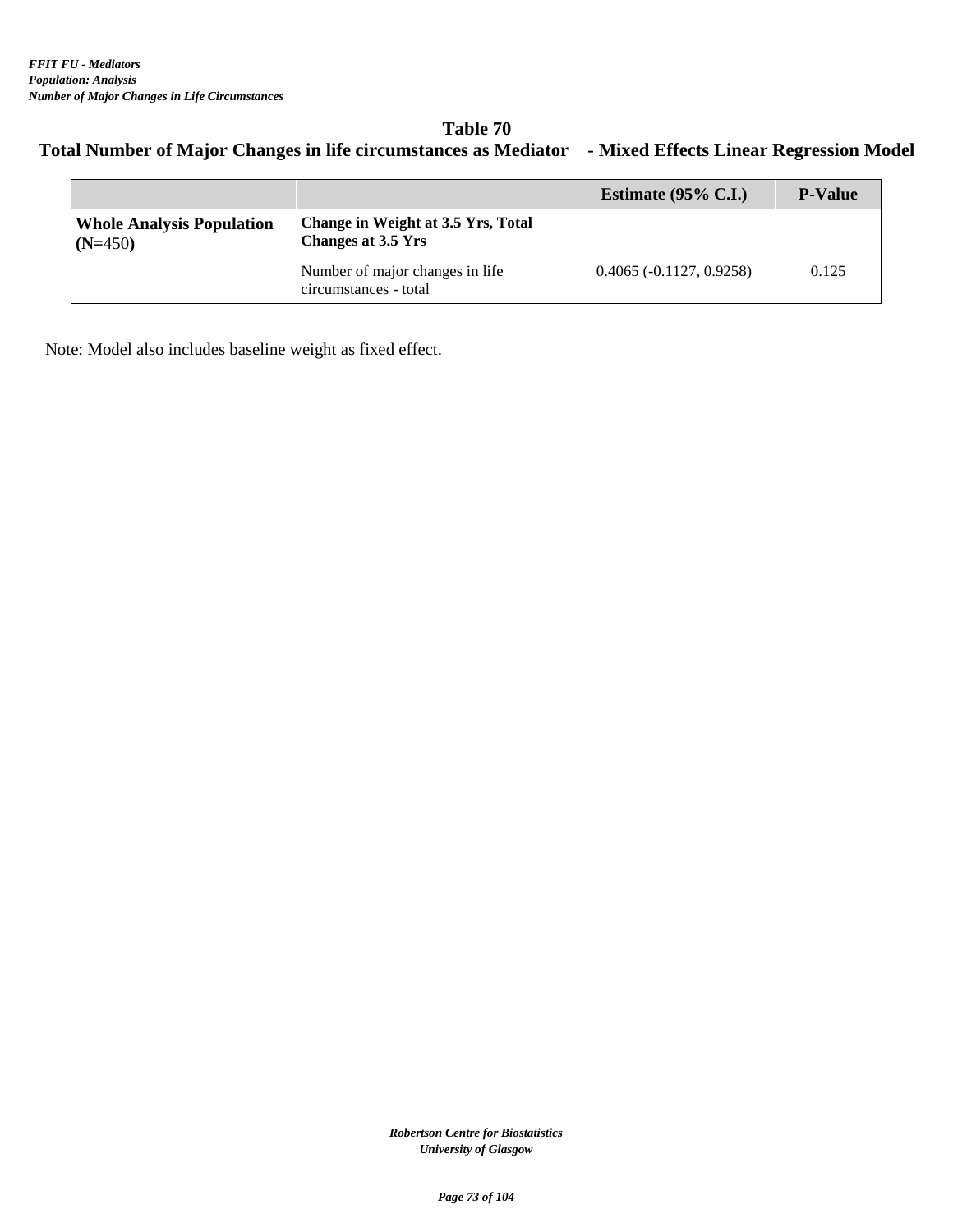|                                               |                                                                                     | Estimate $(95\% \text{ C.I.})$ | <b>P-Value</b> |
|-----------------------------------------------|-------------------------------------------------------------------------------------|--------------------------------|----------------|
| <b>Intervention Group Only</b><br>$(N=233)$   | Change in Weight at 12 months, Upper<br><b>Limb Frequency at 12 Months</b>          |                                |                |
|                                               | 12 month Upper Limb Joint Pain<br>Frequency (All the time)                          | $-1.6546(-6.3443, 3.0351)$     | 0.488          |
| <b>Whole Analysis Population</b><br>$(N=488)$ | Change in Weight at 3.5 Yrs, Upper<br>Limb Frequency at 12 months<br>measured at FU |                                |                |
|                                               | 12 month Upper Limb Joint Pain<br>Frequency (All the time)                          | $-1.5886(-5.0767, 1.8995)$     | 0.371          |
|                                               |                                                                                     |                                |                |
| <b>Intervention Group Only</b><br>$(N=233)$   | Change in Weight at 3.5 Yrs, Upper<br><b>Limb Frequency at 12 Months</b>            |                                |                |
|                                               | 12 month Upper Limb Joint Pain<br>Frequency (All the time)                          | $-1.0245(-6.2218, 4.1728)$     | 0.698          |

# **12 month Upper Limb Joint Pain Frequency as Mediator of Change in Weight - Mixed Effects Linear Regression Model**

Note: Model also includes baseline weight as fixed effect.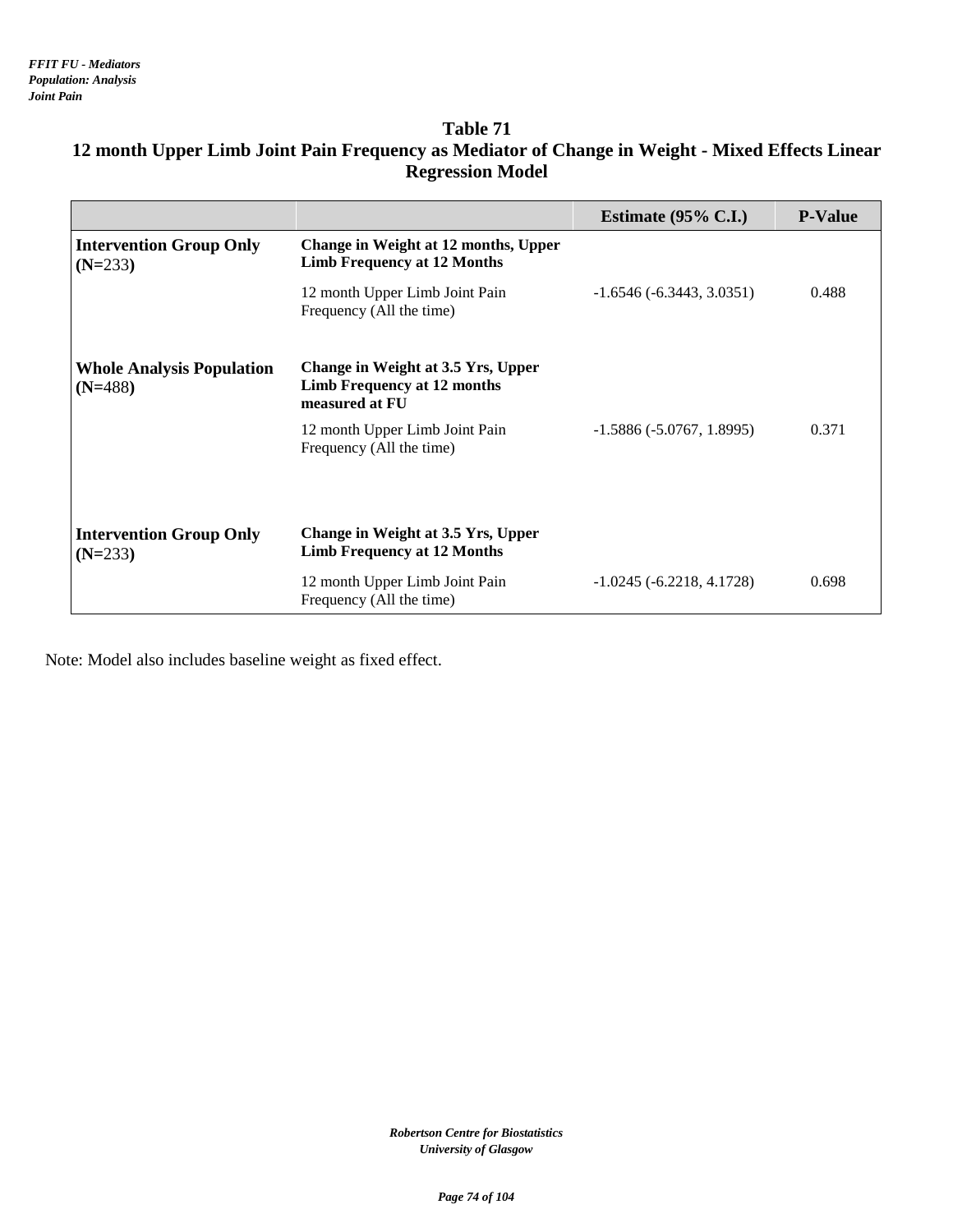|                                               |                                                                                     | Estimate $(95\% \text{ C.I.})$ | <b>P-Value</b> |
|-----------------------------------------------|-------------------------------------------------------------------------------------|--------------------------------|----------------|
| <b>Intervention Group Only</b><br>$(N=233)$   | Change in Weight at 12 months, Lower<br><b>Limb Frequency at 12 Months</b>          |                                |                |
|                                               | 12 month Lower Limb Joint Pain<br>Frequency (All the time)                          | $0.6912(-2.7804, 4.1628)$      | 0.695          |
| <b>Whole Analysis Population</b><br>$(N=488)$ | Change in Weight at 3.5 Yrs, Lower<br>Limb Frequency at 12 months<br>measured at FU |                                |                |
|                                               | 12 month Lower Limb Joint Pain<br>Frequency (All the time)                          | 2.3389 (-0.4824, 5.1602)       | 0.104          |
| <b>Intervention Group Only</b><br>$(N=233)$   | Change in Weight at 3.5 Yrs, Lower<br><b>Limb Frequency at 12 Months</b>            |                                |                |
|                                               | 12 month Lower Limb Joint Pain<br>Frequency (All the time)                          | $0.3535(-3.4948, 4.2017)$      | 0.857          |

# **12 month Lower Limb Joint Pain Frequency as Mediator of Change in Weight - Mixed Effects Linear Regression Model**

Note: Model also includes baseline weight as fixed effect.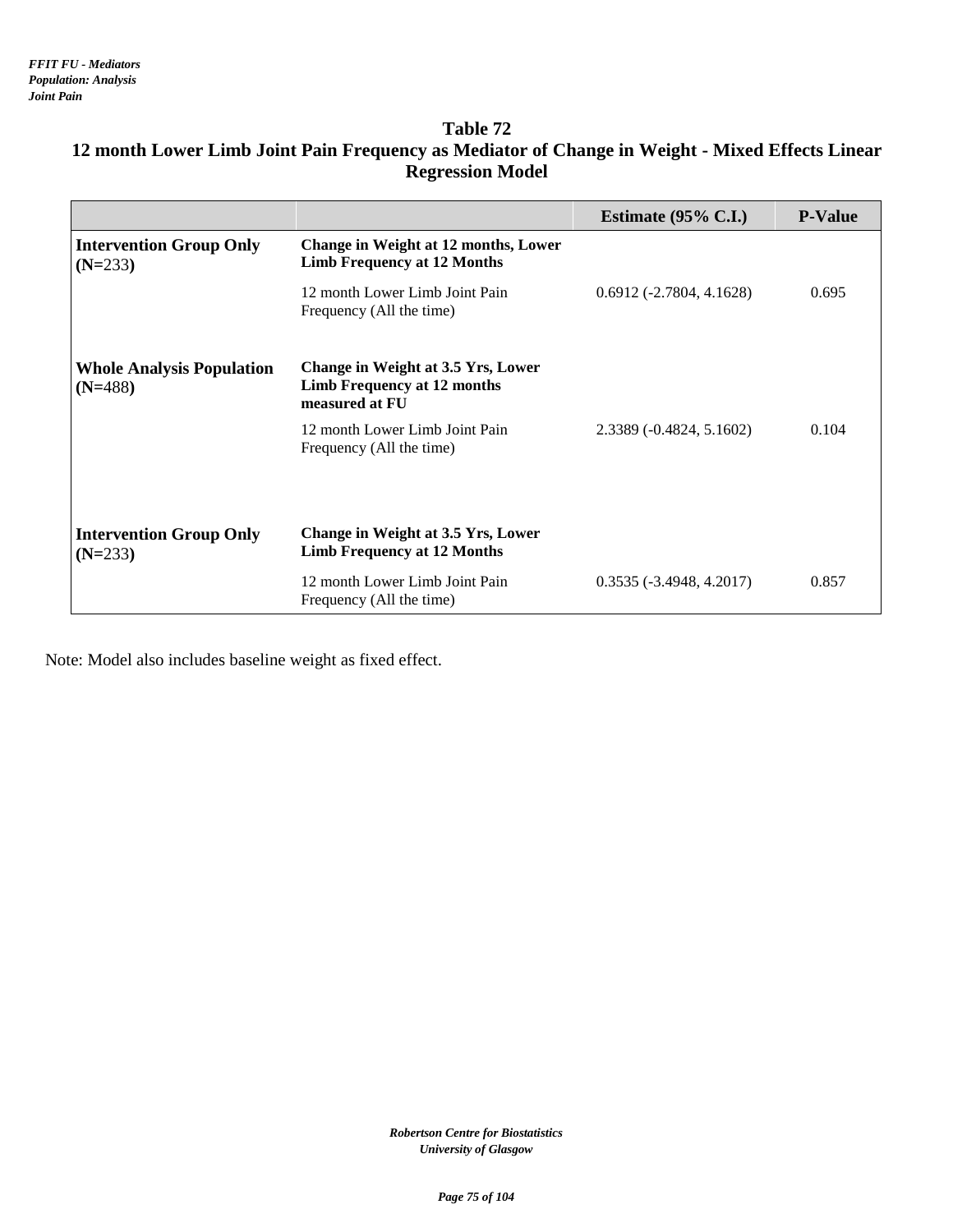# **Table 73 12 month Upper Limb Limiting JP as Mediator of Change in Weight - Mixed Effects Linear Regression Model**

|                                               |                                                                                       | Estimate $(95\% \text{ C.I.})$ | <b>P-Value</b> |
|-----------------------------------------------|---------------------------------------------------------------------------------------|--------------------------------|----------------|
| <b>Intervention Group Only</b><br>$(N=233)$   | Change in Weight at 12 months, Upper<br><b>Limb Limiting JP at 12 Months</b>          |                                |                |
|                                               | 12 month Upper Limb Limiting JP (To a<br>moderate degree and above)                   | $0.6034(-4.8959, 6.1026)$      | 0.829          |
| <b>Whole Analysis Population</b><br>$(N=488)$ | Change in Weight at 3.5 Yrs, Upper<br>Limb Limiting JP at 12 months<br>measured at FU |                                |                |
|                                               | 12 month Upper Limb Limiting JP (To a<br>moderate degree and above)                   | $-0.2559(-4.7801, 4.2683)$     | 0.912          |
|                                               |                                                                                       |                                |                |
| <b>Intervention Group Only</b><br>$(N=233)$   | Change in Weight at 3.5 Yrs, Upper<br><b>Limb Limiting JP at 12 Months</b>            |                                |                |
|                                               | 12 month Upper Limb Limiting JP (To a<br>moderate degree and above)                   | 1.8905 (-4.1858, 7.9668)       | 0.540          |

Note: Model also includes baseline weight as fixed effect.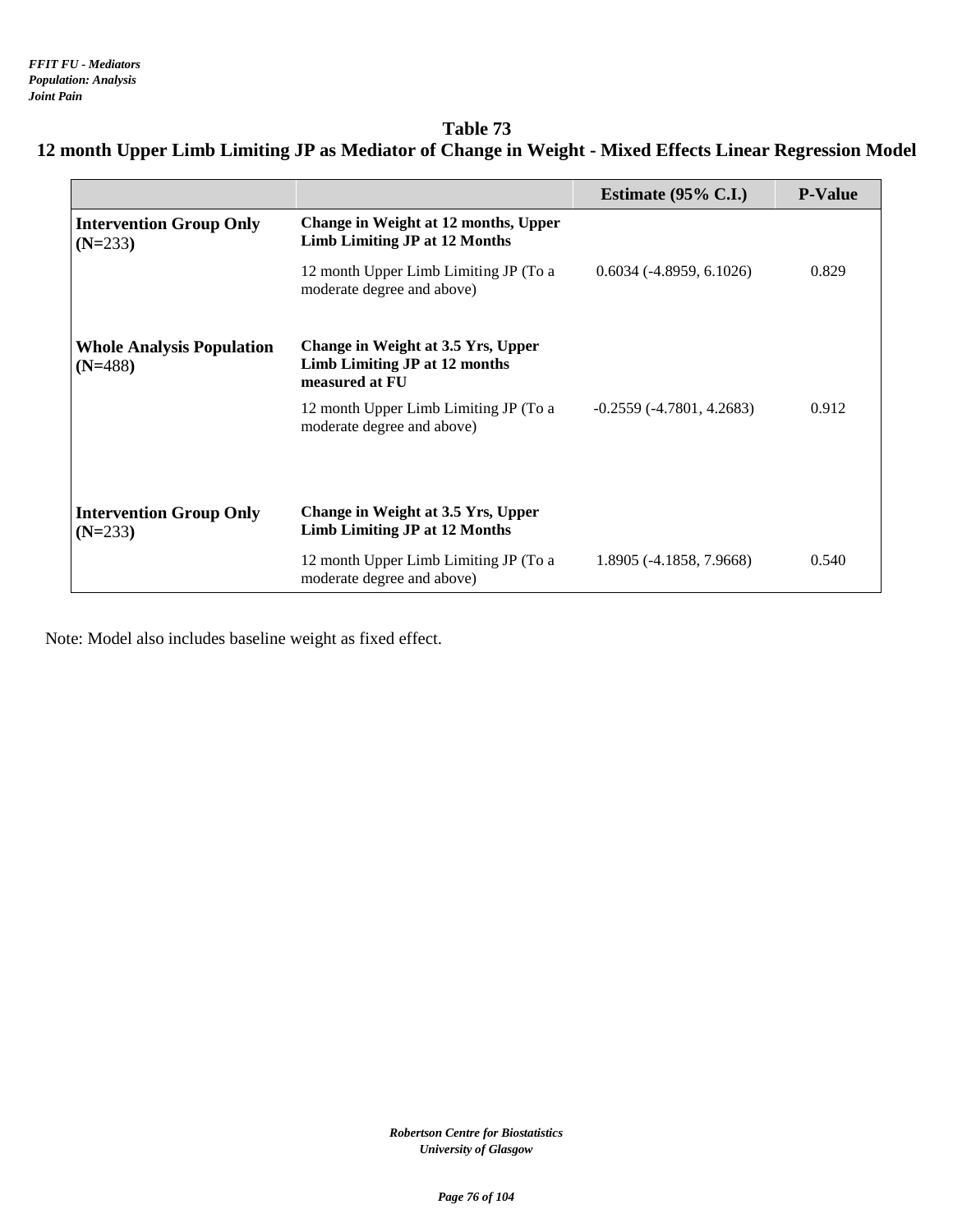# **Table 74 12 month Lower Limb Limiting JP as Mediator of Change in Weight - Mixed Effects Linear Regression Model**

|                                               |                                                                                       | Estimate $(95\% \text{ C.I.})$ | <b>P-Value</b> |
|-----------------------------------------------|---------------------------------------------------------------------------------------|--------------------------------|----------------|
| <b>Intervention Group Only</b><br>$(N=233)$   | Change in Weight at 12 months, Lower<br><b>Limb Limiting JP at 12 Months</b>          |                                |                |
|                                               | 12 month Lower Limb Limiting JP (To a<br>moderate degree and above)                   | 2.0147 (-1.8136, 5.8430)       | 0.301          |
| <b>Whole Analysis Population</b><br>$(N=488)$ | Change in Weight at 3.5 Yrs, Lower<br>Limb Limiting JP at 12 months<br>measured at FU |                                |                |
|                                               | 12 month Lower Limb Limiting JP (To a<br>moderate degree and above)                   | 1.5148 (-1.5783, 4.6079)       | 0.336          |
|                                               |                                                                                       |                                |                |
| <b>Intervention Group Only</b><br>$(N=233)$   | Change in Weight at 3.5 Yrs, Lower<br><b>Limb Limiting JP at 12 Months</b>            |                                |                |
|                                               | 12 month Lower Limb Limiting JP (To a<br>moderate degree and above)                   | 1.3269 (-2.9052, 5.5589)       | 0.537          |

Note: Model also includes baseline weight as fixed effect.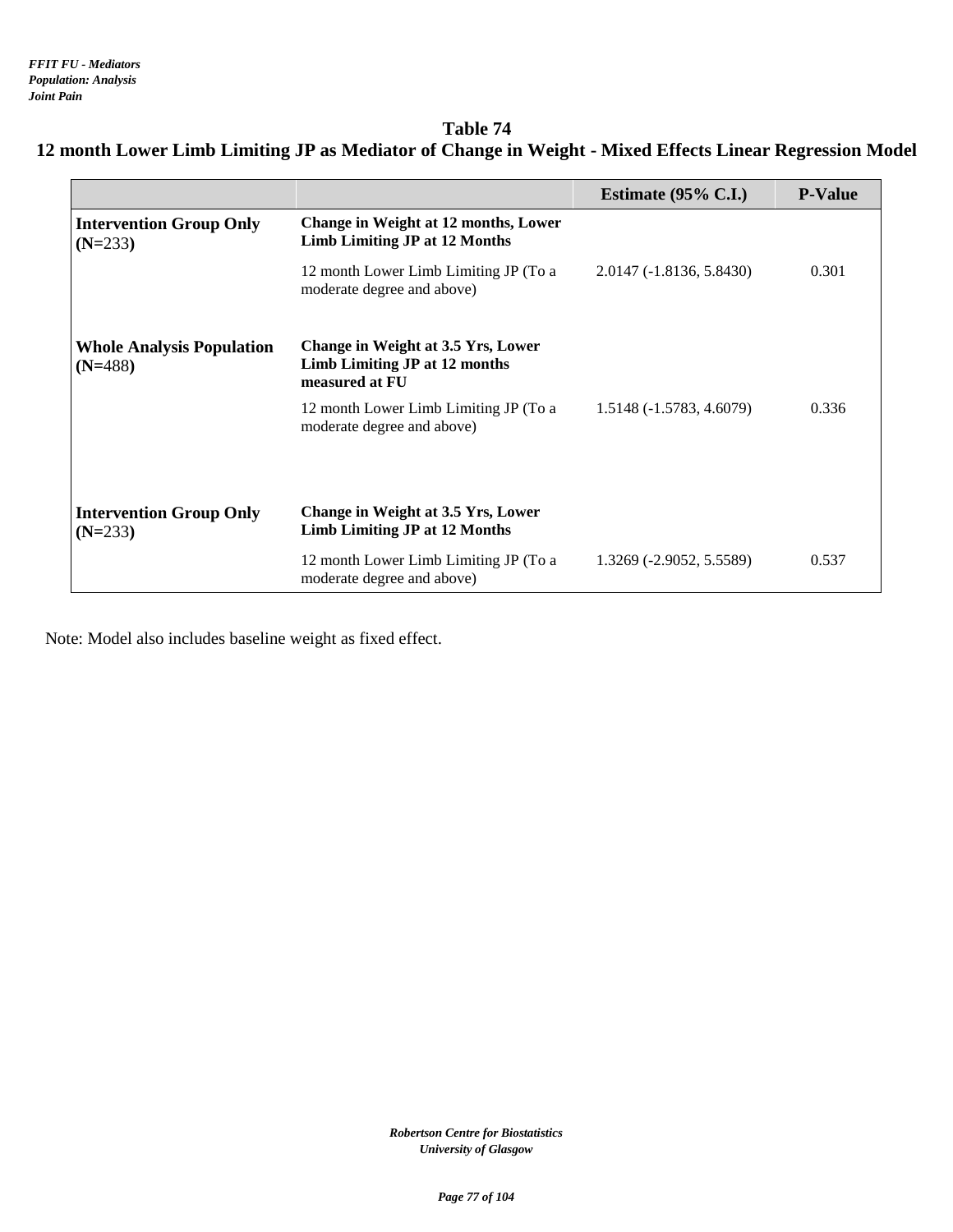# **Table 75 FU Upper Limb Joint Pain Frequency as Mediator of Change in Weight - Mixed Effects Linear Regression Model**

|                                               |                                                                 | Estimate $(95\% \text{ C.I.})$ | <b>P-Value</b> |
|-----------------------------------------------|-----------------------------------------------------------------|--------------------------------|----------------|
| <b>Whole Analysis Population</b><br>$(N=450)$ | Change in Weight at 3.5 Yrs, Upper<br>Limb Frequency at 3.5 Yrs |                                |                |
|                                               | FU Upper Limb Joint Pain Frequency (All<br>the time vs Others)  | $2.2412(-0.2610, 4.7434)$      | 0.079          |

Note: Model also includes baseline weight as fixed effect.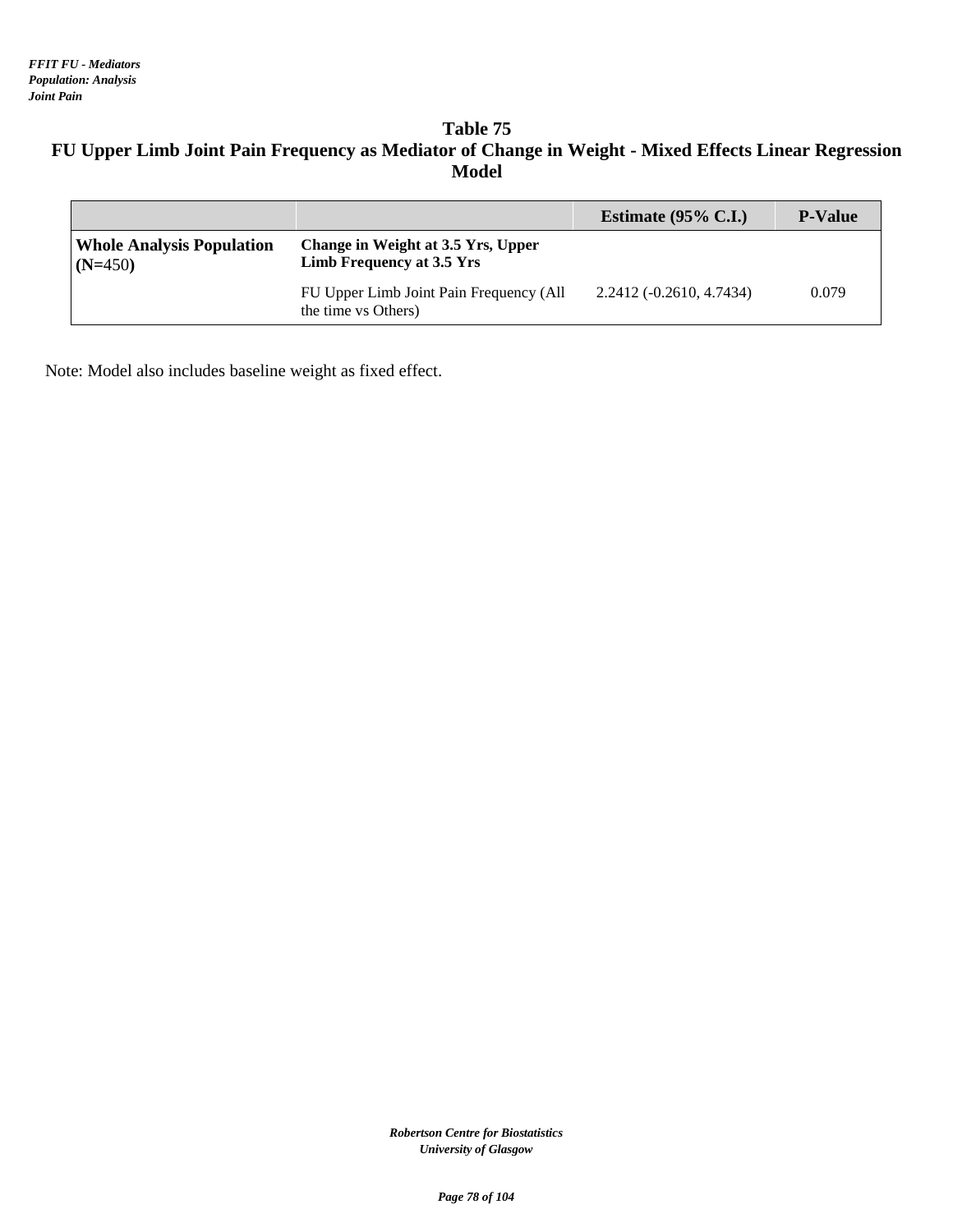# **Table 76 FU Lower Limb Joint Pain Frequency as Mediator of Change in Weight - Mixed Effects Linear Regression Model**

|                                               |                                                                 | Estimate $(95\% \text{ C.I.})$ | <b>P-Value</b> |
|-----------------------------------------------|-----------------------------------------------------------------|--------------------------------|----------------|
| <b>Whole Analysis Population</b><br>$(N=450)$ | Change in Weight at 3.5 Yrs, Lower<br>Limb Frequency at 3.5 Yrs |                                |                |
|                                               | FU Lower Limb Joint Pain Frequency (All<br>the time vs Others)  | 3.0023(0.4521, 5.5525)         | 0.021          |

Note: Model also includes baseline weight as fixed effect.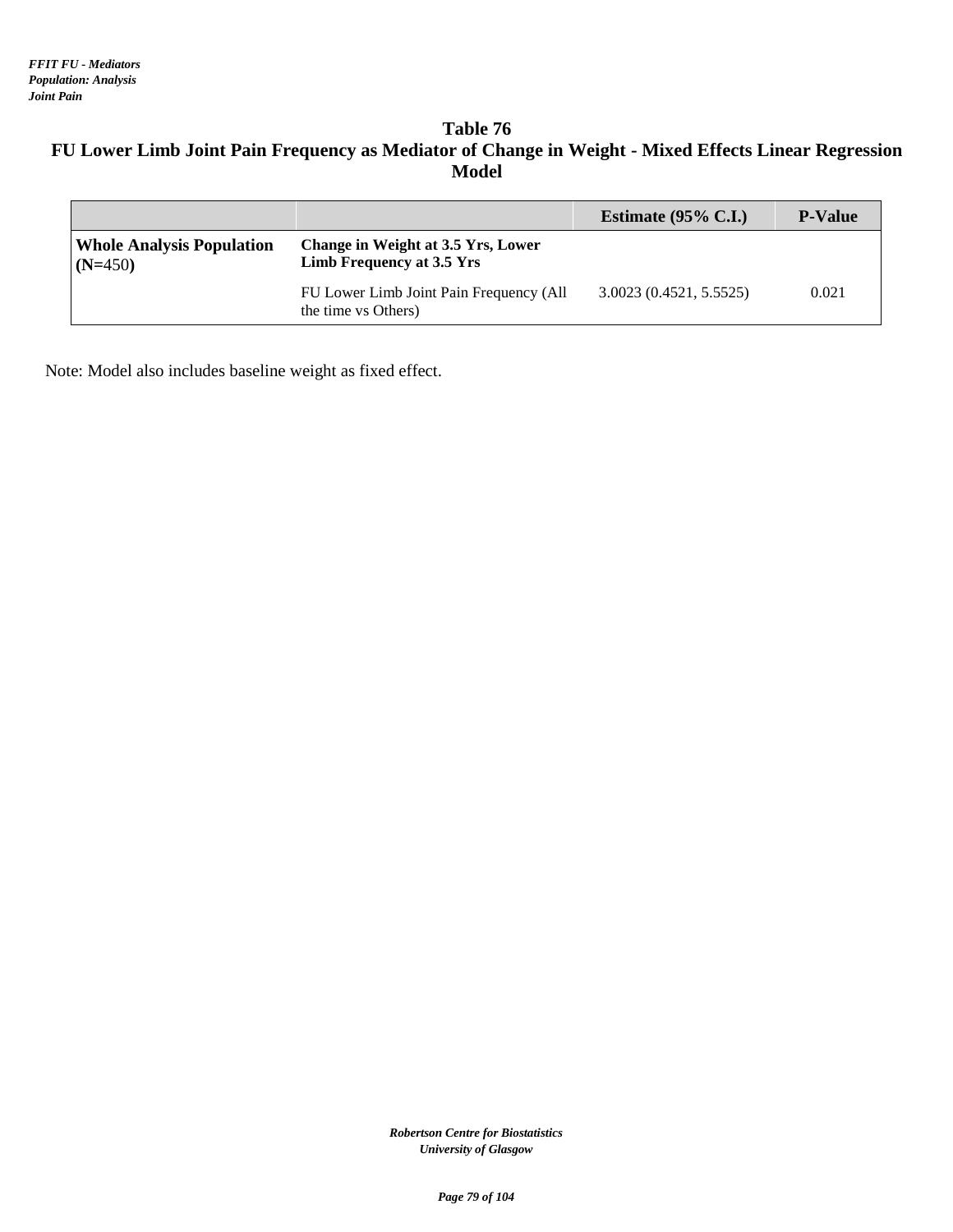**Table 77 FU Upper Limb Limiting JP as Mediator of Change in Weight - Mixed Effects Linear Regression Model**

|                                               |                                                                   | Estimate $(95\% \text{ C.I.})$ | <b>P-Value</b> |
|-----------------------------------------------|-------------------------------------------------------------------|--------------------------------|----------------|
| <b>Whole Analysis Population</b><br>$(N=450)$ | Change in Weight at 3.5 Yrs, Upper<br>Limb Limiting JP at 3.5 Yrs |                                |                |
|                                               | FU Upper Limb Limiting JP (To a<br>moderate degree and above)     | 3.3012 (0.8079, 5.7946)        | 0.010          |

Note: Model also includes baseline weight as fixed effect.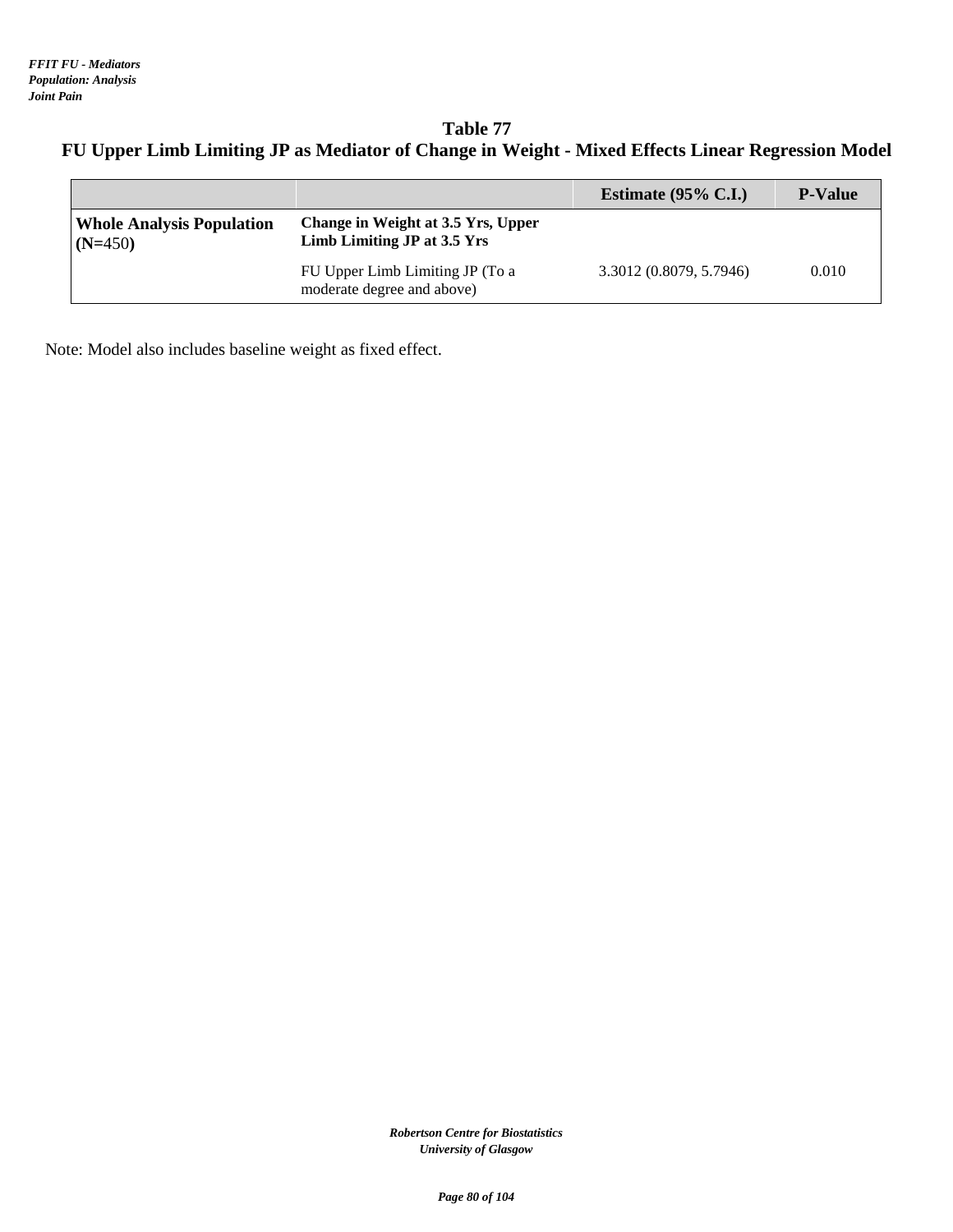**Table 78 FU Lower Limb Limiting JP as Mediator of Change in Weight - Mixed Effects Linear Regression Model**

|                                               |                                                                   | Estimate $(95\% \text{ C.I.})$ | <b>P-Value</b> |
|-----------------------------------------------|-------------------------------------------------------------------|--------------------------------|----------------|
| <b>Whole Analysis Population</b><br>$(N=450)$ | Change in Weight at 3.5 Yrs, Lower<br>Limb Limiting JP at 3.5 Yrs |                                |                |
|                                               | FU Lower Limb Limiting JP (To a<br>moderate degree and above)     | 2.9302 (0.4032, 5.4572)        | 0.023          |

Note: Model also includes baseline weight as fixed effect.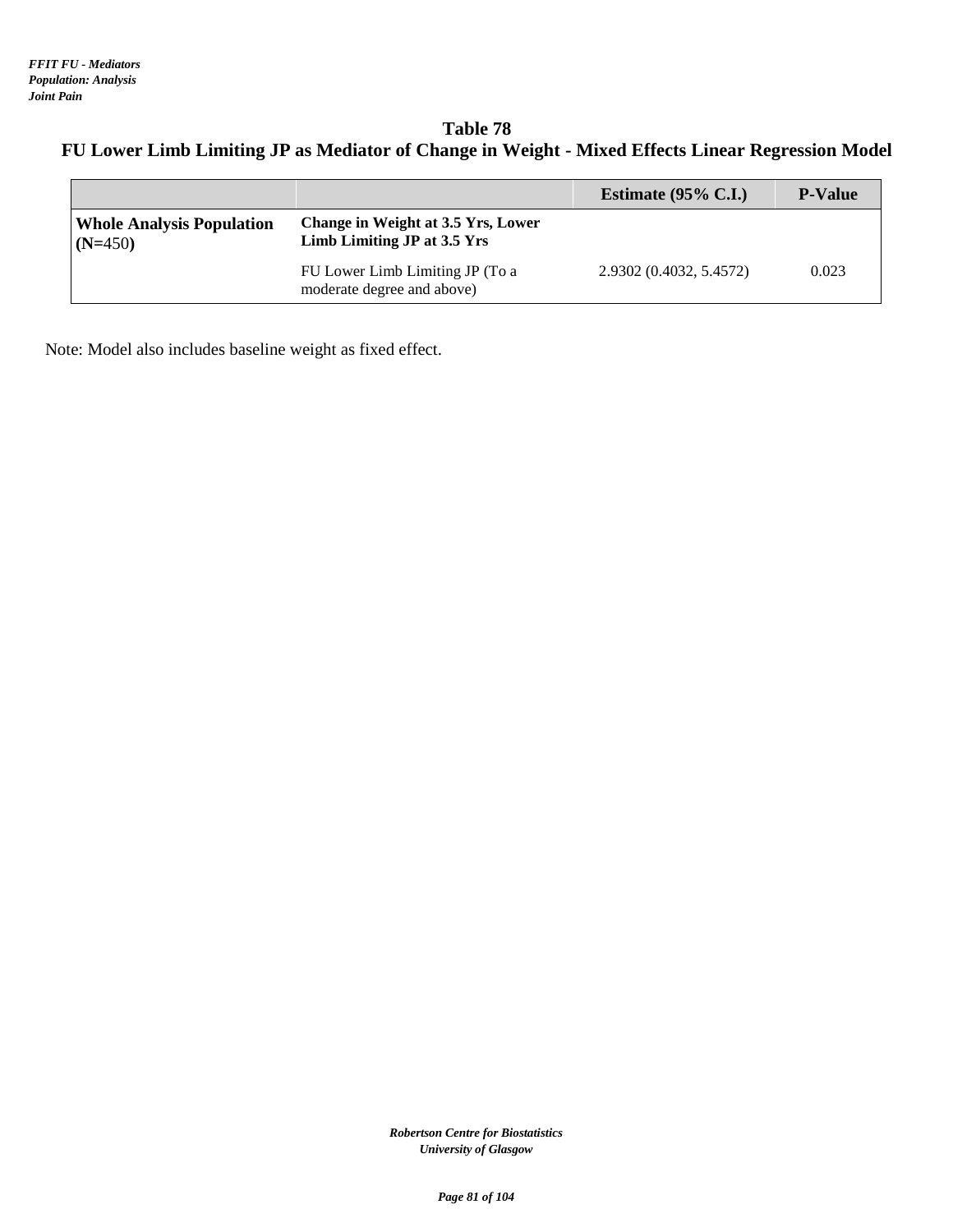**Table 79 Any Upper Limb Pain at 12 Months as Mediator of Change in Weight - Mixed Effects Linear Regression Model**

|                                               |                                                                                | Estimate $(95\% \text{ C.I.})$  | <b>P-Value</b> |
|-----------------------------------------------|--------------------------------------------------------------------------------|---------------------------------|----------------|
| <b>Intervention Group Only</b><br>$(N=233)$   | Change in Weight at 12 months, Upper<br><b>Limb Pain at 12 Months</b>          |                                 |                |
|                                               | Any Upper Limb Pain at 12 Months                                               | $-0.9203$ ( $-2.9923$ , 1.1517) | 0.382          |
| <b>Whole Analysis Population</b><br>$(N=488)$ | Change in Weight at 3.5 Yrs, Upper<br>Limb Pain at 12 months measured at<br>FU |                                 |                |
|                                               | Any Upper Limb Pain at 12 Months                                               | $-0.2839(-1.8312, 1.2633)$      | 0.719          |
|                                               |                                                                                |                                 |                |
| <b>Intervention Group Only</b><br>$(N=233)$   | Change in Weight at 3.5 Yrs, Upper<br><b>Limb Pain at 12 Months</b>            |                                 |                |
|                                               | Any Upper Limb Pain at 12 Months                                               | $0.2574(-2.0301, 2.5449)$       | 0.825          |

Note: Model also includes baseline weight as fixed effect.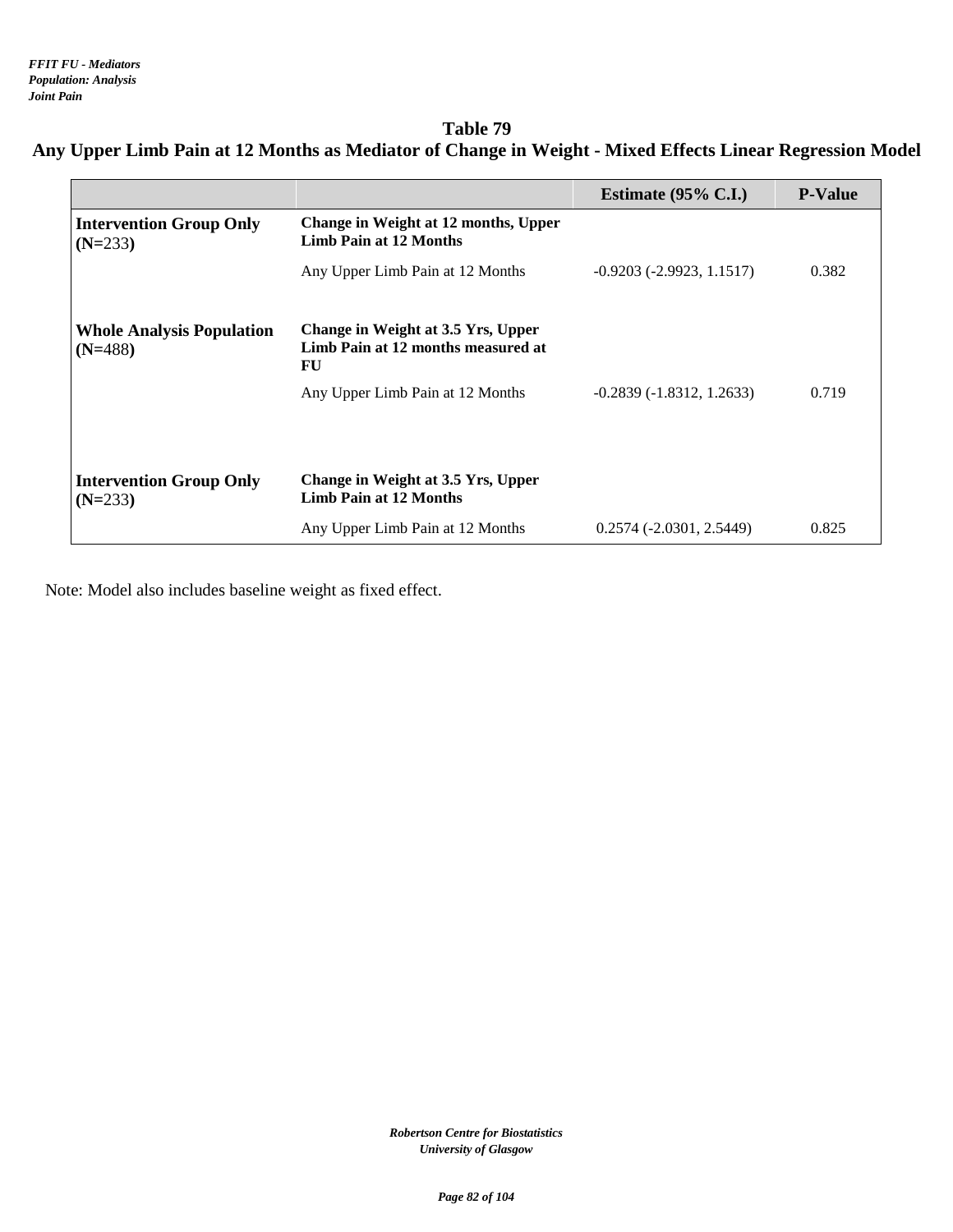# **Table 80 Any Lower Limb Pain at 12 Months as Mediator of Change in Weight - Mixed Effects Linear Regression Model**

|                                               |                                                                                | Estimate $(95\% \text{ C.I.})$ | <b>P-Value</b> |
|-----------------------------------------------|--------------------------------------------------------------------------------|--------------------------------|----------------|
| <b>Intervention Group Only</b><br>$(N=233)$   | <b>Change in Weight at 12 months, Lower</b><br><b>Limb Pain at 12 Months</b>   |                                |                |
|                                               | Any Lower Limb Pain at 12 Months                                               | $-0.7219(-2.7981, 1.3542)$     | 0.494          |
| <b>Whole Analysis Population</b><br>$(N=488)$ | Change in Weight at 3.5 Yrs, Lower<br>Limb Pain at 12 months measured at<br>FU |                                |                |
|                                               | Any Lower Limb Pain at 12 Months                                               | $0.0383(-1.5530, 1.6295)$      | 0.962          |
|                                               |                                                                                |                                |                |
| <b>Intervention Group Only</b><br>$(N=233)$   | Change in Weight at 3.5 Yrs, Lower<br><b>Limb Pain at 12 Months</b>            |                                |                |
|                                               | Any Lower Limb Pain at 12 Months                                               | $0.3102(-1.9788, 2.5992)$      | 0.790          |

Note: Model also includes baseline weight as fixed effect.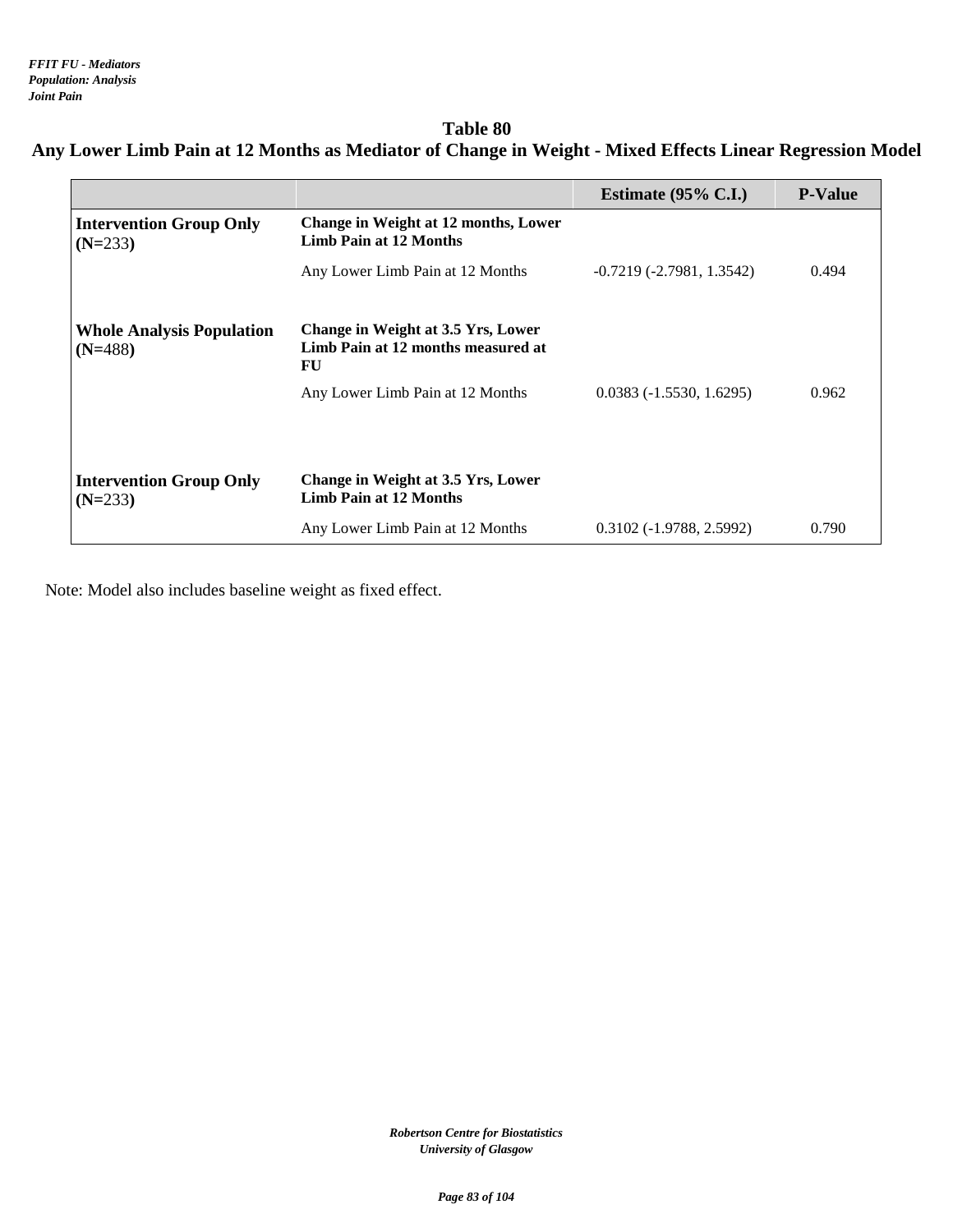### **Table 81 Any Joint Pain at 12 Months as Mediator of Change in Weight - Mixed Effects Linear Regression Model**

|                                               |                                                                            | Estimate $(95\% \text{ C.L.})$ | <b>P-Value</b> |
|-----------------------------------------------|----------------------------------------------------------------------------|--------------------------------|----------------|
| <b>Intervention Group Only</b><br>$(N=233)$   | Change in Weight at 12 months, Any<br>Joint Pain at 12 Months              |                                |                |
|                                               | Any Joint Pain at 12 Months                                                | $-1.3199(-3.3367, 0.6970)$     | 0.198          |
| <b>Whole Analysis Population</b><br>$(N=488)$ | Change in Weight at 3.5 Yrs, Any Joint<br>Pain at 12 months measured at FU |                                |                |
|                                               | Any Joint Pain at 12 Months                                                | $-0.5755(-2.1033, 0.9523)$     | 0.460          |
|                                               |                                                                            |                                |                |
| <b>Intervention Group Only</b><br>$(N=233)$   | Change in Weight at 3.5 Yrs, Any Joint<br>Pain at 12 Months                |                                |                |
|                                               | Any Joint Pain at 12 Months                                                | $0.1808(-2.0495, 2.4111)$      | 0.873          |

Note: Model also includes baseline weight as fixed effect.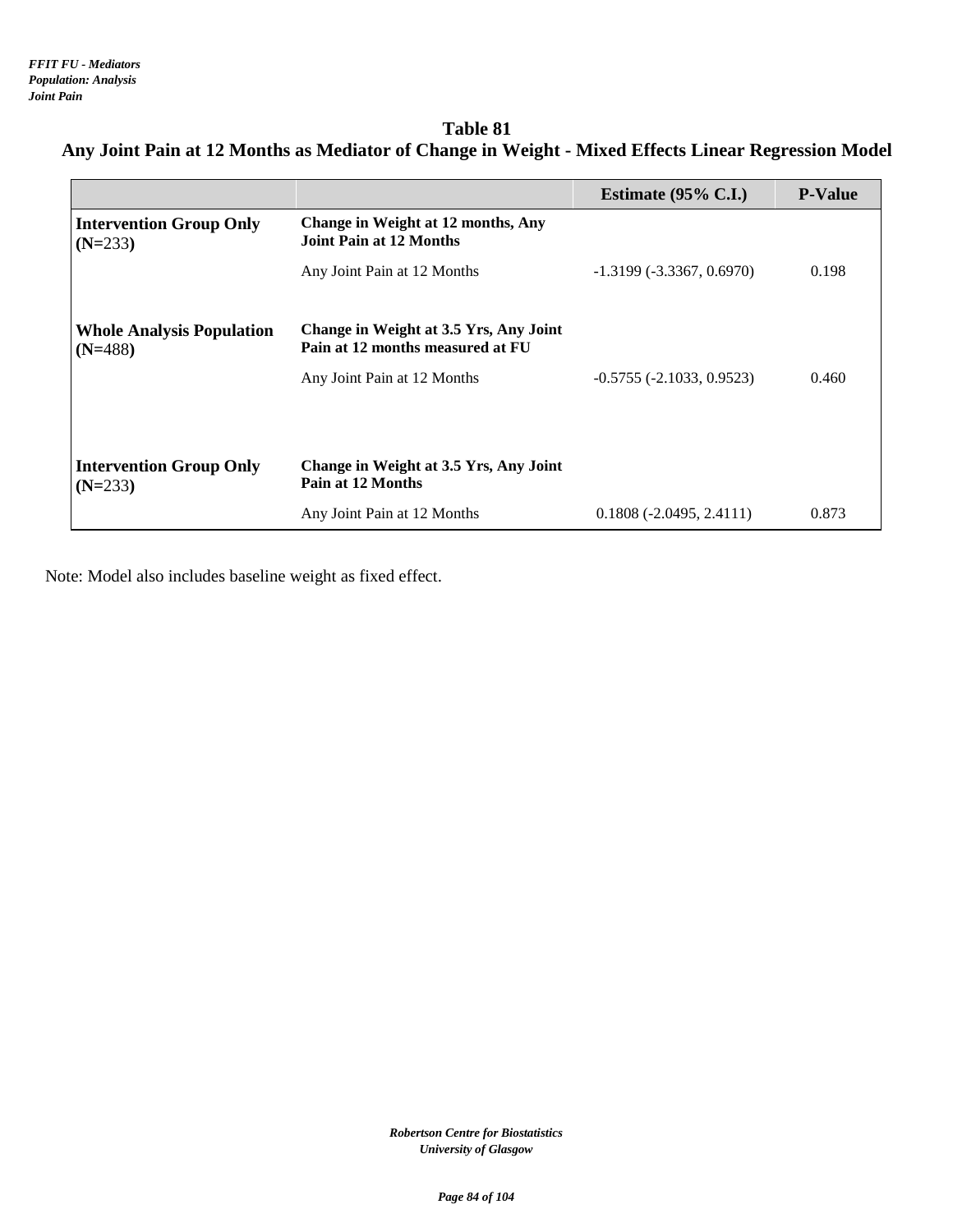**Table 82 Any Upper Limb Pain at FU as Mediator of Change in Weight - Mixed Effects Linear Regression Model**

|                                               |                                                            | Estimate $(95\% \text{ C.I.})$ | <b>P-Value</b> |
|-----------------------------------------------|------------------------------------------------------------|--------------------------------|----------------|
| <b>Whole Analysis Population</b><br>$(N=450)$ | Change in Weight at 3.5 Yrs, Upper<br>Limb Pain at 3.5 Yrs |                                |                |
|                                               | Any Upper Limb Pain at FU                                  | $0.4831(-1.0888, 2.0550)$      | 0.546          |

Note: Model also includes baseline weight as fixed effect.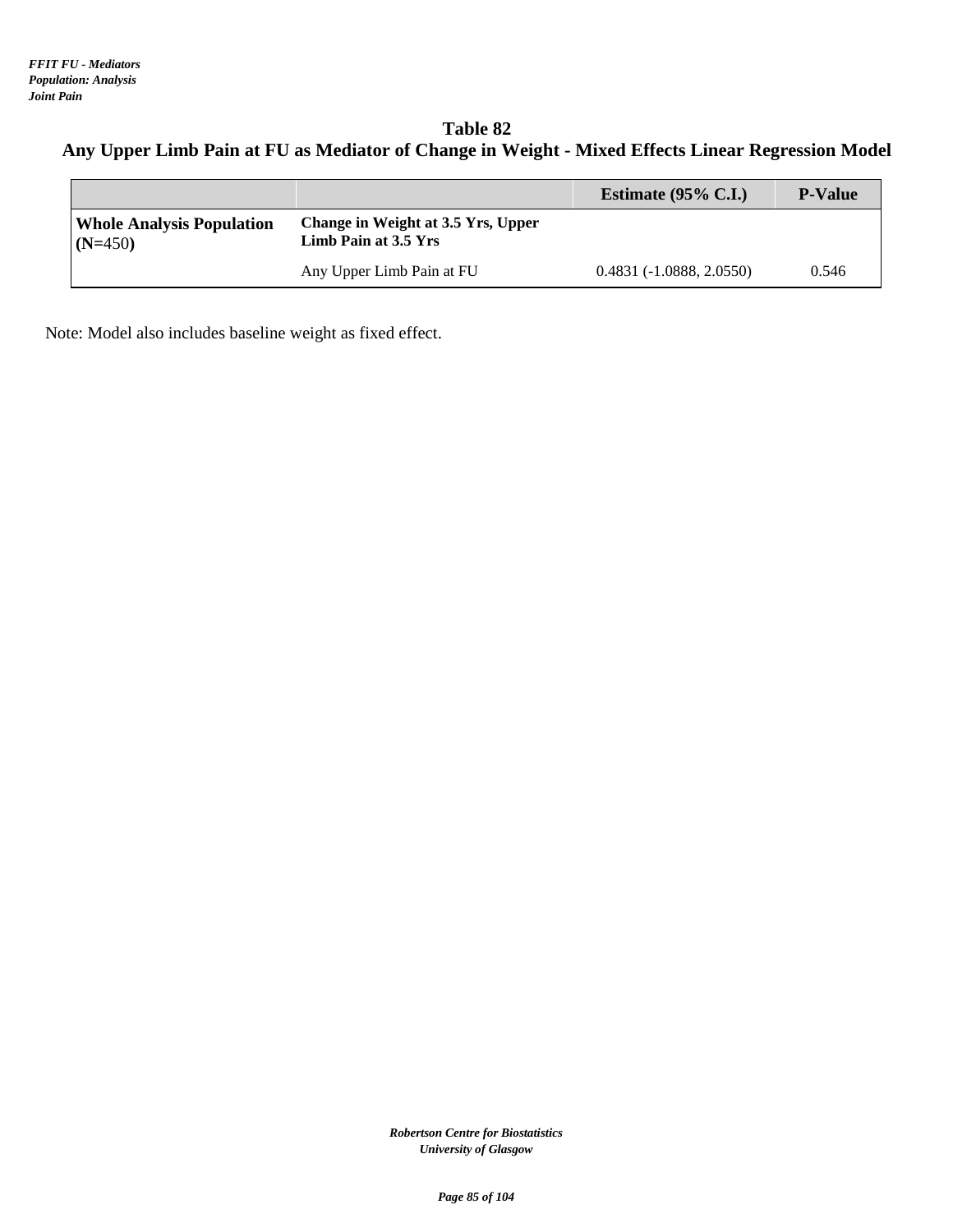**Table 83 Any Lower Limb Pain at FU as Mediator of Change in Weight - Mixed Effects Linear Regression Model**

|                                               |                                                            | Estimate $(95\% \text{ C.I.})$ | <b>P-Value</b> |
|-----------------------------------------------|------------------------------------------------------------|--------------------------------|----------------|
| <b>Whole Analysis Population</b><br>$(N=450)$ | Change in Weight at 3.5 Yrs, Lower<br>Limb Pain at 3.5 Yrs |                                |                |
|                                               | Any Lower Limb Pain at FU                                  | $1.0797(-0.5109, 2.6702)$      | 0.183          |

Note: Model also includes baseline weight as fixed effect.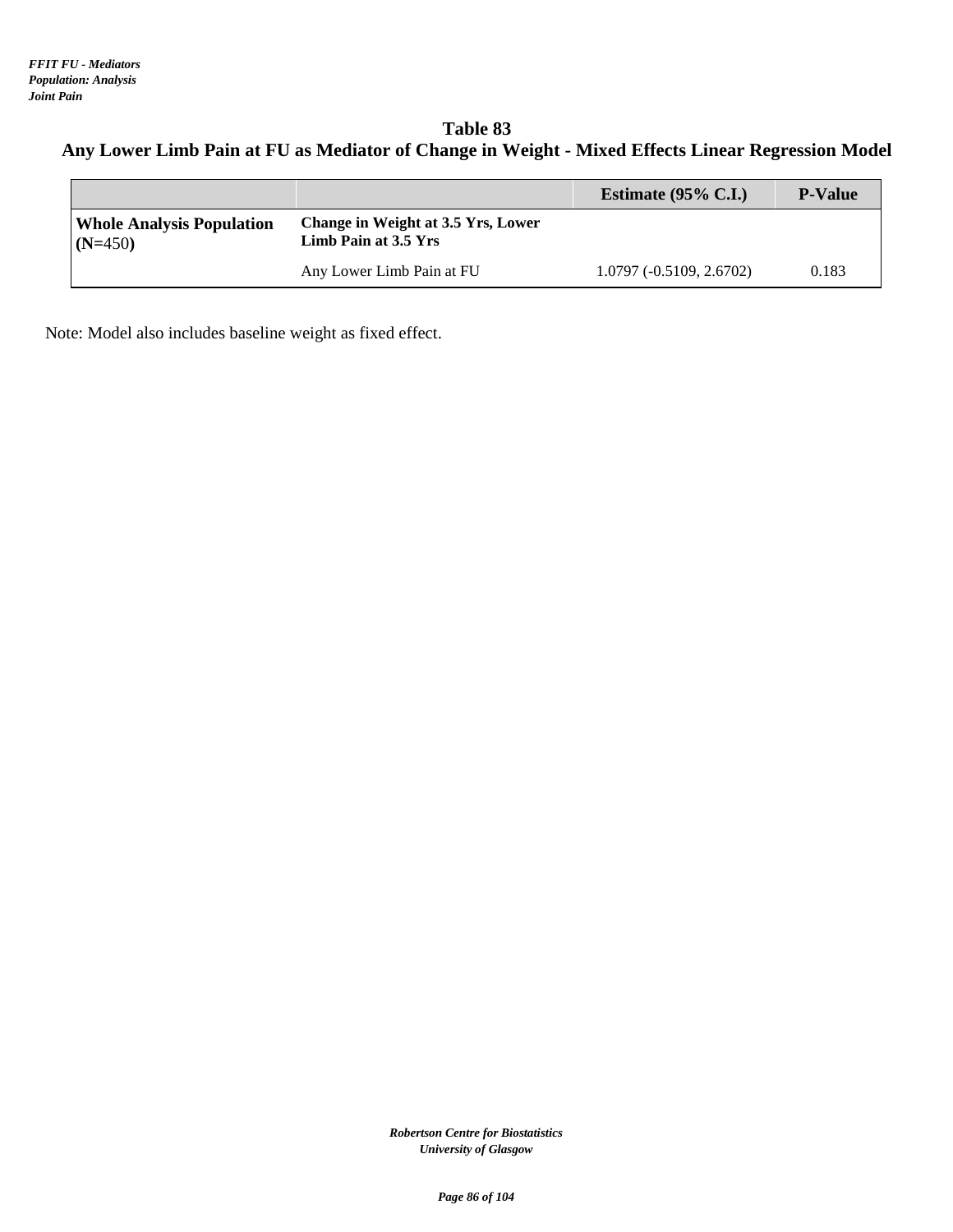### **Table 84 Any Joint Pain at FU as Mediator of Change in Weight - Mixed Effects Linear Regression Model**

|                                               |                                                           | Estimate $(95\% \text{ C.I.})$ | <b>P-Value</b> |
|-----------------------------------------------|-----------------------------------------------------------|--------------------------------|----------------|
| <b>Whole Analysis Population</b><br>$(N=450)$ | Change in Weight at 3.5 Yrs, Any Joint<br>Pain at 3.5 Yrs |                                |                |
|                                               | Any Joint Pain at FU                                      | 1.2503 (-0.3838, 2.8844)       | 0.133          |

Note: Model also includes baseline weight as fixed effect.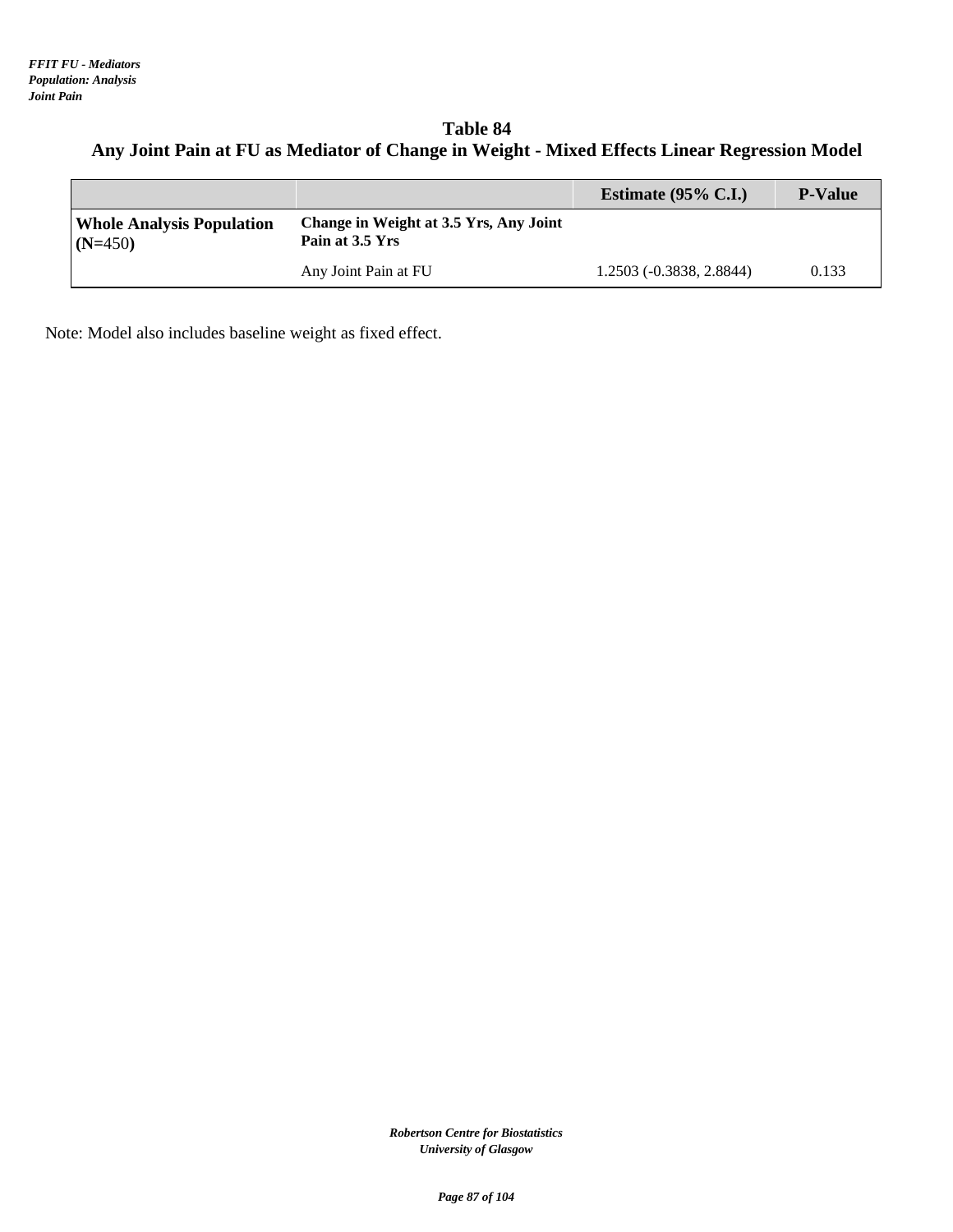# **Number of Lower Limb Injuries at 12 Months as Mediator of Change in Weight - Mixed Effects Linear Regression Model**

|                                               |                                                                                                     | Estimate $(95\% \text{ C.I.})$ | <b>P-Value</b> |
|-----------------------------------------------|-----------------------------------------------------------------------------------------------------|--------------------------------|----------------|
| <b>Intervention Group Only</b><br>$(N=232)$   | Change in Weight at 12 months,<br><b>Number of Lower Limb Injuries at 12</b><br><b>Months</b>       |                                |                |
|                                               | Number of Lower Limb Injuries at 12<br><b>Months</b>                                                | $0.9615(-1.1004, 3.0234)$      | 0.359          |
| <b>Whole Analysis Population</b><br>$(N=487)$ | <b>Change in Weight at 3.5 Yrs, Number</b><br>of Lower Limb Injuries at 12 months<br>measured at FU |                                |                |
|                                               | Number of Lower Limb Injuries at 12<br><b>Months</b>                                                | $-0.3860(-2.2723, 1.5003)$     | 0.688          |
| <b>Intervention Group Only</b><br>$(N=232)$   | Change in Weight at 3.5 Yrs, Number<br>of Lower Limb Injuries at 12 Months                          |                                |                |
|                                               | Number of Lower Limb Injuries at 12<br>Months                                                       | $0.4952(-1.7933, 2.7837)$      | 0.670          |

Note: Model also includes baseline weight as fixed effect.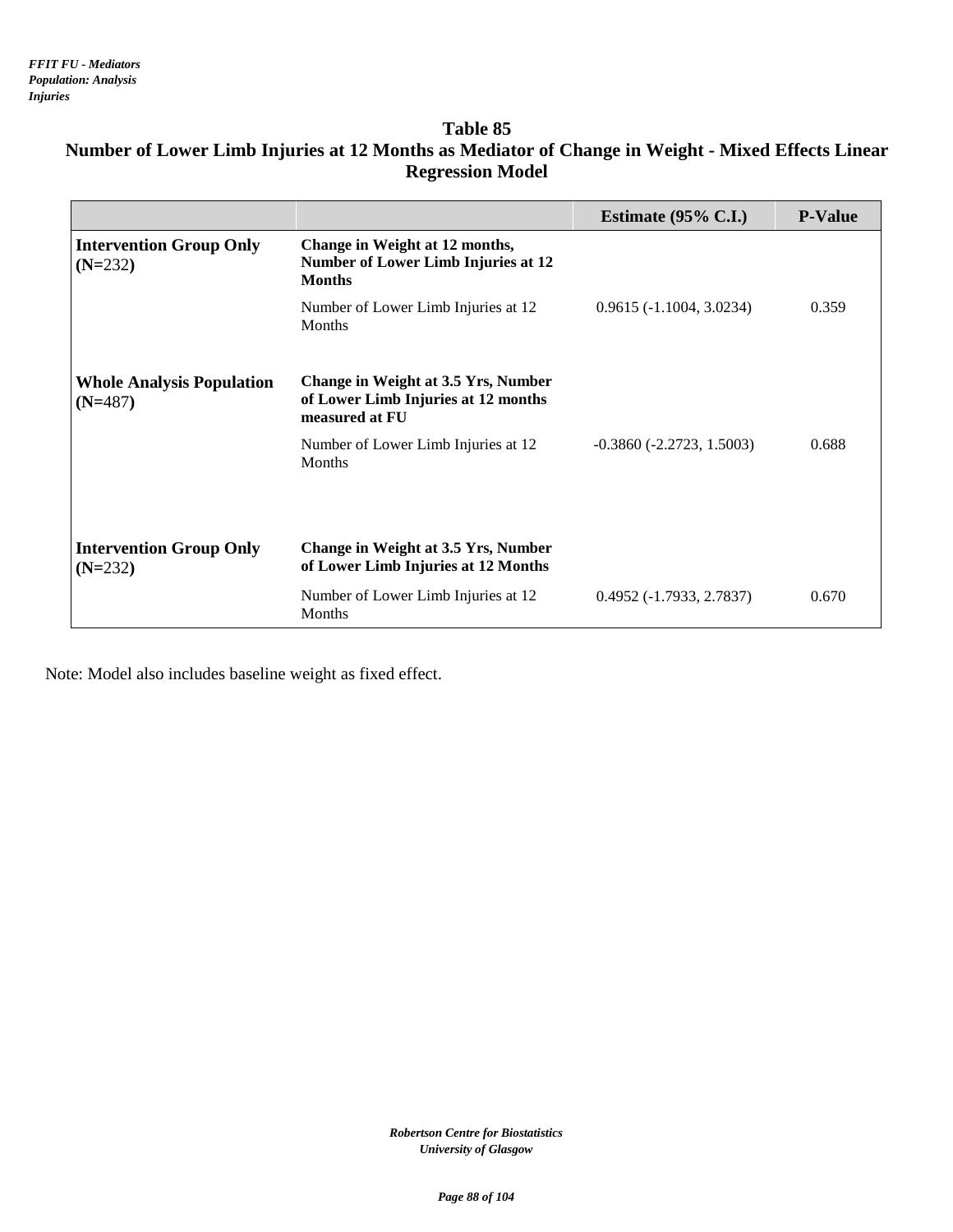# **Number of Torso/Upper Body Injuries at 12 Months as Mediator of Change in Weight - Mixed Effects Linear Regression Model**

|                                               |                                                                                                    | Estimate $(95\% \text{ C.I.})$ | <b>P-Value</b> |
|-----------------------------------------------|----------------------------------------------------------------------------------------------------|--------------------------------|----------------|
| <b>Intervention Group Only</b><br>$(N=232)$   | Change in Weight at 12 months,<br><b>Number of Torso/Upper Body Injuries</b><br>at 12 Months       |                                |                |
|                                               | Number of Torso/Upper Body Injuries at<br>12 Months                                                | $0.5035 (-2.6938, 3.7008)$     | 0.757          |
| <b>Whole Analysis Population</b><br>$(N=487)$ | Change in Weight at 3.5 Yrs, Number<br>of Torso/Upper Body Injuries at 12<br>months measured at FU |                                |                |
|                                               | Number of Torso/Upper Body Injuries at<br>12 Months                                                | 1.3426 (-1.5706, 4.2557)       | 0.366          |
| <b>Intervention Group Only</b><br>$(N=232)$   | Change in Weight at 3.5 Yrs, Number<br>of Torso/Upper Body Injuries at 12<br><b>Months</b>         |                                |                |
|                                               | Number of Torso/Upper Body Injuries at<br>12 Months                                                | $1.1673(-2.3595, 4.6941)$      | 0.515          |

Note: Model also includes baseline weight as fixed effect.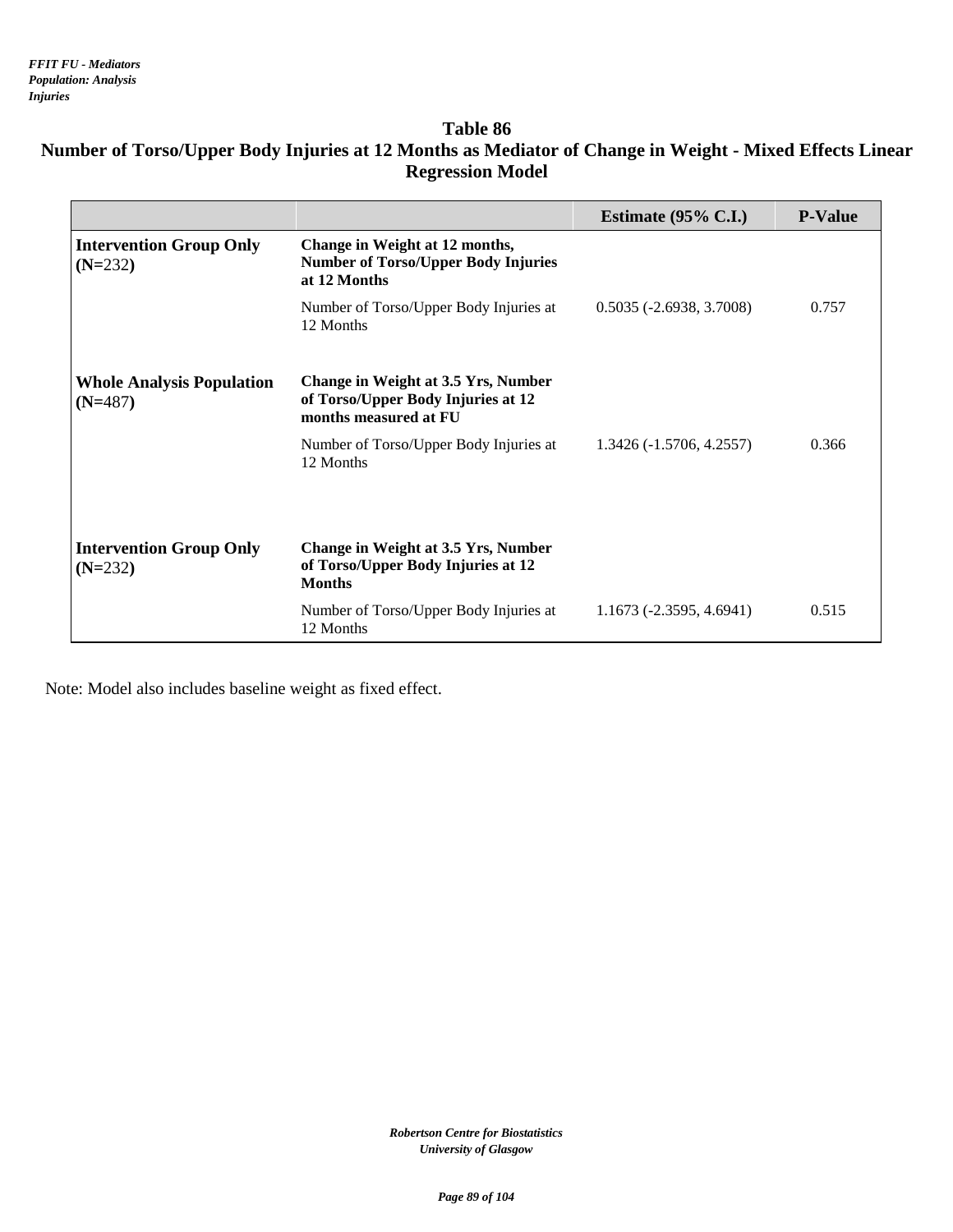|                                               |                                                                                             | Estimate $(95\% \text{ C.I.})$ | <b>P-Value</b> |
|-----------------------------------------------|---------------------------------------------------------------------------------------------|--------------------------------|----------------|
| <b>Intervention Group Only</b><br>$(N=232)$   | Change in Weight at 12 months,<br><b>Injuries that Limit Walking at 12</b><br><b>Months</b> |                                |                |
|                                               | Any Injuries at 12 Months that Limit<br>Walking                                             | 3.7122 (0.0051, 7.4193)        | 0.050          |
| <b>Whole Analysis Population</b><br>$(N=487)$ | Change in Weight at 3.5 Yrs, Injuries<br>that Limit Walking at 12 months<br>measured at FU  |                                |                |
|                                               | Any Injuries at 12 Months that Limit<br>Walking                                             | 3.7833 (0.3032, 7.2634)        | 0.033          |
|                                               | Change in Weight at 3.5 Yrs, Injuries                                                       |                                |                |
| <b>Intervention Group Only</b><br>$(N=232)$   | that Limit Walking at 12 Months                                                             |                                |                |
|                                               | Any Injuries at 12 Months that Limit<br>Walking                                             | 4.7782 (0.6840, 8.8724)        | 0.022          |

# **Any Injuries at 12 Months that Limit Walking as Mediator of Change in Weight - Mixed Effects Linear Regression Model**

Note: Model also includes baseline weight as fixed effect.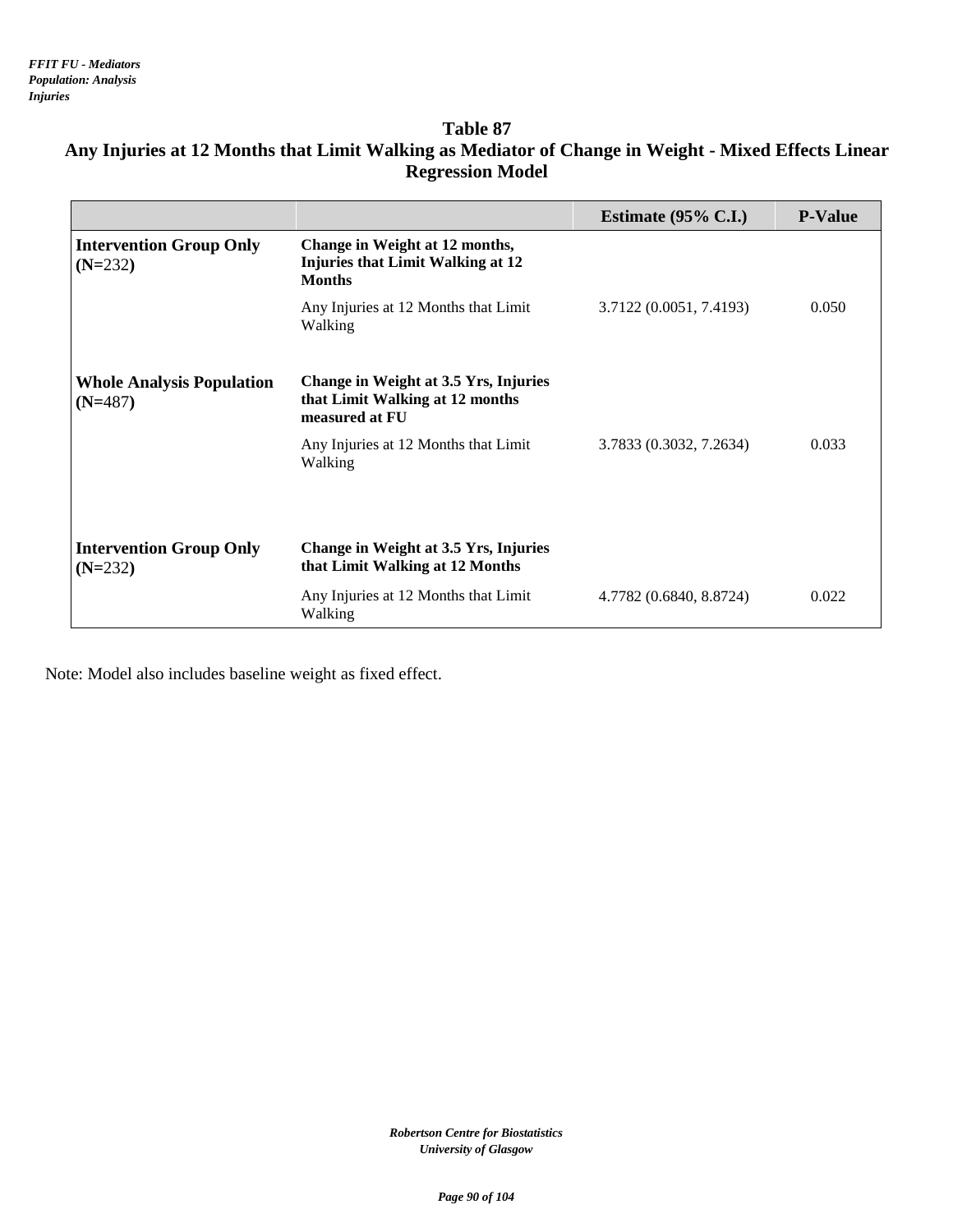# **Any Injuries at 12 Months that Limit Using Stairs as Mediator of Change in Weight - Mixed Effects Linear Regression Model**

|                                               |                                                                                                  | Estimate $(95\% \text{ C.I.})$ | <b>P-Value</b> |
|-----------------------------------------------|--------------------------------------------------------------------------------------------------|--------------------------------|----------------|
| <b>Intervention Group Only</b><br>$(N=232)$   | Change in Weight at 12 months,<br><b>Injuries that Limit Using Stairs at 12</b><br><b>Months</b> |                                |                |
|                                               | Any Injuries at 12 Months that Limit<br><b>Using Stairs</b>                                      | 3.3528 (-0.5846, 7.2902)       | 0.095          |
| <b>Whole Analysis Population</b><br>$(N=487)$ | Change in Weight at 3.5 Yrs, Injuries<br>that Limit Using Stairs at 12 months<br>measured at FU  |                                |                |
|                                               | Any Injuries at 12 Months that Limit<br><b>Using Stairs</b>                                      | $1.8679(-1.5600, 5.2957)$      | 0.285          |
| <b>Intervention Group Only</b><br>$(N=232)$   | Change in Weight at 3.5 Yrs, Injuries<br>that Limit Using Stairs at 12 Months                    |                                |                |
|                                               | Any Injuries at 12 Months that Limit<br><b>Using Stairs</b>                                      | 3.5013 (-0.8543, 7.8569)       | 0.115          |

Note: Model also includes baseline weight as fixed effect.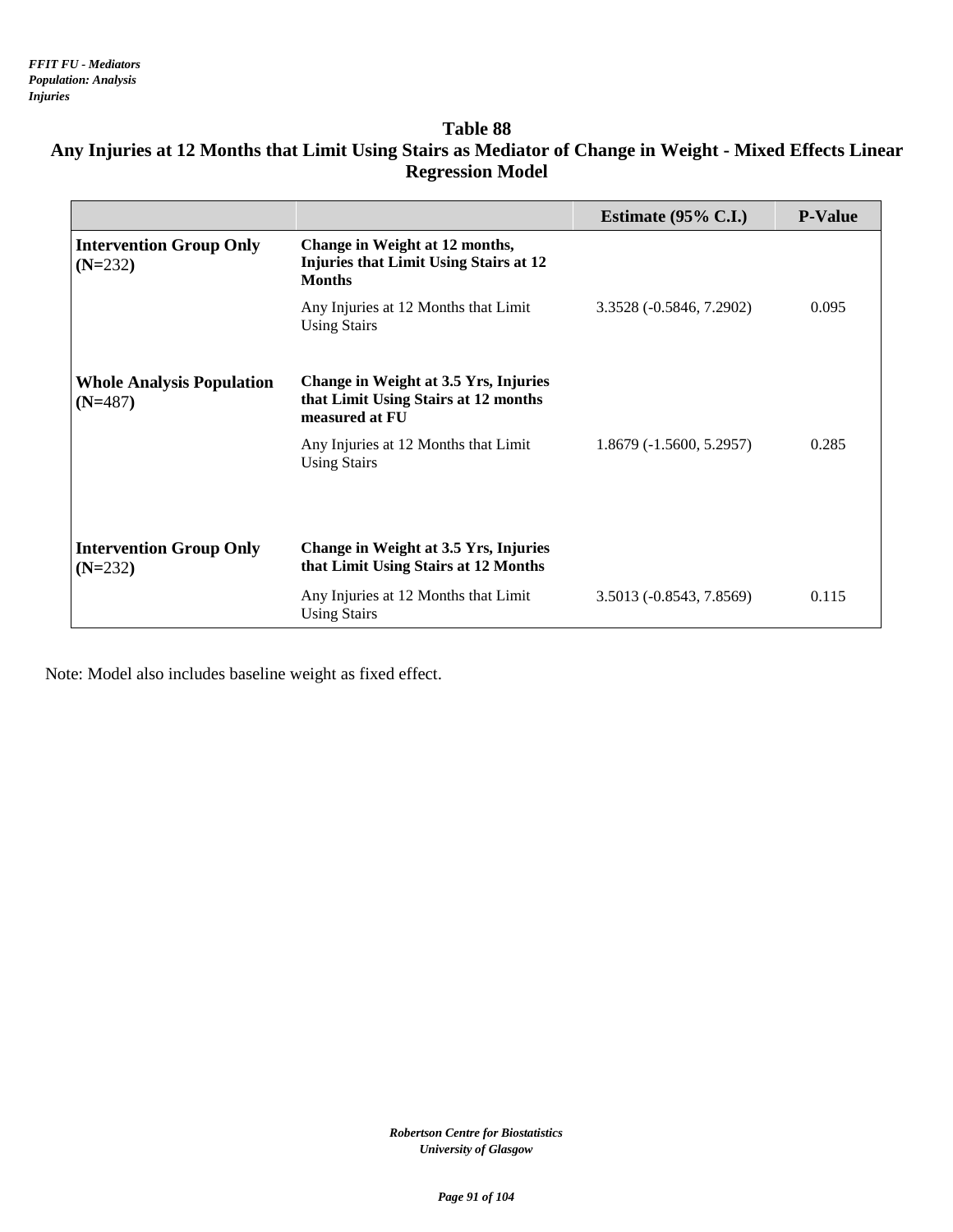### **Table 89 Any Injuries at 12 Months that Limit PA as Mediator of Change in Weight - Mixed Effects Linear Regression Model**

|                                               |                                                                                           | Estimate $(95\% \text{ C.I.})$ | <b>P-Value</b> |
|-----------------------------------------------|-------------------------------------------------------------------------------------------|--------------------------------|----------------|
| <b>Intervention Group Only</b><br>$(N=232)$   | Change in Weight at 12 months, Any<br><b>Injuries that Limit PA at 12 Months</b>          |                                |                |
|                                               | Any Injuries at 12 Months that Limit PA                                                   | 2.5715 (-0.3452, 5.4882)       | 0.084          |
| <b>Whole Analysis Population</b><br>$(N=487)$ | Change in Weight at 3.5 Yrs, Any<br>Injuries that Limit PA at 12 months<br>measured at FU |                                |                |
|                                               | Any Injuries at 12 Months that Limit PA                                                   | 2.4829 (-0.1712, 5.1369)       | 0.067          |
|                                               |                                                                                           |                                |                |
| <b>Intervention Group Only</b><br>$(N=232)$   | Change in Weight at 3.5 Yrs, Any<br>Injuries that Limit PA at 12 Months                   |                                |                |
|                                               | Any Injuries at 12 Months that Limit PA                                                   | 2.9925 (-0.2276, 6.2126)       | 0.068          |

Note: Model also includes baseline weight as fixed effect.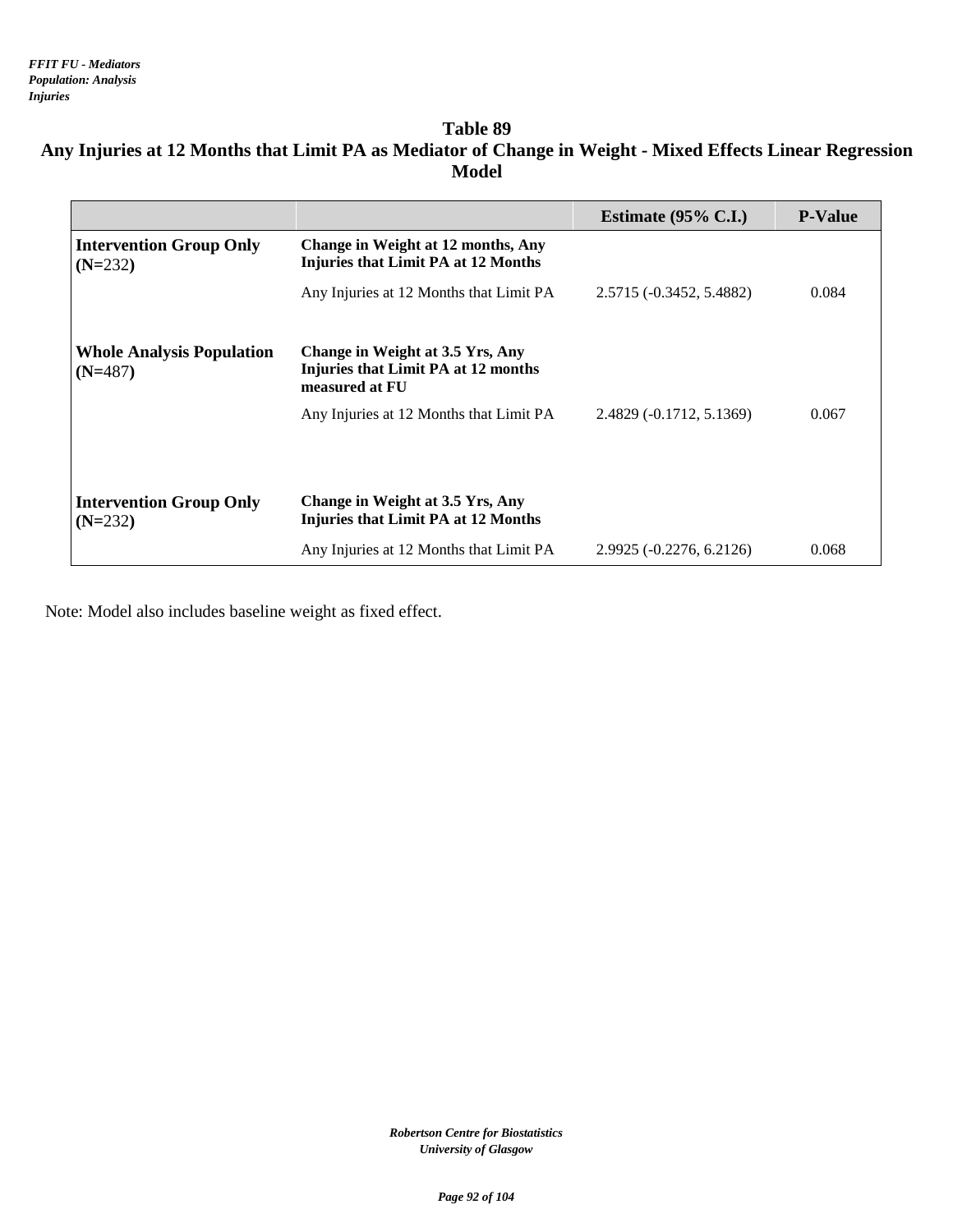# **Total Types of Limitations due to Injury at 12 Months as Mediator of Change in Weight - Mixed Effects Linear Regression Model**

|                                               |                                                                                                                                        | Estimate $(95\% \text{ C.I.})$ | <b>P-Value</b> |
|-----------------------------------------------|----------------------------------------------------------------------------------------------------------------------------------------|--------------------------------|----------------|
| <b>Intervention Group Only</b><br>$(N=232)$   | <b>Change in Weight at 12 months, Total</b><br><b>Types of Limitations at 12 Months</b><br>Total Types of Limitations due to Injury at | 1.2782 (0.0064, 2.5500)        | 0.049          |
|                                               | 12 Months                                                                                                                              |                                |                |
| <b>Whole Analysis Population</b><br>$(N=487)$ | Change in Weight at 3.5 Yrs, Total<br><b>Types of Limitations at 12 months</b><br>measured at FU                                       |                                |                |
|                                               | Total Types of Limitations due to Injury at<br>12 Months                                                                               | $1.1594(-0.0265, 2.3454)$      | 0.055          |
|                                               |                                                                                                                                        |                                |                |
|                                               |                                                                                                                                        |                                |                |
| <b>Intervention Group Only</b><br>$(N=232)$   | Change in Weight at 3.5 Yrs, Total<br><b>Types of Limitations at 12 Months</b>                                                         |                                |                |
|                                               | Total Types of Limitations due to Injury at<br>12 Months                                                                               | 1.5041 (0.0974, 2.9109)        | 0.036          |

Note: Model also includes baseline weight as fixed effect.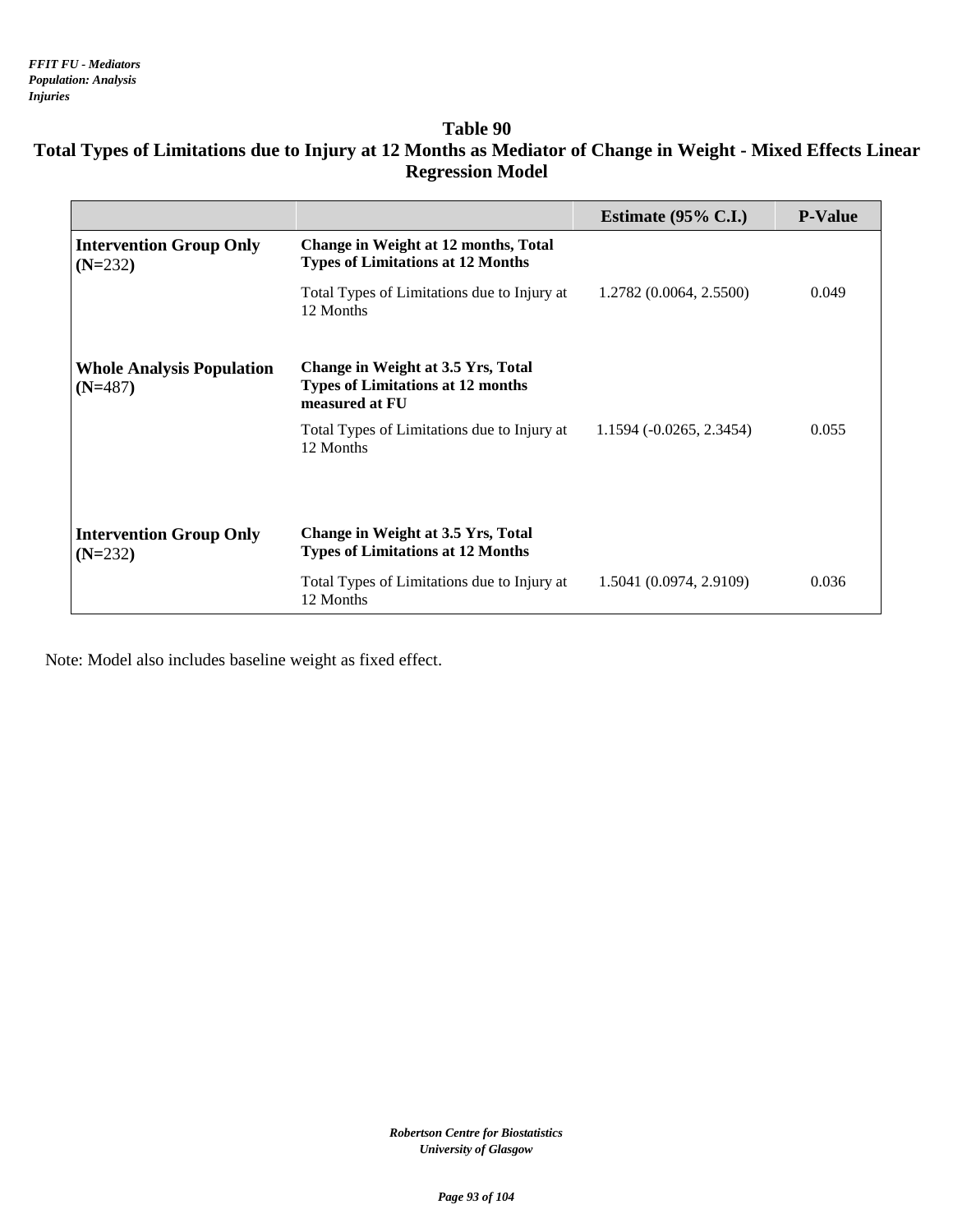# **Table 91 Number of Lower Limb Injuries at FU as Mediator of Change in Weight - Mixed Effects Linear Regression Model**

|                                               |                                                                          | Estimate $(95\% \text{ C.I.})$ | <b>P-Value</b> |
|-----------------------------------------------|--------------------------------------------------------------------------|--------------------------------|----------------|
| <b>Whole Analysis Population</b><br>$(N=450)$ | Change in Weight at 3.5 Yrs, Number<br>of Lower Limb Injuries at 3.5 Yrs |                                |                |
|                                               | Number of Lower Limb Injuries at FU                                      | $0.8428(-0.8787, 2.5643)$      | 0.336          |

Note: Model also includes baseline weight as fixed effect.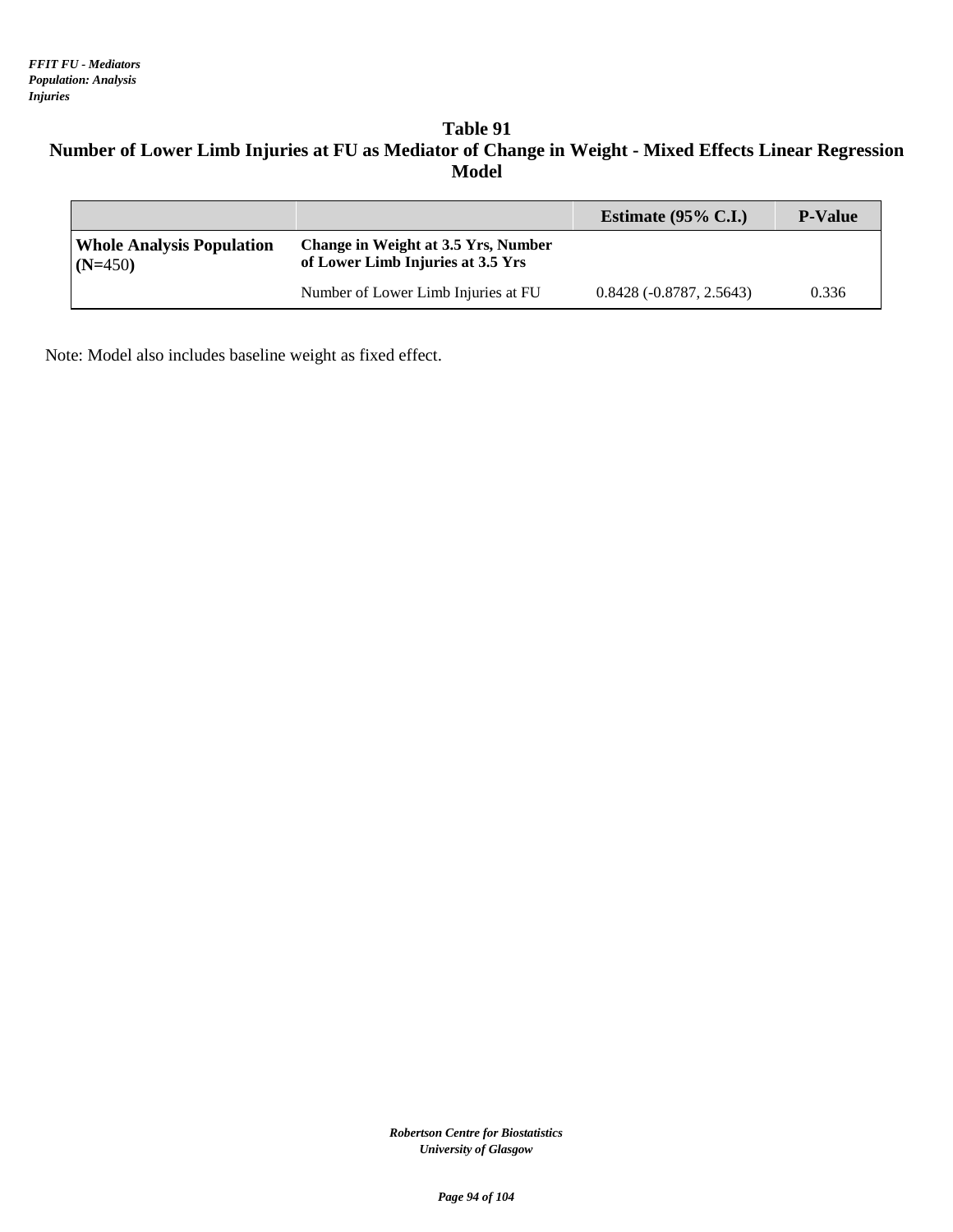# **Table 92 Number of Torso/Upper Body Injuries at FU as Mediator of Change in Weight - Mixed Effects Linear Regression Model**

|                                               |                                                                                | Estimate $(95\% \text{ C.I.})$ | <b>P-Value</b> |
|-----------------------------------------------|--------------------------------------------------------------------------------|--------------------------------|----------------|
| <b>Whole Analysis Population</b><br>$(N=450)$ | Change in Weight at 3.5 Yrs, Number<br>of Torso/Upper Body Injuries at 3.5 Yrs |                                |                |
|                                               | Number of Torso/Upper Body Injuries at<br>FU                                   | $0.6856(-2.2100, 3.5812)$      | 0.642          |

Note: Model also includes baseline weight as fixed effect.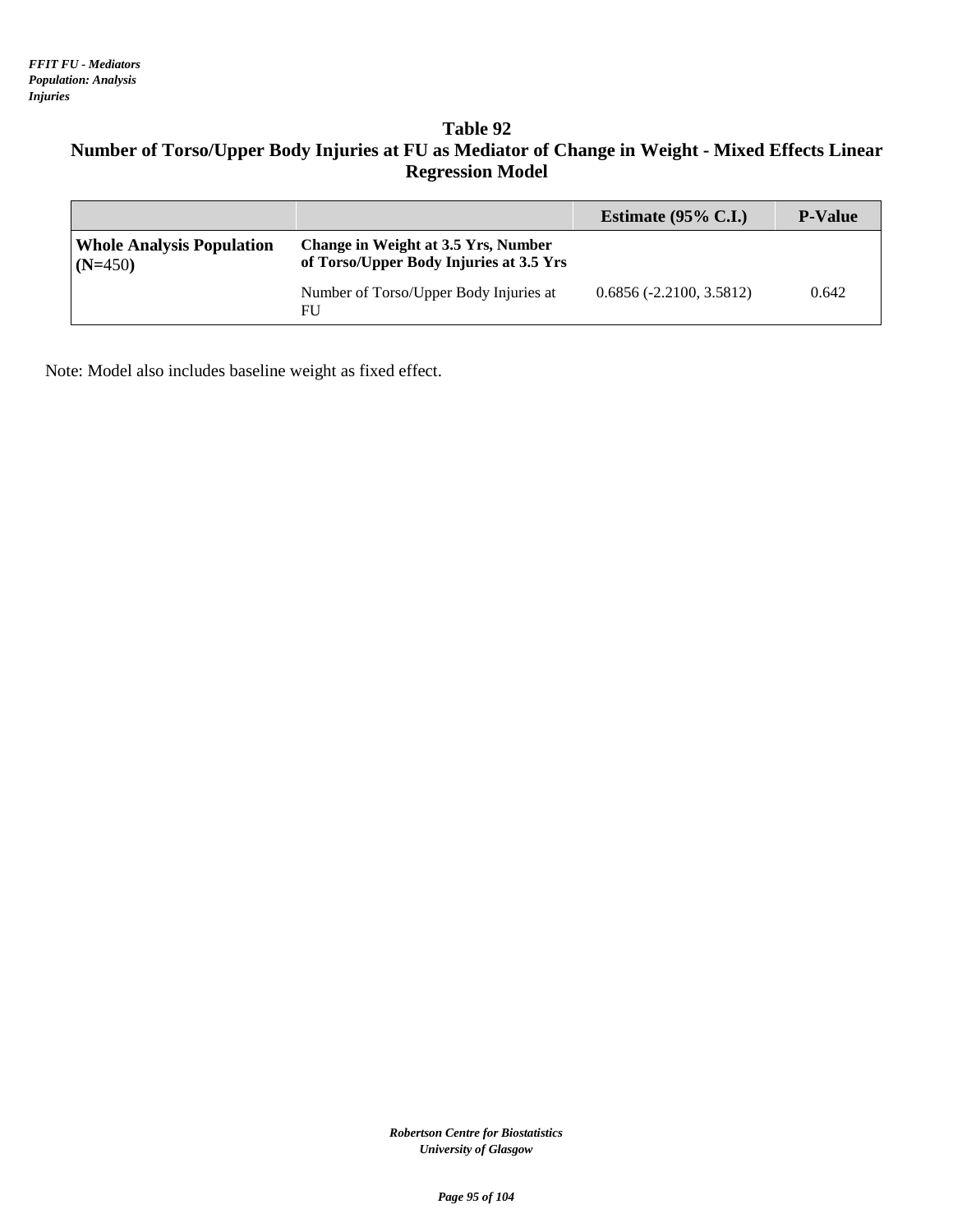# **Table 93 Any Injuries at FU that Limit Walking as Mediator of Change in Weight - Mixed Effects Linear Regression Model**

|                                               |                                                                        | Estimate $(95\% \text{ C.I.})$ | <b>P-Value</b> |
|-----------------------------------------------|------------------------------------------------------------------------|--------------------------------|----------------|
| <b>Whole Analysis Population</b><br>$(N=450)$ | Change in Weight at 3.5 Yrs, Injuries<br>that Limit Walking at 3.5 Yrs |                                |                |
|                                               | Any Injuries at FU that Limit Walking                                  | 5.0147 (1.6238, 8.4055)        | 0.004          |

Note: Model also includes baseline weight as fixed effect.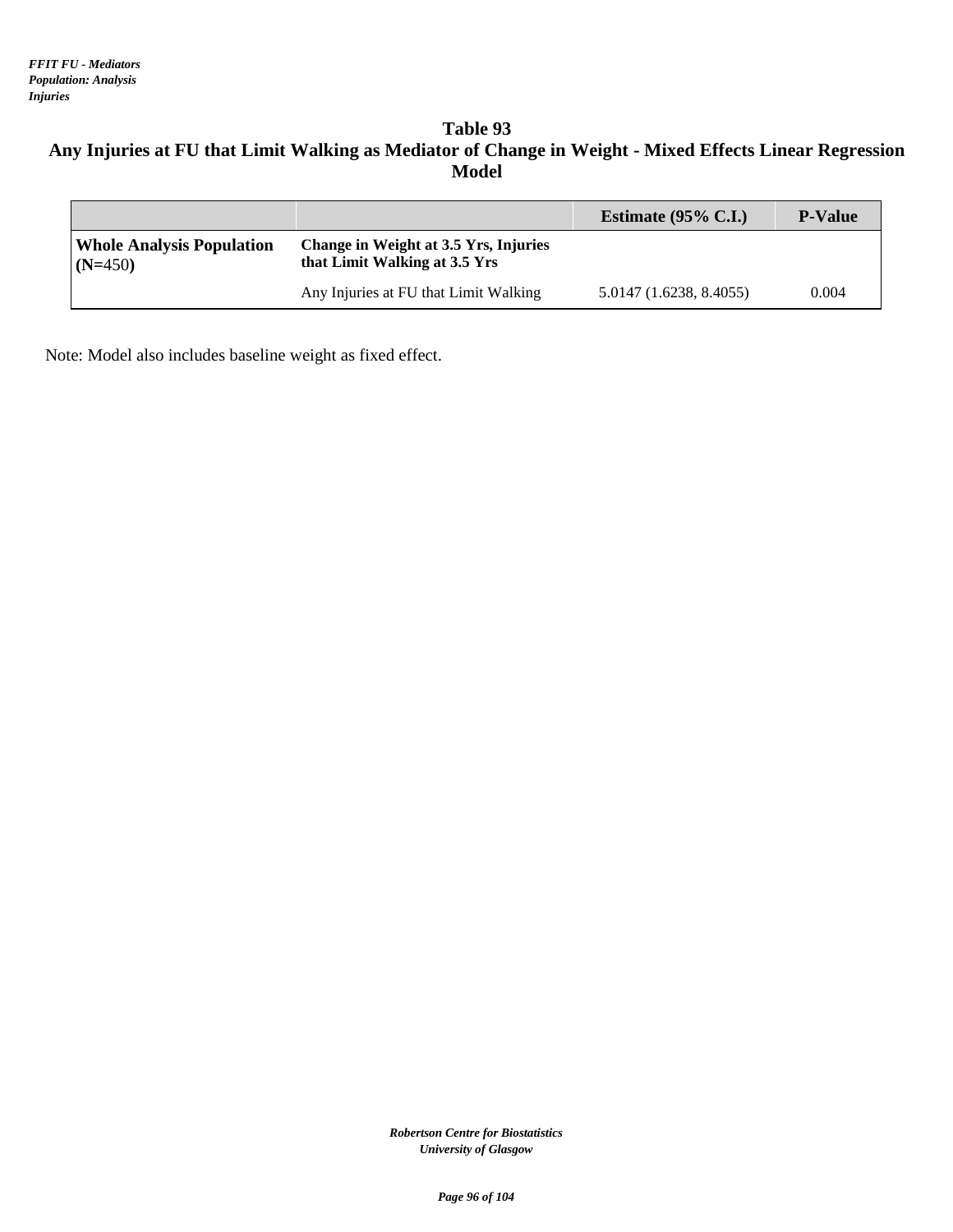# **Table 94 Any Injuries at FU that Limit Using Stairs as Mediator of Change in Weight - Mixed Effects Linear Regression Model**

|                                               |                                                                             | Estimate $(95\% \text{ C.I.})$ | <b>P-Value</b> |
|-----------------------------------------------|-----------------------------------------------------------------------------|--------------------------------|----------------|
| <b>Whole Analysis Population</b><br>$(N=450)$ | Change in Weight at 3.5 Yrs, Injuries<br>that Limit Using Stairs at 3.5 Yrs |                                |                |
|                                               | Any Injuries at FU that Limit Using Stairs                                  | 4.5278 (1.0739, 7.9818)        | 0.010          |

Note: Model also includes baseline weight as fixed effect.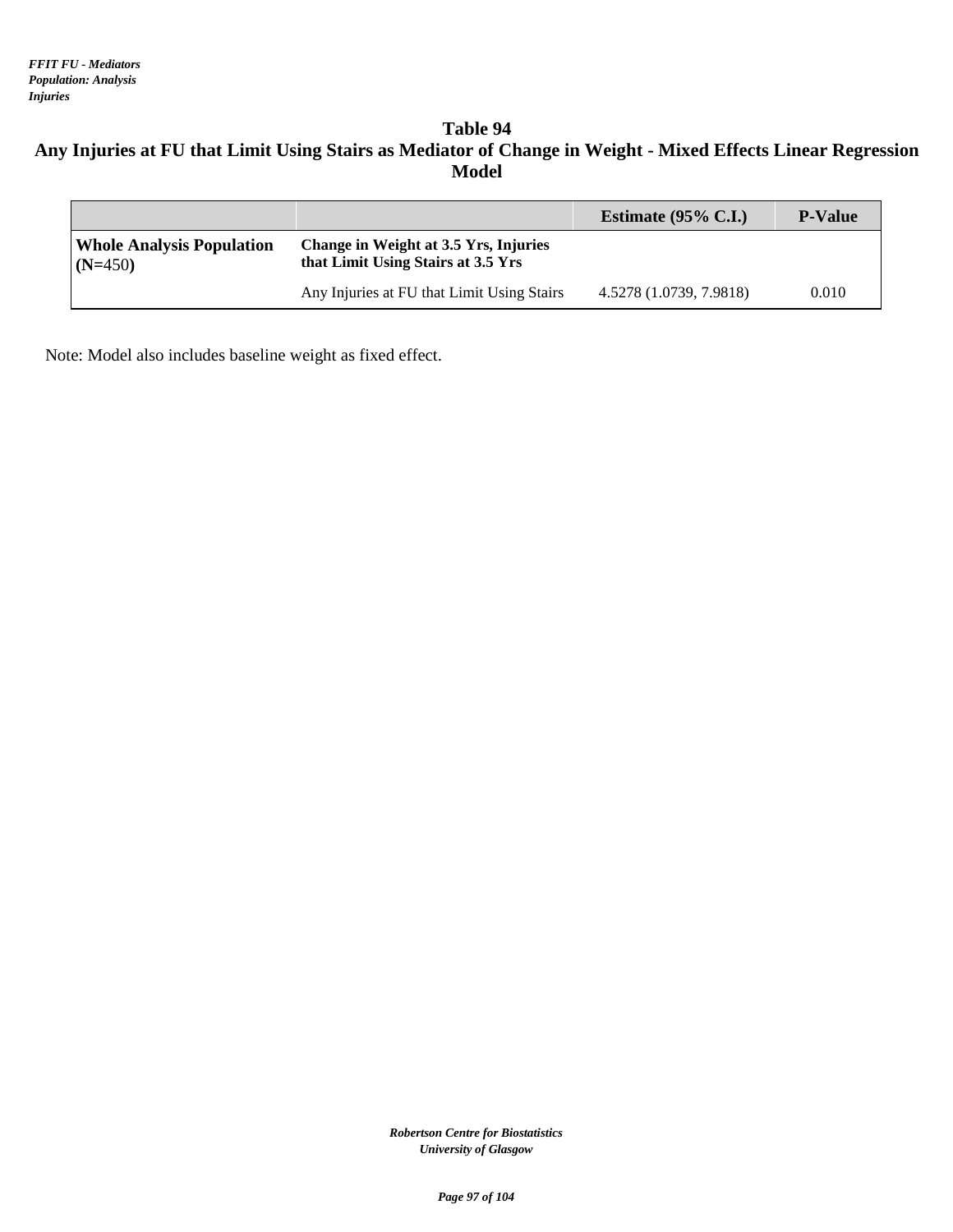**Table 95 Any Injuries at FU that Limit PA as Mediator of Change in Weight - Mixed Effects Linear Regression Model**

|                                               |                                                                       | Estimate $(95\% \text{ C.I.})$ | <b>P-Value</b> |
|-----------------------------------------------|-----------------------------------------------------------------------|--------------------------------|----------------|
| <b>Whole Analysis Population</b><br>$(N=450)$ | Change in Weight at 3.5 Yrs, Any<br>Injuries that Limit PA at 3.5 Yrs |                                |                |
|                                               | Any Injuries at FU that Limit PA                                      | $2.1206(-0.4055, 4.6466)$      | 0.100          |

Note: Model also includes baseline weight as fixed effect.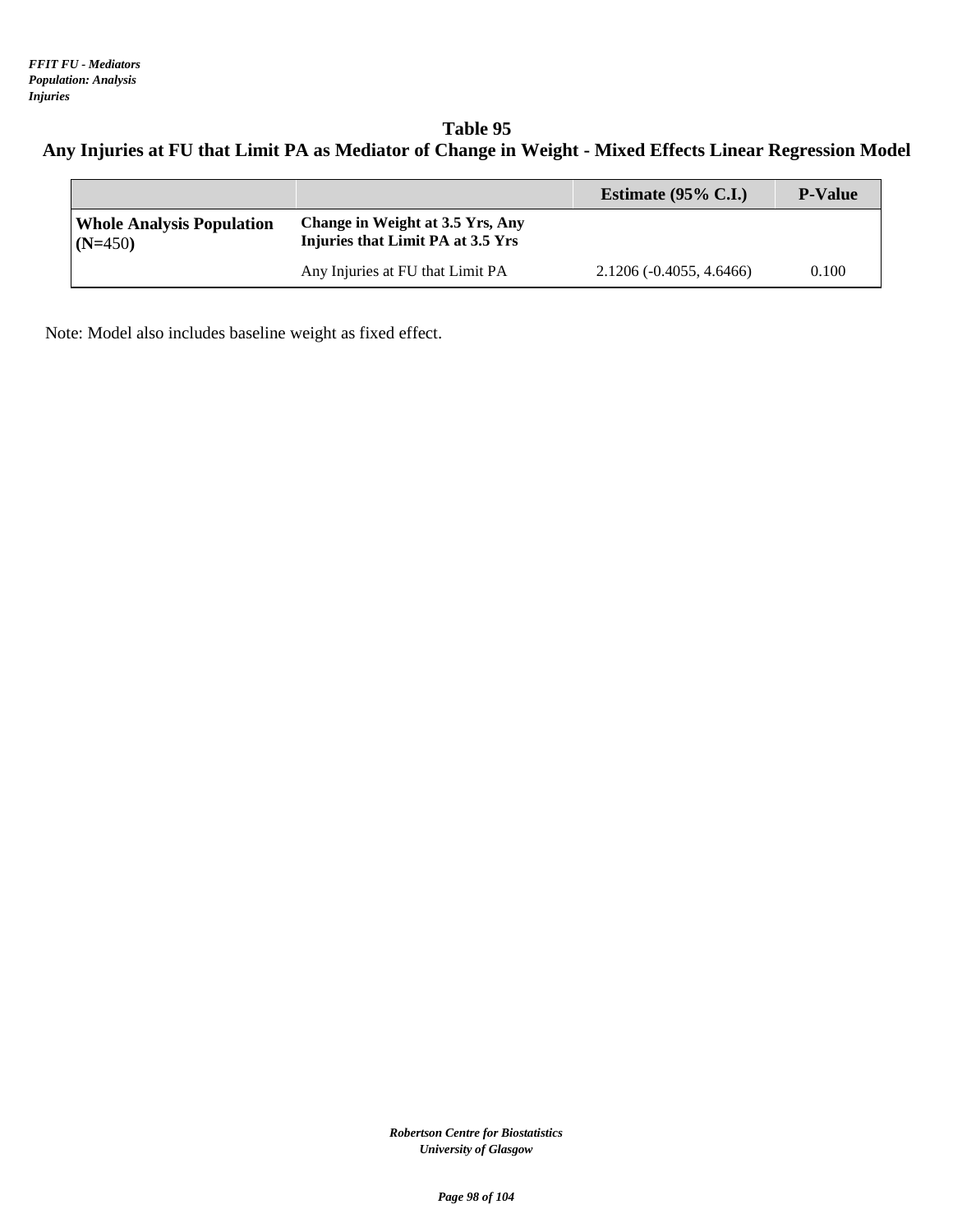# **Table 96 Total Types of Limitations due to Injury at FU as Mediator of Change in Weight - Mixed Effects Linear Regression Model**

|                                               |                                                                              | Estimate $(95\% \text{ C.I.})$ | <b>P-Value</b> |
|-----------------------------------------------|------------------------------------------------------------------------------|--------------------------------|----------------|
| <b>Whole Analysis Population</b><br>$(N=450)$ | Change in Weight at 3.5 Yrs, Total<br><b>Types of Limitations at 3.5 Yrs</b> |                                |                |
|                                               | Total Types of Limitations due to Injury at<br>FU                            | 1.5523(0.3929, 2.7117)         | 0.009          |

Note: Model also includes baseline weight as fixed effect.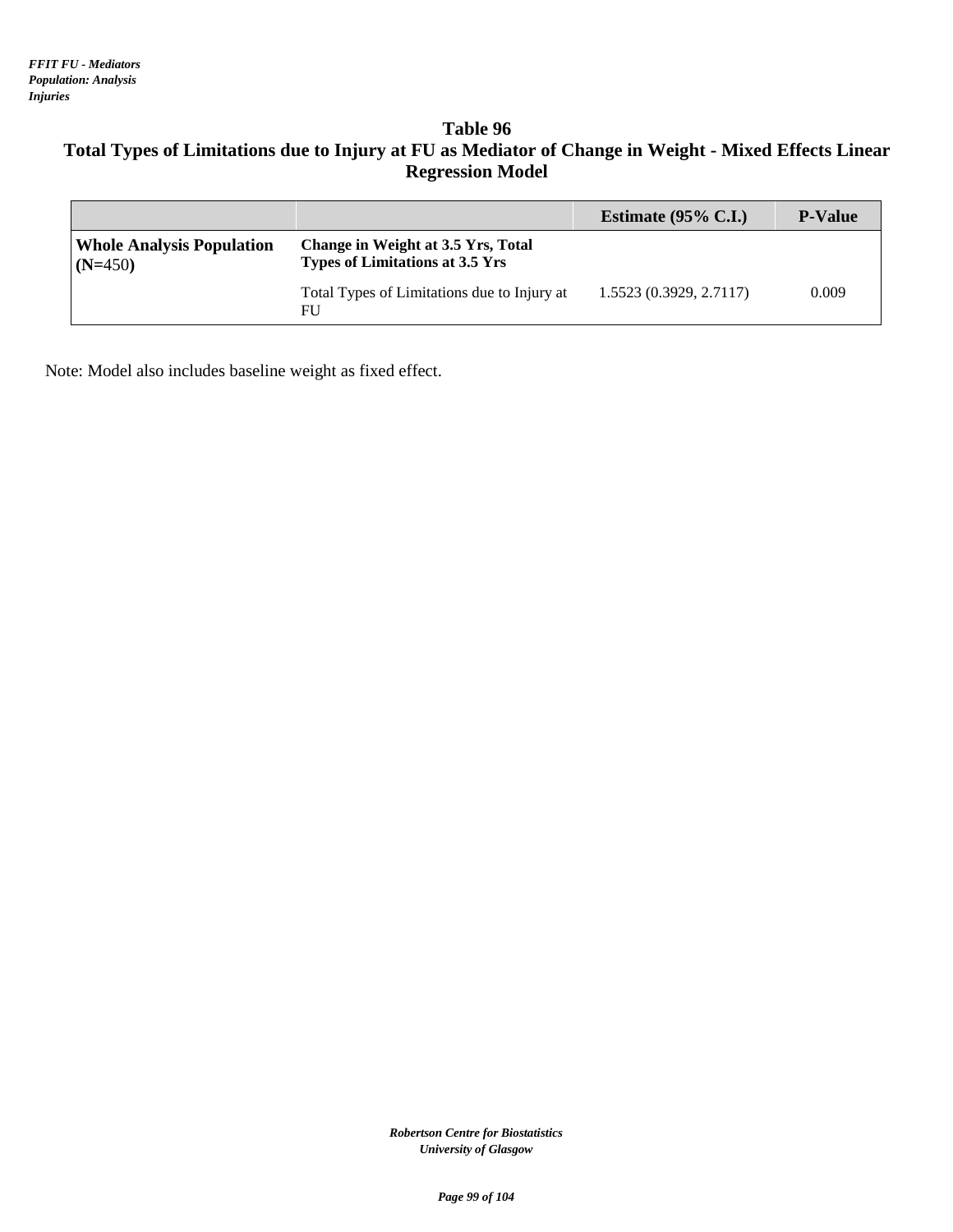# **Attendance at FFIT sessions for Intervention Group as Mediator of Change in Weight - Mixed Effects Linear Regression Model**

|                                             |                                                                          | Estimate $(95\% \text{ C.I.})$      | <b>P-Value</b> |
|---------------------------------------------|--------------------------------------------------------------------------|-------------------------------------|----------------|
| <b>Intervention Group Only</b><br>$(N=221)$ | Change in Weight at 12 months,<br><b>Attendence at FFIT at 12 Months</b> |                                     |                |
|                                             | Number of sessions attended $>=6$                                        | $-5.1722$ ( $-8.0428$ , $-2.3016$ ) | < 0.001        |
|                                             |                                                                          |                                     |                |
| <b>Intervention Group Only</b><br>$(N=221)$ | Change in Weight at 3.5 Yrs,<br><b>Attendence at FFIT at 12 Months</b>   |                                     |                |
|                                             | Number of sessions attended $>=6$                                        | $-2.7726(-6.0056, 0.4605)$          | 0.092          |

Note: Model also includes baseline weight as fixed effect.

Note: Attendence of FFIT sessions only available for Intervention Group.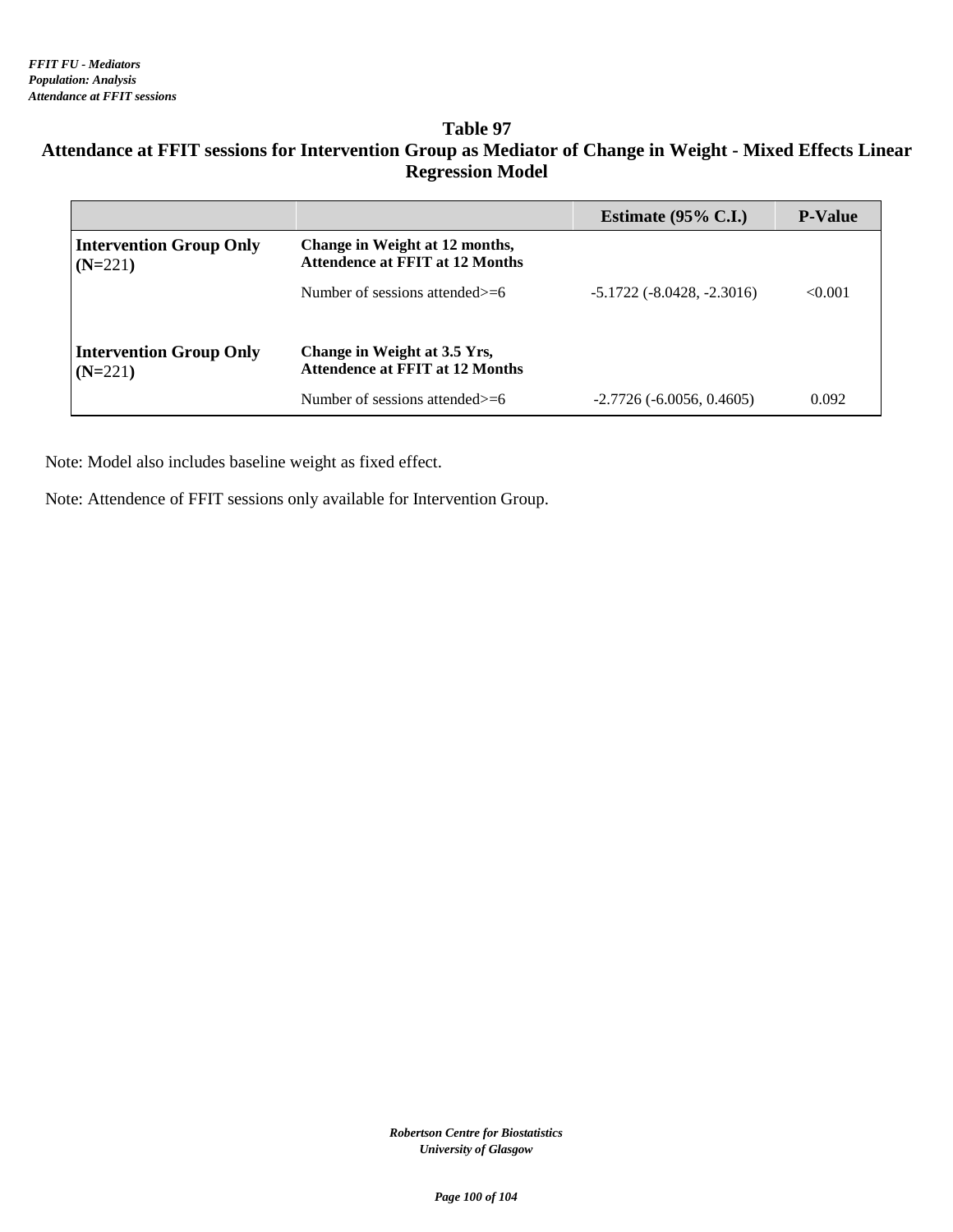# **Table 98 Post Intervention Weight Change as Mediator of Change in Weight - Mixed Effects Linear Regression Model**

|                                               |                                                                                   | Estimate $(95\% \text{ C.I.})$      | <b>P-Value</b> |
|-----------------------------------------------|-----------------------------------------------------------------------------------|-------------------------------------|----------------|
| <b>Whole Analysis Population</b><br>$(N=426)$ | Change in Weight at 3.5 Yrs, Post<br><b>Intervention Weight Change at 3.5 Yrs</b> |                                     |                |
|                                               | Post Intervention Weight Change (1)<br>category up)                               | $-3.0682$ ( $-3.9867$ , $-2.1497$ ) | < 0.001        |
| <b>Intervention Group Only</b><br>$(N=223)$   | Change in Weight at 3.5 Yrs, Post<br><b>Intervention Weight Change at 3.5 Yrs</b> |                                     |                |
|                                               | Post Intervention Weight Change (1)<br>category up)                               | $-3.4385$ ( $-4.6934$ , $-2.1837$ ) | < 0.001        |
| <b>Comparison Group Only</b><br>$(N=203)$     | Change in Weight at 3.5 Yrs, Post<br><b>Intervention Weight Change at 3.5 Yrs</b> |                                     |                |
|                                               | Post Intervention Weight Change (1)<br>category up)                               | $-2.6105(-3.9803,-1.2408)$          | < 0.001        |

Note: Model also includes baseline weight as fixed effect.

Note: Analysed as continuous, categories are 1=did not lose weight, 2= lost up to 5%, 3=lost 5-10%, 4= lost more than 10%.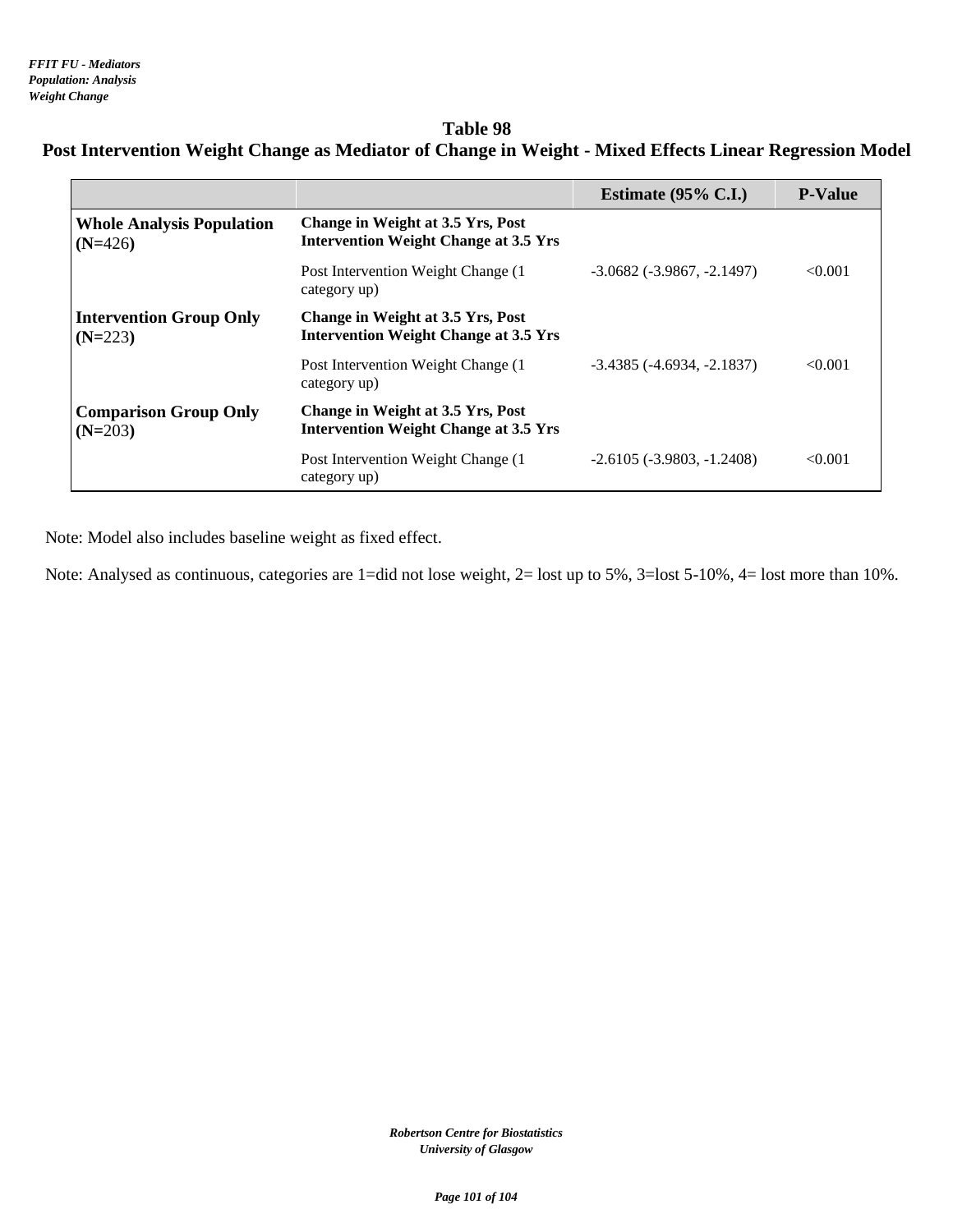# **Table 99 Pre-Intervention Weight Change in Control Group as Mediator of Change in Weight - Mixed Effects Linear Regression Model**

|                                               |                                                                                     | Estimate $(95\% \text{ C.I.})$ | <b>P-Value</b> |
|-----------------------------------------------|-------------------------------------------------------------------------------------|--------------------------------|----------------|
| <b>Whole Analysis Population</b><br>$(N=251)$ | Change in Weight at 3.5 Yrs,<br><b>Pre-Intervention Weight Change at 3.5</b><br>Yrs |                                |                |
|                                               | Pre-Intervention Weight Change (1 kg)                                               | 0.9425(0.5813, 1.3038)         | $<\!\!0.001$   |

Note: Model also includes baseline weight as fixed effect.

Note: Pre-intervention weight change is only available in comparison group.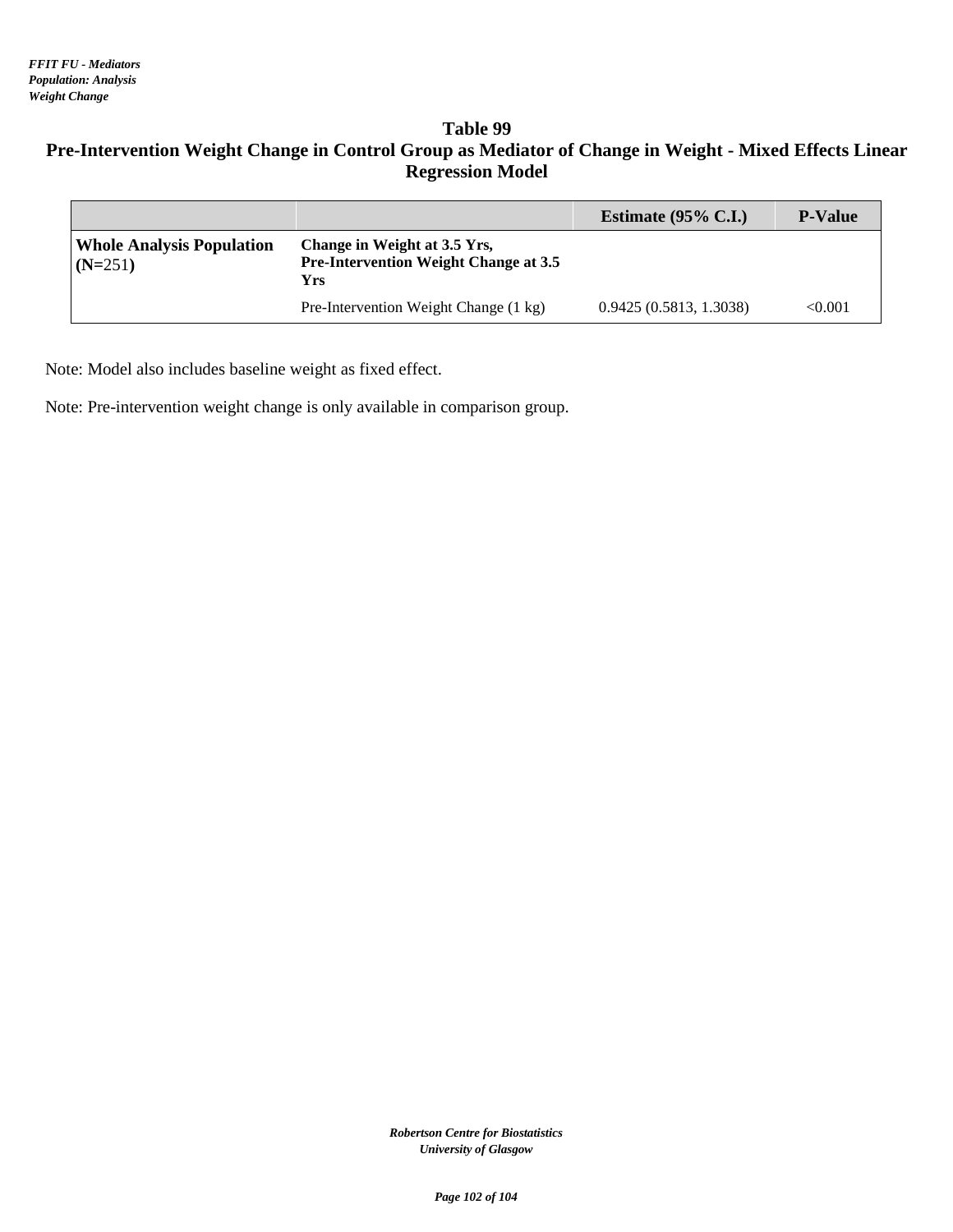|                                                                                        |                                                                       | Estimate $(95\% \text{ C.L.})$      | <b>P-Value</b> |
|----------------------------------------------------------------------------------------|-----------------------------------------------------------------------|-------------------------------------|----------------|
| <b>Intervention Group - Change in</b><br>Weight at 12 months, Mediator at<br>12 weeks  |                                                                       |                                     |                |
|                                                                                        | Change in DINE Fruits and Veg<br>Score                                | $-0.8141(-1.3550, -0.2731)$         | 0.003          |
|                                                                                        | Change in DINE Meat Score                                             | 0.8824(0.2047, 1.5602)              | 0.011          |
| <b>Intervention Group - Change in</b><br>Weight at 12 months, Mediator at<br>12 months |                                                                       |                                     |                |
|                                                                                        | Change in Walking<br>MET-min/week (modified)                          | $-0.0011(-0.0020, -0.0001)$         | 0.024          |
|                                                                                        | Change in Chips Portion Size                                          | 0.9838(0.3644, 1.6032)              | 0.002          |
|                                                                                        | Change in Having Breakfast                                            | $-1.8319(-3.1610,-0.5028)$          | 0.007          |
|                                                                                        | Satisfaction following changes to<br>weight just after FFIT programme | $-4.1158(-6.9149, -1.3167)$         | 0.004          |
| <b>Whole Analysis - Change in</b><br>Weight at 3.5 years, Mediator at<br>3.5 years     |                                                                       |                                     |                |
|                                                                                        | Change in Walking<br>MET-min/week (modified)                          | $-0.0009 (-0.0015, -0.0003)$        | 0.004          |
|                                                                                        | Change in DINE Fatty Food<br>Score                                    | 0.1414(0.0319, 0.2509)              | 0.012          |
|                                                                                        | Change in DINE Fruits and Veg<br>Score                                | $-0.4810(-0.8597, -0.1022)$         | 0.013          |
|                                                                                        | Satisfaction following changes to<br>physical activity at FU          | $-4.6739(-6.2468, -3.1010)$         | < 0.001        |
|                                                                                        | Routinisation of diet - limit<br>portion size                         | $-2.8654$ ( $-4.4336$ , $-1.2972$ ) | < 0.001        |
| <b>Intervention Group - Change in</b><br>Weight at 3.5 years, Mediator at<br>12 weeks  |                                                                       |                                     |                |
| <b>Intervention Group - Change in</b><br>Weight at 3.5 years, Mediator at<br>12 months |                                                                       |                                     |                |

### **Table 100 Backwards Selection - Independent Mediators of Change in Weight**

Note backwards selection was performed in GLM, the selected variables were then entered in the Mixed Model

All models also adjusted for baseline weight as fixed effects and club as random effect